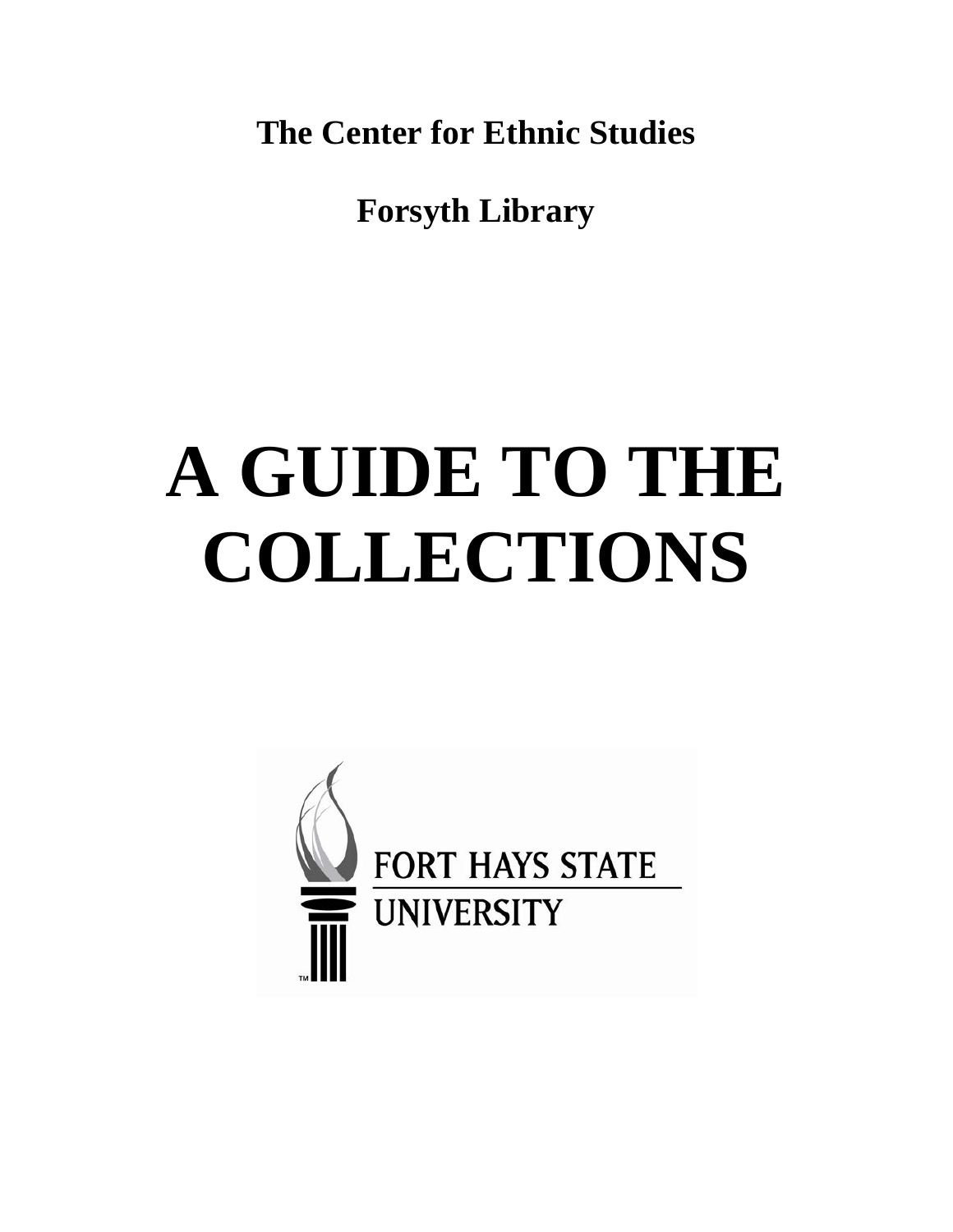**The Center for Ethnic Studies**

**Forsyth Library**

# **A GUIDE TO THE COLLECTIONS**

**Edited by**

**Helmet J. Schmeller, Ph.D. Emeritus Professor of History**

**Fort Hays State University Hays, Kansas 67601**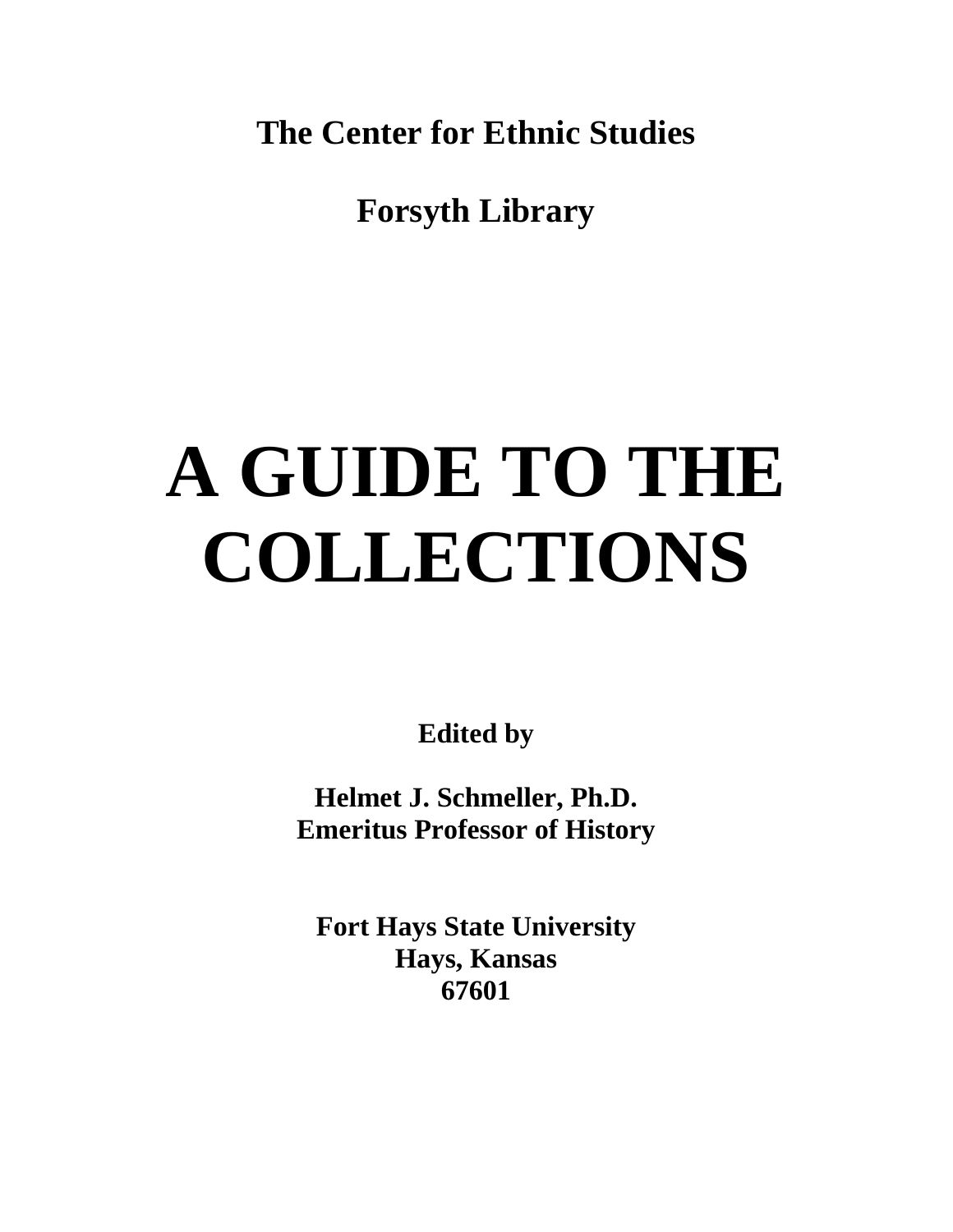**© Fort Hays State University, 1997 Reprinted 2007**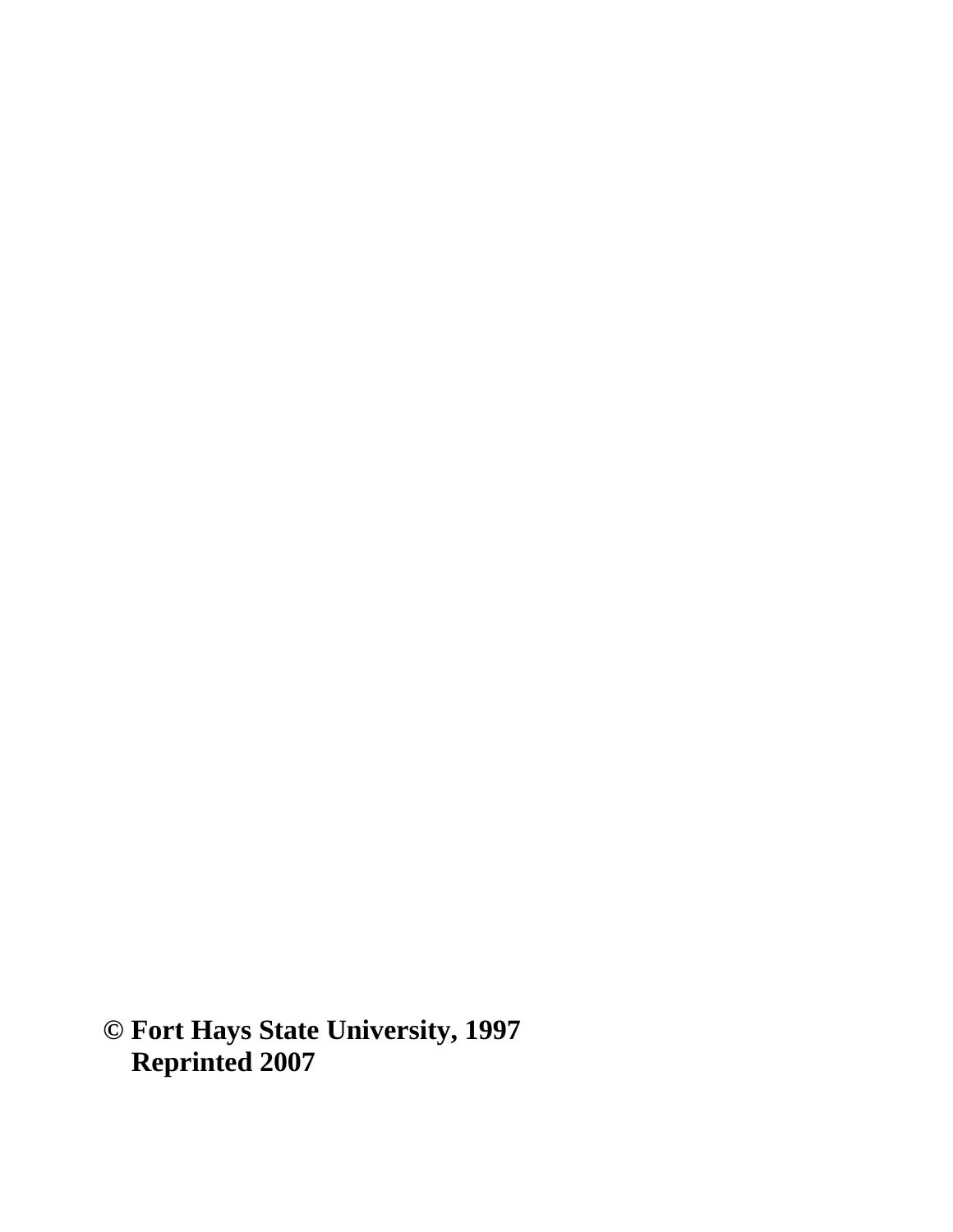|                                                                  |                                            | TABLE OF CONTENTS                                                                     |                |
|------------------------------------------------------------------|--------------------------------------------|---------------------------------------------------------------------------------------|----------------|
| <b>Preface</b>                                                   |                                            |                                                                                       | $\mathbf{i}$   |
| <b>Introduction</b>                                              |                                            |                                                                                       | 111            |
|                                                                  | <b>Guide to the Collection</b>             |                                                                                       | V              |
|                                                                  |                                            |                                                                                       |                |
| I.                                                               |                                            | <b>Bibliographies and Reference Works</b>                                             | 1              |
| II.                                                              | <b>Maps and Atlases</b>                    |                                                                                       | 5              |
|                                                                  |                                            | A. Germany                                                                            | 5              |
|                                                                  |                                            | B. Russia (former Soviet Union)                                                       | 5              |
|                                                                  |                                            | C. Americas                                                                           | $\overline{7}$ |
|                                                                  |                                            | D. World                                                                              | 8              |
|                                                                  |                                            |                                                                                       |                |
| Ш.                                                               |                                            | <b>Immigration and Ethnic Studies</b>                                                 | 9              |
|                                                                  |                                            | A. General / Multicultural                                                            | 9              |
|                                                                  |                                            | B. Specific Ethnic Groups                                                             | 13             |
|                                                                  |                                            | 1. Native Americans                                                                   | 13             |
|                                                                  |                                            | 2. African Americans                                                                  | 13             |
|                                                                  |                                            | 3. Hispanic Americans                                                                 | 14             |
|                                                                  |                                            | 4. Western Europeans                                                                  | 15             |
|                                                                  |                                            | 5. Eastern Europeans                                                                  | 16             |
| IV.                                                              |                                            | The Germans in the Americas                                                           | 18             |
| V.                                                               |                                            | <b>The Germans from Russia</b>                                                        | 21             |
|                                                                  |                                            | A. Books                                                                              | 21             |
|                                                                  |                                            | B. Periodicals, Articles, Newspapers, and Pamphlets                                   | 26             |
|                                                                  |                                            | C. Unpublished Materials                                                              | 29             |
|                                                                  |                                            | D. Recordings                                                                         | 31             |
|                                                                  |                                            | E. Miscellaneous                                                                      | 32             |
|                                                                  |                                            |                                                                                       | 32             |
|                                                                  |                                            | 1. Church and Parish Histories/Census Registers                                       |                |
|                                                                  |                                            | 2. Religious Instruction/Inspirational Works/Textbooks                                | 36             |
|                                                                  |                                            | F. Music                                                                              | 40             |
| VI.                                                              |                                            | <b>Bukovina Germans, Czechs and Bohemians</b>                                         | 44             |
|                                                                  |                                            | A. Books                                                                              | 44             |
|                                                                  |                                            | B. Periodicals, Newspapers, and Pamphlets                                             | 46             |
|                                                                  |                                            | C. Miscellaneous                                                                      | 48             |
| VII.                                                             |                                            | <b>Photograph Collection</b>                                                          | 49             |
| VIII.                                                            |                                            | <b>Obituary Collection</b>                                                            | 50             |
| IX.                                                              |                                            | <b>Genealogy Collection</b>                                                           | 51             |
| X.                                                               | <b>Miscellaneous</b>                       |                                                                                       | 56             |
|                                                                  |                                            | A. Fiction                                                                            | 56             |
|                                                                  |                                            | <b>B.</b> Cookbooks                                                                   | 57             |
|                                                                  |                                            |                                                                                       |                |
|                                                                  |                                            | <b>APPENDIX I---Heimatbücher der Deutschen aus Russland</b>                           | 58             |
|                                                                  | <b>APPENDIX II--Lawrence Weigel Essays</b> |                                                                                       |                |
|                                                                  |                                            | <b>APPENDIX III—The Capuchin-Franciscan Friars Collection of Volga German Studies</b> | 77<br>81       |
|                                                                  |                                            |                                                                                       |                |
|                                                                  |                                            |                                                                                       |                |
| Introduction to the Addendum "A Guide to the Collections" – 2007 |                                            |                                                                                       | 82             |
|                                                                  |                                            | Addendum "A Guide to the Collections" - 2007                                          | 83             |

# **TABLE OF CONTENTS**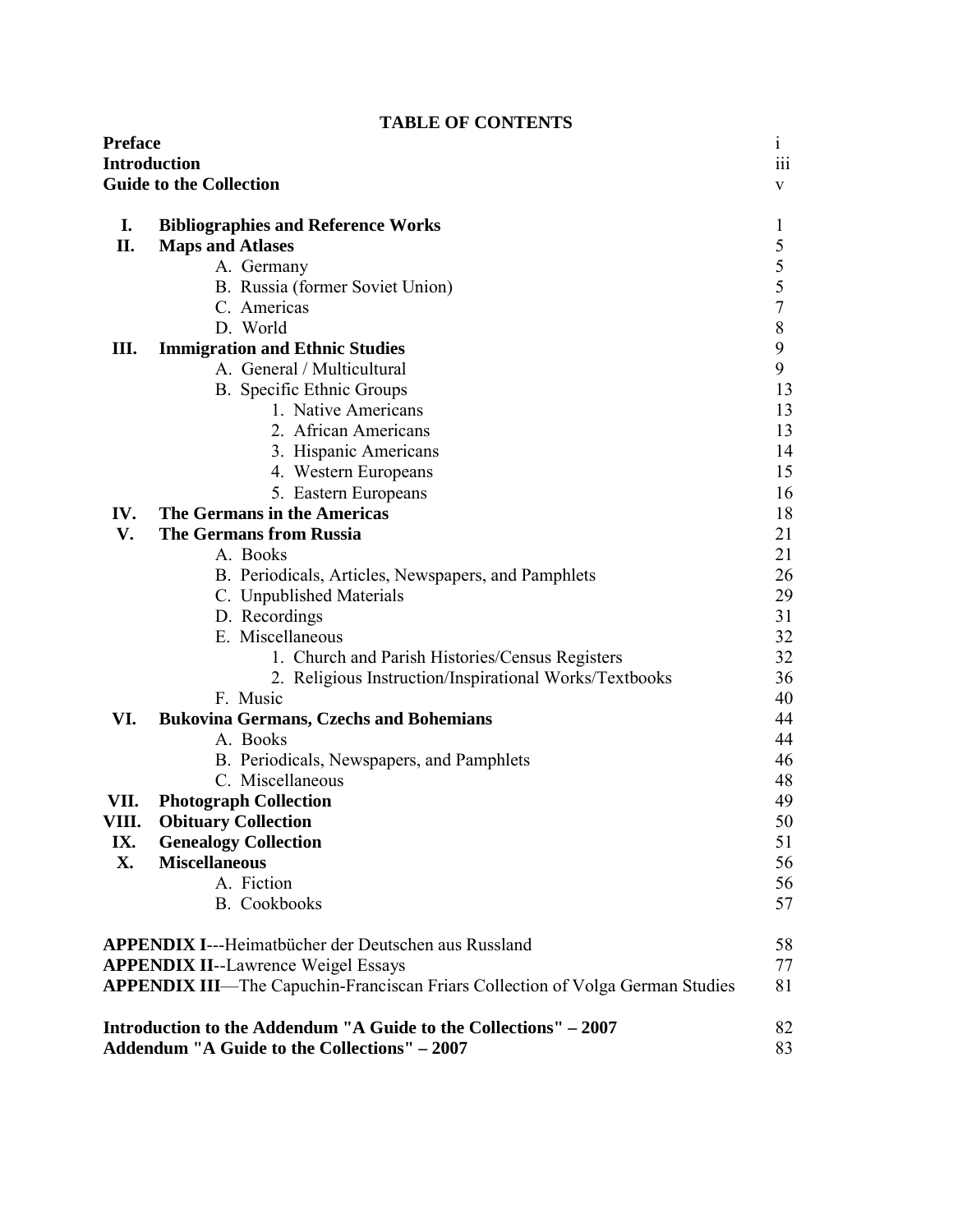#### **PREFACE**

 The Center for Ethnic Studies at Forsyth Library originated in 1977 with an initiative by Professor James L. Forsythe and this writer. The subsequent creation of an "Ethnic Studies Project" which envisioned the collection, preservation, and study of the records pertaining to the immigrant heritage of western Kansas eventually led to the establishment of the present Center for Ethnic Studies. From the very outset, FHSU President Gerald W. Tomanek lent his support to the project to demonstrate the university's commitment to the study of the contribution of immigrants to the social, cultural, and economic development of the region.

 While the collection originally focused on the Germans from Russia whose economic, social and cultural impact has been the major formative element in the region, the scope of the collection broadened considerably over the years to include other ethnic groups in Kansas, among them the Bukowina Germans, Czechs, Scandinavians, Hispanics, and African Americans. All along, representatives of the Volga German Society (and later) of the Bukovina Society of the Americas lent their support to the undertaking. Professor Leona Pfeifer, in particular, played a crucial role in building up the collection by securing a variety of documents, oral interviews, and photographs and by donating her collection of obituary cards.

 As the only collection of its kind in the state of Kansas -- both in terms of its focus and its holdings -- the Center for Ethnic Studies continues to attract scholars from universities in the United States and Germany.

Among the many items in the collection that are particularly noteworthy are the personal papers, assorted records and audio tapes of the noted folklorist Lawrence Weigel; the major publication of the Association of Germans from Russia in Germany (Landsmannschaft der Deutschen aus Russland), the indispensable Heimatbücher der Deutschen aus Russland; the publications of the American Historical Society of Germans from Russia and a number of publications relating to the history and culture of the Bukovina Germans. Diaries, chronicles, family histories, census records, and baptismal records, together with maps, photographs, audio and video tape recordings and pertinent reference works make up the bulk of the collection.

To assist researchers, the facility has been equipped with a PC, a microfilm reader, as well as audio and video playback equipment.

 The establishment of the Center for Ethnic Studies would not have been possible without the generosity of the Volga German Society of Ellis and Rush counties, in particular, the work of Mr. Francis Schippers who was instrumental in leading the effort to provide the needed funds for refurbishing and equipping the facilities.

The compilation of the Guide to the Collection owes a great deal to the dedication of Phyllis Schmidt, former Public Service Librarian at FHSU and currently at Montana State University, and of Esta Lou Riley, University Archivist Emeritus. Jerry Braun, a local teacher, and Marthann Schulte, a graduate student, contributed a great deal of time and effort towards the completion of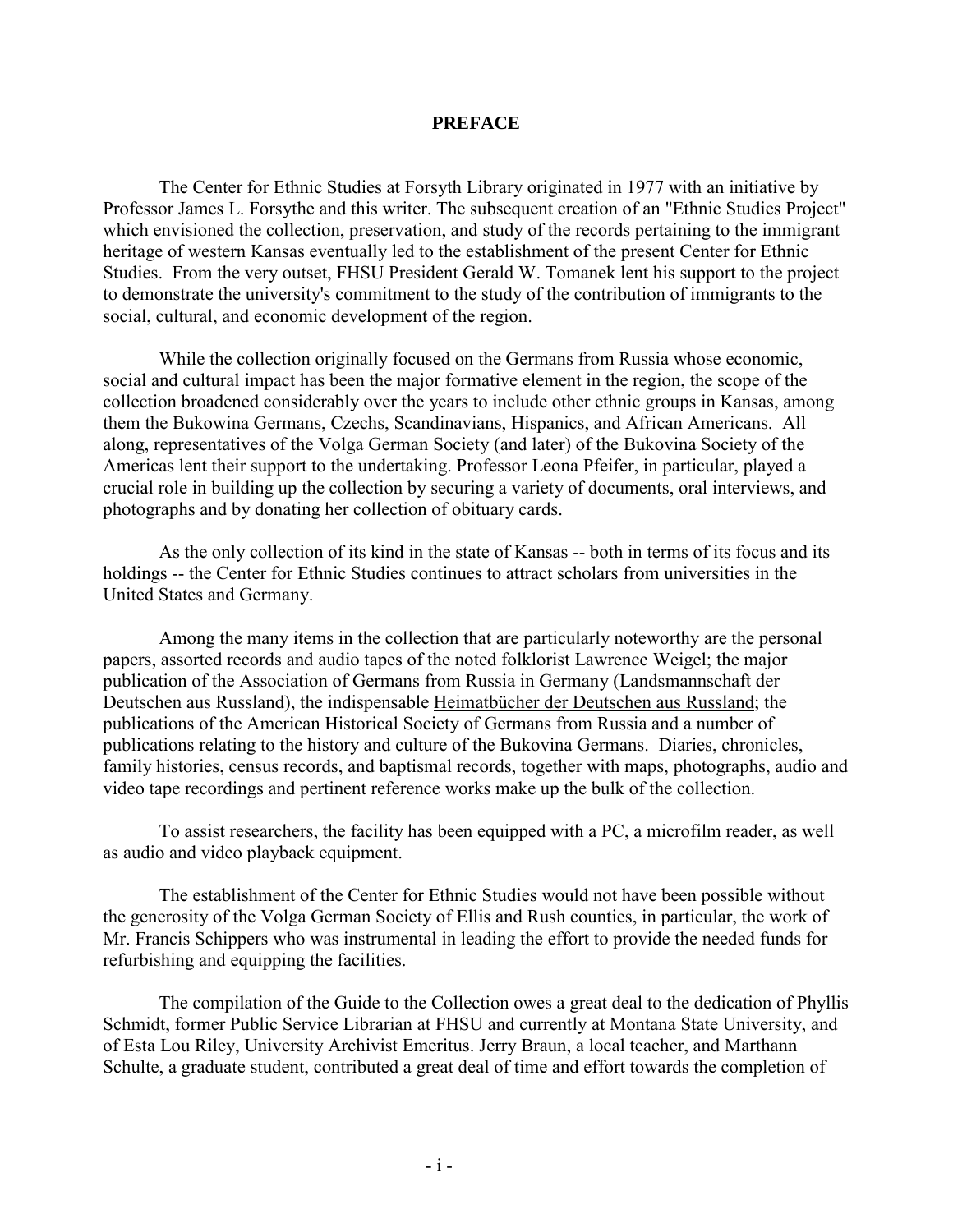the project. A special vote of thanks also goes to Forsyth Library for its support of the collection over the years and its willingness to make available a special room for the Center.

Finally, publication of this Guide to the Collection would not have been possible without the support and generosity of the Office of the Vice Provost. Ms. Brenda Urban prepared the manuscript for publication and put the finishing touches on it; her work is greatly appreciated. Throughout the process, Dr. James L. Forsythe, Dean of Graduate Studies and Vice Provost for Academic Affairs, lent his advice and assistance and provided support for the project. All who are interested in the study of ethnicity in Western Kansas owe him a debt of gratitude.

Helmut J. Schmeller, Ph. D Emeritus Professor of History June 19, 1997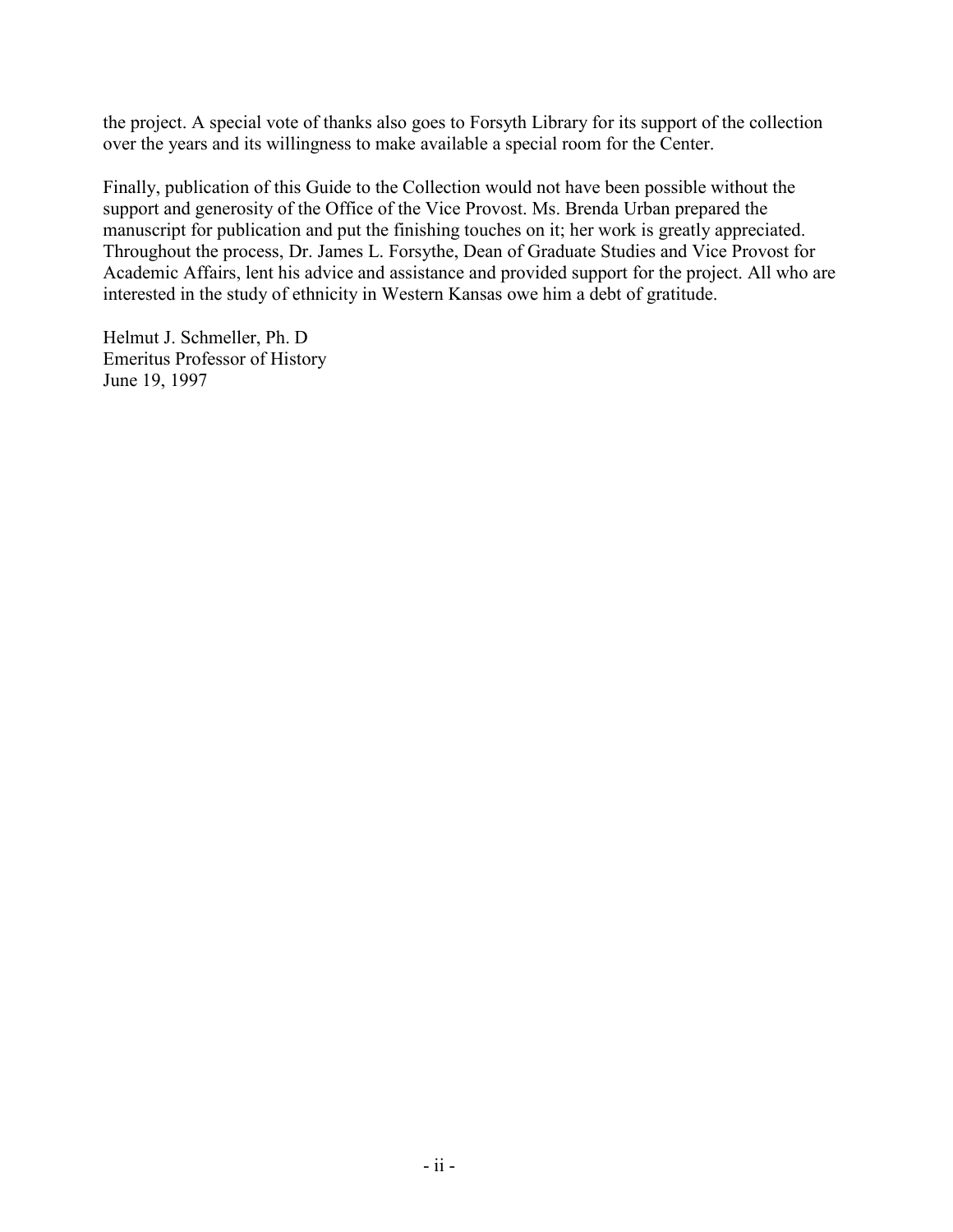## **INTRODUCTION**

The arrival of the Volga Germans in Ellis and Rush counties in Kansas in the spring of 1876 signaled a new direction for the two counties. A few Midwestern settlers and the British colonists associated with the settlement efforts of the Scotsman George Grant began the early task of establishing agriculture in Ellis County. Midwesterners were the primary early settlers immediately to the south in Rush County. These settlers used the federal land laws to acquire homesteads, timber claims, or preemptions, and in Ellis County they purchased land from the Kansas Pacific Railroad, later the Union Pacific, or, if British, purchased land from George Grant.

It was the Volga Germans who established winter wheat rather than corn as the primary grain crop on the harsh Kansas prairie in Ellis County. The British raised sheep and cattle, but the Volga Germans, who settled on federal lands within the British colony or to the south and north of the lands of George Grant, brought their own traditional agricultural habits and patterns to the windswept prairies of western Kansas and retained them.

The Volga Germans initially established three villages  $\sim$  Katherinenstadt, Herzog, and Obermunjour. The villages served as communities of interest, centralized religious worship, and provided sources of support for the women who tended the farms and cared for the children alone. The support in the village was extremely important when the men were absent collecting buffalo bones from the vast prairies or working during the winter in the mines and on the railroads in Colorado to supplement their farm income.

The interest in these early settlers from the Volga River region of Russia who were of German origin began the day the first ones arrived as their mannerisms, clothing, and customs were in contrast to those of the settlers from Ohio and Indiana and the few Englishman and Scotsman. That early interest has never waned and has even grown in the past two decades.

Interest has also developed in the history of immigrants from the lands of the former Austro-Hungarian Empire, the Bukowina, formed from western Ukraine and northeast Romania, and Bohemia. Hispanics, African Americans, and Native Americans were active on the Plains and in Ellis County, and researchers are interested in their contributions. Hispanics worked on the railroad, drove the bull wagons on the Santa Fe Trail and the Hays-Dodge City Road, and worked on ranches. African Americans settled Nicodemus, served at Fort Hays as Buffalo Soldiers, and worked as laborers. The Native American role in the central region of the Kansas is still being researched.

This bibliography represents the latest effort by the Center for Ethnic Studies in Forsyth Library on the campus of Fort Hays State University to serve the public as well as meet research interest and needs by providing direction to the materials available in the collection. The bibliography is current for the local collection as of June 1997. As more materials are added, the collection will become an even greater resource for individuals researching the Volga Germans in Ellis and Rush counties as well as Bukowinians, Bohemians, Germans, Hispanics, African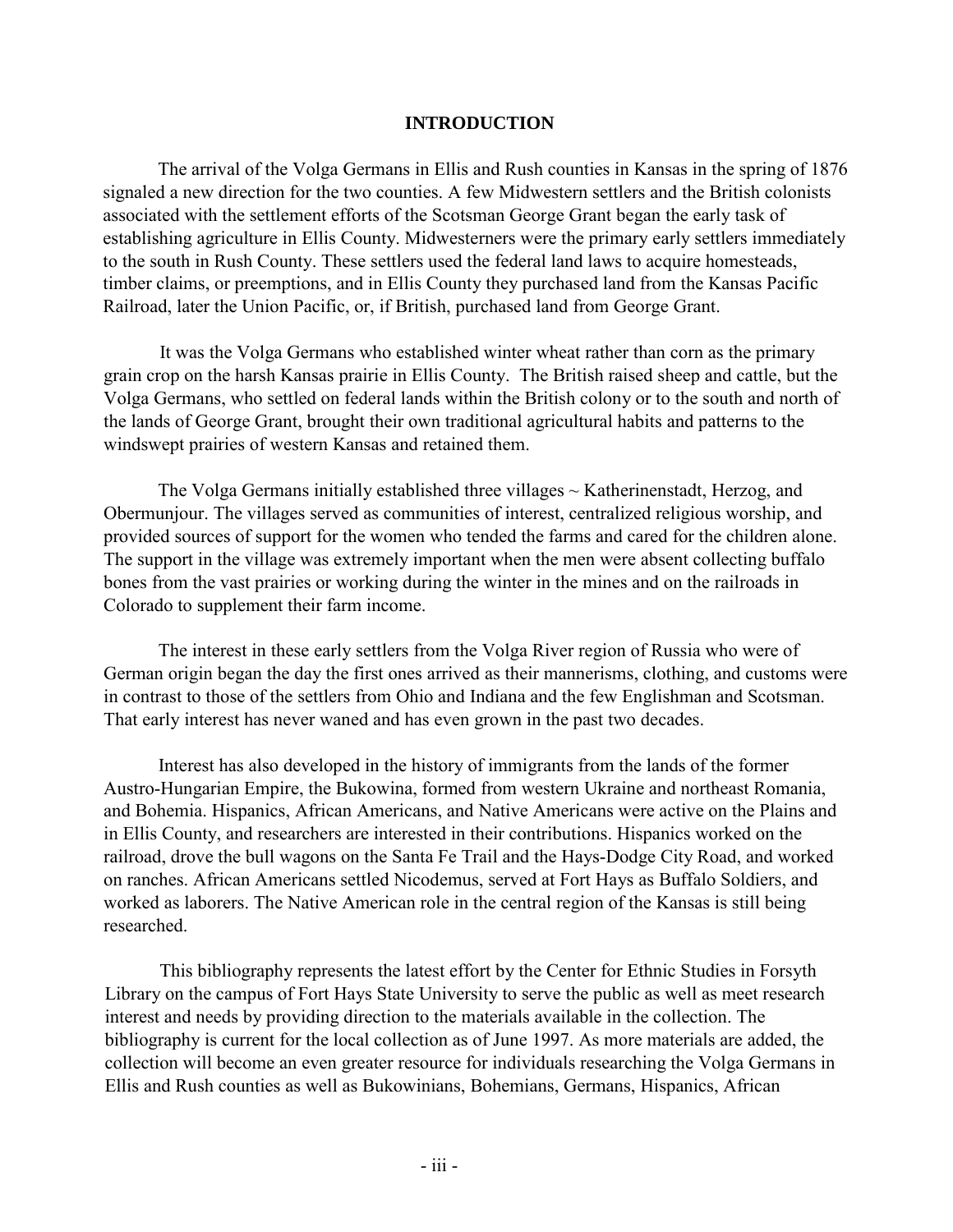Americans and others who make up the fabric of Kansas. For those interested in Native American materials, they are housed in the Western Collection of Forsyth Library.

An example of the use of the collections in the Center for Ethnic Studies is the chapter on Bukovinians in Ellis County, Kansas, in William Keel and Kurt Rein, eds., **German Emigration from Bukovina to the Americas,** published by the Max Kade Center for German-American Studies, The University of Kansas, Lawrence, Kansas, 1996. Oxford University Press published **The German American Family Album** in 1996, a well-received work by Dorothy and Thomas Hoobler, which contained information and photographs from the Center. Researchers from throughout the United States, from Germany, and from Russia have used the collection.

Dr. Helmut J. Schmeller, Emeritus Professor of History at Fort Hays State, must be noted for his years of work on behalf of the Center and in the development of this bibliography. He spent many hours of his own time verifying the entries in the bibliography. His extreme dedication to the Center for Ethnic Studies and his continued interest in the various groups of people who settled in Kansas and in Ellis County resulted in this useful bibliography.

Two goals were established for this bibliography. The first goal was to provide an accurate and up-to-date reference source as of June 1997, and this was accomplished. The second goal was to continue the university's support of the collection of ethnic materials that can provide all with a better understanding of the beautiful mosaic of peoples that settled in Kansas and the United States. This book meets that goal as well.

James L. Forsythe, Ph.D. Professor of History Dean of Graduate Studies and Research Vice Provost for Academic Affairs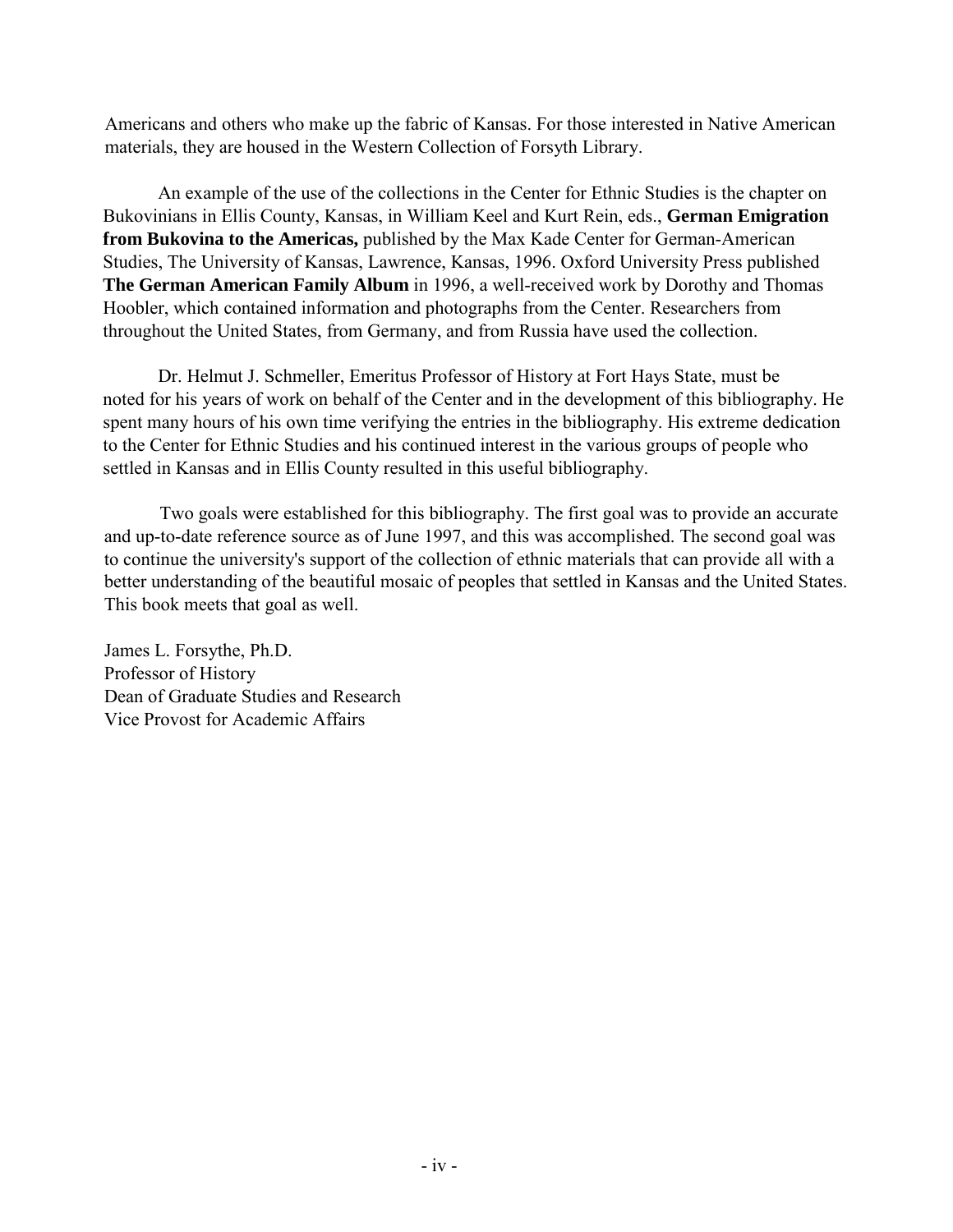# **GUIDE TO THE COLLECTION CENTER FOR ETHNIC STUDIES**

The Center for Ethnic Studies, located in Forsyth Library on the campus of Fort Hays State University, is a facility established for the study of ethnic groups which settled in Kansas and made significant contributions to the economic, social, cultural and religious life of the state. A major goal of the Center is to collect, preserve, and provide access to research materials which promote and support such study.

The Center, under the direction of the Head of Special Collections, is supported by Forsyth Library, the Department of History, several interest groups and individuals. Representatives from these groups act in an advisory capacity to assist the Head of Special Collections in setting goals for the development and maintenance of the Collection, and expansion of physical facilities.

The Collection contains a variety of reference works, bibliographies and specialized studies, pamphlets, journals, newspapers and dissertations. General histories, diaries, genealogies, obituaries, works on folklore, folk music and art, manuscripts, maps, photographs, video documentaries, recordings (records and audiotapes) and interviews form the bulk of the Collection.

ALL OF THE MATERIALS IN THE COLLECTION ARE NON-CIRCULATING AND MUST BE USED IN THE LIBRARY. Therefore, equipment to use various formats are located in the Collection. The room is equipped with: an audiocassette player, a videocassette player, a microfilm reader, a computer to access the catalog, and any other devices needed to use these materials.

# COLLECTION USE GUIDELINES -- POLICIES AND PROCEDURES

Materials in this collection may be used for research purposes, but must always be cited appropriately, giving credit to the Center for Ethnic Studies, to the author(s), in any publication resulting from the use of this information. EXAMPLE: "in Center for Ethnic Studies," or "Weigel Collection of the Center for Ethnic Studies," etc. As stated earlier, ALL MATERIALS IN THIS COLLECTION ARE NON-CIRCULATING; THEY MUST BE USED IN THE LIBRARY AND CANNOT BE CHECKED OUT.

HOURS OF AVAILABILITY 8:00 a.m.-4:30 p.m. Monday through Friday The room is a closed area; please call ahead or stop by the Special Collections office – Room 122

# PHONE

(785) 628-5901 – Special Collections Office

# COMPUTER ACCESS

To access to Forsyth Library's online catalog to look for the holdings of the Center for Ethnic Studies, please use the following URL: www.fhsu.edu/forsyth\_lib. Once you are on the library's main page, click on online catalog link located on the left hand side of the page.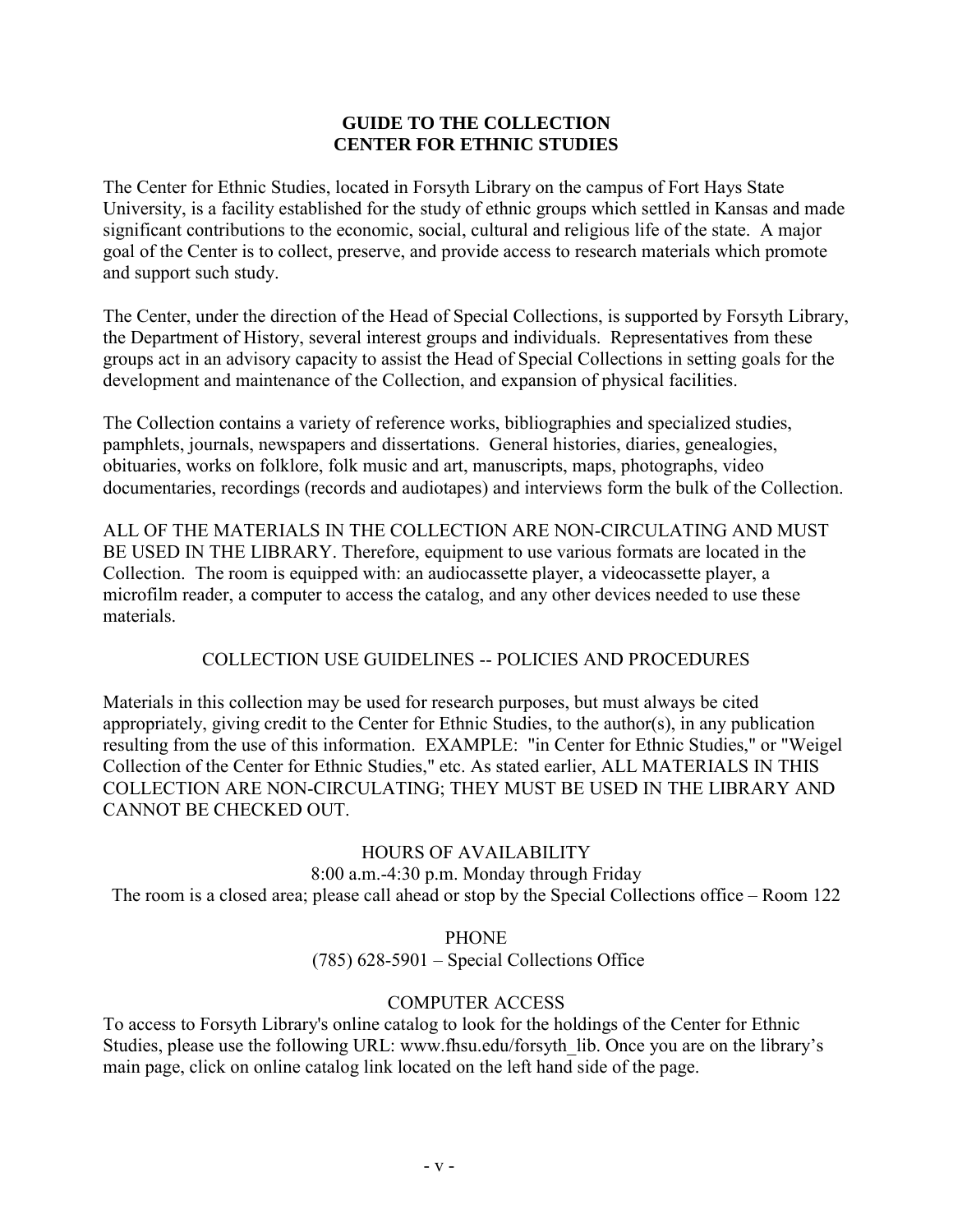# PHOTOCOPYING OF MATERIALS

Photocopying of ethnic materials will be at the discretion of the supervisor of the Center. Permission for copying may be withheld if the donor has placed restrictions on the materials or if damage might result from photocopying. Because of the fragile condition of some materials, original documents may not be available, but a photocopy of such items will be made available for research purposes. Photocopies are made only by library staff for the patron.

## PHOTOGRAPH COLLECTION

Permission for making prints of photographs may be withheld if the donor has placed restrictions on the duplication of these photos. Prints can be scanned by Special Collections staff if there are no restrictions placed on the photograph(s). Scans can be placed on a CD-rom (additional charge applies) or sent via e-mail (no charge). Additional costs for postage and handling will be added if sent by mail. Checks may be made payable to: Forsyth Library.

## GENEALOGY RESEARCHERS: NOTES OF INTEREST

When researching topics in genealogy at Forsyth Library, Fort Hays State University, there are several areas one should check. The Reference Collection contains numerous indexes to census records and census microfilm dating from the 1700s, 1800s and 1900s. A number of Kansas newspapers from the 1800s are available on microfilm; the New York Times newspaper is also on microfilm dating back to 1856. The general or main collection contains materials on a variety of genealogical topics, and the Western Collection contains county and town histories for Kansas. The library of the Fort Hays Genealogical Society is located in the Special Collections room and may be accessed during hours room is open. ALL OF THESE MAY BE LOCATED BY SEARCHING THE ONLINE COMPUTER CATALOG BY AUTHOR, TITLE, SUBJECT, OR KEYWORD.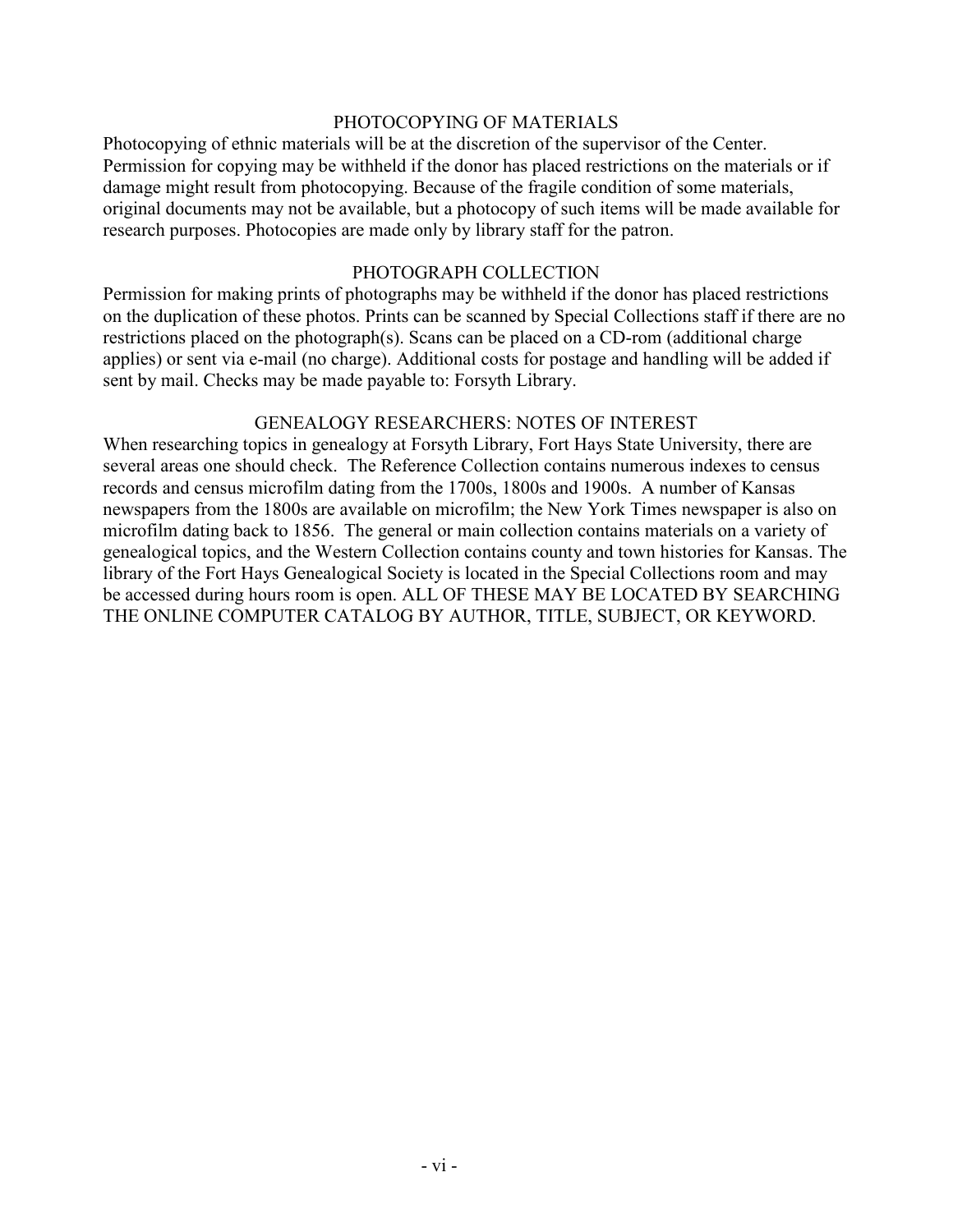# **I. BIBLIOGRAPHIES AND REFERENCE WORKS**

- American Folk Music and Folklore Recordings: A Selected List. Washington, DC: American Folklife Center, Library of Congress, 1983-1986, 1989-1990.
- American Historical Society of Germans from Russia. Bibliography of the AHSGR Archives and Historical Library, Greeley, Colorado, 1976. Lincoln, NE: AHSGR, 1976.
- Bartis, Peter. Folklife and Fieldwork: A Layman's Introduction to Field Techniques (Revised and Expanded 1990). Washington, DC: American Folklife Center Library of Congress, 1990.
- Benjamin, Steven M. and the SGAS Bibliographic Committee. German-American Bibliography for 1979 with Supplements for 1971-1978. Morgantown, WV: West Virginia University, 1980.
	- \_\_\_\_\_\_. The Germans from Russia in Canada and the United States: A Working Bibliography. Lansing, MI: Michigan State University, 1979.
- Bolino, August C. The Ellis Island Source Book. Washington, DC: Kensington Historical Press, 1985.
- Burkey, Fr. Blaine E. Ellis County Gold: The Emigrants' Guide and Diggers' Handbook to Ellis County History (1858-1908). Hays, KS: Thomas More Prep, 1979.

The Capper/MRI Quick-Fact Book of Kansas. Topeka, KS: Capper Press, 1990.

- Carman, Justice Neale. Foreign-Language Units of Kansas. Lawrence, KS: University of Kansas Press, 1962.
- Cassell's German-English, English-German Dictionary (Completely revised edition). New York: Macmillan, 1978.
- Crouch, Marjorie K., Joseph C. Hickerson and Therese Langer. Mexico Recordings in the Archive of Folk Culture. Washington, DC: Archive of Folk Culture, American Folklife Center, Library of Congress, 1990.
- Das Deutsche Volksliedarchiv. 4th ed. Freiburg, Germany: Druckhaus Rombach, 1970.
- A Directory of German-American Resources and Organizations. Washington, DC: German-American Contacts Staff, United States Information Agency, 1986.
- Drees, Larry J. A Bibliography of the Volga Germans of Ellis and Rush Counties, Kansas with Special Emphasis on Their Customs.
- Ethnic Recordings in America: A Neglected Heritage. Washington, DC: American Folklife Center, Library of Congress, 1982.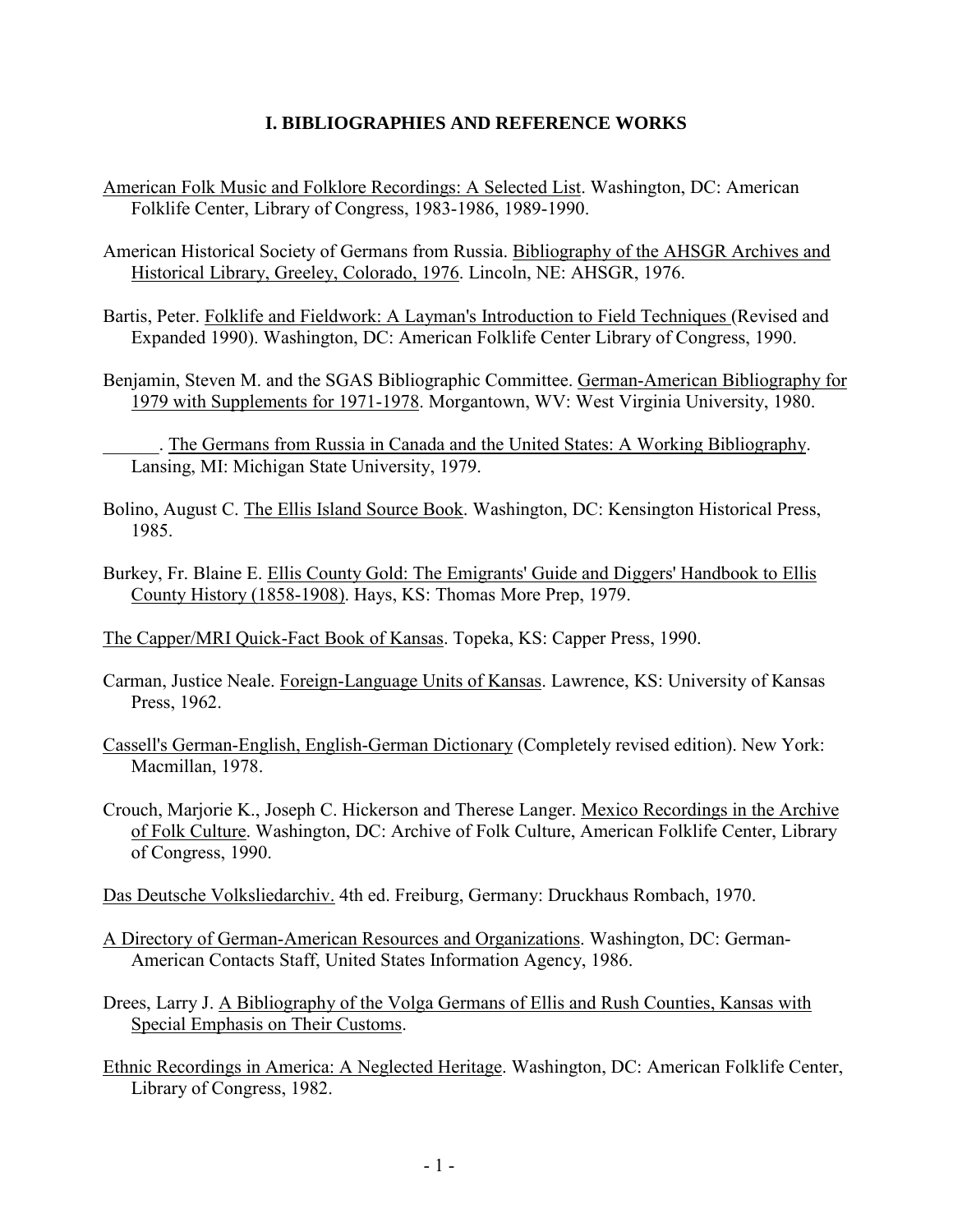- Gaquin, Deirdre and Diane Ellis. Ethnic Statistics Using National Data Resources for Ethnic Studies. Arlington, VA: Data Use and Access Laboratories, 1978.
- Hope, Anne and Jörg Nagler. Guide to German Historical Sources in North American Libraries and Archives. Washington, DC: German Historical Institute, 1991.
- Kansas State University Minorities Resource and Research Center. Minority Media Resources. Manhattan, KS: Kansas State University, 1976.
- Kerst, Catherine Hiebert. Ethnic Folklife Dissertations from the United States and Canada, 1960- 1980: A Selected Annotated Bibliography. Washington, DC: American Folklife Center, Library of Congress, 1986.
- Klingelhoefer, Andrew. An Annotated Bibliography of General Works in English on the Germans from Russia. Fort Collins: Colorado State University, 1979.
- Krahn, Cornelius. The Mennonites: A Brief Guide to Information. Newton, KS: Faith and Life Press, 1976.
- Krewson, Margrit B. Immigrants from the German-Speaking Countries of Europe: A Selective Bibliography of Reference Works. Washington, DC: Library of Congress, 1991.
- Langley, Eileen E. Abstract of Information and Index of 1905 Standard Atlas of Ellis County, Kansas. E.E. Langley, 1984.
	- \_\_\_\_\_\_. Index of Obituaries 1891-1990: The Ellis Review-Headlight and The Ellis Review, Ellis, Kansas. Ozark, MO: Dogwood Printing, 1991.
- Legleiter, Sharolyn and L. Mac Reed. List of Kansas Agricultural and Kansas Federal Census Microfilm Reels Available at Forsyth Library; Fort Hays State University, Hays, Kansas. Hays, KS: Fort Hays State University, 1982.
- Library of Congress, Motion Picture, Broadcasting and Record Sound Division. Folk Recordings: Selected from the Archive of Folk Culture Recording Laboratory. Washington, DC: Library of Congress, 1983.
- Licht, Michael S. and Joseph C. Hickerson. Recording Companies in North America Specializing in Folk Music, Folklore, and Ethnomusicology. Washington, DC: Archive of Folk Culture, American Folklife Center, Library of Congress, 1985.
- Long, James W. The German-Russians: A Bibliography of Russian Materials with Introductory Essay, Annotations, and Locations of Materials in Major American and Soviet Libraries. Santa Barbara, CA: ABC-Clio Press, 1979.

Mennonite Life Cumulative Indexes. North Newton, KS: Bethel College, 1946-1990.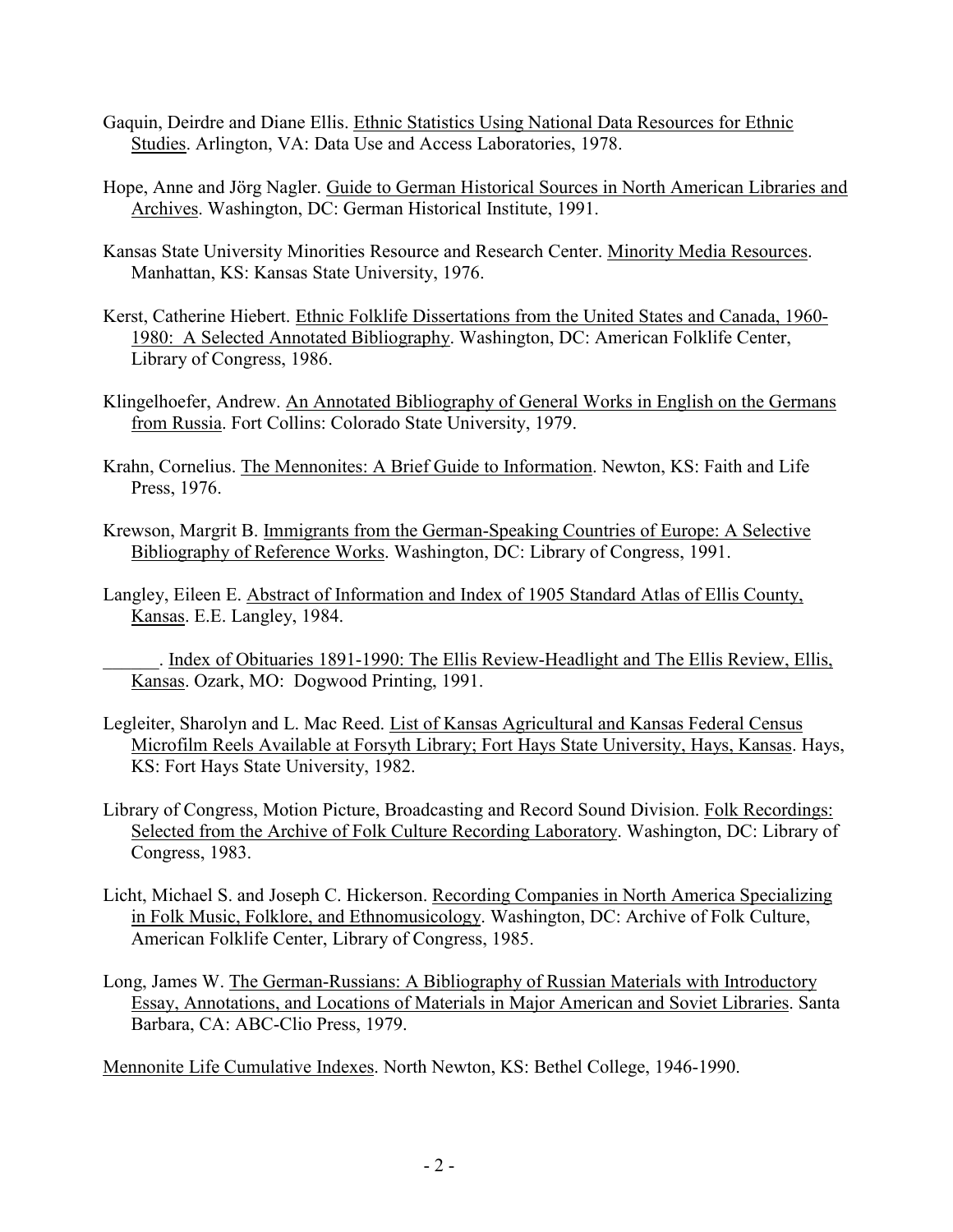- Merritt, George W. Folklore of the Mennonites in Kansas: An Annotated Bibliography. Hays, KS: Fort Hays State University, 1962.
- Miller, Michael M. Researching the Germans from Russia: Annotated Bibliography of the Germans from Russia Heritage Collection at the North Dakota Institute for Regional Studies, North Dakota State University Library. Fargo, ND: North Dakota State University, Institute for Regional Studies, 1987.
- Pendergrass, Lee F. Historical Inventories and Bibliographic Guides for Selected Western Kansas Counties. Hays, KS: Fort Hays State University, 1981.
- Pochmann, Henry A. Bibliography of German Culture in America to 1940. Millwood, NY: Kraus International Publications, 1982.
- Pomerance, Deborah and Diane Ellis. Ethnic Statistics, A Compendium of Reference Sources. Arlington, VA: Data Use and Access Laboratories, 1978.
- Reid, Judith P. Sources for Research in English Genealogy. Washington, DC: Library of Congress, Humanities and Social Sciences Division, 1989.

\_\_\_\_\_\_. Sources for Research in Scottish Genealogy. Washington, DC: Library of Congress, Humanities and Social Sciences Division, 1992.

- Research Guide to German-American Genealogy. St. Paul, MN: Minnesota Genealogical Society, German Interest Group, 1991.
- Rife, Janet Warkentin. Germans and German-Russians in Nebraska: A Research Guide to Nebraska Ethnic Studies. Lincoln, NE: Center for Great Plains Studies, 1980.
- Ruppert, Fritz. Initials. Abkürzungen von Namen internationaler Organisationen. München-Pullach: Verlag Dokumentation, 1966.
- Schmeller, Helmut J. The Germans from Russia: A Bibliography of Materials in the Ethnic Heritage Collection at Fort Hays State University. Hays, KS: Fort Hays State University, 1980.
- Schultz, Arthur R. German-American Relations and German Culture in America: A Subject Bibliography, 1941-1980. Millwood, NY: Kraus International Publications, 1984.
- Smith, Clifford Neal and Anna Piszczan-Czaja Smith. American Genealogical Resources in German Archives (AGRIGA): A Handbook. München: Verlag Dokumentation, 1977.

. Encyclopedia of German-American Genealogical Research. New York: R.R. Bowker Co., 1976.

Stein, Evan. The Hammered Dulcimer and Related Instruments: A Bibliography. Washington, DC: Library of Congress, Archive of Folk Culture, 1979.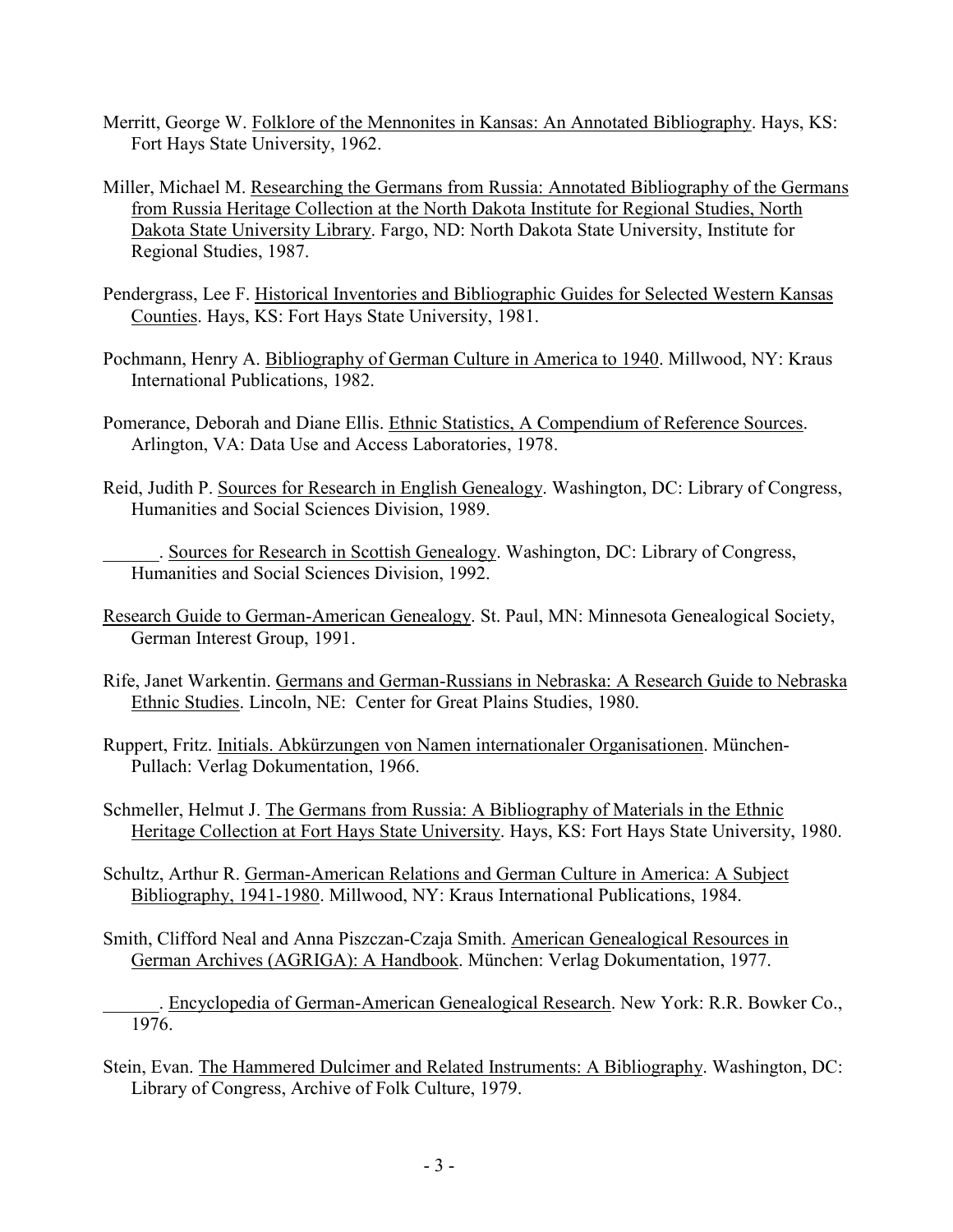\_\_\_\_\_\_. Das Schrifttum über das Deutschtum in Russland. Stuttgart: Landsmannschaft der Deutschen aus Russland, 1965.

Das Schrifttum über das Deutschtum in Russland: Eine Bibliographie. Stuttgart: Landsmannschaft der Deutschen aus Russland, 1958.

- Svoboda, Joseph G. and David G. Dunning. Preliminary Guide to Ethnic Resource Materials in Great Plains Repositories. Lincoln, NE: University Libraries and Center for Great Plains Studies, University of Nebraska-Lincoln, 1978.
- Thernstrom, Stephan, ed. Harvard Encyclopedia of American Ethnic Groups. Cambridge, MA: Belknap Press of Harvard University, 1980.
- United States. National Archives and Records Service. Black Studies: Select Catalog of National Archives Microfilm Publications. Washington, DC: National Archives Trust Fund Board, 1984.
- United States. National Archives and Records Service. Immigrant and Passenger Arrivals: A Select Catalog of National Archives Microfilm Publications. Washington, DC: National Archives Trust Fund Board, 1983.
- University of Kansas. Max Kade German-American Document & Research Center: Catalogue. Lawrence, KS: University of Kansas, 1976.
- Velikonja, Joseph. Italians in the United States, Bibliography. Carbondale, IL: Southern Illinois University, 1963.
- The WPA Guide to 1930's Kansas. Lawrence, KS: University Press of Kansas, 1984.
- Wasserman, Paul and Jean Morgan. Ethnic Information Sources of the United States. Detroit, MI: Gale Research Co., 1976.
- Weigel, Lawrence A. A Collection of Foreign Words (Fremd Wörter) used by the Volga Germans in their Dialects. Hays, KS.
- Willard, Barbara B. Volga Germans of Ellis County, Kansas: Bibliography. Hays, KS: 1978.
- Wood, Virginia S. Immigrant Arrivals: A Guide to Published Sources. Washington, DC: Library of Congress, General Reading Rooms Division, 1988.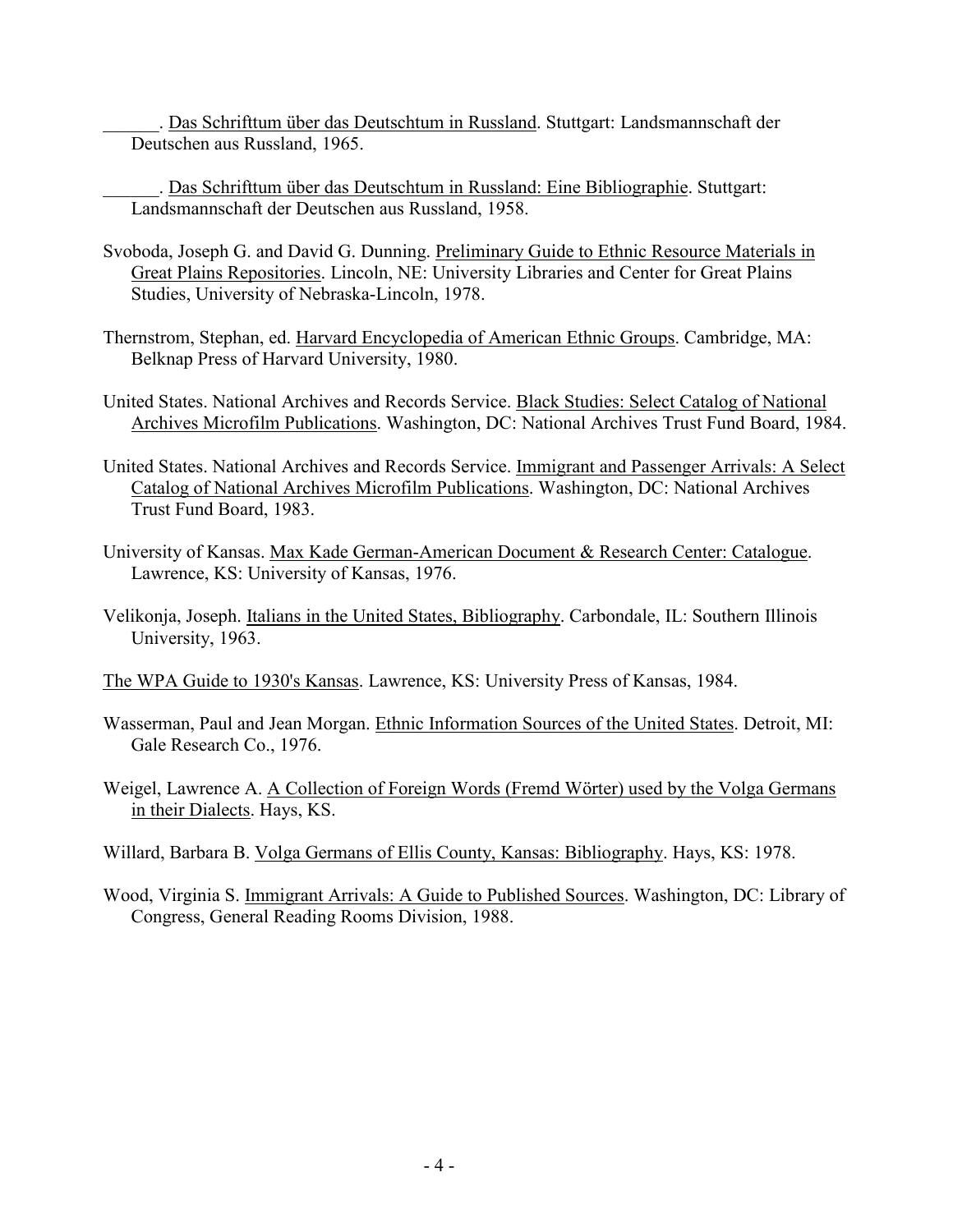# **II. MAPS AND ATLASES**

## **A. Germany**

- "Countries of Origin, Migration Routes, and Areas of Settlement (1763-1861) of the Volga and Black Sea Germans in the Mother Colonies." (Karl Stumpp)
- "Map of Hesse with the Localities from Which the Volga Germans Emigrated (1763-1769)." (Karl Stumpp)
- "Map of the Localities in Rhineland Palatinate from Which the Emigration of South Russia (Black Sea Area) Occurred in the Years 1808-1810." (Karl Stumpp)
- "Map of Settlements in Danzig, West-Prussia from Which Mennonites Emigrated to Russia in the Years 1789-1807." (Karl Stumpp, 1963)
- "Map of Württemberg-Baden, the Palatinate, and the Alsace Showing the Locations from Where the Black Sea Germans (Including the Caucasus and Bessarabia) Emigrated Between 1804 and 1842." (Karl Stumpp)
- "Places from Which in the Year 1814 Emigrations to South-Russia, Especially Bessarabia, Took Place." (Karl Stumpp and Arthur Flegel, 1972) alternate title: "Places in Prussia, Poland, Mecklenburg, Pomerania and Silesia from Where in the Years 1814-1816 Emigration to South Russia, Especially Bessarabia Took Place."
- "Places in Alsace-Lorraine from Which Emigrations Took Place in the Years 1804-1809 and 1817." (Karl Stumpp, 1969)
- "Special Map from the Emigration Map of Württemberg with the Districts of Stuttgart, Ludwigsburg, Heilbronn, Vaihingen, Leonberg, Böblingen, Esslingen, Waiblingen, Backnang, Öehringen, Nürtingen, Tübingen, and Reutlingen from Which Emigration Took Place to Southern Russia Between 1804 and 1842." (Karl Stumpp)

## **B. Russia (former Soviet Union)**

"Carte des Colonies Allemandes estabhes sur le Volga dans le Territoire de Saratof." (Gottlieb Beratz, 1991)

"The Earliest Map of the German Colonies on the Volga." (Gottlieb Beratz, 1991)

"Ethnographic Map of the Bukovina According to the Census of 1910."

"Ethnographische Landkarte der Bukowina nach der Volkszählung von 1910." (I. Nistor)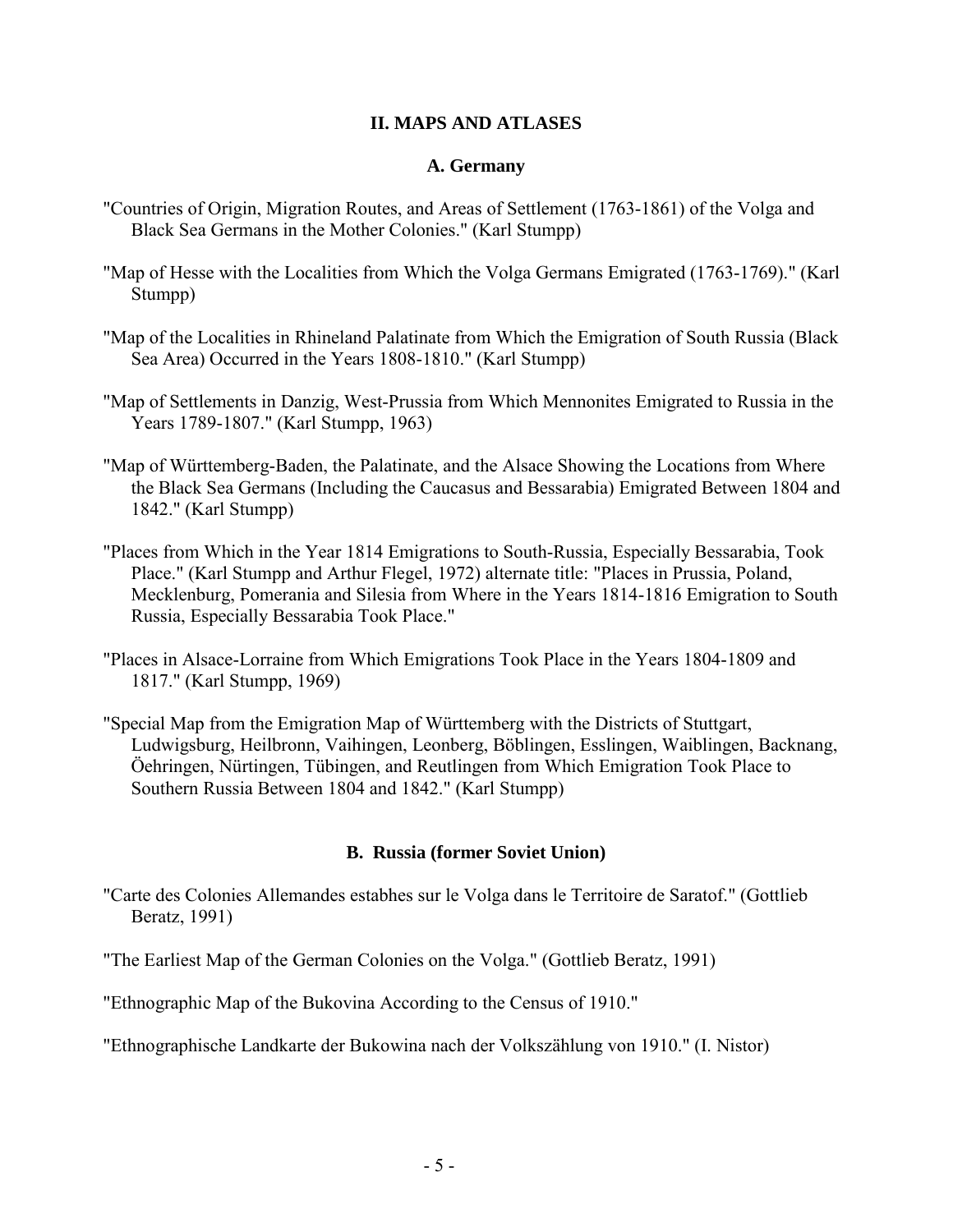- "Geographical-Administrative Map of the Communes of the Volga Germans." (Heimatbücher, 1982)
- "Geographical-Administrative Map of the Autonomous Territories of the Volga Germans."
- "German Areas of Settlement in the Soviet Union." (Stumpp, 1979)
- "The German Colonies on the Volga: The Autonomous Socialist Soviet Republic of the Volga Germans According to the Census of 1926." (A. Mergenthaler)
- "German Settlements on the Crimean Peninsula." (Karl Stumpp, 1959)
- "Kamenka, Russia." (Volga Area) (George Meier)
- "Kolb 1921." (Volga Area) (Karl Thorn, Lydia Hill, Jacob Rehn)
- "Linguistic Map of the Volga German Mother Colonies." (G. Dinges, 1923)
- "Map of Frank, Russia about 1900." (Volga Area) (M. Lebsack, 1932)
- "Map of German Daughter Colonies in the Area of Alt-Samara, Ufa-Dawekanowo, Orenburg, Neu-Samara, and Aktjubinsk." (Karl Stumpp, 1964)
- "Map of German Settlements in the Area of Dniepropetrovsk, Including the German Villages in the Western Part of the District of Kharkov." (Karl Stumpp, 1957)
- "Map of German Settlements in the Area of Saporoshje." (Karl Stumpp, 1956)
- "Map of German Settlements in the Area of St. Petersburg (Leningrad) and Novgorod." (Karl Stumpp, 1961)
- "Map of German Settlements in the North and South Caucasus." (Karl Stumpp, 1950)
- "Map of German Settlements in the Region of Omsk, Slavgorod (Kulunda-Steppe) Zelinograd (Armolinsk.)" (Karl Stumpp, 1964)
- "Map of German Settlements in Ukranian Volhynia." (Karl Stumpp, 1961)
- "Map of German Settlements or Settlement Regions in the Asian Part of the Soviet Union: North (Siberia) and Middle Asia." (Karl Stumpp, 1964)
- "Map of the Former and Present-Day German Settlements in the Soviet Union." (Karl Stumpp, 1962)
- "Map of the German Settlements in Bessarabia." (Karl Stumpp, 1965)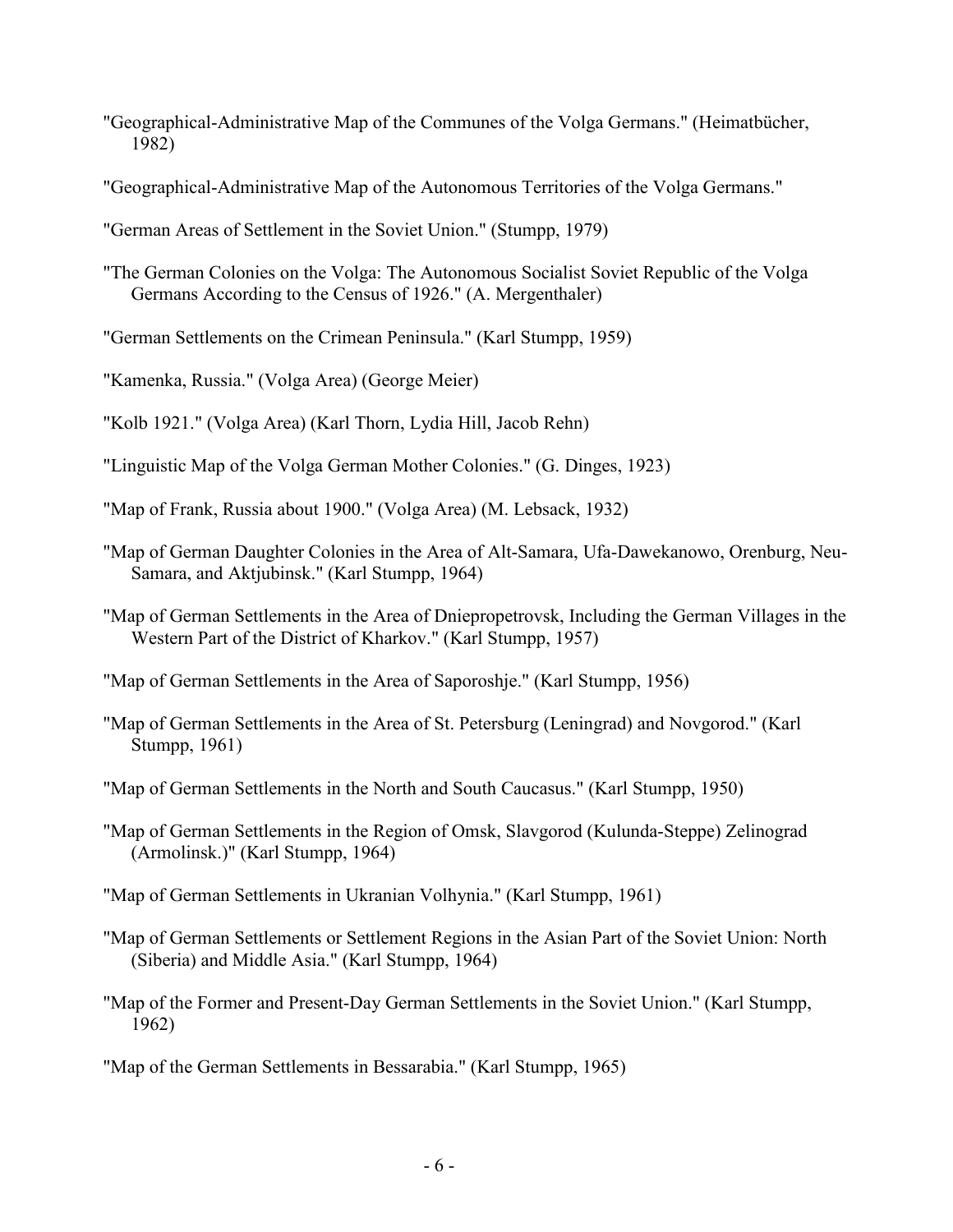"Map of the German Settlements in the District of Odessa." (Karl Stumpp, 1955)

- "Map of the German Settlements in the Territory of Nikolajew, Including the Few German Villages in the Eastern Part of the Kharkov District." (Karl Stumpp, 1958)
- "Map of the German Settlements in the Territory of Rostov Including the German Colonies in the District of Voroshilovgrad." (Karl Stumpp, 1958)
- "Map of the German Settlements in the Stalino Territory Including the German Villages in the Eastern part of the Kharkov District." (Karl Stumpp, 1958)
- "Map of the German Settlements in the Volga Area." (Karl Stumpp, 1954)

"Map of Today's Existing German Settlement Area and German Villages in European and Asian Sections of the Soviet Union (Kazakhstan, Kirghizia and Siberia.)" (Karl Stumpp, 1964)

- "Overview Map of the Current Residential Areas of the Germans in the Soviet Union." (Stumpp, 1959)
- "Plat of the German Colony Pfeifer." (Mary Konradi, 1977)

"Suceava"

"Village Plan of Rothammel (Pamjatnoje) on the Mountain Side of the Volga." (Josef and Eva Wohn, et al., ca. 1930)

## **C. Americas**

- Allen, James Paul. We the People: An Atlas of America's Ethnic Diversity. New York: Macmillan, 1988.
- "Colton's Township Map of the State of Kansas, 1887."
- "Map of German Russian Settlements in the United States and Mexico." (Karl Stumpp)
- "Map of the German Russian Settlements in South America: Brazil, Paraguay, Uruguay, and Argentina." (Karl Stumpp)
- "Map of the State of Kansas, 1876."
- "A Preliminary Map of Foreign Settlements in Kansas: Map of Kansas." (W. H. Carruth, 1891)

"Settlements of the Germans from Russia in Canada." (Karl Stumpp, 1962)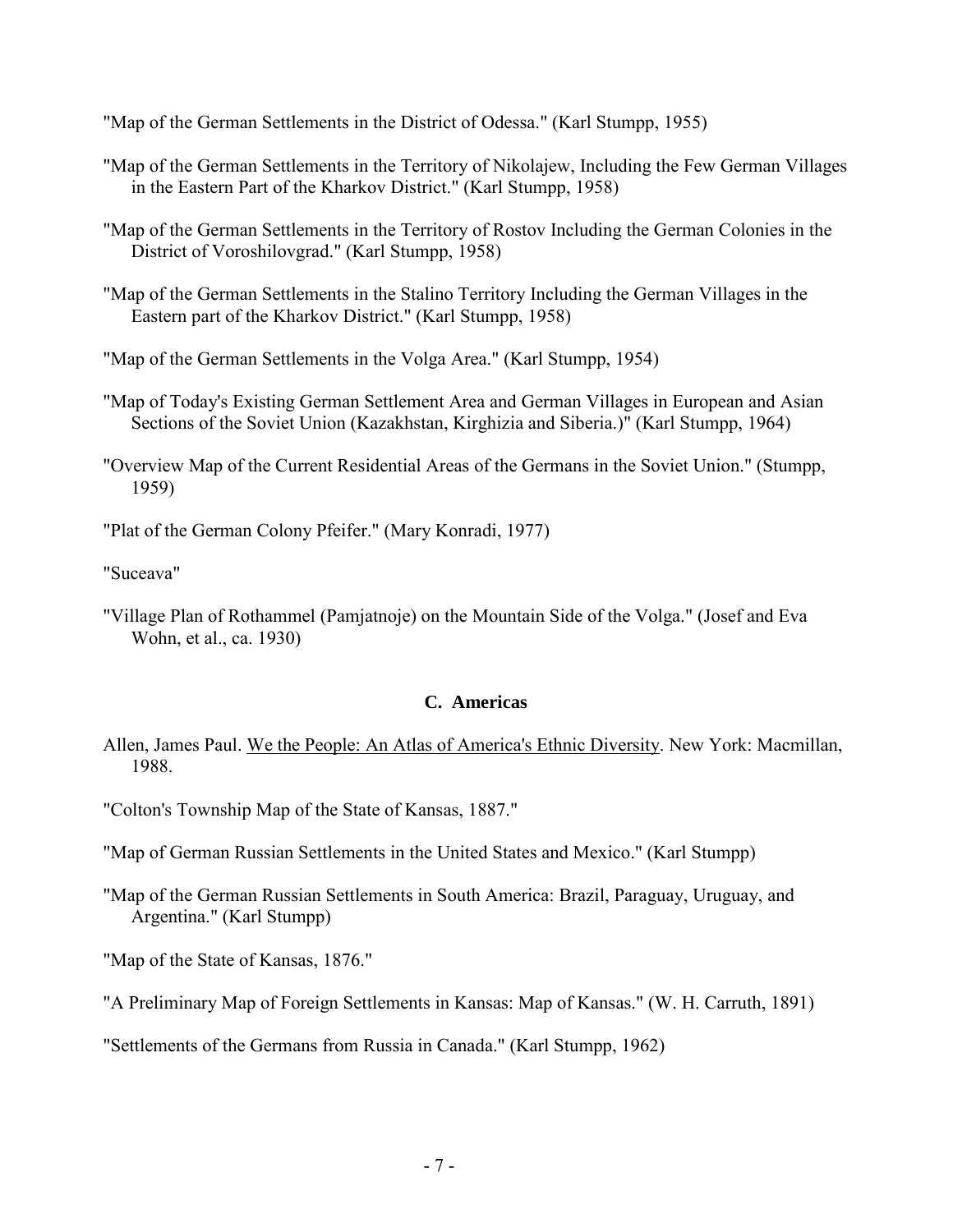Socolofsky, Homer E., and Huber, Self. Historical Atlas of Kansas. Norman: University of Oklahoma Press, 1972.

# **D. World**

Andree, Richard. Andrees Allgemeiner Handatlas in 91 Haupt – und 86 Nebenkarten. Bielefeld und Leipzig, Germany: Velhagen and Klasing, 1893.

"Map of the World Migrations of the Germans from Russia." (Karl Stumpp)

Illustrated Atlas of the World. Chicago: Rand McNally, 1985.

Victory World Atlas: With New Boundary Lines According to the Peace Treaty of Versailles. Boston, Mass.: The Youth's Companion Publishers, 1919.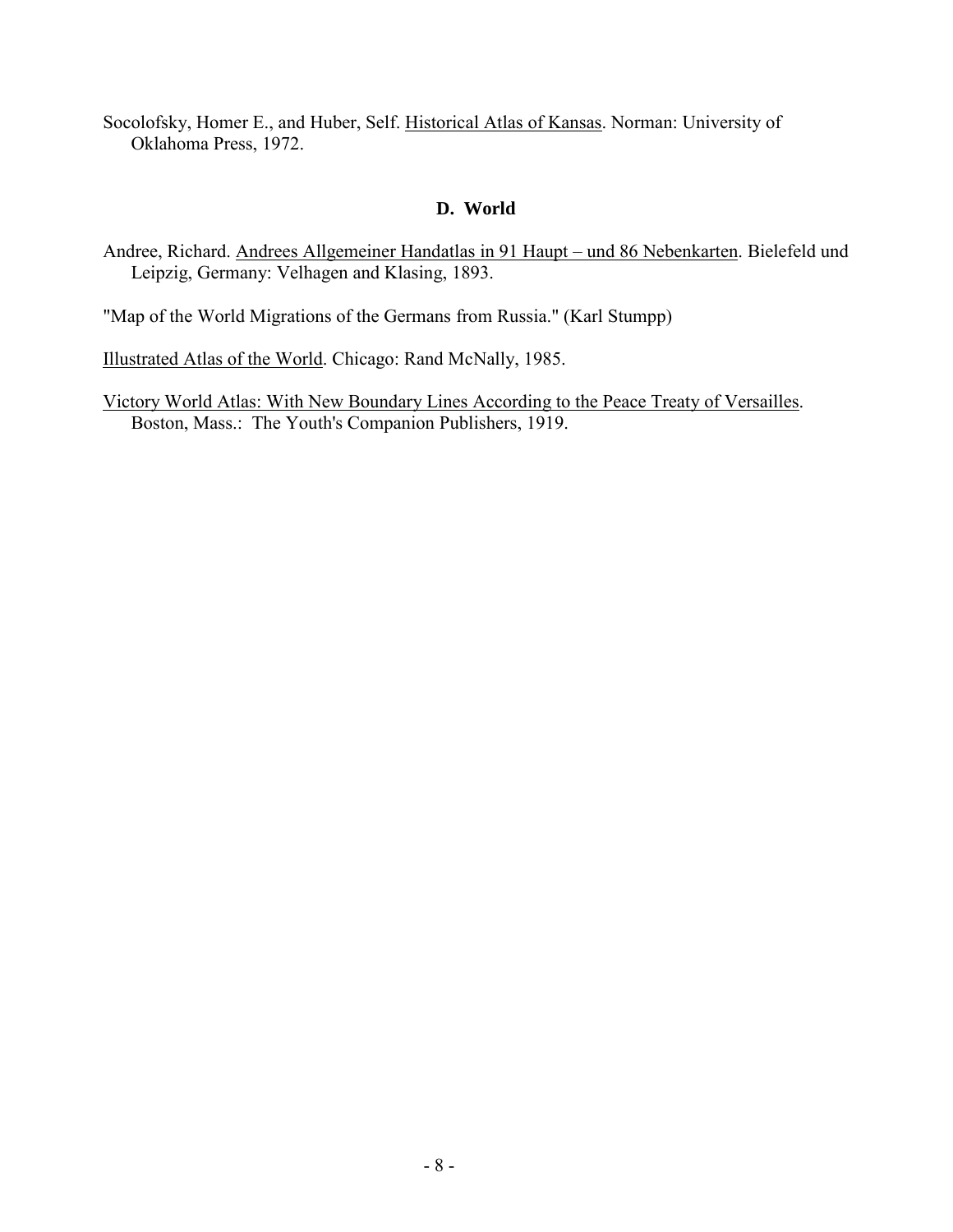# **III. IMMIGRATION AND ETHNIC STUDIES**

## **A. General/ Multicultural**

100 Year Rush: Rush County Centennial, 1874-1974. LaCrosse, KS: Rush County News, 1974.

- Alexis, Joseph Emanuel Alexander. Deutschland heute. Lincoln, NE: Midwest Book Co., 1956.
- At Home in Ellis County, Kansas, 1867-1992. Hays, KS: History Book Committee, Ellis County Historical Society, 1991.
- Banks, James A. Multiethnic Education: Theory and Practice. Boston: Allyn and Bacon, 1994.
- Bollig, Richard Joseph. History of Catholic Education in Kansas, 1836-1932. Washington, DC: Catholic University of America, 1933.
- Canadian Plains Bulletin. Regina, Sask.: Canadian Plains Research Center, University of Saskatchewan, Fall 1982-Winter 1991.
- Carruth, William Herbert. "Foreign Settlements in Kansas: A Contribution to Dialect Study in the State." in Kansas University Quarterly, v.1, no.1 (Oct 1892): 71-84.
- Chinn, Jennie, ed. Folk Roots: An Exploration of the Folk Arts and Cultural Traditions of Kansas. Manhattan, KS: University for Man, 1982.
- Conference on Documenting the Immigrant Experience in the United States of America. Documenting Diversity: A Report on the Conference on Documenting the Immigrant Experience in the United States of America, November 15-17, 1990. St. Paul, MN: Immigration History Research Center, University of Minnesota, 1991.
- Coyle, Jean M., ed. Growing up Female on the Kansas Plains: The Depression Years. Hays, KS: Fort Hays State University, 1993.
- Craig, Gordon Alexander. Germany, 1866-1945. New York: Oxford University Press, 1978.
- Cultural Conservation: The Protection of Cultural Heritage in the United States: A Study. Washington, DC: American Folklife Center, Library of Congress, 1983.
- Davie, Maurice R. World Immigration: With Special Reference to the United States. New York: Macmillan Co., 1936.
- Dinnerstein, Leonard, et. al. Natives and Strangers: Ethnic Groups and the Building of America. New York: Oxford University Press, 1979.
- Du schönes Deutschland. Bielefeld: Univers-Verlag, 1982.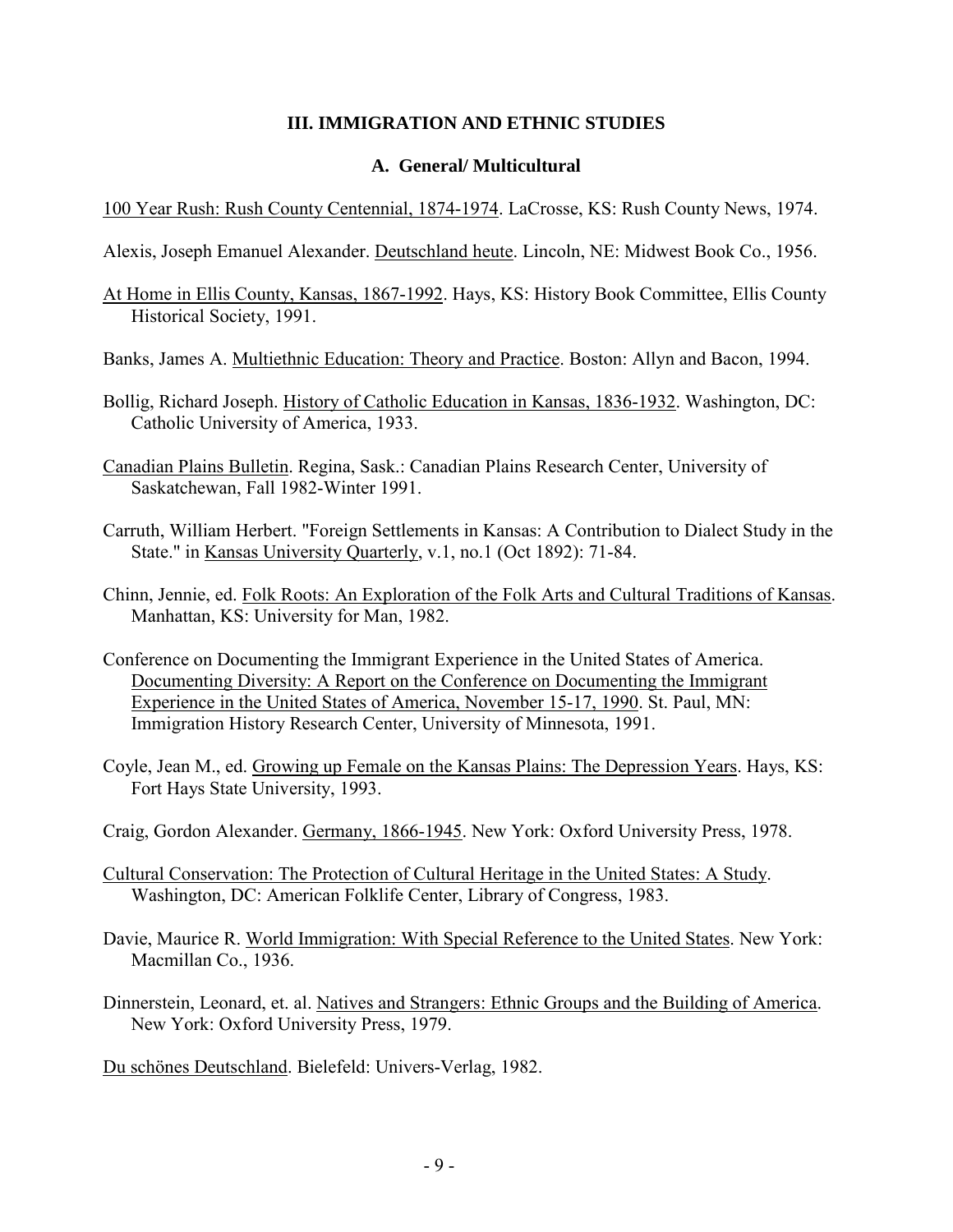- Eisenberg, C.G. History of the First Dakota-District of the Evangelical-Lutheran Synod of Iowa and Other States. Washington, DC: University Press of America, 1982.
- Folklife Center News. Washington DC: American Folklife Center, Library of Congress, 1982- 1993.
- Gilbert, Felix, ed. The Norton History of Modern Europe. New York: W.W. Norton & Co., 1971.
- Hall, Charles L. "People and Places of the Past: An Architectural Study of Some Kansas Buildings." Kansas Quarterly, v.6, no.2 (Spring 1974): 71-93.
- Haxthausen, Franz August Maria von. The Russian Empire. New York: Arno Press, 1970.
- Heritage of the Great Plains. Emporia, KS: Emporia State University School of Liberal Arts and Science, Winter 1980-Fall 1982.
- Histories of Hays, Ellis, Yocemento and Buckeye. Hays, KS.
- Hoover, Mearle S. The Alien Contribution to the History of Barton County, Kansas. MA thesis, Fort Hays Kansas State College, 1939.
- Horton, Lilburn H. Frémont's Expeditions Through Kansas, 1842-1854. Hays, KS: Fort Hays Kansas State College, 1962.
- In Commemoration of Lane County's 75th Anniversary, 1886-1961. 1961.
- Jordan, Terry G. Texas Graveyards: A Cultural Legacy. Austin: University of Texas Press, 1982.
- Kann, Robert A. A History of the Habsburg Empire, 1526-1918. Berkeley: University of California Press, 1974.
- Kansas! Topeka, KS: Department of Economic Development. 1961-1990. (various issues)
- Kohl, J.G. Russia. New York: Arno Press, 1970.
- Lane County (Kansas) Historical Society. Pioneer Days in Lane County. Dighton, KS: Lane County Historical Society, 1959.
- Langley, Eileen E. Buried Ties to the "Old Country": A Study of the Foreign Origin of Certain Immigrant Families in Ellis, Kansas: Compiled from the Funeral Records of the Niesley Funeral Home for the Period 1921-1947. Ellis, KS: E.E. Langley, 1983.
- Liebel, Helen P. Enlightened Bureaucracy v. Enlightened Despotism in Baden, 1750-1792. Philadelphia, PA: American Philosophical Society, 1965.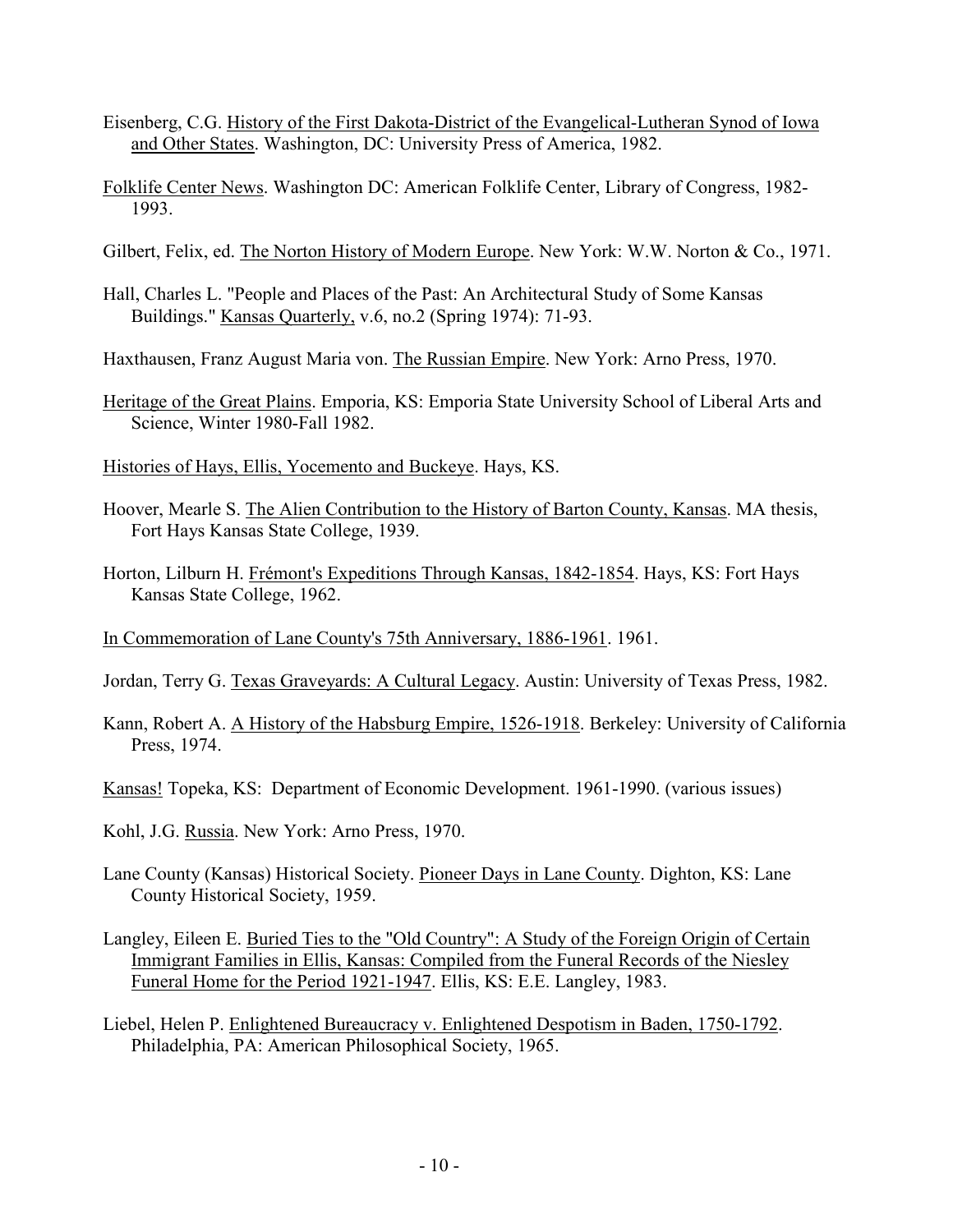- Lindgren, H. Elaine. Land in Her Own Name: Women as Homesteaders in North Dakota. Fargo: North Dakota Institute for Regional Studies, 1991.
- Lingeman, Richard R. Small Town America: A Narrative History, 1620-the Present. Boston: Houghton Mifflin, 1981.
- Local History as Presented to the Trego County Historical Society. Trego, KS: Trego County Historical Society, 1975.
- Locke, Don C. Increasing Multicultural Understanding: A Comprehensive Model. Newbury Park, CA: Sage Publications, 1992.
- Merian: Monatshefte der Städte und Landschaften. Hamburg: Hoffmann und Campe, Jan. 1956- Oct. 1964.
- Miller, Wallace Elden. The Peopling of Kansas. Columbus, OH: Press of Fred J. Heer, 1906.
- Miner, H. Craig. West of Wichita: Settling the High Plains of Kansas, 1865-1890. Lawrence, KS: University Press of Kansas, 1986.
- Palen, Imogene. Fieldstones: The Story of Caspar Rehrl. Fond du Lac, WN: Badger-Freund Printers, 1969.
- Pares, Bernard, Sir. A History of Russia. New York: A.A. Knopf, 1944.
- Pendergrass, Lee F., ed. Hannah A. Rosebrook: Community Journalist/Local Historian-- "The Fairview News," Kearny County, Kansas, 1918-1980. Hays, KS: Fort Hays State University, 1980.
	- Memoirs of Pioneers of Cheyenne County, Kansas: Ole Robert Cram, Georg Isernhagen, Nancy Moore Wieck. Hays, KS: Fort Hays State University, 1980.
- Pennsylvania Folklife. Lancaster PN: Pennsylvania Folklife Society, Inc., 1958-1974. (various issues)
- Ripley, John W. and Robert W. Richmond, ed. The Melting Pot: A History of Shawnee County's Ethnic Communities. Topeka, KS: Shawnee County Historical Society, 1981.
- Rogers, Glenn. An Early History of Decatur County, Kansas. MA thesis, Fort Hays Kansas State College, 1932.
- Rosenof, Theodore. Cultural Sensitivity to Environmental Change: The Case of Ellis County, Kansas, 1870s-1900. Madison, WI: University of Wisconsin, Institute for Environmental Studies, 1973.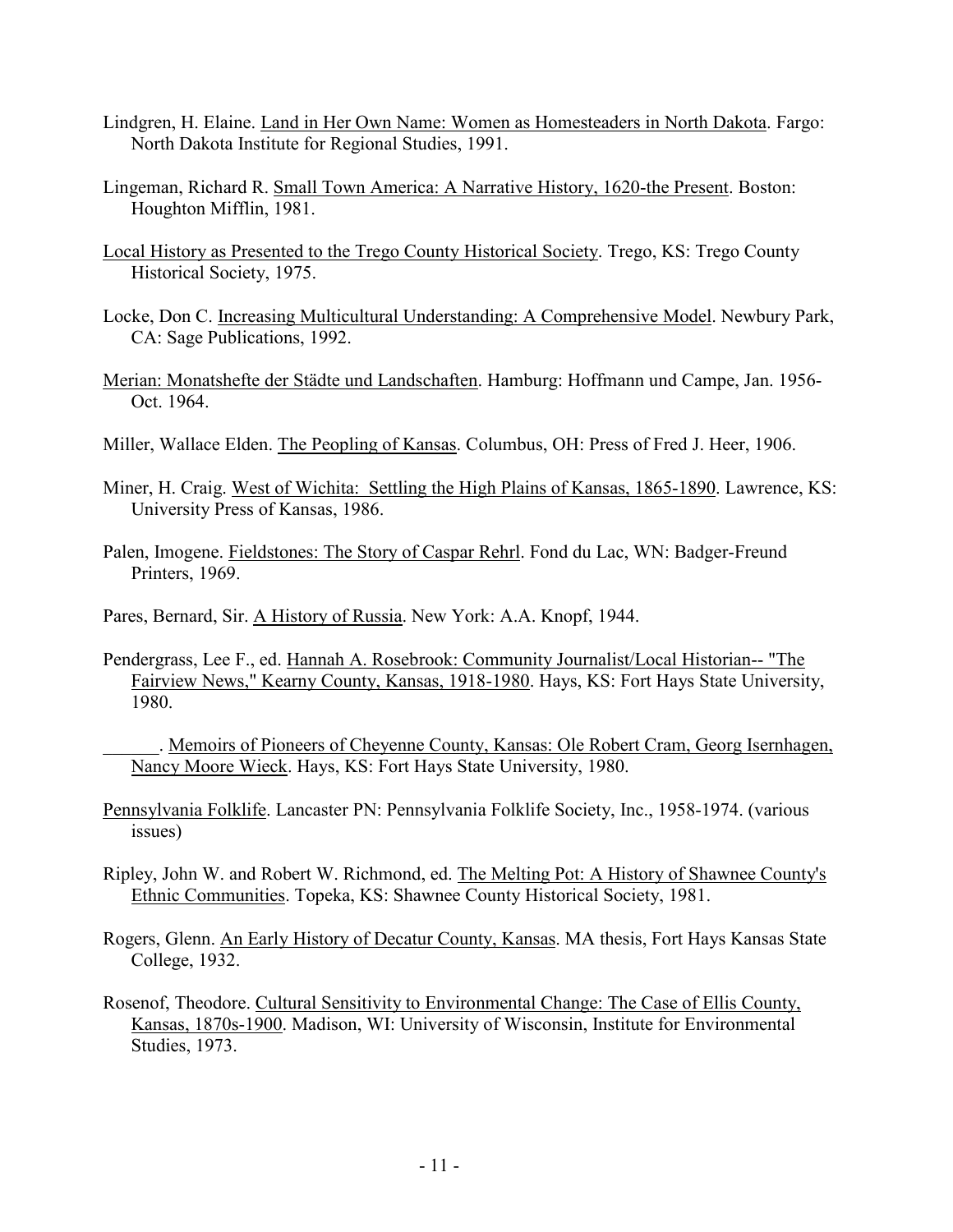- Sackett, Samuel J. and William Koch. Kansas Folklore. Lincoln, NE: University of Nebraska Press, 1961.
- Schlissel, Lillian, et. al. Far from Home: Families of the Westward Journey. New York: Schocken Books, 1989.
- Sears, Robert. An Illustrated Description of the Russian Empire. New York: Robert Sears, 1855.
- Sherman, William C. and Playford V. Thorson, ed. Plains Folk: North Dakota's Ethnic History. Fargo, ND: North Dakota Institute for Regional Studies at North Dakota State University, 1988.
- Smith, Ida Lucretia. A History of the National Group Settlements in Republic County, Kansas. MA thesis, Fort Hays Kansas State College, 1933.

\_\_\_\_\_\_. "National Group Settlements." in The Aerend v.7, no.2 (Spring 1936): 105-112.

- Symposium on Midwest Agriculture, 1840-1900. Farming in the Midwest, 1840-1900: A Symposium. Berkeley, CA: University of California Press, 1974.
- Thomas, Evangeline. Footprints on the Frontier: A History of the Sisters of Saint Joseph, Concordia, Kansas. Westminster, MD: Newman Press, 1948.
- Toland, Pauline, ed. Seward County, Kansas. Seward County Historical Society, 1979.
- United States. Immigration Commission. Emigration Conditions in Europe. Washington, DC: Government Printing Office, 1911.
- Waldron, Nell Blythe. Colonization in Kansas from 1861 to 1890. PhD. diss., Northwestern University, 1932.
- Wirtz, Amadea, Sister, CSA. Haven for the Homeless: The Story of the Leo House 1889-1989. Fond du Lac, WI: Badger-Freund, Printers, Inc., 1985.

NOTE: Additional items on multiculturalism in general and on major ethnic groups in the United States may be found in the FIPSE (Fund for the Improvement of Post Secondary Education) files. These materials are located in the collection's vertical file. A bibliographical index accompanies the files.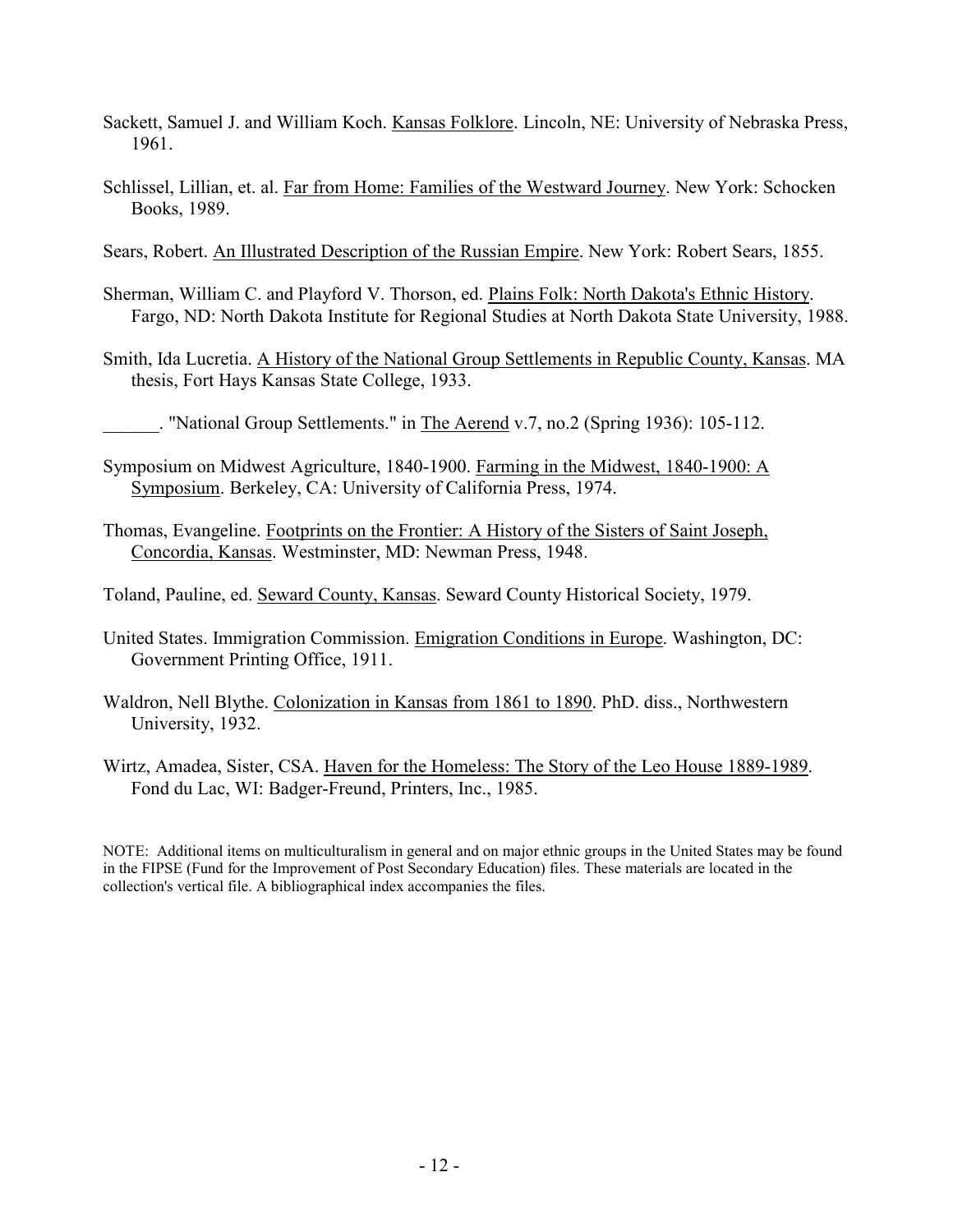### **III. IMMIGRATION AND ETHNIC STUDIES**

## **B. Specific Ethnic Groups**

#### **1. Native Americans**

- Gibson, Arrell Morgan. The American Indian: Prehistory to the Present. Lexington, MA: D.C. Heath, 1980.
- Hall, Thomas D. Social Change in the Southwest, 1350-1880. Lawrence, KS: University Press of Kansas, 1989.
- Herring, Joseph B. The Enduring Indians of Kansas: A Century and a Half of Acculturation. Lawrence, KS: University Press of Kansas, 1990.
- Hoxie, Frederick E. ed. Indians in American History: An Introduction. Arlington Heights, IL: Harlan Davidson, 1988.
- O'Neill, Brian. Kansas Rock Art. Topeka, KS: Kansas State Historical Society, Historic Preservation Department, 1981.
- Weeks, Philip, ed. The American Indian Experience: A Profile, 1524 to the Present. Arlington Heights, IL: Forum Press, 1988.

## **2. African Americans**

- Belleau, William J. The Nicodemus Colony of Graham County, Kansas. MA thesis, Fort Hays Kansas State College, 1943.
- Chu, Daniel and Bill Shaw. Going Home to Nicodemus. Parsippany, NJ: Julian Messner, 1994.
- Crockett, Norman L. The Black Towns. Lawrence, KS: Regents Press of Kansas, 1979.
- Franklin, John Hope and Alfred A. Moss Jr. From Slavery to Freedom: A History of Negro Americans. New York: McGraw-Hill, 1988.
- Kansas State Historical Society. Negro Exodus Papers, 1879. Topeka: Kansas State Historical Society, 1955. (microfilm)
- McDaniel, Orval L. A History of Nicodemus, Graham County, Kansas. MA thesis, Fort Hays Kansas State College, 1950.
- McMillen, Sally Gregory. Southern Women: Black and White in the Old South. Arlington Heights, IL: Harlan Davidson, 1992.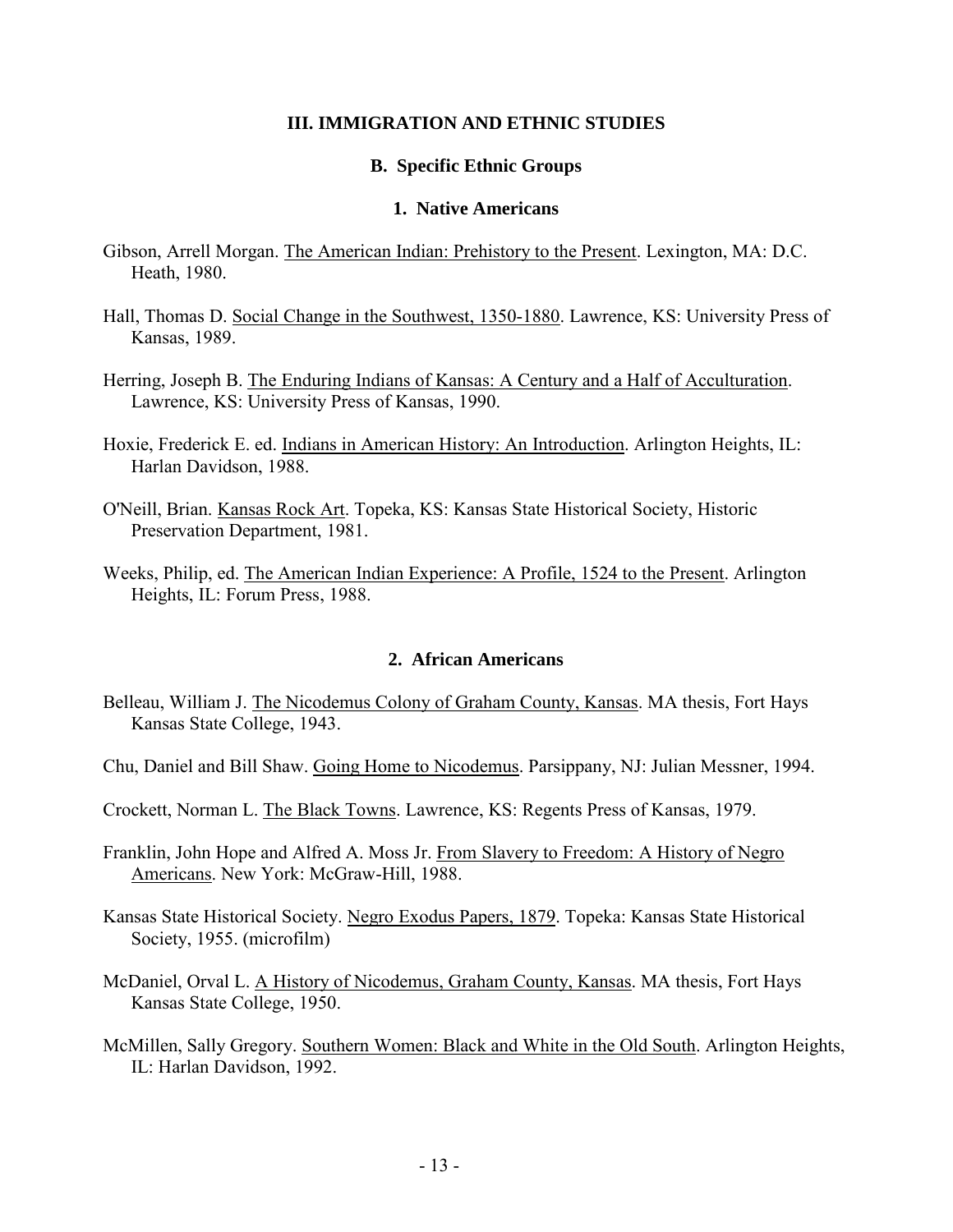- Nieman, Donald G. Promises to Keep: African-Americans and the Constitutional Order, 1776 to the Present. New York: Oxford University Press, 1991.
- Painter, Nell Irvin. Exodusters: Black Migration to Kansas after Reconstruction. Lawrence, KS: University Press of Kansas, 1986.
- Promised Land on the Solomon: Black Settlement at Nicodemus, Kansas. Washington, DC: Government Printing Office, 1986.
- Schwendemann, Glen. Nicodemus: Negro Haven on the Solomon. Topeka, KS: State of Kansas Commission on Civil Rights, 1971.
- Wright, Donald R. African Americans in the Colonial Era: From African Origins through the American Revolution. Arlington, Heights, IL: Harlan Davidson, 1990.

\_\_\_\_\_\_\_. African Americans in the Early Republic, 1789-1831. Arlington Heights, IL: Harlan Davidson, 1993.

Wright, Richard. The Ethics of Living Jim Crow: An Autobiographical Sketch. Lawrence, KS: University of Kansas.

# **3. Hispanic Americans**

- Bernal, Ignacio. 3000 Years of Art and Life in Mexico, As Seen in the National Museum of Anthropology, Mexico City. New York: H.N. Abrams, 1968.
- Delci, D. Marie, ed. El Camino Real: The King's Highway: Profiles of Kansas Hispanics. Topeka, KS: Kansas Advisory Committee on Hispanic Affairs, 1990.
- Fay, George E. Arts and Crafts of Mexico. Magnolia, AR: Department of Sociology and Anthropology, Southern State College, 1962.
- Garcia, Mario T. Mexican Americans: Leadership, Ideology & Identity, 1930-1960. New Haven, CT: Yale University Press, 1989.
- Meier, Matt S. and Feliciano Rivera. The Chicanos: A History of Mexican Americans. New York: Hill and Wang, 1972.
- El Palacio: Quarterly Magazine of the Museum of New Mexico. v. 89, no. 2 (Summer 1983) Santa Fe, NM: Museum of New Mexico, 1983.
- Trejo, Arnulfo D., ed. The Chicanos: As We See Ourselves. Tucson, AZ: University of Arizona Press, 1979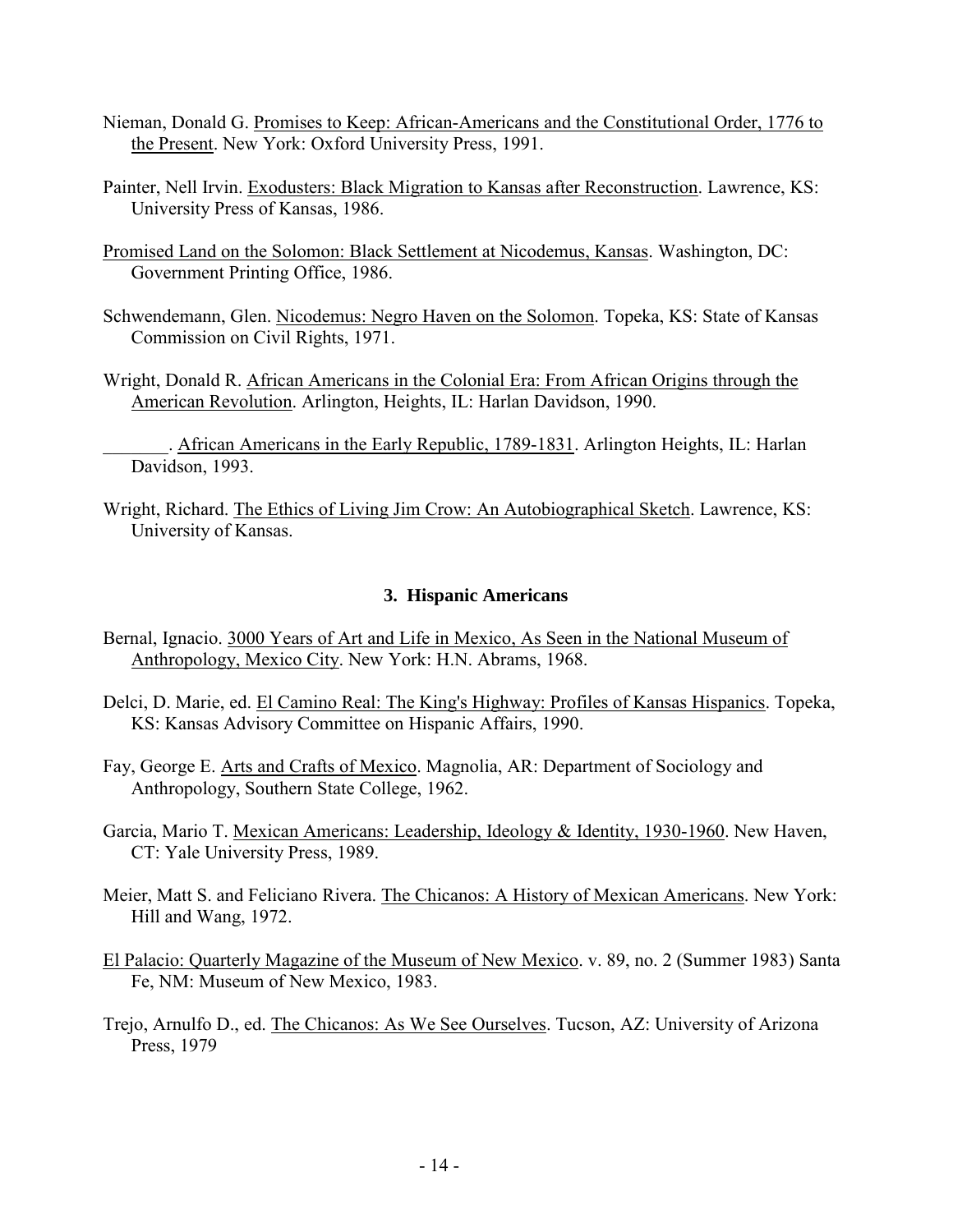- Trotter, Robert T. and Juan Antonio Chavira. Curanderismo: Mexican American Folk Healing. Athens: University of Georgia Press, 1981.
- Waugh, Julia Nott. The Silver Cradle: Las Posadas, Los Pastores, and Other Mexican American Traditions. Austin: University of Texas Press, 1988.
- Wenzl, Timothy F. A History of Our Lady of Guadalupe Parish, Dodge City, Kansas. Dodge City, KS: T. F. Wenzl, 1982.

# **4. Western Europeans**

- Baier, William M. George Grant, The English Colony, The Villa.
- Barfield, Mike. 1967 Svensk Hyllnings Fest Pictorial Review. Lindsborg, KS: Lindsborg News-Record, 1967.
- Benoit, Theresa and Armond Benoit. "Unlike Other Western Kansas Towns, Damar Background is French-Canadian." in The Hays Daily News 1959.
- Carpenter, Garrett R. Silkville: A Kansas Attempt in the History of Fourierist Utopias, 1869-1892. Emporia, KS: Kansas State Teachers College, 1954.
- Deutsche Weihnacht: Gedichte, Erz, hlungen und Musikhinweise für Weihnachtsfeiern. Berlin: Arbeitskreis zur Pflege der deutschen Kultur und Sprache in der DDR, 1962.
- Detwiler, Margaret M. "Hays, Kansas, at the Nation's Heart: Plains Where Indians, Gun-toting Sheriffs, and Buffalo Roamed now Shape an Empire of Wheat, Cattle, and Oil." National Geographic Magazine (April 1952): 461-490.
- Ebbutt, Percy G. Emigrant Life in Kansas. London: S. Sonnenschein and Co., 1886.
- Friis, Erik J. ed. The Scandinavian Presence in North America: Problems and Prospects. New York: Harper's Magazine Press, 1976.
- Greve, Uwe. Deutschland--Was ist das?. Bonn: Kollen Druck & Verlag, 1987.
- Jeter, Norman, Mrs. Account of the Victoria English Settlement.
- Little, Francis Thomas. A Kansas Farmer. 1936.
- Norwegian-American Historical Association. Newsletter--The Norwegian-American Historical Association. Northfield, MN: Norwegian-American Historical Association, 1958-1966.
- Olson, Lee. Marmalade and Whiskey: British Remittance Men in the West. Golden, CO: Fulcrum Publishing, 1993.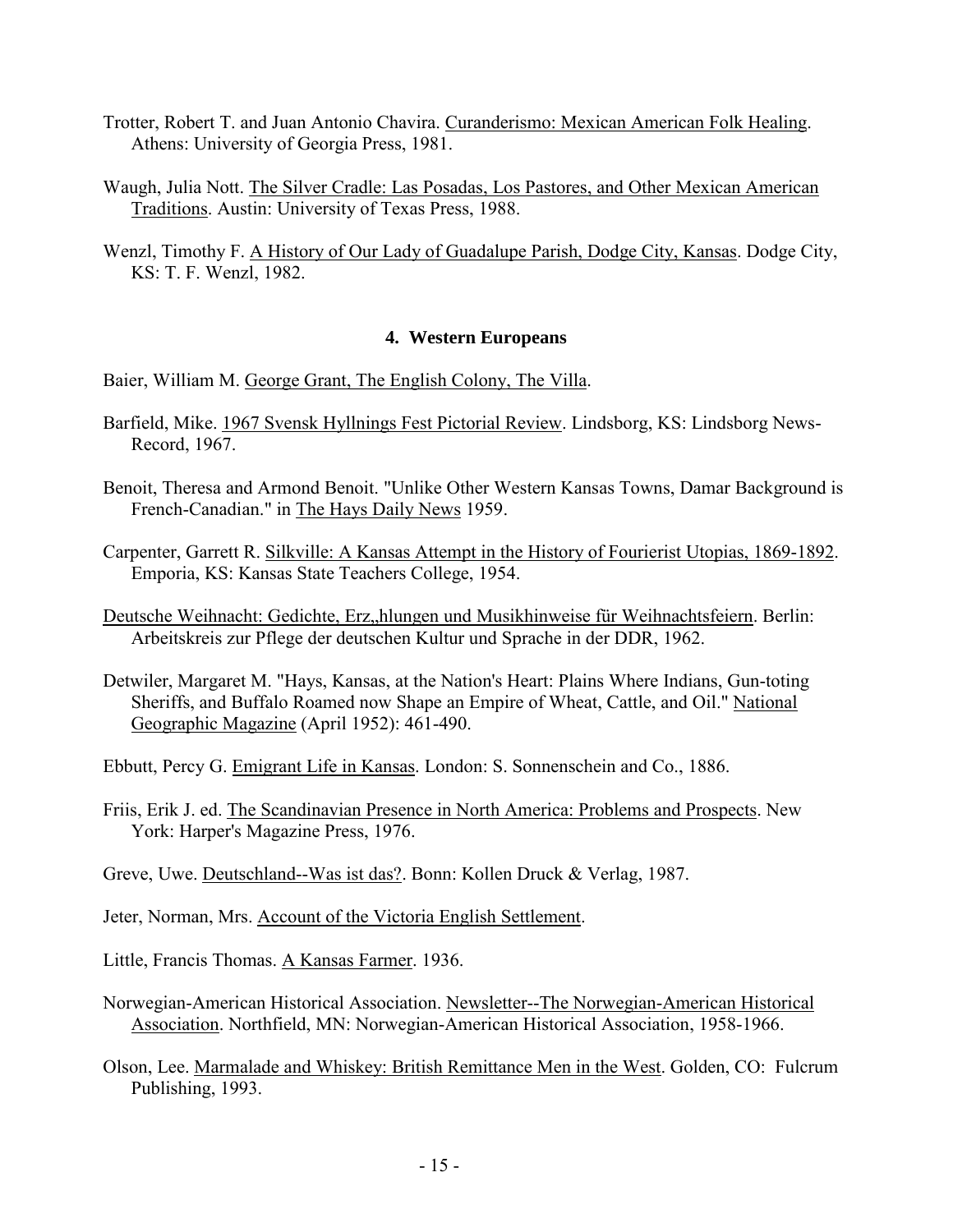Pihl, Johan Augustin. God's People in a New Land: Memorial Volume of Manuscripts by Johan Augustin Pihl, a Swedish Immigrant. Lindsborg, KS: Smoky Valley Historical Publications, 1984.

Porter, William. "Horn in the Wind." Country Gentlemen, March-June (1946).

Raish, Marjorie Gamet. Victoria, the Story of a Western Kansas Town. Topeka, KS: F. Voiland, Jr., 1947.

Schickel, Alfred, Dr. Deutschland--Nur ein Begriff?. Bonn: Kollen Druck & Verlag, 1987.

Seleen, John. This Valley of Tears: The Memoirs of J. Seleen in Kansas and Sweden. 1971.

Taylor, Blanche Mercer. English Colonies in Kansas. Protestant Episcopal Church, 1982.

Wolf, Dieter and Fritz Runge. 1200 Jahre Wöllstadt 790-1990: Aus der Geschichte von Nieder-und Ober-Wöllstadt. Horb am Neckar: Gieger-Verlag, 1990.

# **5. Eastern Europeans**

Balch, Emily Greene. Our Slavic Fellow Citizens. New York: Arno Press, 1969.

Botsford, Florence Hudson, ed. Russian Folk-Songs. New York: G. Schirmer Inc., 1929.

- Catherine II, Empress of Russia. Memoirs of Catherine the Great. New York: Tudor Publishing Co., 1927.
- Folk-liv: Acta Ethnologica Europaea. Stockholm: General Stabens Litografiska Anstalts Förlag, 1952-54, 1957-58.
- Germany. Bundestag. Fraktion der CDU/CSU. White Paper on the Human Rights Situation in Germany and of the Germans in Eastern Europe. Bonn: CDU/CSU Group in the German Bundestag, 1977.

Holderness, Mary. New Russia. New York: Arno Press, 1970.

Klier, John. Russia Gathers Her Jews: The Origins of the "Jewish Question" in Russia, 1772-1825. DeKalb, IL: Northern Illinois University Press, 1986.

Leroy-Beaulieu, Anatole. The Russian Peasant. Sandoval, NM: Coronado Press, 1962.

Nekrich, Aleksander M. The Punished Peoples: The Deportation and Fate of Soviet Minorities at the End of the Second World War. New York: W. W. Norton & Co., 1978.

Unruh, Abe J. The Helpless Poles. Grabill, IN: Courier Print, Co., 1973.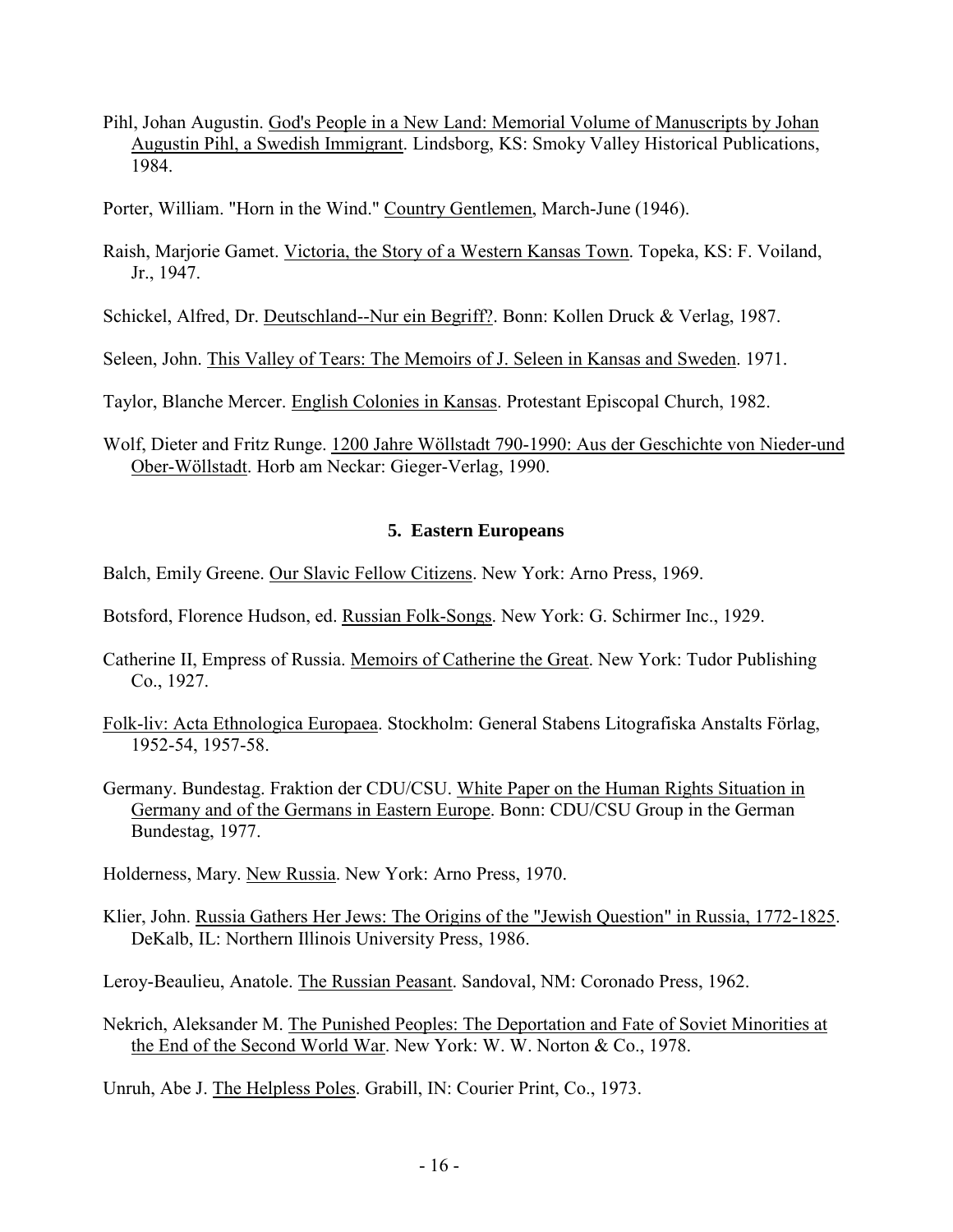Vardy, Steven Bela and Agnes Huszar Vardy, ed. Society in Change: Studies in Honor of Béla K. Király. Boulder, CO: East European Monographs, 1983.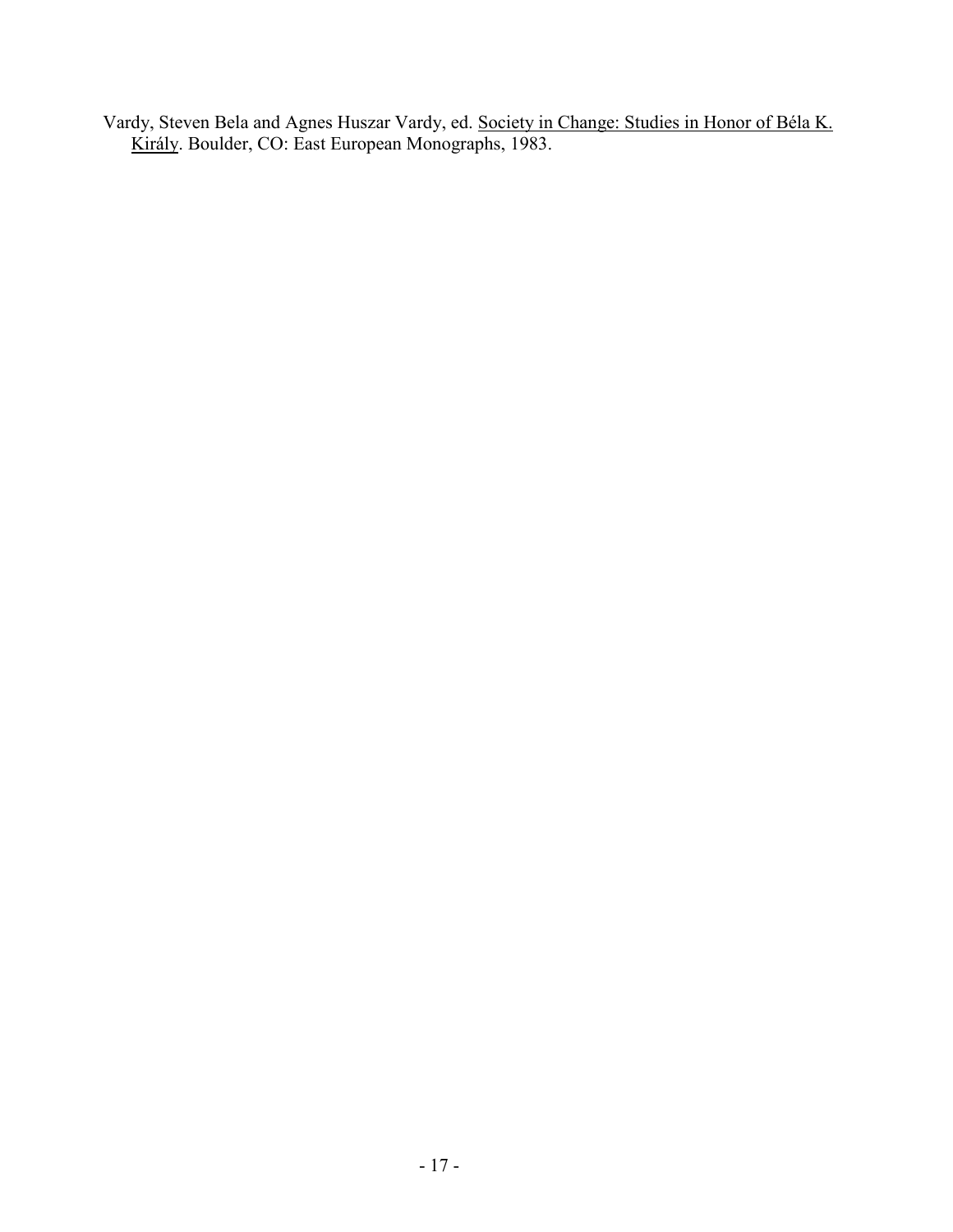# **IV. THE GERMANS IN THE AMERICAS**

- Albrecht, Erich A. and J. Anthony Burzle, ed. "Symposium on German-American Literature and Culture." Germanica-Americana, 1976: Symposium on German-American Literature and Culture at the University of Kansas. Lawrence, KS: Max Kade Document and Research Center, 1977.
- Auswanderung aus Hessen: Ausstellung der Hessischen Staatsarchive zum Hessentag 1984 in Lampertheim. Marburg: Hessisches Staatsarchiv, 1984.
- Bailyn, Bernard. From Protestant Peasants to Jewish Intellectuals: The Germans in the Peopling of America. Oxford, NY: Berg for the German Historical Institute, 1988.
- Benjamin, Steven M. Papers from the Conference on German-Americana in the Eastern United States, Millersville State College, November 9-10, 1979. Morgantown, WV: West Virginia University, 1980.
- Berthold, Theodor. Bewegte Tage 1812-1814: Jugend Erinnerungen einer alten Frau. Einsiedeln: Gebr. Karl und Nikolaus Benziger.
- Buschbauer, Hans. Amerikanisches Garten-Buch für Stadt und Land. Milwaukee, WI: G. Brumder, 1892.
- Chase, A.W. Deutsche Ausgabe von Dr. Chase's Drittem, Letzten und Vollständigem Receptbuch und Hausarzt. Cleveland, OH: The R.C. Barnum Co., 1913.
- C.M. Missionar. Leben und Wirken eines Missionars: Auf dem Felde der Inneren Mission nebst Scenen aus dem fernen Westen. New York: Ernst Kaufmann.
- Detwiler, Donald S. The SIUC-USICA German-American History Textbook Project, 1979-1982. (microfiche: documentation) Carbondale, IL: Micrographics Department, Southern Illinois University at Carbondale, 1983.
- Der deutsche Farmer im Busch und auf der Prairie. Milwaukee: G. Brumder, 1882.
- Deutsche im Ausland, Fremde in Deutschland: Migration in Geschiehte und Gegenwart. München: C.H. Beck, 1992.
- Evangelical Lutheran Synod of Iowa and other States, First Dakota District. Fibel. Waverly, IA: Wartburg Publishing House.
- Faust, Albert Bernhardt. The German Element in the United States: With Special Reference to its Political, Moral, Social, and Educational Influence. Boston: Houghton Mifflin, 1909.

Hessische Amerika-Auswanderung im 19. Jahrhundert. Marburg: Jonas Verlag, 1983.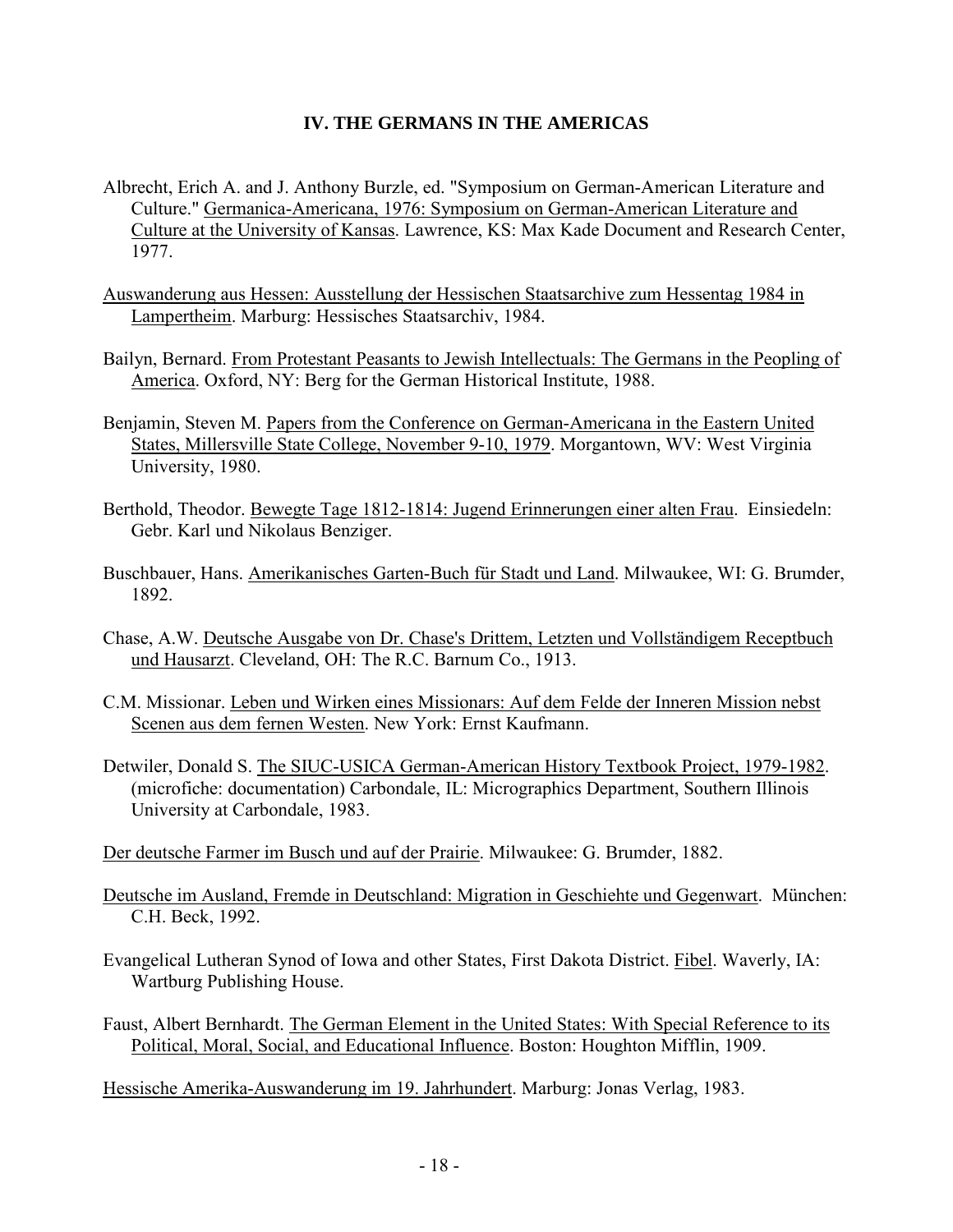- Hoobler, Dorothy and Thomas Hoobler. The German American Family Album. New York: Oxford University Press, 1995.
- Huebener, Theodore. Germans Helped Build America. New York: Literary Society Foundation, Inc.
- Journal of German-American Studies. Cleveland: Society for German-American Studies, 1976- 1980. (Current title: Yearbook of German-American Studies)
- Kamphoefner, Walter D. et. al. Briefe aus Amerika, News from the Land of Freedom: German Immigrants Write Home. Ithaca: Cornell University Press, 1991.
- Luebke, Frederick C. Immigrants and Politics: The Germans of Nebraska, 1880-1900. Lincoln: University of Nebraska Press, 1969.
- Pinsdorf, Marion K. German-Speaking Immigrants: Builders of Business in Brazil South.
- Reeves, Donna B. and Glen E. Lich, ed. Retrospect and Retrieval: The German Element in Review: Essays on Cultural Preservation. Ann Arbor, MI: Southwest Texas State University by University Microfilms International, 1978.
- Rippley, La Vern J. Conflict in the Classroom: Anti-Germanism in Minnesota Schools, 1917-19. Minnesota History, 1981.
- . The German Americans. Boston: Twayne Publishers, 1976.
- Rippley, La Vern J. and Steven M. Benjamin, ed. Papers from the St. Olaf Symposium on German-Americana, April 27-28, 1979. Morgantown, WV: Department of Foreign Languages, West Virginia University, 1980.
- Rohrs, Richard C. The Germans in Oklahoma. Norman: University of Oklahoma Press, 1980.
- Ruppenthal, Jacob C. The German Element in Central Kansas. Topeka, KS, 1913.
- Schach, Paul. "German Language Newspapers in Nebraska, 1860-1890." in Nebraska History v.65, no.1 (Spring 1984): 84-107.
- Schmidt, Curt E. Oma & Opa: German-Texan Pioneers. New Braunfels, TX: Folkways Publishing Co., 1975.
- Schwelien, Joachim Hans. Encounter and Encouragement: A Bicentennial Review of German-American Relations. Bonn: Bonner Universitäts-Buchdruckerei, 1976.
- Sinnema, John R. German Methodism in Ohio: Its Leaders and Institutions. Berea, OH: American-German Institute, Baldwin-Wallace College, 1983.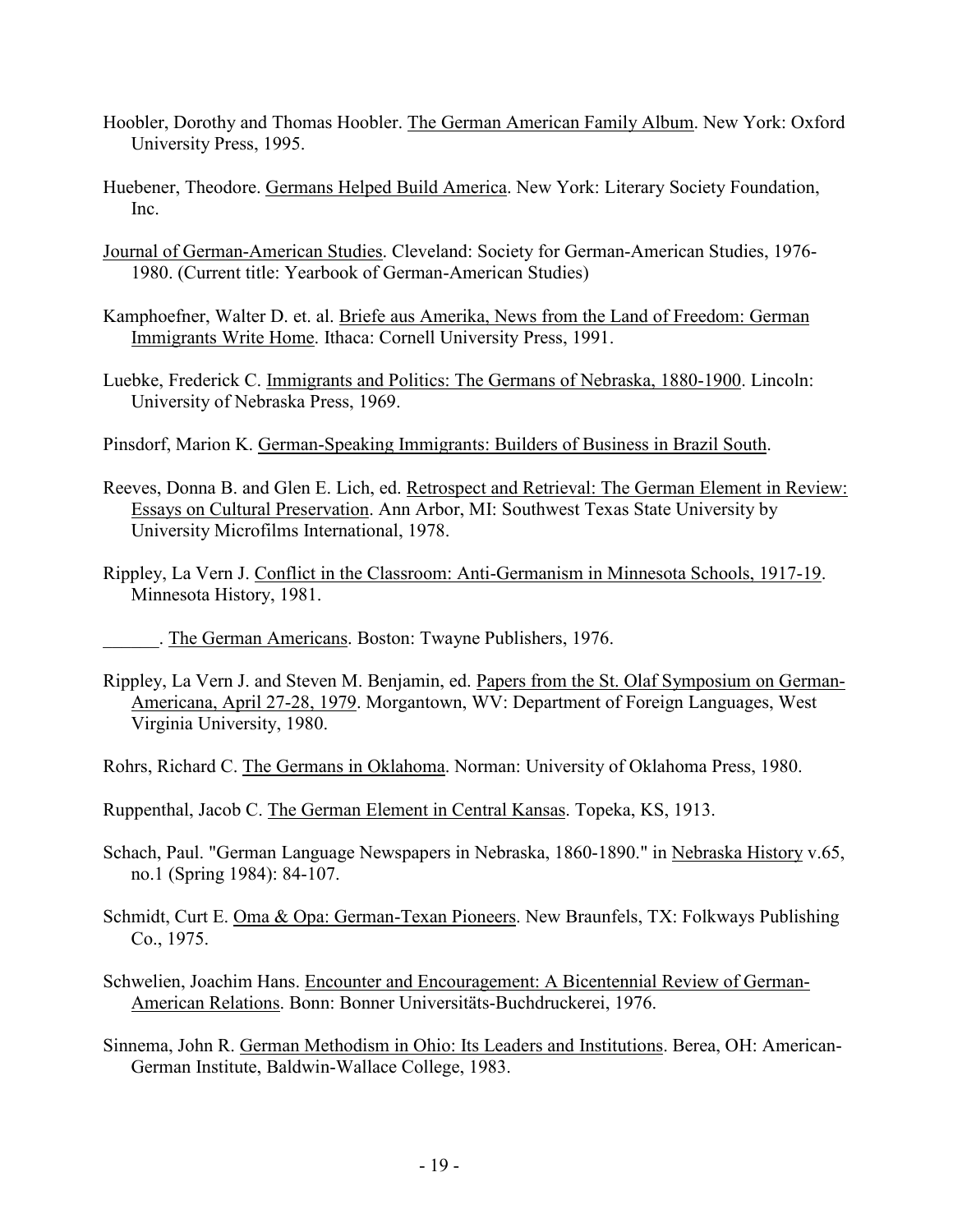Society for German-American Studies Newsletter. Northfield, MN: The Society (1979-present).

Struve, Walter. Die Republik Texas, Bremen und das Hildesheimische. Hildesheim: A. Lax, 1983.

- Tolzmann, Don Heinrich, ed. Festschrift for the German-American Tricentennial Jubilee, Cincinnati, 1983. Cincinnati, OH: Cincinnati Historical Society, 1982.
- Totten, Christine M. Roots in the Rhineland: America's German Heritage in Three Hundred Years of Immigration, 1683-1983. New York: German Information Center, 1983.
- Trommler, Frank and Joseph McVeigh, ed. America and the Germans: An Assessment of a Three-Hundred-Year History. Philadelphia: University of Pennsylvania Press, 1985.
- Turk, Eleanor L. "The German Newspapers of Kansas" in Kansas History v.6, no.1 (Spring 1983): 46-64.
- Von-Maszewski, W.M. Handbook and Registry of German-Texan Heritage. San Marcos, TX: German-Texan Heritage Society, Southwest Texas State University, 1989.
- Wersich, Rüdiger, ed. Carl Schurz: Revolutionär und Staatsmann. München: Heinz Moos Verlag, 1979.
- Where the Sun of Freedom Shines: An Exhibit, the German Heritage in Missouri. (Study Guide for Exhibit)
- Witter's Deutsch-Englische Schreib- und Lese- Fibel für Amerikanische Freischulen. Indianapolis, IN: Indiana German Heritage Society, Inc., 1987.
- Yearbook of German American Studies. Lawrence, KS: Society for German-American Studies, 1981-present. (Previous title: Journal of German-American Studies)

Zucker, Adolf Eduard. Robert Reitzel. Philadelphia: Americana Germanica Press, 1917.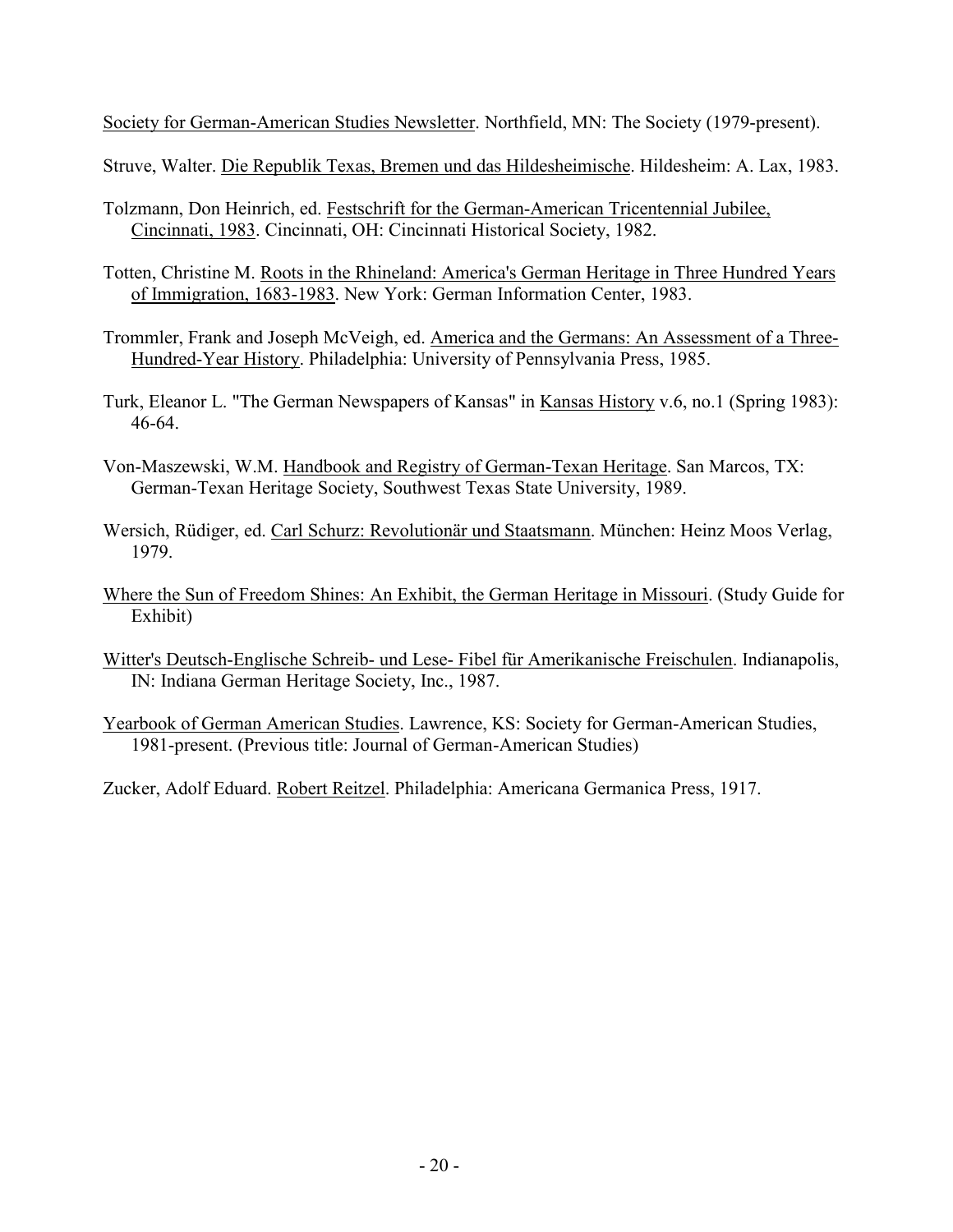# **V. THE GERMANS FROM RUSSIA**

## **A. Books**

Aberle, George P. From the Steppes to the Prairies. Bismarck, ND: Bismarck Tribune Co., 1964.

Anuta, Michael J. East Prussians from Russia. Menominee, MI: Anuta, 1979.

\_\_\_\_\_\_. Supplement to East Prussians from Russia. Menominee, MI: Anuta, 1979.

- Bachmann, Berta. Erinnerungen an Kasachstan: Erfahrungsbericht einer Russlanddeutschen. Gladbeck: Schriftenmissions-Verlag, 1982. (English translation available)
- Bartlett, Roger P. Human Capital: The Settlement of Foreigners in Russia, 1762-1804. Cambridge, UK: Cambridge University Press, 1979.

Bauer, Gottlieb. Geschichte der Deutschen in den Wolgakalonien. Lincoln, NE: Nebraska Echo.

Beratz, Gottlieb. Die deutschen Kolonien an der unteren Wolga in ihrer Entstehung und ersten Entwickelung. Saratow: Selbstverlag, 1915. (English translation available)

Bollig, Richard Joseph. The German Catholic Schools in Southern Russia. Washington, DC: The Catholic Education Press, 1931.

Bonwetsch, Gerhard Walter Traugott. Geschichte der deutschen Kolonien an der Wolga. Stuttgart: J. Engelhorns Nachf., 1919.

Das, Nelly. Mit Timofej durch die Taiga. Hamburg: Verlag Friedrich Oetinger, 1977.

\_\_\_\_\_\_. Wölfe und Sonnenblumen. Hamburg: Verlag Friedrich Oetinger, 1978.

. Der Zug in die Freiheit. Hamburg: Verlag Friedrich Oetinger, 1976.

Dinges, G. Beiträge zur Heimatkunde des deutschen Wolgagebiets. Pokrowsk (Kosakenstadt): Abteilung für Volksbildung des Gebiets der Wolgadeutschen, 1923.

Dreiling, B.M. Golden Jubilee of the German-Russian Settlements of Ellis and Rush Counties, Kansas, August 31, September 1 and 2, 1926. Hays, KS: Ellis County News, 1926.

Dreiling, Michael P. The True Story of My Life.

Eisenach, George John. Das religiöse Leben unter den Russlanddeutschen in Russland und Amerika. Marburg an der Lahn: Buchdruckerei Hermann Rathmann, 1950.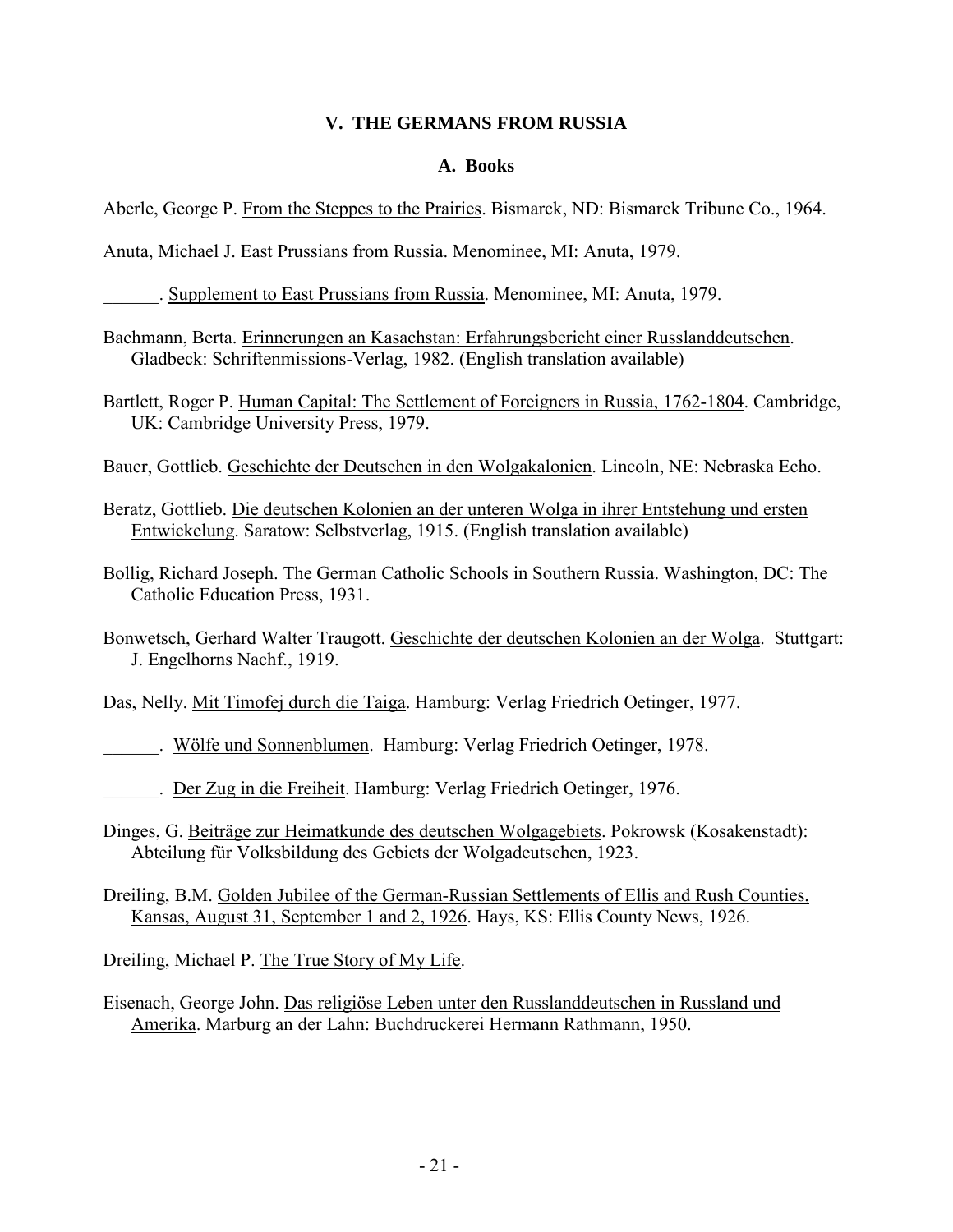- Fiechtner, Friedrich., ed. Fateful Danube Journey; A True Account of an Emigration to Russia, 1816-1817. Sutton, NE: Society for the Promotion of the Literature of the Germans from Bessarabia, 1973.
- Giesinger, Adam. From Catherine to Khrushchev: The Story of Russia's Germans. Winnipeg, Canada: A. Giesinger, 1974.
- Goertz, Reuben. Princes, Potentates, and Plain People: The Saga of the Germans from Russia. Sioux Falls, SD: Center for Western Studies, 1994.
- Graefe, Iris Barbara. Zur Volkskunde der Russlanddeutschen in Argentinien. Wien: Schendl, 1971.
- Hale, Douglas. The Germans from Russia in Oklahoma. Norman: University of Oklahoma Press, 1980.
- Hall, Helen L. Grandfather's Story. Carthagena, OH: Messenger Press, 1955.
- Haynes, Emma D. (Schwabenland). A History of the Volga Relief Society. Portland, OR: A. E. Kern & Co., 1941.
- Height, Joseph S. Homesteaders on the Steppe: Cultural History of the Evangelical-Lutheran Colonies in the Region of Odessa, 1804-1945. Bismarck, ND: North Dakota Historical Society of Germans from Russia, 1975.
	- \_\_\_\_\_\_. Memories of the Black Sea Germans: Highlights of their History and Heritage. Associated German-Russian Sponsors, 1979.
	- \_\_\_\_\_\_. Paradise on the Steppe: A Cultural History of the Kutschurgan, Beresan, and Liebental Colonists, 1804-1944. Bismarck, ND: North Dakota Historical Society of Germans from Russia, 1972.
- Heitman, Sidney, ed. Germans from Russia in Colorado. Fort Collins, CO: Western Social Science Association, 1978.
- Hruza, Thelma. Ivan Smirnov: A Problem in Americanization. MA thesis, Fort Hays Kansas State College, 1929.
- Janeke, Anna. Volga-German Destiny. Windsor, CO: Walter H. Yauk, 1989.
- Johannes, Mary Eloise, Sister. A Study of the Russian-German Settlements in Ellis County, Kansas. Ph.D. diss., Catholic University of America Press, 1946.
- Johnson, D. Chris. The Volga German Dialect of Schoenchen, Kansas. Ph.D.diss., University of Kansas, 1994.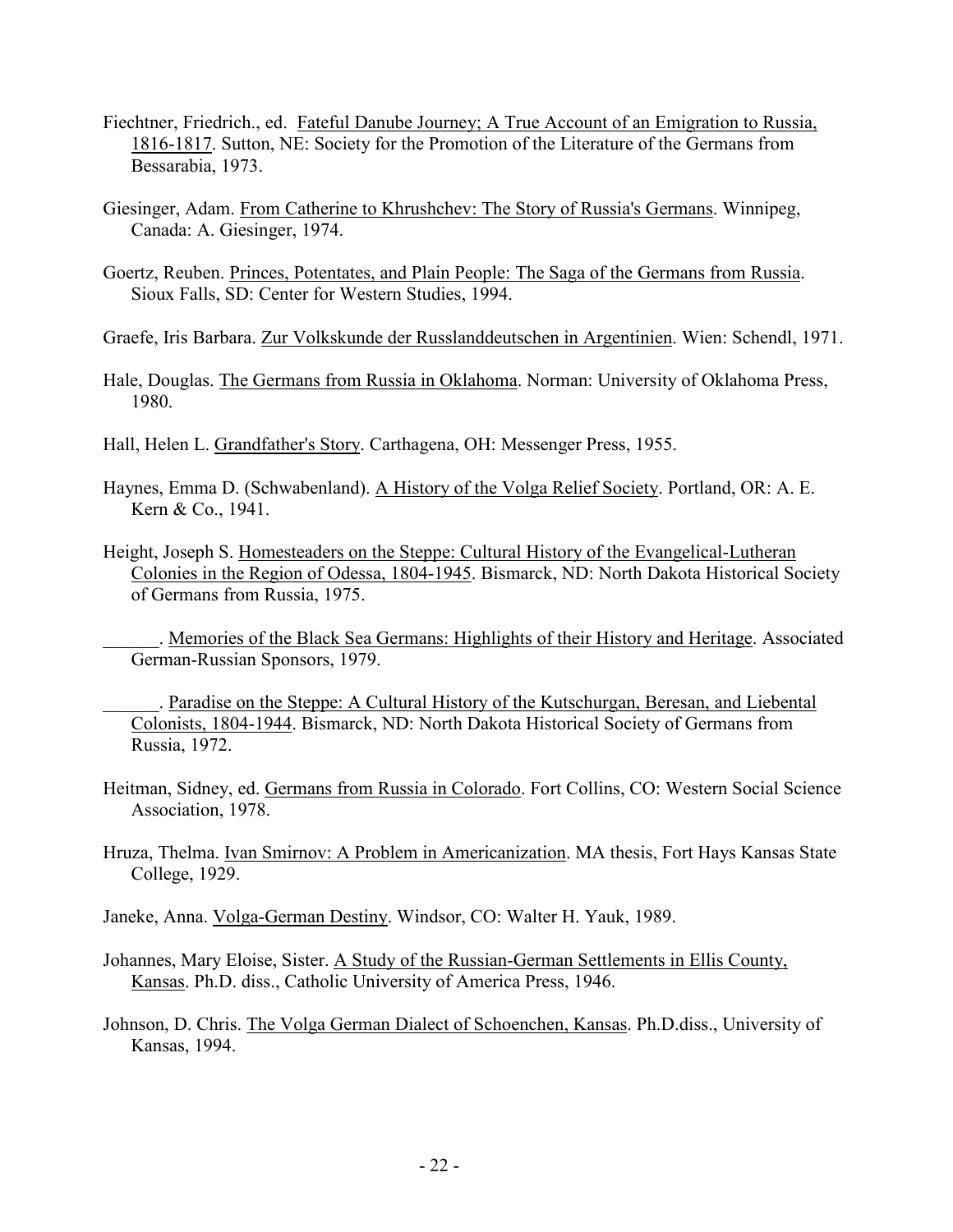- Kaufman, P.R. Our People and Their History (Unser Volk und seine Geschichte). Sioux Falls, SD: Augustana College Press, 1979.
- Keller, Conrad. The German Colonies in South Russia 1804 to 1904. Saskatoon, Canada: Western Producer, 1968.
- Kloberdanz, Timothy J. Cross Makers: German-Russian Folk Specialists for the Great Plains. PhD. diss., Indiana University, 1986.
- Kloberdanz, Timothy J. The Volga German Catholic Life Cycle: An Ethnographic Reconstruction. MA Thesis, Colorado State University, 1974.
- Kloberdanz, Timothy J. and Rosalinda Kloberdanz. Thunder on the Steppe: Volga German Folklife in a Changing Russia. Lincoln, NE: American Historical Society of Germans from Russia, 1993.
- Koch, Fred C. The Volga Germans: In Russia and the Americas, from 1763 to the Present. University Park: Pennsylvania State University Press, 1977.
- König, Lothar. Die Deutschtumsinsel an der Wolga. Dülmen in Westfalen: Verlag Laumann, 1938.
- Kopp, Thomas. Wolgadeutsche siedeln im argentinischen Zwischenstromland. Marburg: N. G. Elwert, 1979.
- Künzig, Johannes. Ehe sie verklingen... Alte deutsche Volksweisen vom Böhmerwald bis zur Wolga. Freiburg: Institut für ostdeutsche Volkskunde, 1977.
- Long, James W. From Privileged to Dispossessed: The Volga Germans, 1860-1917. Lincoln, NE: University of Nebraska Press, 1988.
- Lorenson, Mary Ruth Harris. "Thrown-out" Navel: A Volga German Folk Belief with Implications for Health Care. EdD. diss., University of Northern Colorado, 1986.
- Marzolf, Arnold H. Let's Talk German-Russian with Ernschtina un Hanswurscht. Bismarck, ND: Germans from Russia Heritage Society, 1990.
- Mrdjenovic, Aleksander. The Volga-German Gemeindeschaft and Political Autonomy amidst Domestic Turmoil. MA thesis, University of Kansas, 1976.
- Oliphant, Laurence. The Russian Shores of the Black Sea. New York: Arno Press, 1970.
- Petersen, Albert Jepmond. German-Russian Catholic Colonization in Western Kansas: A Settlement Geography. PhD. diss., Louisiana State University, 1970.
- Philipps, John. The Tragedy of the Soviet Germans: A Story of Survival. J. Philipps, 1983.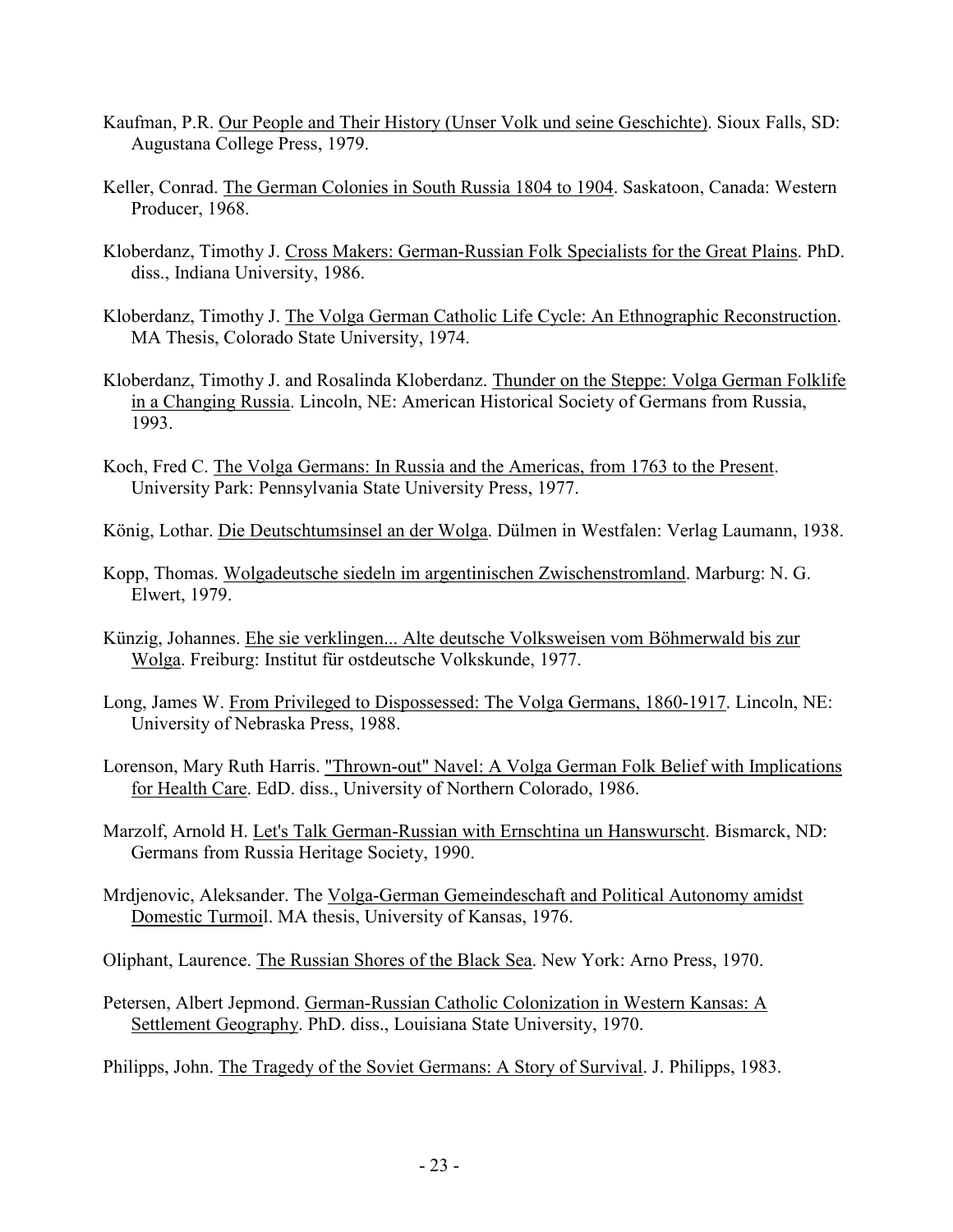- Raleigh, Donald J. Revolution on the Volga: 1917 in Saratov. Ithaca, NY: Cornell University Press, 1986.
- Reimesch, Fritz Heinz. Die deutschen Wolga Kolonien: Von ihrer Gründung bis zu den Tagen ihrer grössten Leidenszeit. Berlin: Verein der Wolgadeutschen E.V., 1922.
- Richter-Ebel, Ute. Geschichte und Kultur der Deutschen in Russland/UdSSR. Sigmaringen: J. Thorbecke, 1989.
- Ritter, Alexander. Nachrichten aus Kasachstan:Deutsche Dichtung in der Sowjetunion. Hildesheim, New York: Olms, 1974.
- Rock, Kenneth W. Germans from Russia in America: The First Hundred Years. Fort Collins: Dept. of History, Germans from Russia in Colorado Study Project, Colorado State University, 1976.
- Scheuerman, Richard D. and Clifford E. Trafzer. The Volga Germans: Pioneers of the Northwest. Moscow, ID: University Press of Idaho, 1980.
- Scheuerman, Richard D., ed. Return to Berry Meadow and Other Stories of Our People. Lincoln, NE: American Historical Society of Germans from Russia, 1995.
- Schiller, F. P. Literatur zur Geschichte und Volkskunde der deutschen Kolonien in der Sowjetunion für die Jahre 1764-1926. Pokrowsk: In Kommission des Deutschen Staatsverlags der ASSR der Wolgadeutschen, 1927. (microfilm)
- Schmidt, Walter G. Rural Electric and Supply Cooperatives Were My Concern: An Autobiography. Kansas City, MO: WL-Pan Press, 1987.
- Schock, Adolph. In Quest of Free Land. San Jose, CA: San Jose State College, 1965.
- Schroeder, Gerhard P. Miracles of Grace and Judgment, (Ukrainian Civil War 1917-1923). Lodi, CA: Gerhard P. Schroeder, 1974.
- Seibert, Victor C. History of the Kansas Mennonites with a Study of Their European Background. MA thesis, Fort Hays State University, 1938.
- Shire, Ilse Theresia. Dialektstudie des Katherinenstaedter Deutsch. MA thesis, University of Kansas, 1981.
- Sinner, Peter. Der Deutsche im Wolgalande für die Jugend zusammengestellt. Belz: Verlag von Julius Beltz in Langensalza, 1927. (English translation available)
- Stang, Wendelin J. The Memories of a Prairie Pioneer: Lest We Forget. Macklin, SK.: W. Stang, 1975.
- Stenzel, Johannes. My Life's Journey Through the World. Hays, KS: Printcraft, 1966.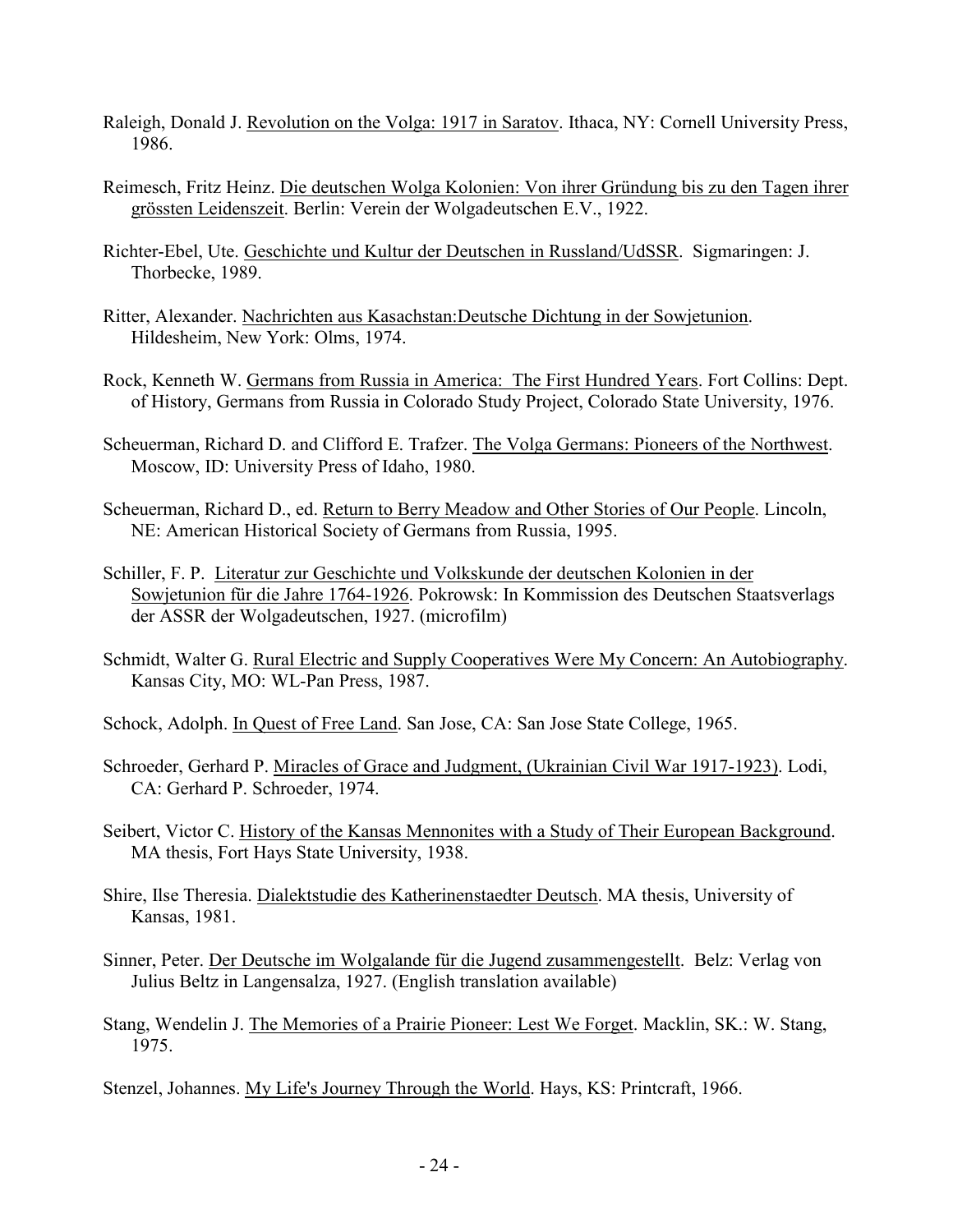- Stitz, John M. A Study of Family Farm Culture in Ellis County, Kansas and the Relationship of that Culture to Trends in Farming. PhD. diss., University of Kansas, 1983.
- Stremel, Alex G. Religious and Educational Contributions of German-Russians to the Development of Rush and Ellis Counties, Kansas. MA Thesis, Fort Hays Kansas State College, 1948.
- Stumpp, Karl. The Emigration from Germany to Russia in the Years 1763 to 1862. Lincoln, NE: American Historical Society of Germans from Russia, 1973.

. The German-Russians: Two Centuries of Pioneering. Bonn: Edition Atlantic Forum, 1971.

Terjochin, Sergej. Deutsche Architektur an der Wolga. Berlin: Westkreuz Verlag, 1993.

- Toepfer, Amy Brungardt and Agnes C. Dreiling. Conquering the Wind. Lincoln, NE: American Historical Society of Germans from Russia, 1982.
- Toews, John B. Lost Fatherland: The Story of the Mennonite Emigration from Soviet Russia, 1921- 1927. Scottsdale, PA: Herald Press, 1967.
- Vrooman, Nicholas Curchin and Patrice Avon Marvin, ed. Iron Spirits. Fargo, ND: North Dakota Council on the Arts, 1982.

Volkslieder und Kinderreime aus den Wolgakolonien. Saratow: Buchdruckerei Energie, 1914.

Walters, George J. Wir wollen Deutsche bleiben: The Story of the Volga Germans. Kansas City, MO: Halcyon House, 1982.

- Wanner, A.F. Untergehendes Volk: Geschichte der deutschen Kolonien in Russland. Vancouver, BC: Selbstverlag, 1946.
- Weigum, David. My Home on the Crimean Steppe: Memoirs of David Weigum. Lincoln, NE: American Historical Society of Germans from Russia, 1987.
- Weiland, George F. Bessarabian Knight: A Peasant Caught between the Red Star and the Swastika: Immanuel Weiss's True Story. Lincoln, NE: American Historical Society of Germans from Russia, 1991.
- Williams, Hattie Plum. The Czar's Germans: With Particular Reference to the Volga Germans. Lincoln, NE: American Historical Society of Germans from Russia, 1975.

\_\_\_\_\_\_. A Social Study of the Russian German. Lincoln, NE: University of Nebraska, 1916.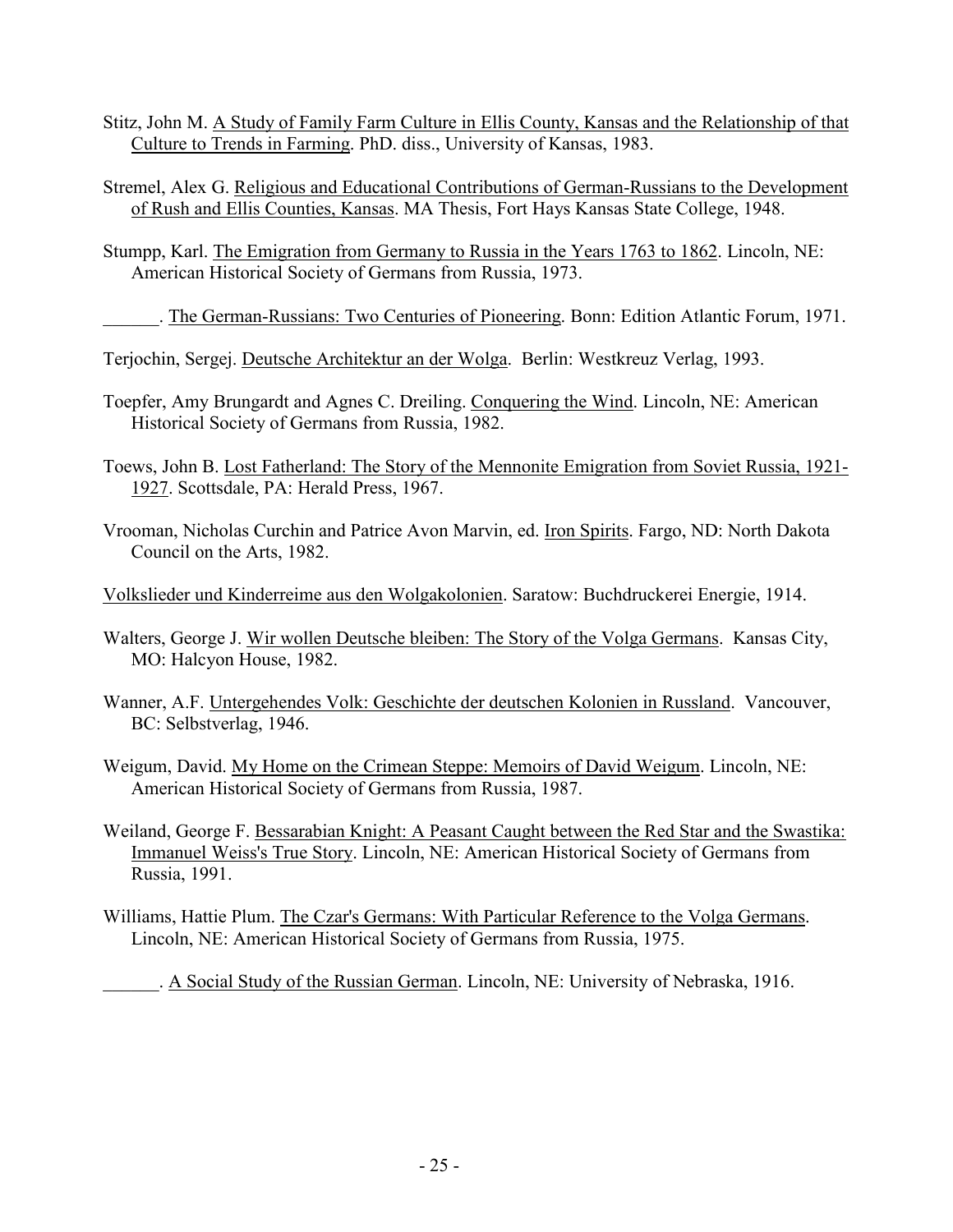# **V. THE GERMANS FROM RUSSIA**

## **B. Periodicals, Articles, Newspapers, and Pamphlets**

Allard, William Albert. "The Hutterites, Plain People of the West." in National Geographic (July 1970).

American Historical Society of Germans from Russia. Clues, (1975-present).

\_\_\_\_\_\_. Journal of the American Historical Society of Germans from Russia, (1978-present).

. Newsletter-American Historical Society of Germans from Russia, (1973-present).

\_\_\_\_\_\_. Work Paper, (1969-1977).

- American Historical Society of Germans from Russia, International Convention. A Report on Convention Highlights. Lincoln, NE: The Society, 1982.
- Appelhanz, Isadore. The Volga-Germans in Topeka, Kansas 1875-1885. Topeka, KS: I. Appelhanz, 1992.
- Ballensky, J.J. Die Südrussland Deutschen: Kurze Geschichte. St. Louis, MO: Westliche Post Publishing Co., 1925. (English translation available)
- Burkey, Blaine E. Als ich in Cumberland War: Capuchin Franciscan Memories of 100 years in Cumberland 1875-1975. Hays, KS: Blaine E. Burkey, 1975.
- Dreiling, Norbert R. Unsere Leute, Exodus to Freedom. Hays, KS: Volga-German Centennial Association, 1976.
- Die Deutschen in der UdSSR: Einst und jetzt. Berlin: Westkreuz, 1990.
- Friedensbote auf Berg-und Wiesenseite der Wolga. Talowka: Selbstverlag des Herausgebers, 1895.
- Hall, Helen Linenberger. Catherine the Great. Hutchinson, KS: H. L. Hall, 1977.
- Haury, David A. "German-Russian Immigrants to Kansas and American Politics." in Kansas History: A Journal of the Central Plains. (Winter 1980): 226-237.
- Heimat im Glauben: Beilage zum Monatsblatt, Volk auf dem Weg. Stuttgart: Landsmannschaft der Deutschen aus Russland, 1968-1975.
- Heritage Review. Bismarck, ND: North Dakota Historical Society of Germans from Russia, 1973- 1988.

Hruza, Thelma. "Pilgrims of the Kansas Prairie." in The Aerend v.1, no.1 (Winter 1930).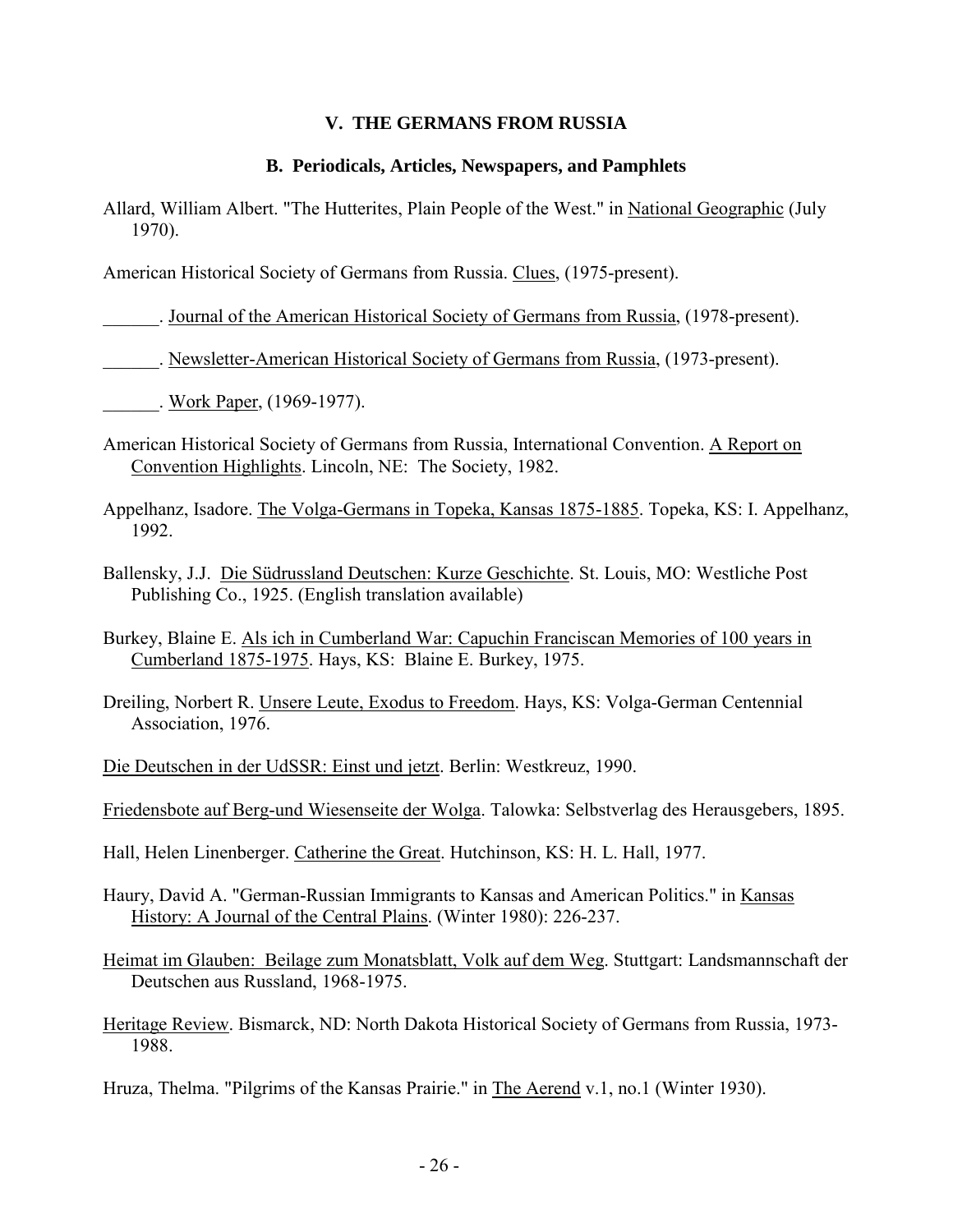- Internationale Kulturtagung der Deutschen aus Russland, Hagin Matthias and Trausch Matthias. Erste Internationale Kulturtagung der Deutschen aus Russland. Stuttgart: Landsmannschaft der Deutschen aus Russland, 1982.
- Joachim, S. Toward an Understanding of the Russia Germans. Moorhead, MN: Committee on Publications, Concordia College, 1939.
- Keller, Conrad B. "Die deutschen katholischen Kolonien auf der Bergseite der Wolga in Russland," in Deutsche Erde v.6/7 (1910): 184-192.
- Keller, Richard, ed. The Heritage of Kansas, Special Issue: The Volga Germans. Emporia, KS: Emporia Kansas State College, 1976.
- Kloberdanz, Timothy J. "The Daughters of Shiphrah: Folk Healers and Midwives of the Great Plains." in Great Plains Quarterly v.9, no.1 (Winter 1989): 3-12.

"In the Land of Inyan Woslata: Plains Indian Influences on Reservation Whites." in Great Plains Quarterly v.7, no.2 (Spring 1987): 69-82.

. "Mazakaga: The Last Iron Cross Maker." in North Dakota Horizons v.18, no.3 (Summer 1988): 24-27.

\_\_\_\_\_\_. "Symbols of German Russian Ethnic Identity on the Northern Plains." in Great Plains Quarterly (1988): 3-15.

\_\_\_\_\_\_. "'Unsre un' die Andre:' In-Group Affiliation among the Volga Germans of Russia and the Great Plains." in Plains Anthropologist--Journal of the Plains Anthropological Society v.31, no.114 pt.1 (Nov 1986): 281-293.

\_\_\_\_\_\_\_. The Volga Germans in Old Russia and in Western North America: Their Changing World View. Lincoln, NE: American Historical Society of Germans from Russia, 1979.

Kloberdanz, Timothy J. and Sidney Heitman. "We Sing Our History: Oral Tradition and the Germans from Russia." in Germans from Russia in Colorado (1978): 145-159.

Laing, Francis S. German-Russian Settlements in Ellis County, Kansas. Topeka, KS: Kansas State Historical Society, 1910.

Layton, Roland V. "The Volga Germans: A Brief Survey of Their History." in Vidya (1969): 35-40.

A Letter from Siberia. Hays, KS: Father Blaine Burkey, (1993 - present).

Lindsay, Mela Meisner. A Window into the Iron Curtain. Titan, 1972.

Loesch, Freda von. "Aussiedler: Deutsches Schicksal im Osten." in Kulturelle Arbeitshefte (1988).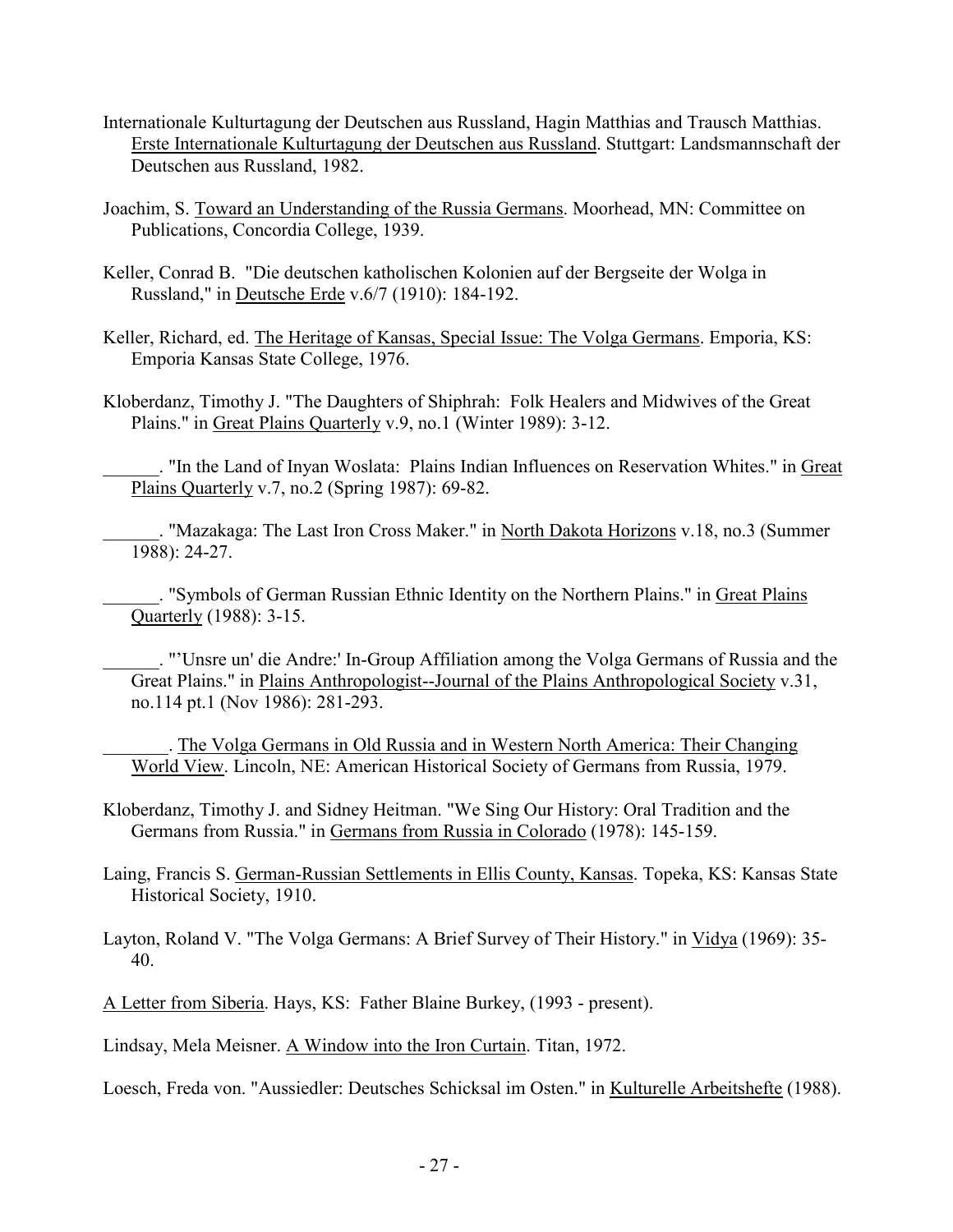Manifesto of Czarina Catherine II. July 25, 1763.

- Morgenstern, William. The Settlement of Bessarabia Russia by the Germans. Topeka, KS: Kansas State Historical Society, 1923.
- Neues Leben. Moskau: Prawda, (1968-1986).
- Petersen, Albert Jepmond. "The German Russian Settlement Pattern in Ellis County, Kansas." The Rocky Mountain Social Science Journal v.5, no.1 (April 1968): 52-62.
- Quisenberry, Karl Spangler. "Let's Talk Turkey." in Kansas Academy of Sciences (Fall 1974):135- 144.
- Sackett, Samuel J. "The Hammered Dulcimer in Ellis County, Kansas." in The Journal of the International Folk Music Council (1962): 61-64.
- Schach, Paul. "Russian Wolves in Folktales and Literature on the Plains: A Question of Origins." in Great Plains Quarterly (Spring 1983): 67-78.
- Schmidt, Carl Bernhard. "Reminiscences of Foreign Immigration Work for Kansas." in Transactions of the Kansas State Historical Society (1905-1906): 485-497.
- Stramel, Phyllis A. Dinkel. Old Marriage Customs in Herzog (Victoria), Kansas. Berkeley, CA: University of California Press, 1960.
- Stumpp, Karl. Die deutsche Auswanderung nach Russland 1763-1862. Stuttgart: Landsmannschaft der Deutschen aus Russland, 1961.
- Terbovich, John B. "Religious Folklore Among the German Russians in Ellis County, Kansas." in Western Folklore (April 1963): 79-88.
- Volk auf dem Weg. Stuttgart: Landsmannschaft der Deutschen aus Russland, 1969-94.
- Weigel, Lawrence A. Historical Record of the Activities of the Sunflower Chapter of the American Historical Society of Germans from Russia; Hays, Kansas. Hays, KS: 1979.
- Werner, Waltraut. "Frühformen des Kegelspiels mit Knochen und Holzklötzchen bei den Wolgadeutschen." in Jahrbuch für ostdeutsche Volkskunde (1971).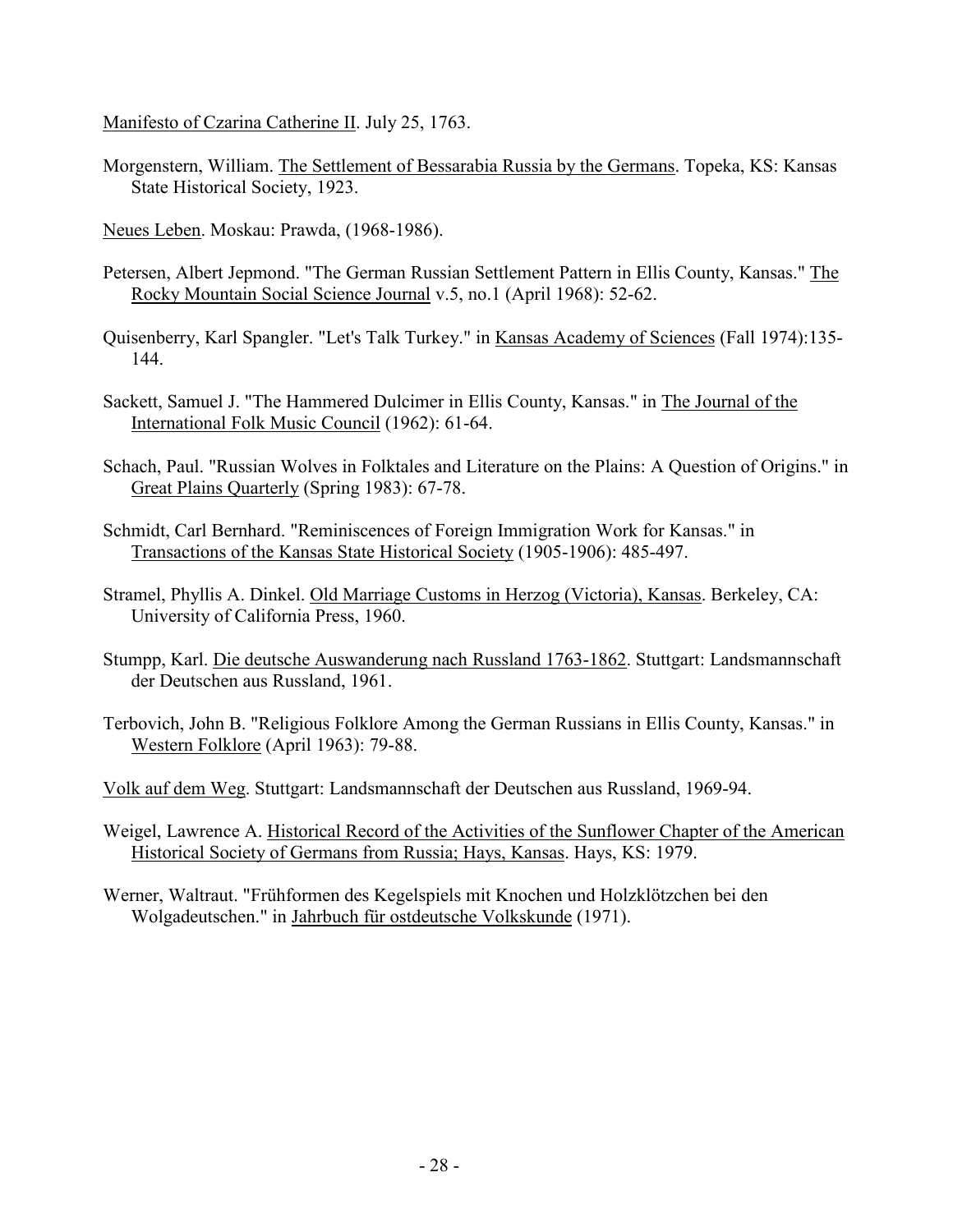#### **V. THE GERMANS FROM RUSSIA**

#### **C. Unpublished Materials**

- Appelhanz, Isadore. "Early Newspaper Accounts of the Russian German Arrivals in Topeka, Kansas." Topeka, KS.
- Dreher, Philip. "<Dreher Notebook>". 1876.
- Dreiling, B.M. "First German-Russian Colonists Come to Great 'American Desert' on February 22, 1876."
- Felts, Kenneth W. "A Review of Literature on Community Studies and the German Russians." 1961.
- Gassman, Nicholas and George Nicholas Kramer. "Diary." Russia: 1982.
- Geisinger, Adam. "<Folk Medicine Practices>."
- Gross, Michael C. "German-Russian Food Customs." Hays, KS: Fort Hays State College, 1975.
- Haberkorn, John. "The Haberkorn Letters 1920-1975."
- Hagin, Matthias. "Life in the Volga Colonies from 1921-1941." Portland, OR: American Historical Society of Germans from Russia, 1973.
- Karlin, Athanasius. "Diary, 1875-1921."
- Keel, William D. "<Dialect Studies of the Volga Germans>." 1988.
- Linenberger, Joseph M. "Russland: Die Deutschen am Karman: ein Steppebild von den Jahren 1770 bis 1780." 1979. (hardcopy and microfilm)
- Lord, Daniel A, Rev. "The Pageant." Hays, KS: 1926.
- Pendergrass, Lee F. "Journalistic Perceptions of the Volga Germans in Northwest Kansas, 1876- 1910."
- Richmeier, Ronald D. "Trip to Russia: September 18, 1988." Aurora, CO: 1988.
- Schlau, Wilfried. "Zum kulturellen Erbe der Russlanddeutschen." Stuttgart: Internationale Kulturtagung der Deutschen aus Russland, 1982.
- Stenzel, Johannes. "My Life's Journey Through the World." Hays, KS: Printcraft, 1984.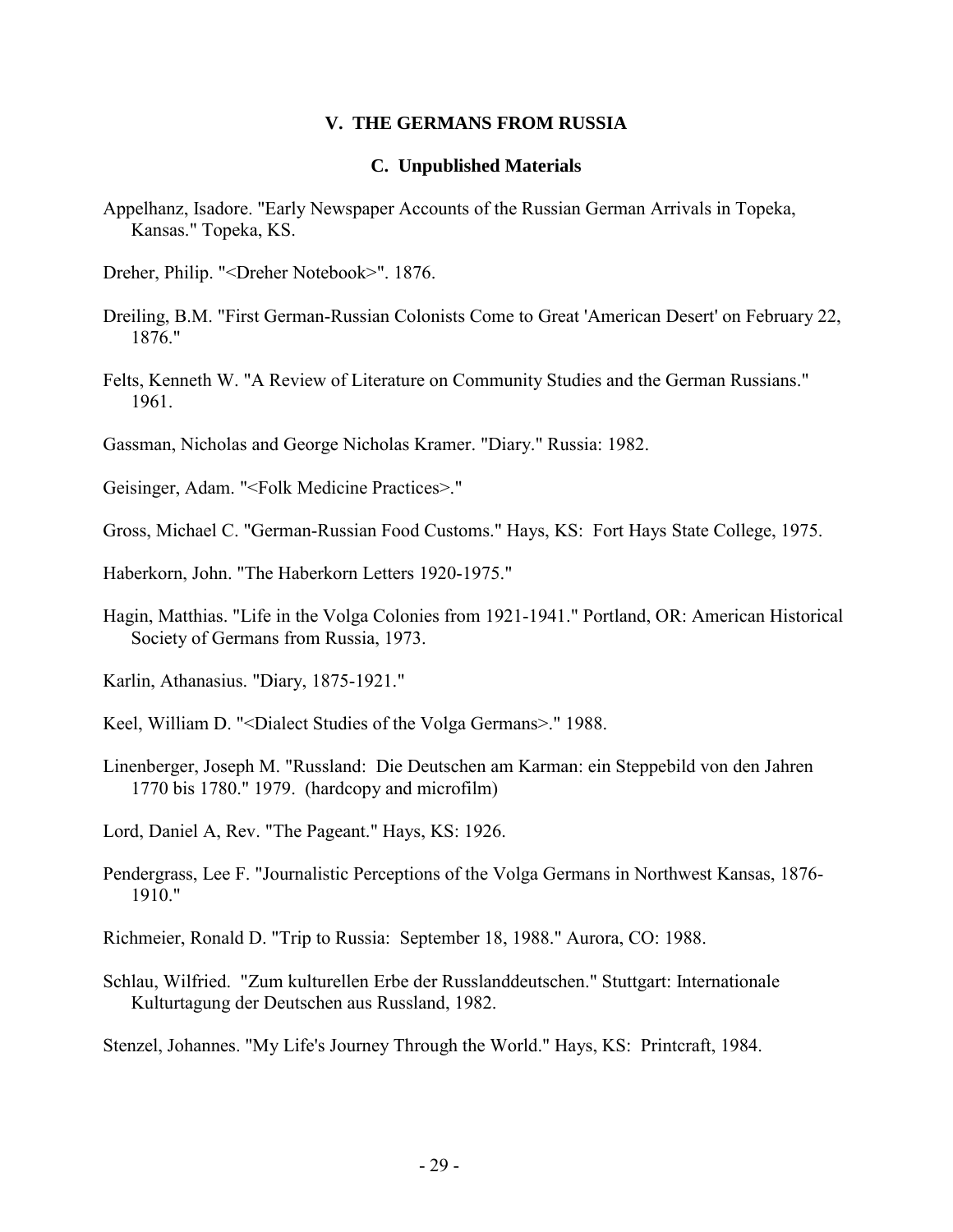- Stramel, Phyllis A. Dinkel. "Ellis County, Kansas Catholic Volga German Oral History: Relating Ethnic Considerations in Education."
- Stremel, Alex G. "Religious and Educational Contributions of German-Russians to the Development of Rush and Ellis Counties, Kansas." MA thesis, Fort Hays Kansas State College, 1948.

"The Viscisitudes [sic] of a Pioneer Family: Hardships of the Hoffman Family."

Weigel, Lawrence A. "Ethnic and Historical Research Concerning the Volga Germans and Ellis County Kansas." Hays, KS.

\_\_\_\_\_\_. "From the Rhein to the Volga to Kansas, 1763-1984." 1984.

\_\_\_\_\_\_. "Letters from Russia."

\_\_\_\_\_\_. "The Story of the German Russians of Ellis County, Kansas." 1972.

\_\_\_\_\_\_. "Volga German Centennial Celebration Radio Program." 1976.

\_\_\_\_\_\_. "Weigel Speeches."

\_\_\_\_\_\_. "The Wrought Iron and Limestone Grave Markers in the Catholic Cemeteries of Ellis County, Kansas." 1983.

Weigel, Otto. "Die Alte Gertraud." 1974.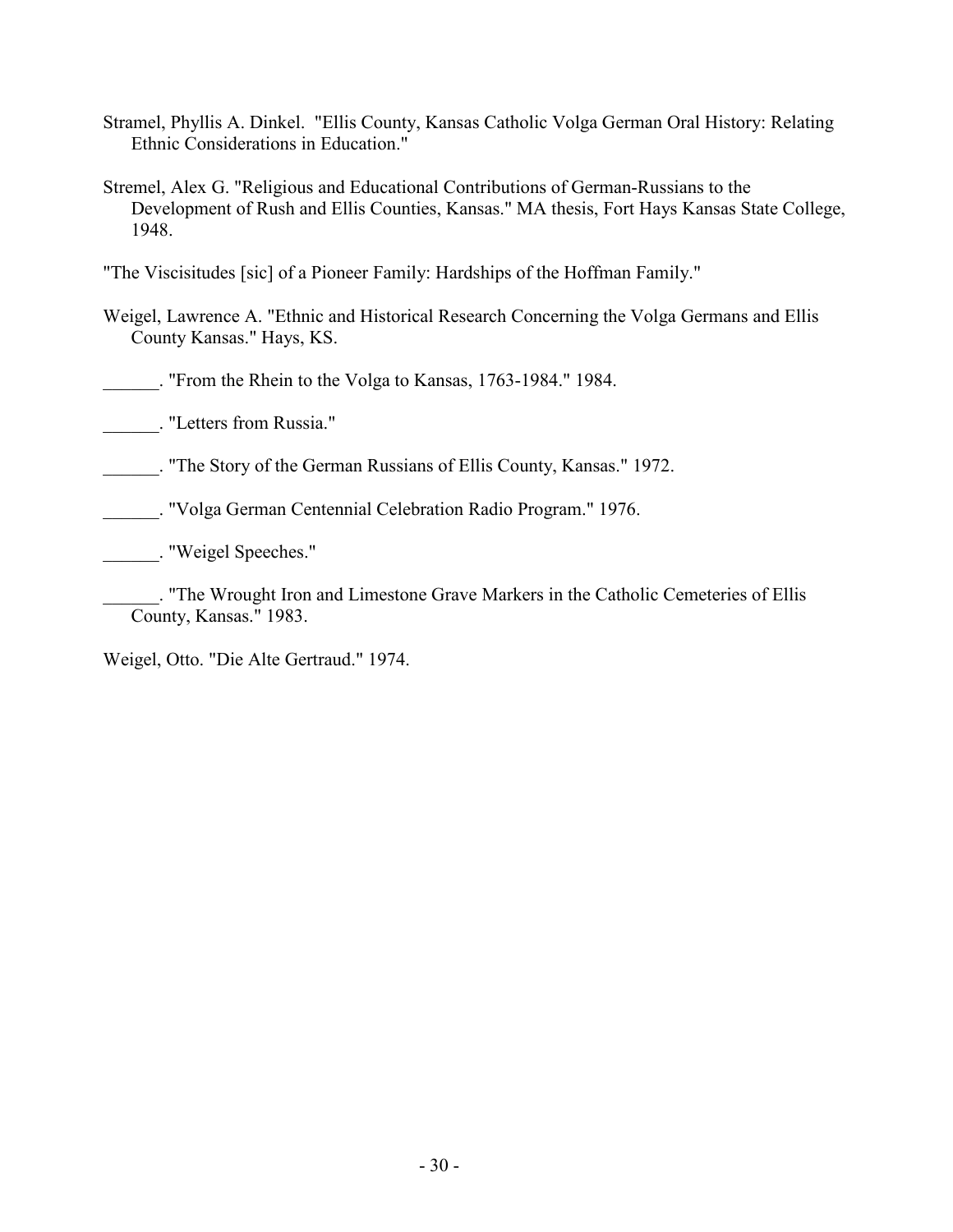### **V. THE GERMANS FROM RUSSIA**

### **D. Recordings**

 This part of the Ethnic Studies collection consists of both audio and video recordings. A substantial number of oral histories, numerous recordings of folk music, and recordings of presentations at the annual conventions of the American Historical Society of Germans from Russia as well as a number of private and commercial video recordings make up the bulk of the collection.

 Among the most popular video recordings are "Eine Hochzeit in Ellis County 1881" and the locally produced "From the Volga to the High Plains." Other recordings feature performances by the "Schoencheneers" and by the "Ellis County Kansaneers;" recordings of German Masses, of the Convention of the Bukovina Society, as well as the extensive audio recordings by Lawrence Weigel are among the most frequently utilized parts of this collection.

 To enable patrons to use the various recordings on the premises, the Ethnic Studies Center has been equipped with both video and audio playback equipment.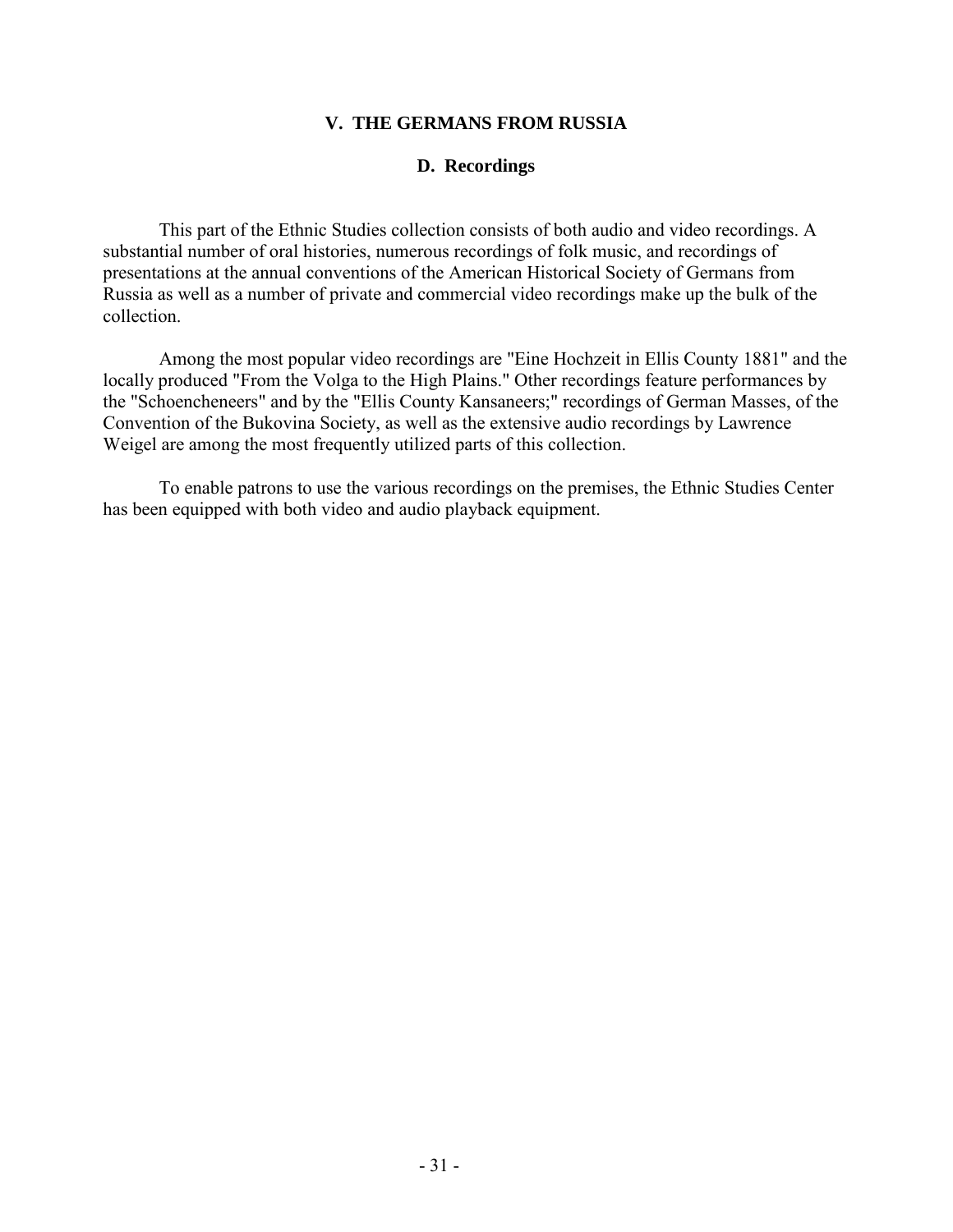### **V. THE GERMANS FROM RUSSIA**

#### **E. Miscellaneous**

#### **1. Church and Parish Histories/Census Registers**

Baier, William M. History of St. Boniface Parish, Vincent, Kansas. 1968.

. History of St. Fidelis Church, Victoria, Kansas, 1905-1911. 1980.

Beauregard 1798. Lincoln, NE: American Historical Society of Germans from Russia, 1996.

- A Brief History of Sacred Heart Parish and Emmeram, Kansas. Victoria, KS: St. Fidelis Monastery, 1978.
- <Cemetary [sic] Listing for Mt. Allen and St. Joseph Cemetery, Hays, Kansas.> 1963.
- Dechant, Emerald. Die Liebenthaler und ihre Kirche; A Bicentennial-Centennial Tribute, 1776- 1876-1976. Hays, KS: News Publishing Co., 1976.
- Diamond Jubilee Holy Family Parish Odin, Kansas May 18, 1954. Odin, KS: 1954.
- Ehrlich, Louis, Mrs. Centennial History of Bender Hill Settlement and Trinity Evangelical Lutheran Church. 1976.
- Engel, Raphael. Do You Know? Vignettes on the History of St. Joseph's Parish (First Catholic Parish in Western Kansas). Hays, KS: Capuchin Province of Mid-America, 1989.
- First German Congregational Church Diamond Jubilee, 1894-1969. Denver, CO: Schwartz Printing, 1969.
- Gnilushka/Pfeifer 1798. Lincoln, NE: American Historical Society of Germans from Russia, 1995.
- Herrman, Virginia. St. Joseph Cemetery, Liebenthal, Kansas. 1984.
- Die Herzoger: Parishioners of Saint Fidelis Parish, Victoria (Herzog), Kansas from 1876-1976. Victoria, KS: St. Fidelis Church, 1979.
- Die Herzoger, 1876-1986: Parishioners of: St. Fidelis Parish-Victoria (Herzog), Kansas; Sacred Heart Parish-Emmeram, Kansas; St. Ann Parish-Walker, Kansas; St. Boniface Parish-Vincent, Kansas from 1876-1986. Victoria, KS: St. Fidelis Church, 1987.
- Kamenka 1775 and 1798. Lincoln, NE: American Historical Society of Germans from Russia, 1995.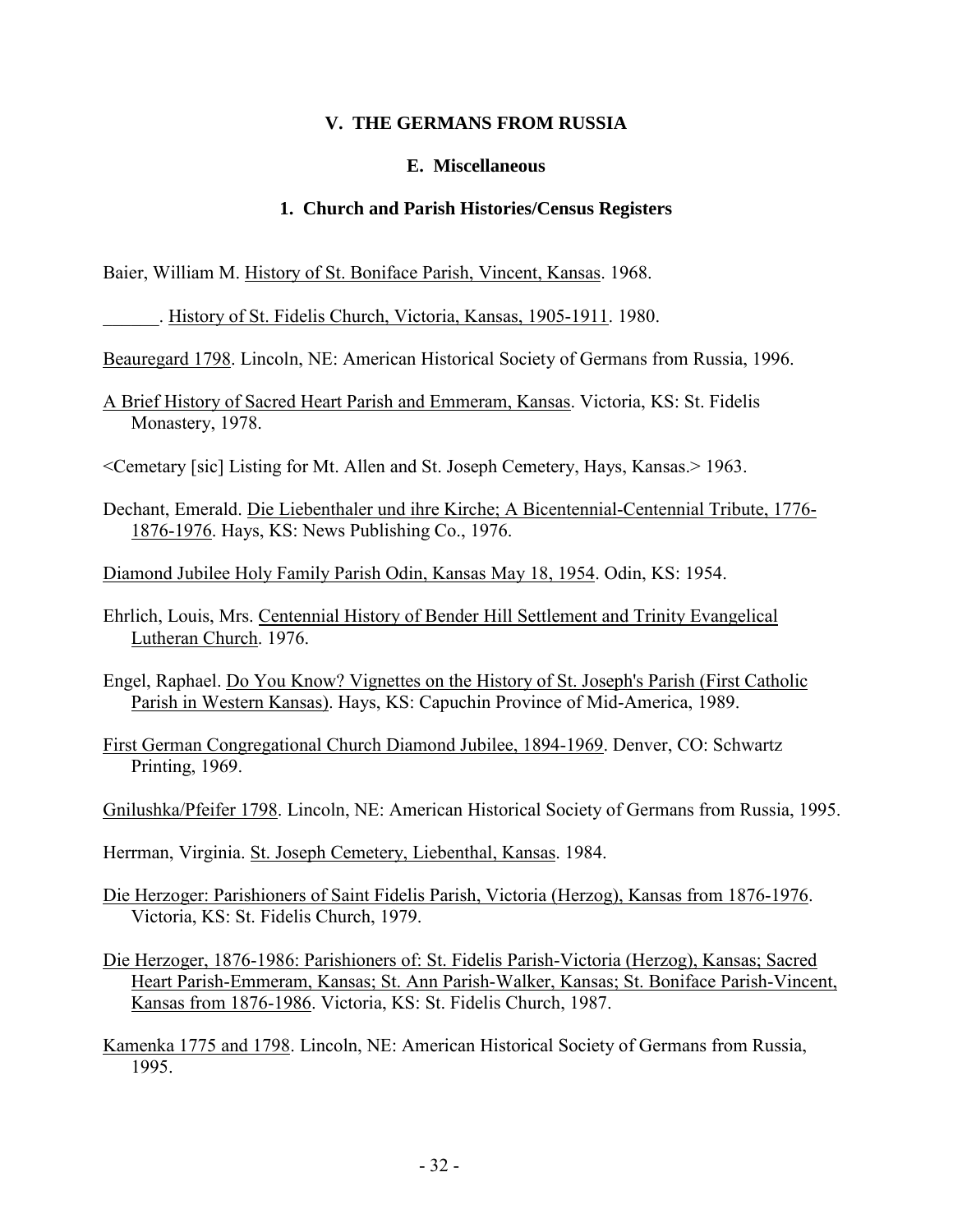- Katharinenstadt/Baronsk 1798. Lincoln, NE: American Historical Society of Germans from Russia, 1995.
- Keller, M. Francesa. A Study of St. Anthony's Parish, Schoenchen, Kansas 1877-1956. MA thesis, Marquette University, 1956.

Kessler, Joseph Aloysius. Geschichte der Diözese Tyraspol. Dickinson, ND: G. Aberle, 1930.

\_\_\_\_\_\_\_. Reiseerlebnisse. Dickinson, ND: G. Aberle, 1930.

- Krutoyarovka/Graf 1798. Lincoln, NE: American Historical Society of Germans from Russia, 1995.
- Larson, Rosemary Wiesner. St. Mary's Church: 1986 Centennial Celebration, Ellis, Kansas. Ellis, KS: 1986.

Matrimonial Record: May 1908--June 1974 St. Fidelis Church. Victoria, KS: 1974.

Meyer, Earl R. Grains of Wheat: St. Francis Parish, Munjor, Kansas. 1982.

\_\_\_\_\_\_. Saint Francis Parish, Munjor, Kansas, 1876-1976. Hays, KS: Print Press, Inc., 1976.

Mt. Calvary Cemetery Listing. Topeka, KS: 1996

Ober-Monjou 1798. Lincoln, NE: American Historical Society of Germans from Russia, 1995.

Ostrogovka/Louis 1798. Lincoln, NE: American Historical Society of Germans from Russia, 1995.

Pamyatnaya/Rothammel 1798. Lincoln, NE: American Historical Society of Germans from Russia, 1996.

Paninskaya/Schönchen 1798. Lincoln, NE: American Historical Society of Germans from Russia, 1995.

Pekari, Matthew. History of St. Catherine's Parish, Catherine, Kansas, 1876-1942. Hays, KS: 1942.

\_\_\_\_\_\_\_\_. History of St. Catherine's Parish, Catherine, Kansas, 1876-1942. 2nd rev. ed. Hays, KS: 1976.

\_\_\_\_\_\_\_\_. History of St. Joseph's Parish, Hays, Kansas, 1876-1944. Hays, KS: 1944.

Plehve, Igor R. Kolb: A German Colony on the Volga. Lincoln, NE: American Historical Society of Germans from Russia.

Poell, John M. The Cross in the Valley. Pfeifer, KS: Holy Cross Church, 1968.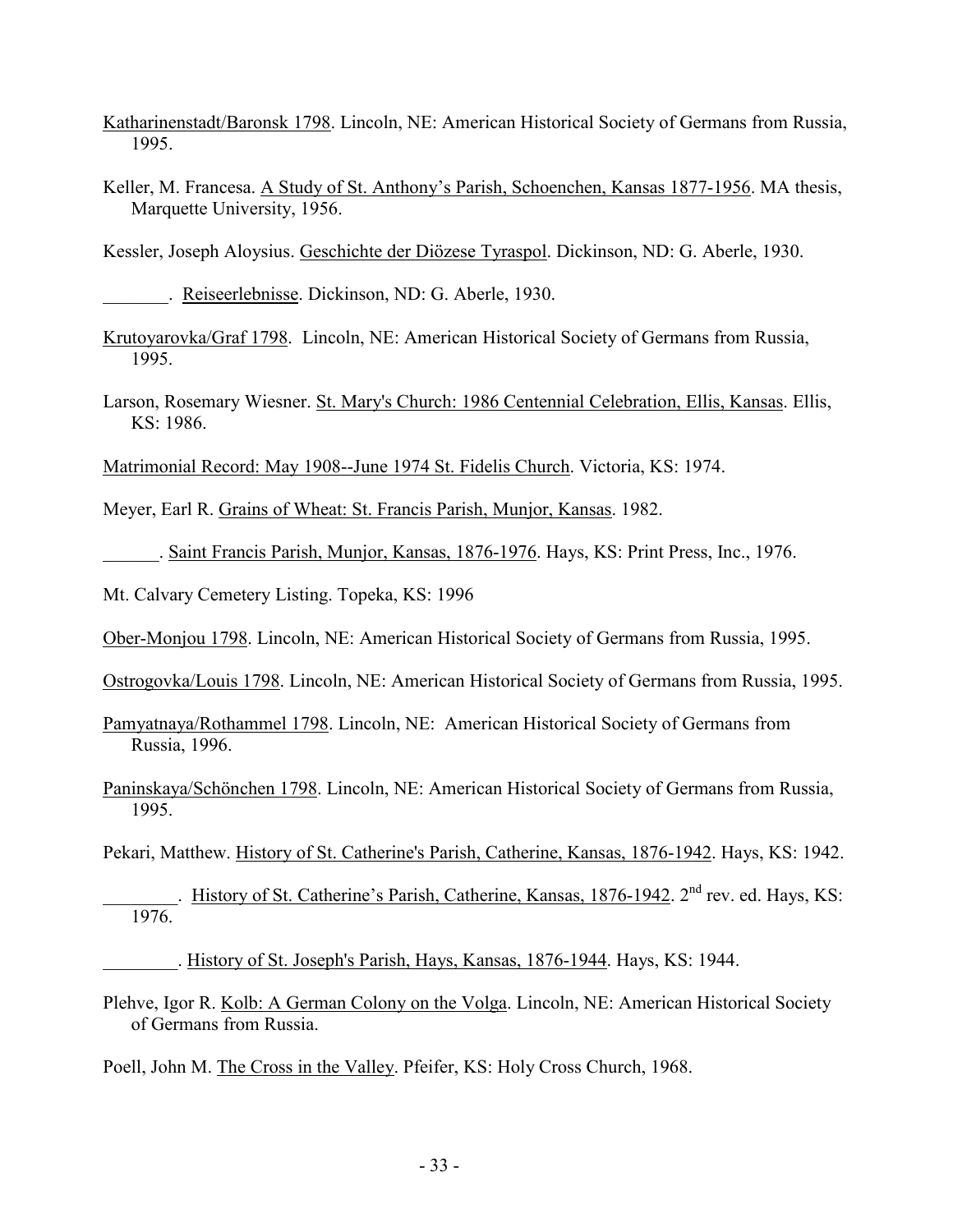Raskaty/Rohleder 1798. Lincoln, NE: American Historical Society of Germans from Russia, 1995.

Reeb, Paul E. The Hope Valley Church 1907-1939. Denver, CO: 1970.

Registrum Baptisimorum: October 1876--December 1882, St. Fidelis Church. Victoria, KS: 1882.

Rossoshi/Franzosen 1798. Lincoln, NE: American Historical Society of Germans from Russia, 1995.

Saint Catherine Catholic Church, Catherine, Kansas 1991. 1991.

Schmitt, Donald V. St. John the Baptist Church at Hyacinth, Kansas.

- Solothurn/Wittmann 1798. Lincoln, NE: American Historical Society of Germans from Russia, 1995.
- Staab, Roland J. An Updated List of Burials at St. Catherine Cemetery, Catherine, Kansas Ellis County. Hays, KS: 1992.
- St. Anthony Catholic Church St. Peter, Kansas: Diamond Jubilee June 19, 1969. St. Peter, KS: 1969.
- St. Boniface Church, Vincent, Kansas: Register of Baptisms, 1908-1930; Register of Marriages, 1909-1950; Register of Deaths, 1908-1979. Vincent, KS: 1979.
- St. Catherine Church, 100 Years, 1892-1992. Hays, KS: St. Catherine's Church, 1992.
- St. Catherine's Parish History, 1902-1952. Dubuque, KS: 1952.
- St. Mary's Parish, Gorham, Kansas, 1894-1994. Gorham, KS: 1994.
- A Study of St. Anthony's Parish, Schoenchen, Kansas.
- Susly/Herzog 1798. Lincoln, NE: American Historical Society of Germans from Russia, 1995.
- Titov, Igor. 1766 Census Record: Herzog, Russia.
- \_\_\_\_\_\_. 1776 Census Record: Katharinenstadt, Russia. Russia: 1993.
- Tonkoshurovka/Marienthal 1798. Lincoln, NE: American Historical Society of Germans from Russia, 1995.
- Towers of Faith and Courage: A Pictorial History of Saint Fidelis Parish, Victoria, Kansas, Saint Ann's Parish, Walker, Kansas: Sacred Heart Parish, Emmeram, Kansas. Dallas, TX: Taylor Publishing Co., 1976.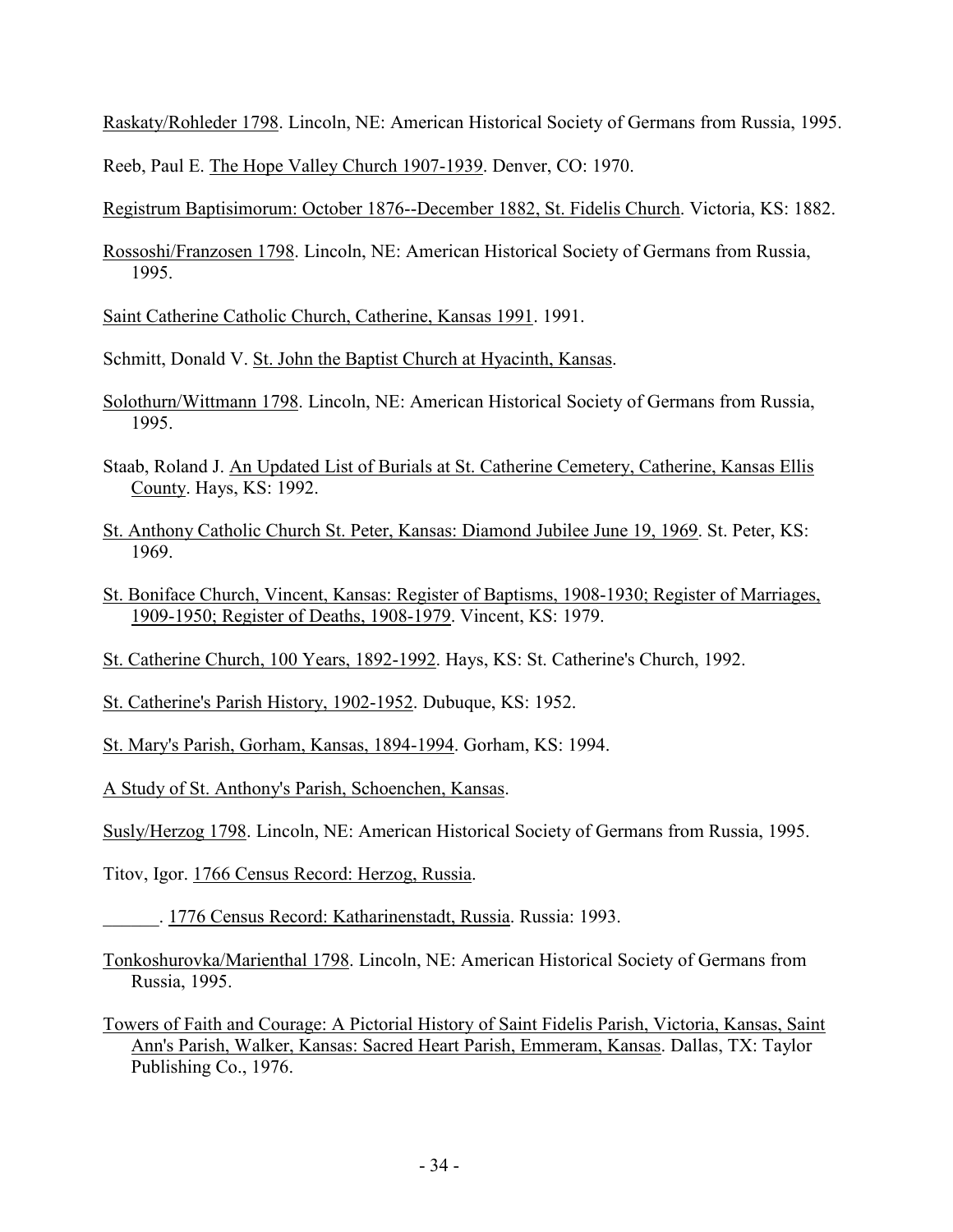- Werth, Alvin. Our Ancestors' Quest for Freedom Realized in Schoenchen, Kansas. Hays, KS: Schoenchen Centennial Committee, 1979.
- Windholz, Frank J. The 1881 Census Register of St. Fidelis Parish, Victoria (Herzog) Kansas. 1978.

\_\_\_\_\_\_. The 1900-1913 Census Register of St. Fidelis Parish, Victoria, Kansas. 1978.

\_\_\_\_\_\_. The 1924-1937 Census Register of St. Fidelis Parish, Victoria, Kansas. 1978.

\_\_\_\_\_\_. Census Register from 1886 to 1892 St. Fidelis Parish, Victoria (Herzog), Kansas. 1978.

\_\_\_\_\_\_. Census Register of St. Joseph's Parish Hays, Kansas for the Years 1890-1900 and 1900- 1910. 1981.

\_\_\_\_\_\_. Register of Deaths 1876-1951 of St. Fidelis Parish, Victoria (Herzog), Kansas. 1978.

\_\_\_\_\_\_. Die Sanct Peter Lait und Ihre Dorf: The St. Peter (Kansas) People and Their Town. 1984.

\_\_\_\_\_\_. Walker, Kansas and St. Ann Parish: A Brief History. Victoria, KS: 1981.

Younger, Ethel Stegman. Diamond Jubilee of the Dedication of St. Fidelis Church "Cathedral of the Plains" Victoria, Kansas Sunday, May 25, 1986. Victoria, KS: 1986.

\_\_\_\_\_\_. Members of Holy Cross Parish: A Genealogy of the Parishioners of Pfeifer, Kansas 1876- 1993. Victoria, KS: 1993.

Zug (Gattung) 1798. Lincoln, NE: American Historical Society of Germans from Russia, 1995.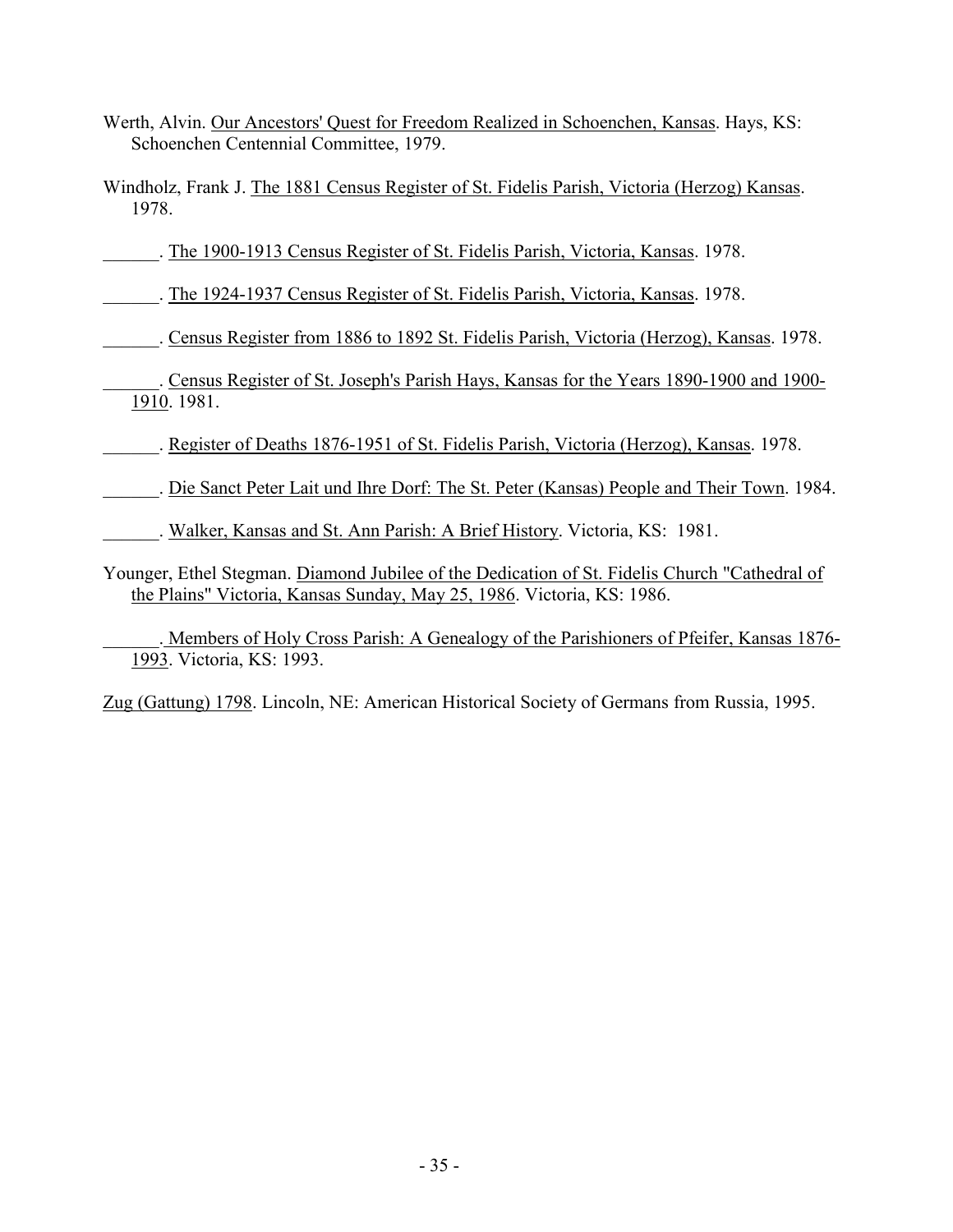#### **V. THE GERMANS FROM RUSSIA**

#### **E. Miscellaneous**

#### **2. Religious Instruction/Inspirational Works/Textbooks**

- Ambach, Eduard von. Der Abendstern oder das schwarze Kreuz im Kalender. Schaffhausen: Fr. Hurterschen, 1869.
- Der Armen Seelen Freund: Illustrierte Monatschrift im Interesse der Armenseelen. Oregon: Benedictine Fathers, 1922.
- Berg, Joseph William. Das Leben und Leiden Jesu Christi. Milwaukee: Milwaukee Book Co., 1910.

Bitschnau, Otto. Das Leben der Heiligen Gottes. Einsiedeln: Benziger, 1881.

"Chapter Worship, April 17-21, 1995"

Deharbe, Joseph. Katholischer Katechismus. New York: Benziger, 1892.

Der Dritte Orden des Heiligen Franziskus von Assisi: Für Weltleute. Pittsburg, PA: 1925.

Gebetbüchlein: Besonders für Kinder. Hawley, Minn: Spring Prairie Printing, 1986.

Geistliche Halszierde oder Sammlung. Budapest: Coloman Rozsa u. Frau, 1884.

- Gertrudenbuch: Ein Gebet-und Erbauungsbuch für katholische Christen. Einsiedeln: Benziger, 1872.
- Goffine, Leonhard. Christkatholische Handpostille. Regensburg: F. Pustet, 1903.
- Gude, C. Vaterländisches Lesebuch. Magdeburg: E. Fabricius, 1869.
- Hattenschwiller, Josef. Die Liebe des Herzens Jesu. Innsbruck: Felizian Rauch, 1915.
- Der Heilige Kreuzweg oder die Vierzehn Stationen. Clyde, MO: Benedictine Convent of Perpetual Adoration.
- Heinrich, J.B. Dogmatische Theologie. Mainz: Kirchheim, 1900.
- Herder's Deutsch Amerikanische Lesebücher. St. Louis, MO: B. Herder, 1914.
- Hungari, A. Abend Freuden: Erz, hlungen zur lehrreichen Unterhaltung für katholische Christen. Regensburg: G.J. Manz.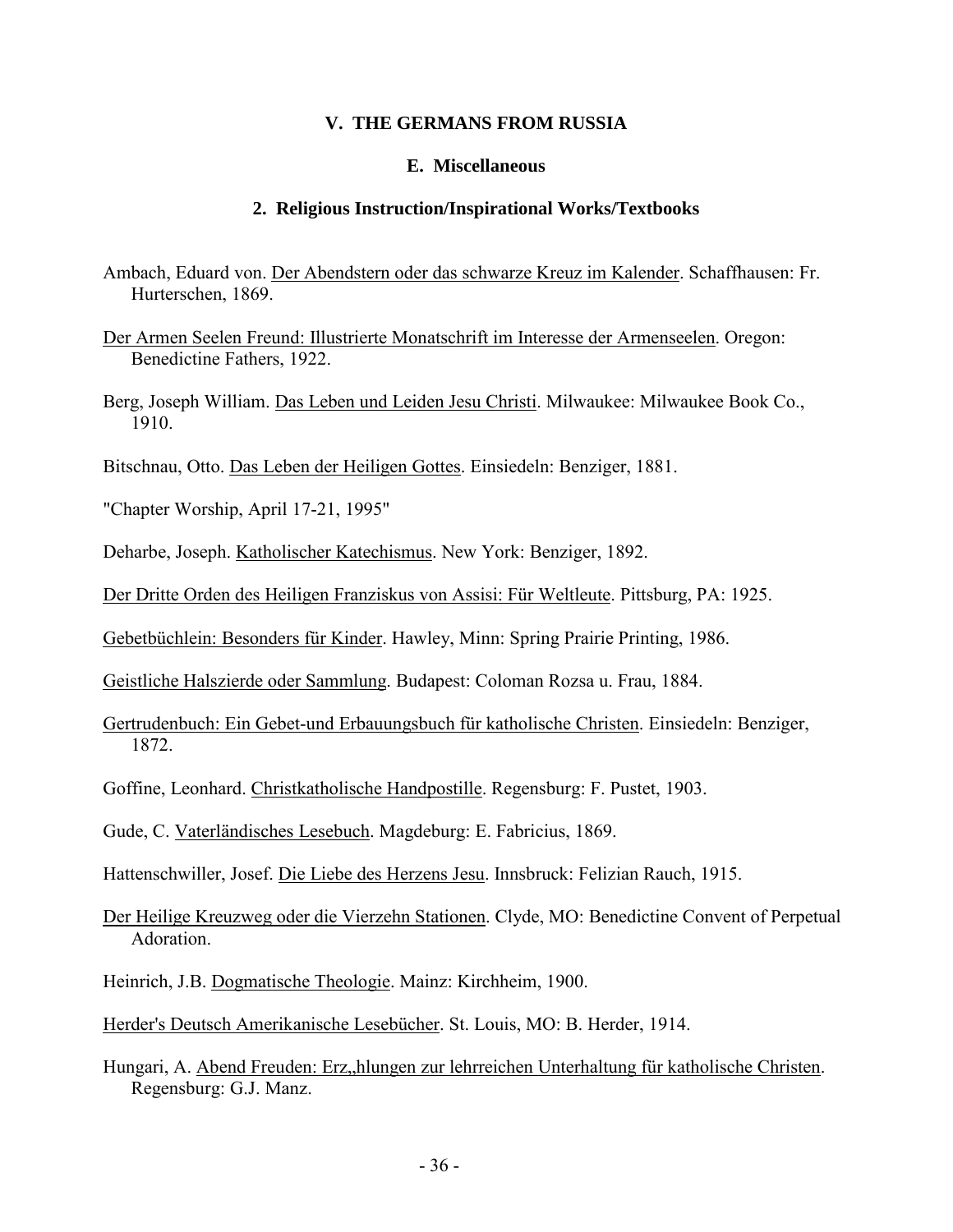\_\_\_\_\_\_. Anmutige Erheiterungen: Erzählungen zur lehrreichen Unterhaltung für katholische Christen. Regensburg: G. J. Manz.

. Einsam im Hausgärtchen: Erzählungen zur lehrreichen Unterhaltung für katholische Christen. Regensburg: G. J. Manz.

\_\_\_\_\_\_. Frommer Wandel: Erzählungen zur lehrreichen Unterhaltung für katholische Christen. Regensburg: G. J. Manz.

. Herz Erquickung: Erzählungen zur lehrreichen Unterhaltung für katholische Christen. Regensburg: G. J. Manz.

\_\_\_\_\_\_. In Ehrbarer Gesellschaft: Erzählungen zur lehrreichen Unterhaltung für katholische Christen. Regensburg: G. J. Manz.

- Icus-Rothe, Wanda. Sonne der Heimat: Meine Jugend auf den Höhen des Hunsrücks. Berlin: Deutsches Verlaghaus Bong & Co., 1921.
- International Eucharistic Congress. XXVIII Internationaler Eucharistischer Kongress zu Chicago, IL. Techny, IL: Mission Press, 1927.
- Katechismus der christlichen Lehre: Ein Auszug des Katechismus, verfasst gemäss Beschluss des Dritten Plenar-Concils von Baltimore. St. Louis, MO: B. Herder, 1912.

Katholischer Katechismus. St. Louis, MO: B. Herder, 1912.

- Katholischer Katechismus. St. Louis, MO: B. Herder, 1918.
- Kirchenbuch: Für evangelisch-lutherische Gemeinden. Philadelphia, PA: The United Lutheran Publication House, 1877.

Lautenschlager, Ottmar. Desideria: Gesammelte Erzählungen für christliche Jugend und christliches Volk. Augsburg: Matthew Riegerschen, 1857.

\_\_\_\_\_\_\_\_. Die Liebe und das Kreuz: Gesammelte Erzählungen für christliche Jugend und christliches Volk. Augsburg: Matthew Riegerschen, 1876.

\_\_\_\_\_\_. Maria Hilft Johann der Findling: Gesammelte Erzählungen für christliche Jugend und christliches Volk. Augsburg: Matthew Riegerschen, 1884.

\_\_\_\_\_\_. Tulpen: Gesammelte Erzählungen für christliche Jugend und christliches Volk. Augsburg: Matthew Riegerschen, 1867.

\_\_\_\_\_\_. Walven: Gesammelte Erzählungen für christliche Jugend und christliches Volk. Augsburg: Matthew Riegerschen, 1858.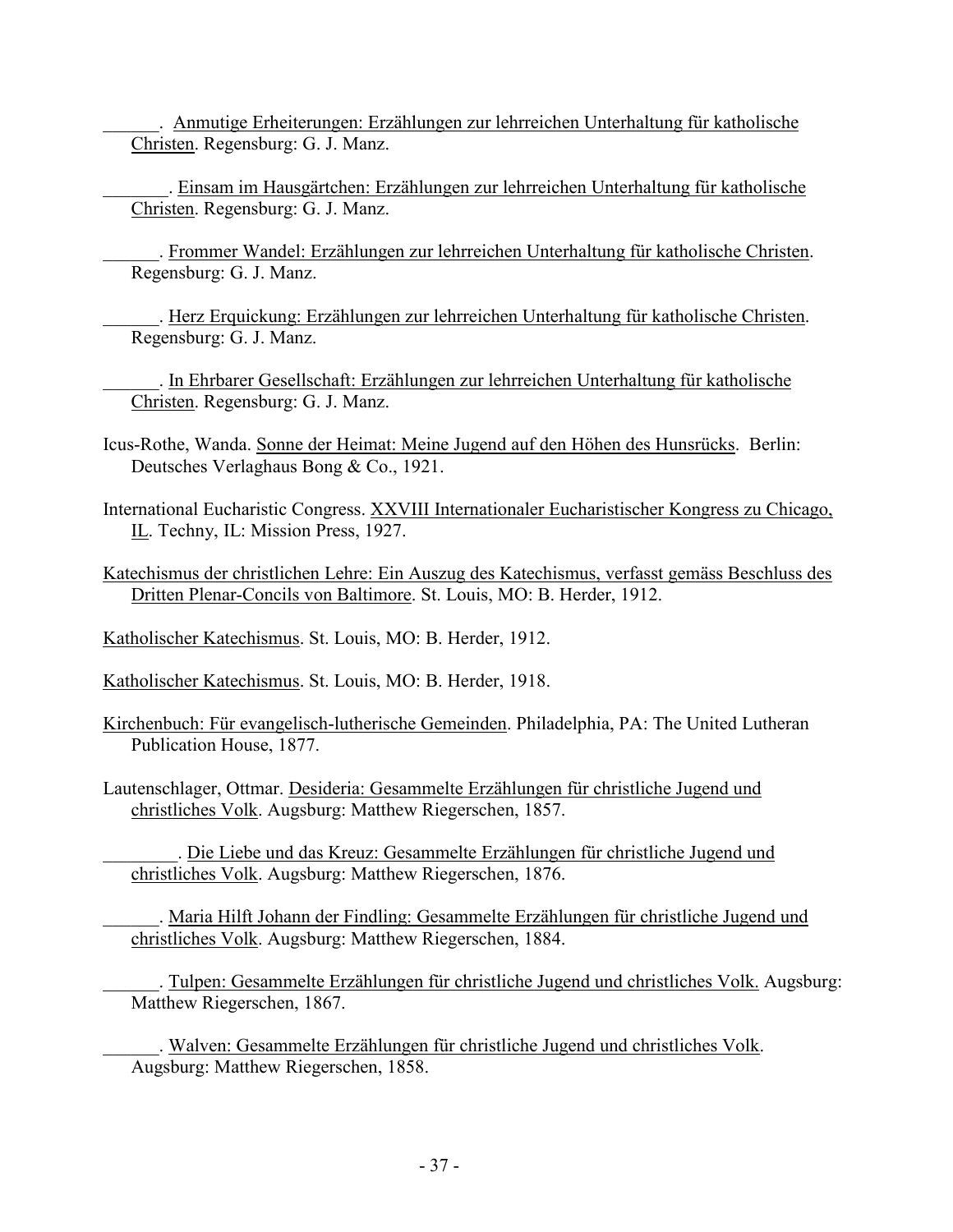- Luther, D. Martin. Gesangbuch: Zur Übung der Gottseligkeit in 615 christlichen und trostreichen Psalmen und Gesängen. Marburg: Ben Heinrich Ludwig Bronner, 1792.
- Martin, von Cochem. Der grosse Myrrhengarten des bitteren Leidens Christi. Paderborn: F. Schöningh, 1899.

\_\_\_\_\_\_. Grosses Leben und Leiden unseres Herrn und Heilandes Jesu Christi und seiner Glorwürdigen Mutter Maria. Freiburg im Breisgau: Herder, 1898.

- Mey, Gustav. Vollständige Katechesen für die untere Klasse der katholischen Volksschule: Zugleich ein Beitrag zur Katechetik. Freiburg im Breisgau: Herderische Verlagsbuchhandlung, 1902.
- Missale Romanum ex Decreto Sacrosancti Concilii Tridentini Restitutum. Turonibus: Sumptibus et typis Mame, 1939.
- Oberammergau Passion-Play. Oberammergau: Parish of Oberammergau, 1980.
- Oser, P. Beda. Der goldene Himmelschlüssel. Einsiedeln: Benziger, 1948.

Ott, Georg. Legende von den lieben Heiligen Gottes. Regensburg: Friedrich Pustet, 1901.

Paulist Fathers. The Missionary: Official Organ of the Catholic Missionary Union. Washington, DC: Paulist Fathers, 1915.

Ramaker, Theo. Saint Nicholas in Holland. Amsterdam: Het Parool.

Reformed Church in the United States. Deutsches Gesangbuch. Cleveland: Central Publishing House, 1884.

Schinko, M. Im Kreuz ist Heil! Trost im Alter. Winnipeg: F. J. Tonkin Co., 1891.

Schmid, Christoph V. Deutsche Frauen der christlichen Vorzeit: Gesammelte Schriften. Regensburg: G. J. Manz.

\_\_\_\_\_\_\_\_. Gottfried. Regensburg: G. J. Manz.

- Schmidt, Firmin Martin, Bishop. Mary's Universal Queenship in Franciscan Theologians. Rome: Institutum Historicum O.F.M. Cap., 1955.
- Schnettler, Fr. Bei schlichten Leuten II. Regensburg: Georg Joseph Manz, 1877.
- Schuster, Ignaz. Die biblische Geschichte des Alten und Neuen Testaments: Für katholische Volkschulen. St. Louis: B. Herder, 1909.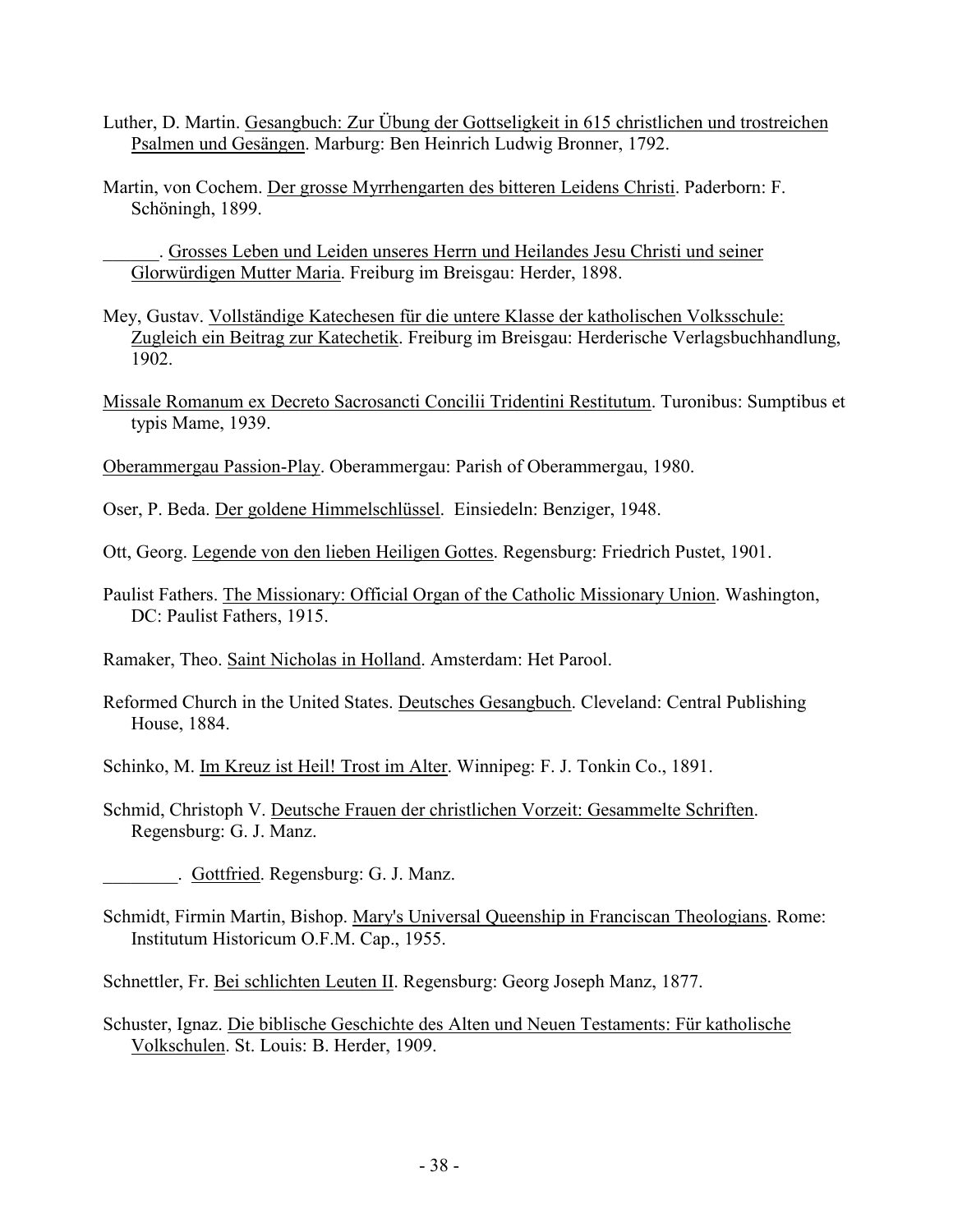- Shafer, P. Johannes. Der kommunizierende Christ: Kommunion und Gebetbuch für Welt und Ordensleute. Steyl, Germany: Missionsdruckerei, 1909.
- Stelzig, Ignaz Alphons. Geschichten aus dem christlichen Leben und für dasselbe. Regensburg: G. J. Manz, 1860.
- Viertes Lesebuch: Deutsche-englische Lesebücher für katholische Schulen. New York: Benziger Brothers, 1910.
- Zweites Lesebuch: Für die deutschen katholischen Schulen in Nordamerika. St. Louis, MO: B. Herder, 1906.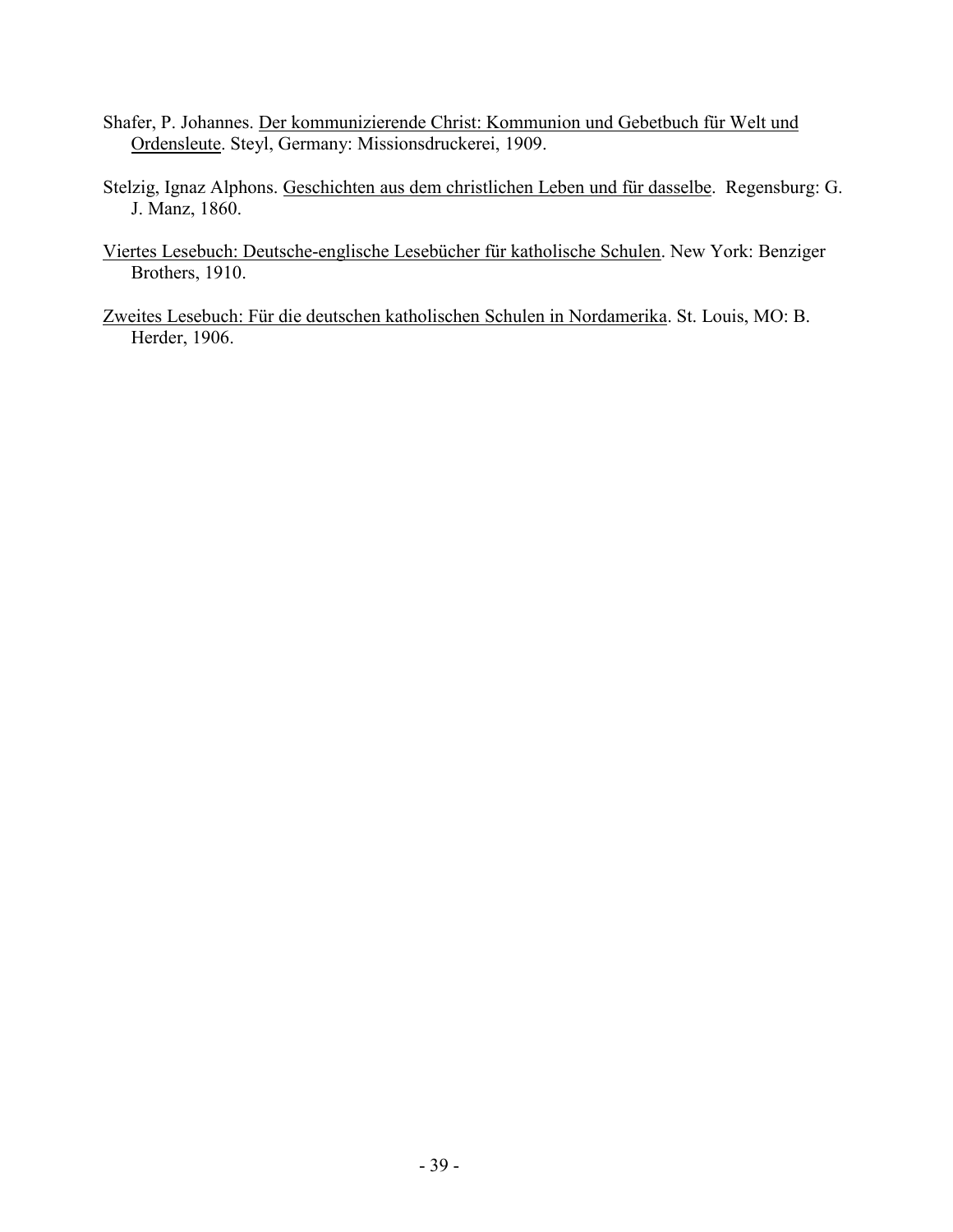### **V. THE GERMANS FROM RUSSIA**

### **F. Music**

- 100 der schönsten Volks-Lieder für eine mittlere Singstimme mit leichter Klavierbegleitung. Köln: P.J. Tonger.
- Alles in Einem: Die schönsten Lieder, Tänze und Märsche leicht gesetzt für chromatisches Akkordeon. Mainz: B. Schott's Söhne.
- Die alte und die neue Heimat: Ein Volksliederbuch. Chicago: Laird & Lee, 1894.
- Andersen, Ludwig. Mein Heimatland: Die schönsten Volks-, Wander-, Trink-und Scherzlieder. Mainz: B. Schott's Söhne.
- Beck, G.A. Liederheft: Eine Sammlung kirchlicher und weltlicher Gesänge für kathol. Gesellen und andere Männer-Gesang-Vereine. Trier: Ed Groppe, 1880.
- Bucher, August Johannes. Christliche Mannerchöre. Cincinnati: Cranston & Curts.
- Catholic Church. Gradualbuch: Auszug aus der Editio Vaticana mit Choralnoten, Violinschlüssel, geeigneter Transposition, Übersetzung der Texte und Rubriken. Regensburg: F. Pustet, 1909.
- Christliche Lieder-Perlen: Zum Gebrauch für Sonntagschulen, Jugendvereine und Wochen-Gottesdienste. Cleveland, OH: Deutsches Verlagshaus.
- A Collection of Volga German Dance Music. Hays, KS.
- Deutsches Liederbuch. Ithaca, NY: Thrift Press, 1948.
- Dinges, G. Wolgadeutsche Volkslieder mit Bildern und Weisen. Berlin: Walter de Gruyter & Co., 1932.
- Dobbelsteen, Lambert Adrian. Mass in Honor of the Nativity of the Child Jesus upon Traditional Christmas Themes. Milwaukee, WI: M. L. Nemmers Publishing Co., 1939.
	- \_\_\_\_\_\_. Mass in Honor of St. Agnes. Milwaukee, WI: M. L. Nemmers Publishing Co., 1937.
- Eitner, Robert. Das deutsche Lied des XV und XVI Jahrhunderts in Wort, Melodie und mehrstimmigem Tonsatz. New York: AMS Press, 1975.
- Evangelical Synod of North America. Liederbuch für Sonntagschulen. St. Louis, MO: Eden Publishing House, 1882.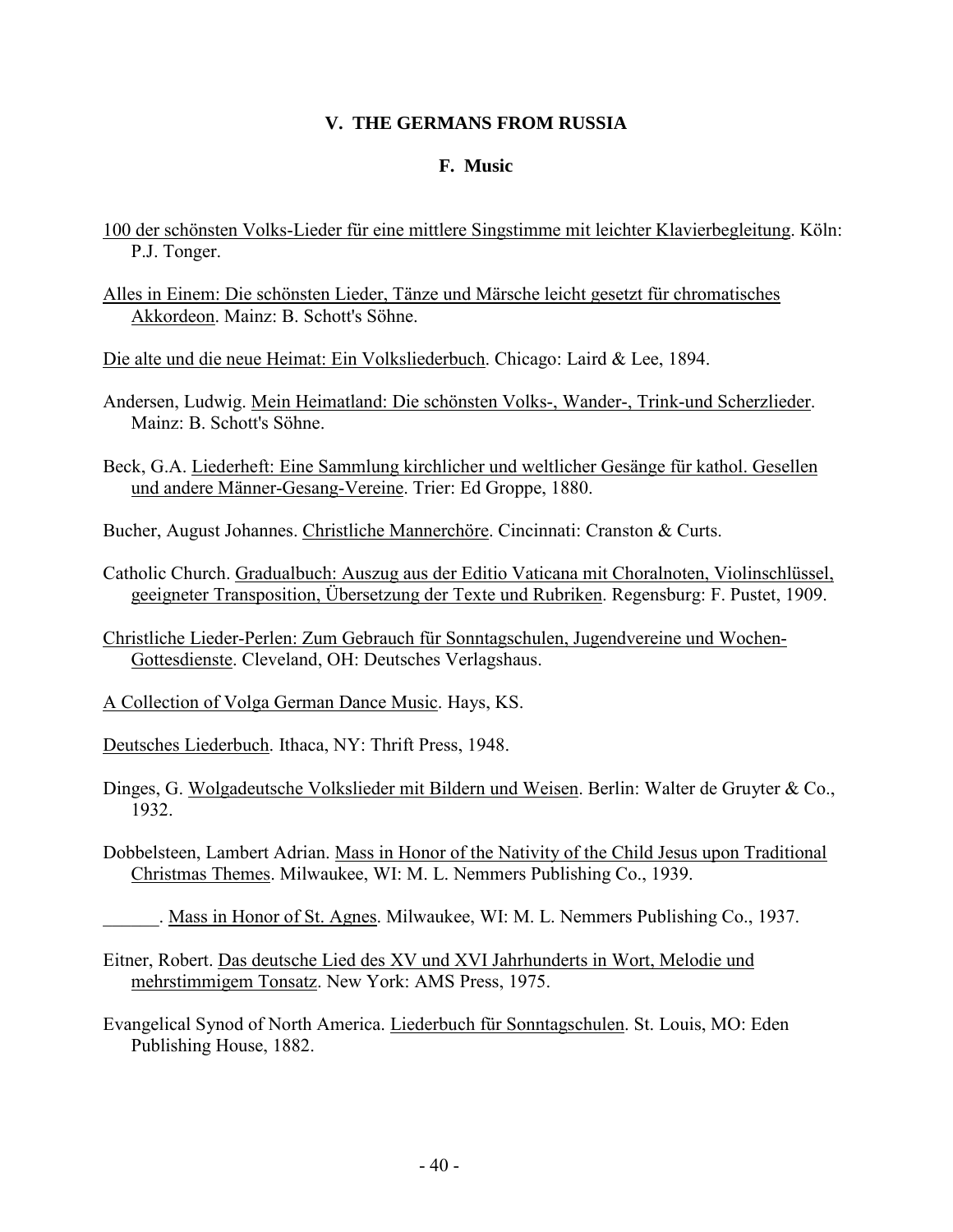- Evangeliums-Lieder 1 und 2: Gospel Hymns: Mit deutschen Kernliedern. New York: Biglow & Main Co., 1897.
- Fassio, A. Germania Album: Deutsche Volkslieder und populäre Schlager. New York: E. M. Marks Music Corp., 1934.
- Folksongs of Our Forefathers in Russia, America, and Canada: Lieder der Schwarzmeerdeutschen. Bismarck, ND: North Dakota Historical Society of Germans from Russia, 1978.
- Fries, Peter. Frohsinn am Rhein: die beliebtesten Rheinlieder für Akkordeon ab 24 Basse. Berlin: Apollo-Verlag Paul Lincke.
- Geilfuss, Oskar. Chor-Lieder. Alma-Ata: Verlag "Kasachstan", 1975.

\_\_\_\_\_. Deutsche Volkslieder. Alma-Ata: Verlag "Kasachstan", 1971.

- Gesangbüchlein für katholische Kinder in den Vereinigten Staaten Amerikas. New York: Pustet, 1910.
- Hamma, Franz. Liedersammlung: Zum Gebrauche bei dem systematisch-methodischen Gesangunterricht für Volkschulen und Höhere Lehranstalten in drei Abtheilungen. Stuttgart: J. B. Betzlerschen, 1874.
- \_\_\_\_\_. Missa "Sursum Corda". New York: J. Fischer & Brothers.
- Hartmann, Hugo. 266 Volkskommers und Vaterlandslieder für Klavier. New York: Edward B. Marks Music Corporation.
- Hellebusch, B.H.F. Katholisches Gesang und Gebet-Buch. New York: Benziger Brothers, 1878.

Ich bin das ganze Jahr vergnügt: Lieder für uns alle. Kassel: Bärenreiter, 1955.

- Kein schöner Land: Volksliederbuch für Akkordeon. Leipzig: VEB Friedrich Hofmeister, 1965.
- Klein, Victor G. Unversiegbarer Born: Vom Wesen des Volksliedes der Sowjetdeutschen. Alma-Ata: Kasachstan, 1974.
- Klingende Heimat: Eine Sammlung der schönsten deutschen Volkslieder. Hamburg: Musikverlag Hans Sikorski.
- Liebhart, Henry. Liederlust und Psalter. Cincinnati: Walden und Stowe, 1882.
- Lieblings-Lieder unserer Vorväter. Menlo Park, CA: American Historical Society of Germans from Russia, Golden Gate Chapter, 1982.
- Liederbuch des eidgenössischen Sängervereins. Zürich: Gebrüder Hug & Co., 1912.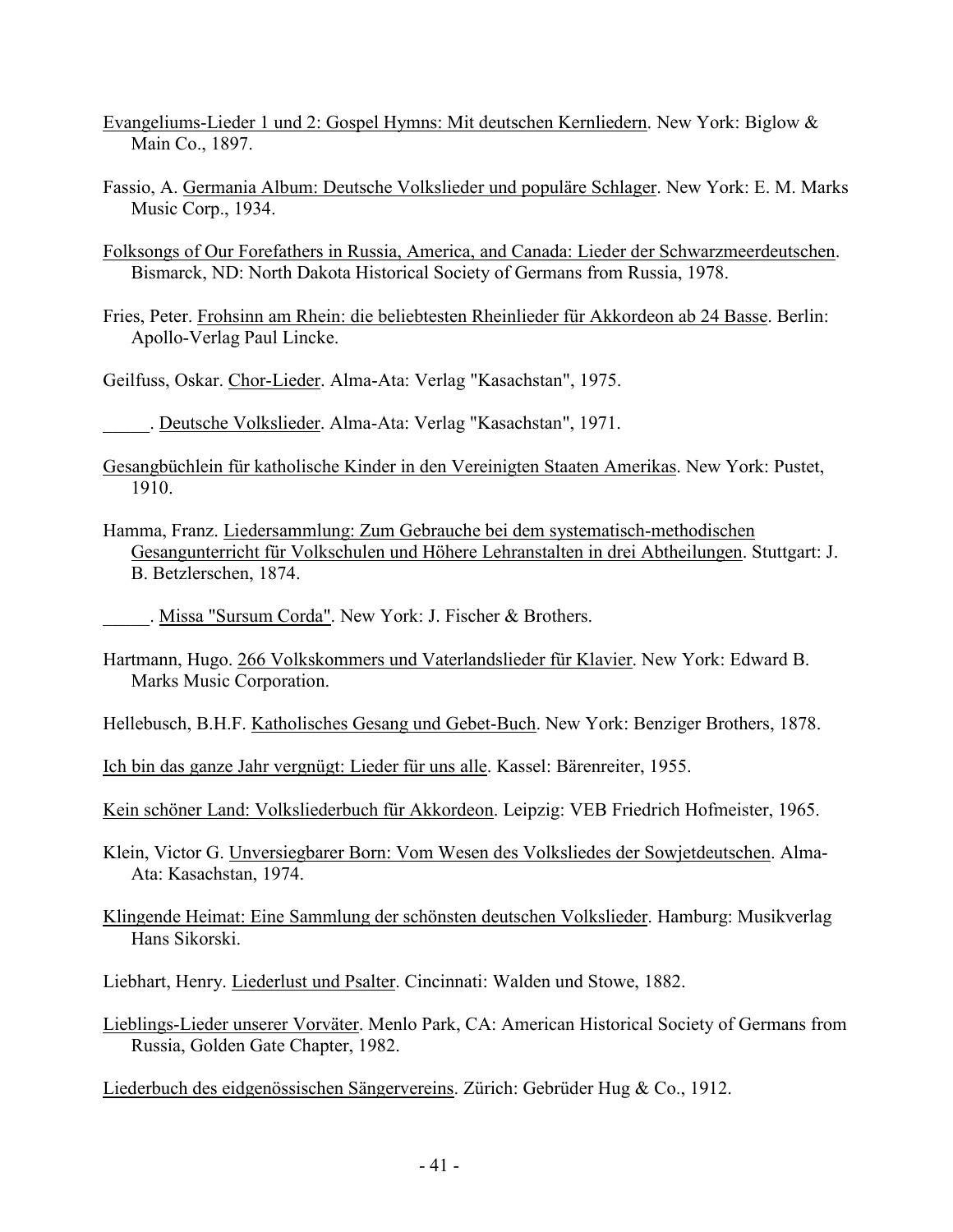- Lohre, Heinrich. Von Percy zum Wunderhorn: Beiträge zur Geschichte der Volksliedforschung in Deutschland. New York: Johnson, 1970.
- Luders, Hans. Ewiges Wien: 89 der schönsten Melodien von einst und jetzt für Akkordeon. Trossingen, Württ.: Matth. Hohner AG Musikverlag.
- Nemmers, M. L. Cantus Sacri: Guardian Angel Mass. Milwaukee, WI: M. L. Nemmers, 1899.
- Neues deutsches Liederbuch. University of Wisconsin, Department of German. Boston: D.C. Heath, 1931.
- Ostdeutsches Liederbuch. Wiesbaden: Druckerei Parzeller GbmH, 1989.
- Pahlen, Kurt. Es tönen die Lieder: Volkslieder aus acht Jahrhunderten zum Singen und Musizieren mit C-Blockflöte oder anderen Melodieinstrumenten, Klavier, Gitarre, Akkordeon und E-Orgel. München: W. Goldmann, 1983.
- Pfannenstiel, Nick J. and Lawrence A. Weigel. A Collection of German Folksongs. Hays, KS, 1956.
- Pfingst-Jubel. Mülheim-Ruhr: Emil Humburg.
- Rupp, Frank P. Volga German Folk Songs Transcribed for 4-Voice Male Choir.
- Sammlung von Volksgesängen für den Männerchor: Liederbuch für Schule, Haus und Verein. Zürich: Zürcherischen Liederbuchanstalt, 1900.
- Schaublin, J. J. Lieder für Jung und Alt. Basel: Bahnmaiers, 1880.
- Schunemann, Georg. Das Lied der deutschen Kolonisten in Russland. München: Drei Masken Verlag, 1923.
- Schwartz, Joseph. Album für gemischten Chor: 159 der beliebtesten gemischten Chöre. Köln: Tonger.
- Seifert, Werner. Wanderlust: eine Sammlung deutscher Lieder für Akkordeon-solo mit vollständigen Texten. Berlin: Apollo-Verlag Paul Lincke.
- Singenberger, John Baptist. Easy Mass in Honor of St. Francis of Assisi. Boston: McLaughlin & Reilly, 1924.
- \_\_\_\_\_\_. Mass in Honor of St. Aloysius. New York: J. Fischer & Brother, 1904.
- Singenberger, Johann. Orgelbuch zu J. Mohrs "Cäcilia". Regensburg: Friedrich Pustet, 1911.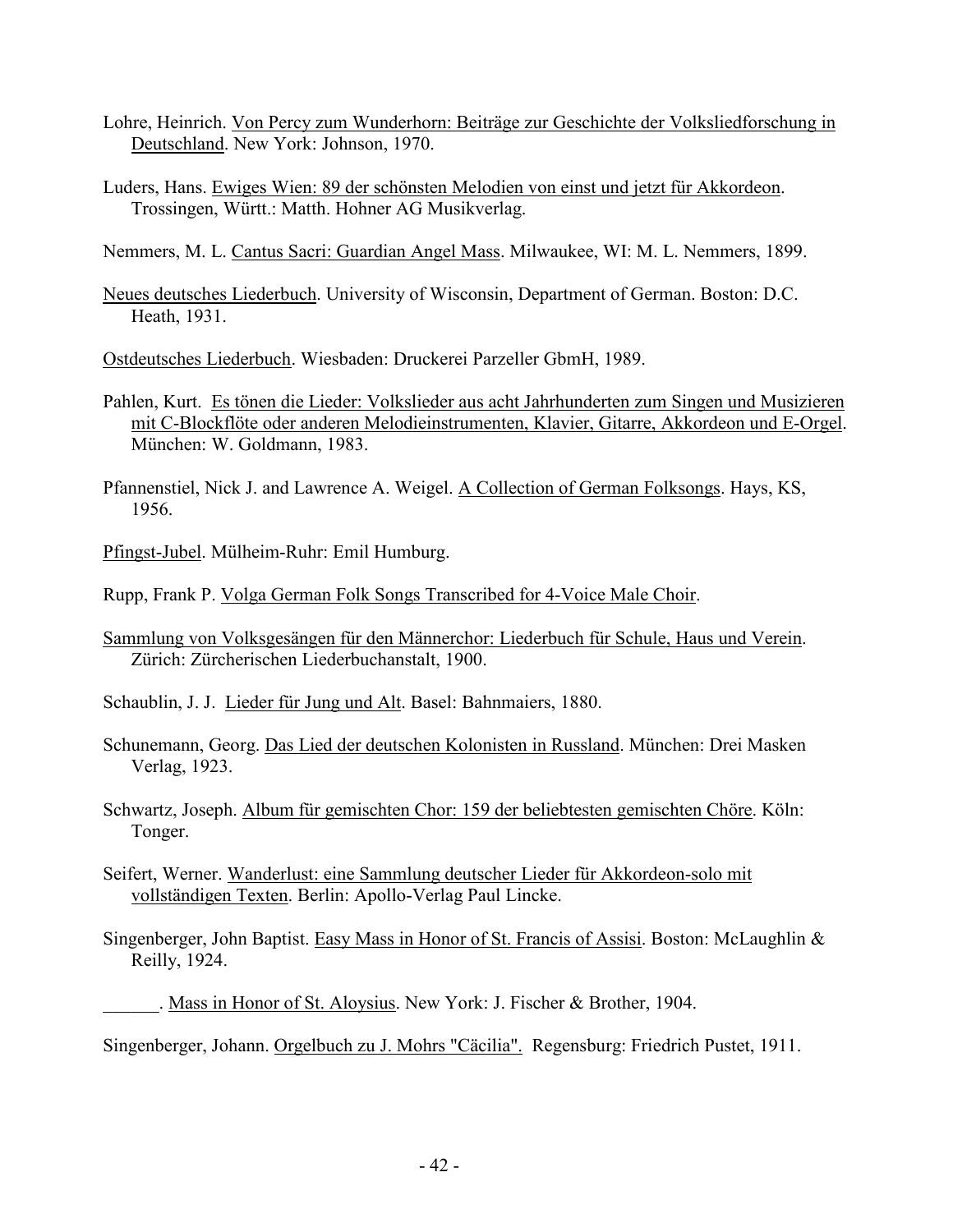- Stahf, Jürgen. Wo sie ihre Lieder singen: Die Wanderung der Wolgadeutschen. Westdeutscher Rundfunk, 1982.
- Suppan, Wolfgang. Untersuchung zum Lied-Repertoire des Russlanddeutschen Georg Sänger aus Leichtling an der Wolga.
- Unsere schönsten Volkslieder zum Singen und Musizieren. Augsburg: Weltbild Verlag GmbH, 1987.
- Vranken, P. J. Joseph. Missa pro Defunctis. New York: J. Fischer, 1909.
- Weigel, Lawrence A. German Folk Songs from the Volga: 100 Favorites with Music. Hays, KS: Lawrence A. Weigel, 1985.
- Yon, Pietro A. Mass of the Shepherds. New York: Fischer, 1937.
- Zimmermann, C.F. Silberkänge: Eine Sammlung von Liedern für Sonntagschulen, Jugendvereine und Conventionen. Cleveland, OH: Evangelical Publishing House, 1899.
- Zhirmunskii, Viktor Maksimovich. Volkslieder aus der bayrischen Kolonie Jamburg am Dnjepr. Wien: Verlag des Deutschen Volksgesang-Vereines in Wien, 1931.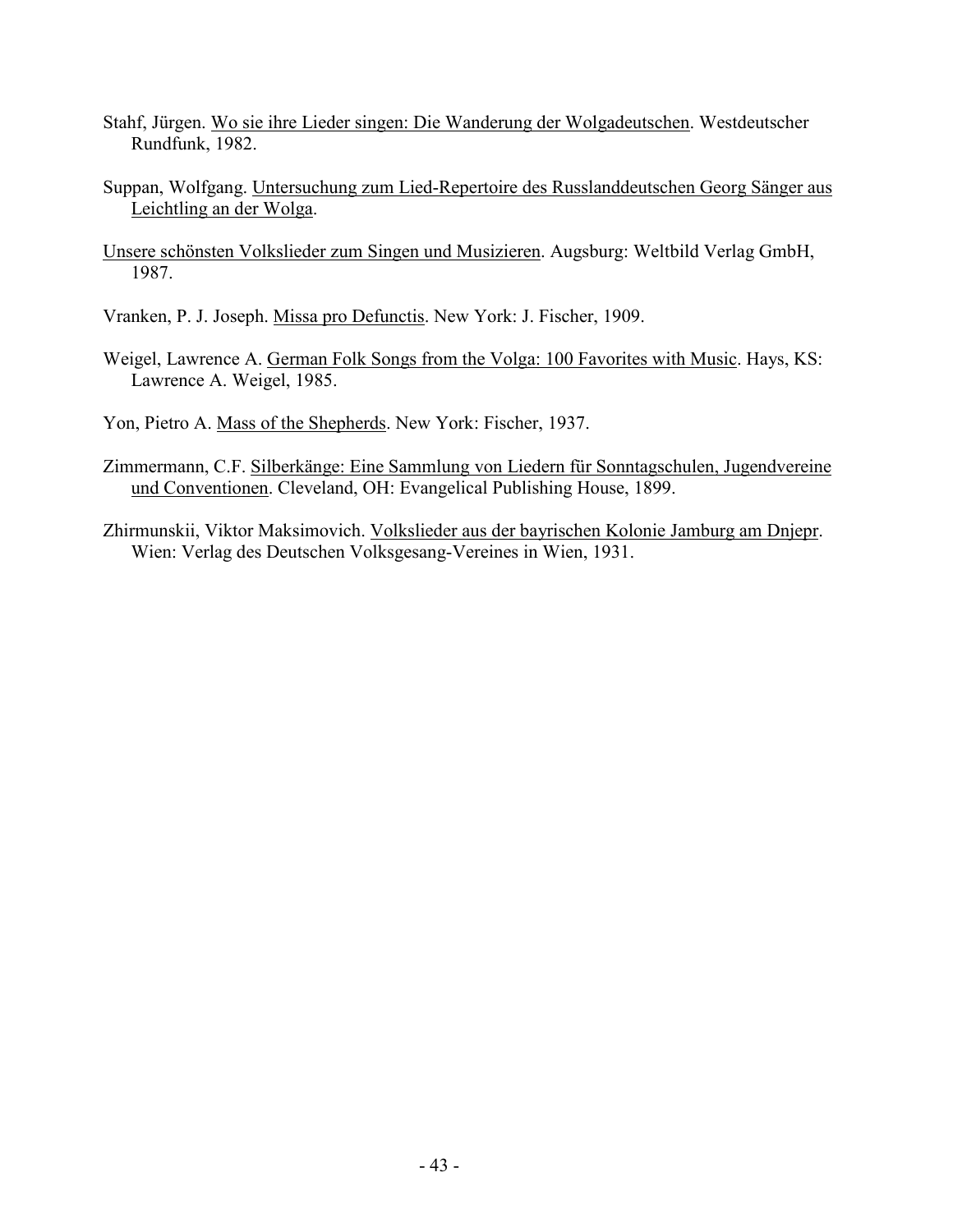### **VI. BUKOVINA GERMANS, CZECHS AND BOHEMIANS**

#### **A. Books**

- Bayerisch-Schwaben: Schönes Land zwischen Ries und Bodensee. Konstanz: Stadler Verlagsgesellschaft, 1990.
- Brucker, Johanna, ed. Auf Herbergssuche. Bonn: Gedruckt mig Unterstützung des Bundesinnenministeriums und der Stiftung Ostdeutscher Kulturrat.

Bukowina Heimat von Gestern. Karlsruhe: Selbstverlag, 1956.

- Capek, Thomas. The Czechs (Bohemians) in America: A Study of Their National, Cultural, Political, Social, Economic, and Religious Life. New York: AMS Press, 1969.
- Clulo, James R. Germans, Czechs, and the Conflict of Nationalities. MA thesis, Fort Hays State University, 1982.
- The Czechs in Texas: A Symposium, Temple, TX, October 27-29, 1978. Temple, TX: Texas A&M University, 1979.
- Deme, Ferdinand and Alfred Domes, ed. Patriae Pacem. Bonn: Atlantic Forum, 1970.
- Dressler, Johann Christian. Illischestie: Chronik der Bukowiner Landgemeinde. Freilassing: Pannonia-Verlag, 1960.
- Eichenberger, Carsten. Die Deutschen in Polen: Von der verleugneten Minderheit zur anerkannten Volksgruppe. Augsburg: Bukowina-Institut, 1994.
- Ellingson, Irmgard Hein. The Bukovina Germans in Kansas: A 200 Year History of the Lutheran Swabians. Hays, KS: Fort Hays State University, 1987.
- Fratautz und seine Lehrer. Esslingen: Alwin Schneikart, 1989.
- Grulich, Rudolf. Sudetendeutsche in aller Welt. Augsburg: Arbeitskreis für Volksgruppen-und Minderheitenfragen, 1992.
- Hampel, Johannes. Spurensuche in die Zukunft: Europas vergessene Region Bukowina. Ausburg: Bukowina Institut, 1991.
- Hampel, Johannes. Von Troppau bis Czernowitz: Vermächtnis eines Mitteleuropäers im 20. Jahrhundert. (Festschrift, ed. Ortfried Kotzian). Augsburg: Bukowina Institut, 1995.
- Hampel, Johannes and Ortfried Kotzian. Einweihung und festliche Eröffnunf des Bukowina-Instituts. Augsburg: Bukowina Institut, 1994.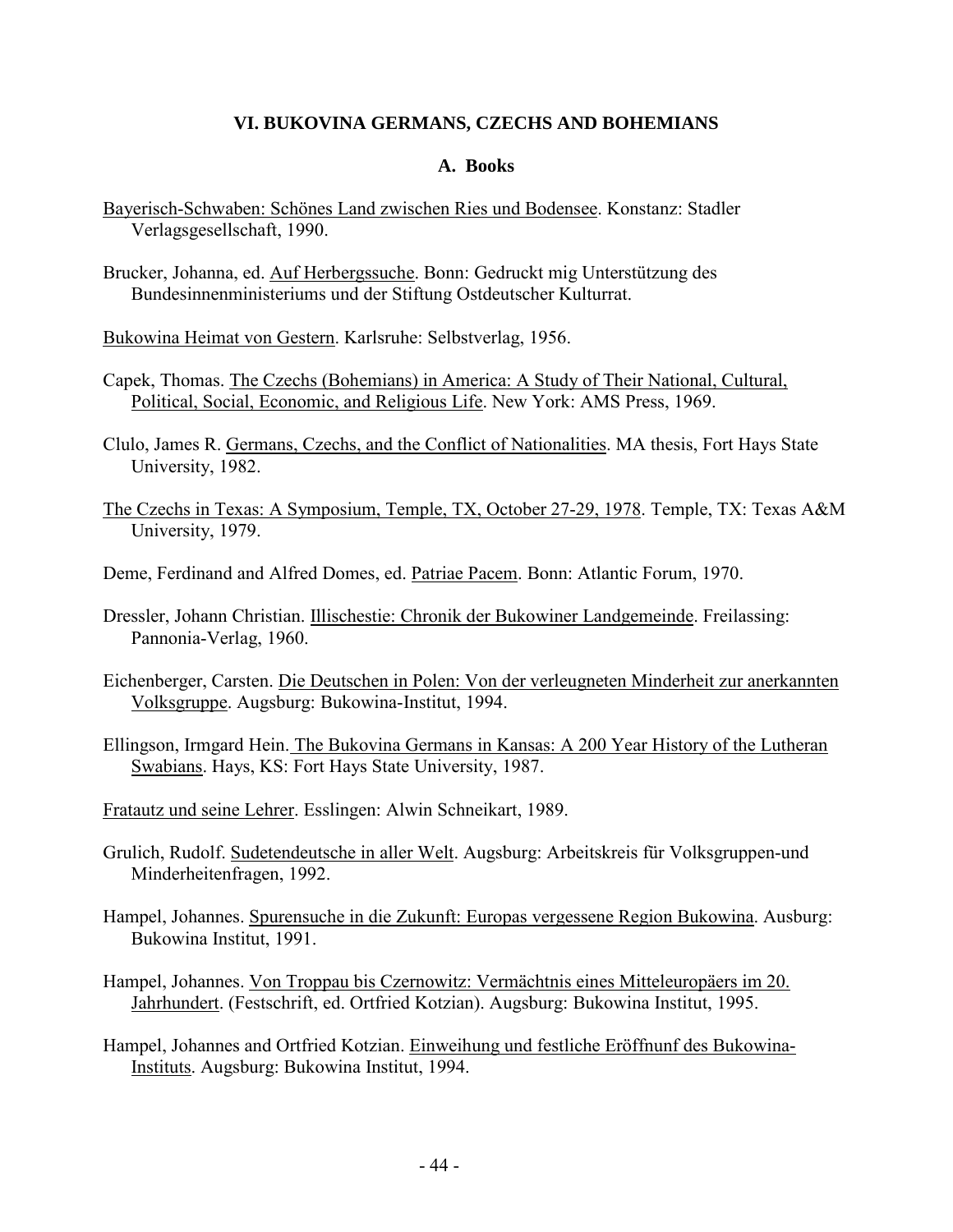Kaindl, Raimund Friedrich. Das Ansiedlungswesen in der Bukowina seit der Besitzergreifung durch Österreich. Mit besonderer Berücksichtigung der Ansiedlung der Deutschen. Innsbruck: Wagner'sche Universitäts-Buchhandlung, 1902.

\_\_\_\_\_\_. Geschichte der Deutschen in den Karpathenländern. Gotha: FA Perthes, 1911.

\_\_\_\_\_\_. Der Völkerkampf und Sprachenstreit in Böhmen im Spiegel der zeitgenössischen Quellen. Wien: Wilhelm Braumüller, 1927.

- Klein, Karl Kurt. Literaturgeschichte des Deutschtums im Ausland. Leipzig: Bibliographisches Institut AG., 1939.
- Keel, William and Kurt Rein, eds. German Emigration from Bukovina to the Americas. Lawrence, KS: Max Kade Center for German-American Studies, The University of Kansas, 1996.
- Kotzian, Ortfried. Die Aussiedler und ihre Kinder. München: Verlag und Druckerei, 1991.
- Kutak, Robert Ingersoll. The Story of a Bohemian-American Village. New York: Arno Press, 1970.
- Laidig, Ira L. The History of Decatur County, Kansas. MA thesis, Colorado State University, 1941.
- Laska, Vera, ed. The Czechs in America, 1633-1977: A Chronology & Fact Book. Dobbs Ferry, NY: Oceana Publications, 1978.
- Laubner, Birgit. Ostdeutsche Kulturarbeit und kulturelle Aussiedlerintegration. Augsburg: Bukowina-Institut, 1994.
- Losert, Heribert. Flucht im Spiegel. Augsburg: Bukowina-Institut, 1992.
- Messner, Wilhelm. Die schwäbisch-pfälzische Bauernsiedlung Deutsch-Tereblestie. Heubach, 1985.
- Nemcova, Bozena. People of Czech (Bohemian) Descent in Republic County, Kansas. MA thesis, University of Kansas, 1950.
- Neuburger, Josef, ed. Buchenhain, die Heimat unserer Deutschböhmen. Berchtesgaden: Fuchs-Druck.
- Shimmick, Lillian. Early Pioneer Families in Decatur County, Kansas. Hays, KS: Fort Hays State University, 1979.
- Suceava: Reiseführer durch den Kreis. Bukarest: Editura Sport-Turism, 1982.
- Welisch, Sophie A. Die Sudetendeutsche Frage 1918-1928. Müchen: Lerche, 1980. (English translation available)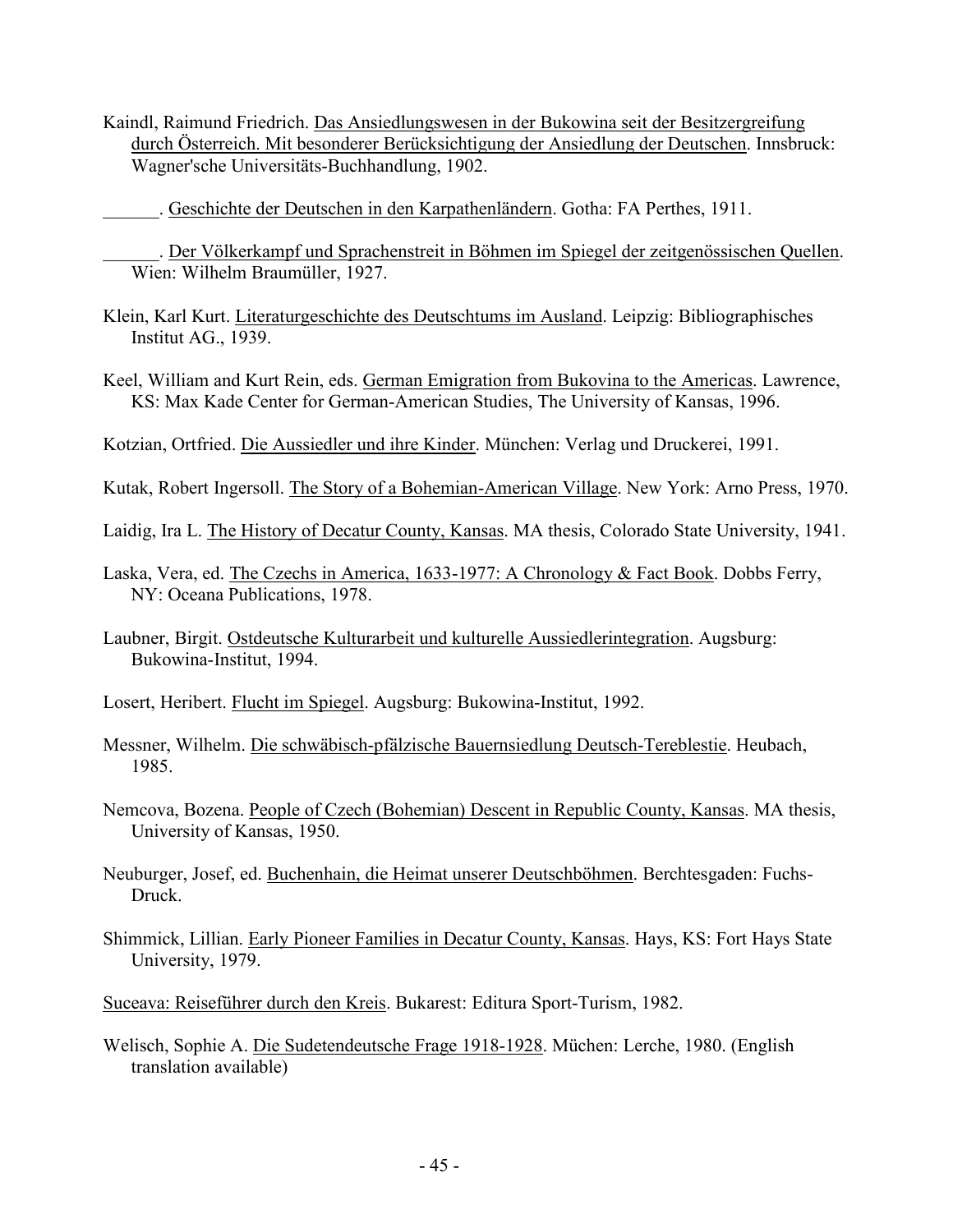# **VI. BUKOVINA GERMANS, CZECHS AND BOHEMIANS**

# **B. Periodicals, Articles, Newspapers, and Pamphlets**

150 Jahre schwäbische Kolonisten in der Bucovina 1787-1937: 25. und 26. September 1937. Stuttgart: R. F. Kaindl Gesellschaft, 1987.

Bornemann, Irma. The Bukovina Germans. Ellis, KS: Bukovina Society of the Americas, 1990.

. "Die Buchenlandddeutschen" in Kulturelle Arbeitschefte, 1986.

Bukovina Society of the Americas. The Bukovina Society of the Americas: Newsletter. Ellis, KS: The Society, 1991-present.

Central Europe Journal. (Sudetendeutsches Archiv). Bonn:1958-74.

The Czech-American Experience. Lincoln, NE: Nebraska State Historical Society, 1993.

- Fraternal Herald. Cedar Rapids, IA: Western Fraternal Life Association, 1898-1977. (hardcopy and microfilm)
- Kaindl-Archiv: Mitteilungen der Raimund Friedrich Kaindl Gesellschaft. Stuttgart: Die Gesellschaft, 1987-present.
- Kalendar Hlasatel pro Cechoslavky Americke. Chicago: Tiskem a Nakladem Casopisu Denni Hlasatel, 1935.
- Lala, Lloyd. History of Z. C. B. J. (W. B. F. A.) and the Bohemian Hall in Southwest Smith County.
- "Landschaft, die mich erfand": Eine Reise durch Vergangenheit und Gegenwart der multiethnischen Kulturlandschaft Bukowina. Folge 70/71.
- Mauler, Rudy. "Olmitz: A Brief Sketch of History of the City of Olmitz and Its Surroundings." in The Hoisington Dispatch (Sept 10, 1936).
- Neuburger, Julia. Our Memories: A Legacy for Our Children.
- Pirkova-Jakobson, Svatava. "Harvest Festivals among Czechs and Slovaks in America." in Slavic Folklore: A Symposium (1956).
- Rein, Kurt. Bukowiner in Amerika: Besuch bei unbekannten Verwandten: Jahresgabe 1992 der Raimund-Friedrich-Kaindl-Gesellschaft. Augsburg: Bukowina-Institut, 1992.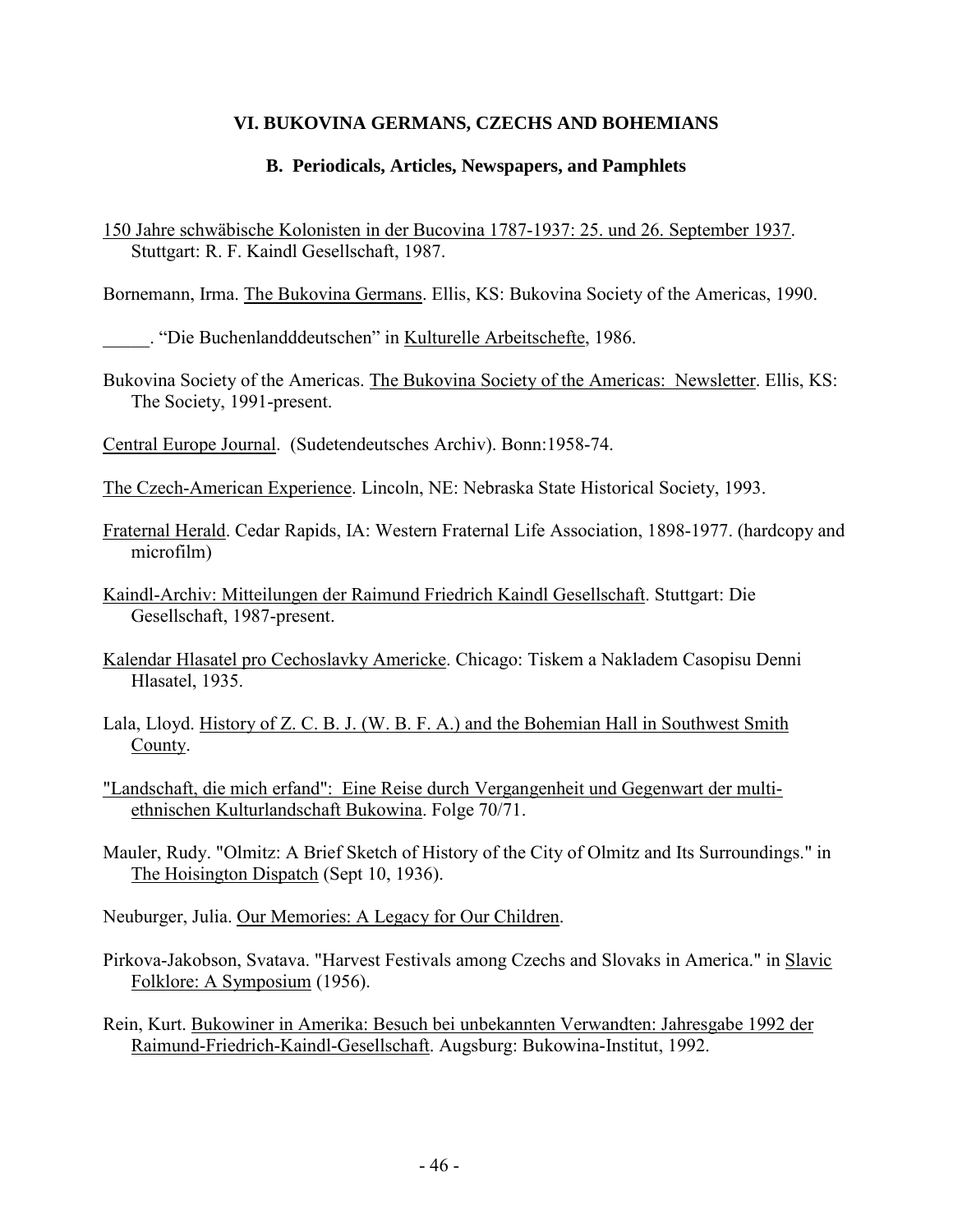\_\_\_\_. Festvortrag zur "200-Jahr-Feier der Einwanderung deutscher Landsleute in die Bukowina" am 30. Mai 1987 in Alzey/Rheinland-Pfalz. München: 1987.

. "German Dialects in Anabaptist Colonies on the Great Plains." in Languages in Conflict: Linguistic Acculturation on the Great Plains (1980).

- Steigerwald, Jacob. Tracing Romania's Heterogeneous German Minority from its Origins to the Diaspora. Winona, MN: Translation and Interpretation Service, 1985.
- Swehla, Francis J. Bohemians in Central Kansas. Topeka, KS: Kansas State Historical Society, 1913.
- Turczynski, Emanuel. The History of Minorities and Minority Politics in South Eastern Europe: Minority Rights Policies and Practice in South-east Europe. Copenhagen, Denmark: The Danish Helsinki Committee, 1990.
- Welisch, Sophie A. "The Bukovina-Germans during the Habsburg Period: Settlement, Ethnic Interaction, Contributions." in Immigrants & Minorities (March 1986).
	- . "The Second World War Resettlement of the Bukovina-Germans." in Immigrants  $\&$ Minorities (March 1984).
- \_\_\_\_\_. Bukovina Villages/Towns/Cities and Their Germans. Ellis, KS: Bukovina Society of the Americas, 1980.
- Windholz, Oren, Bohemian Germans in Kansas: A Catholic Community from Bukovina. Hays, KS, 1993.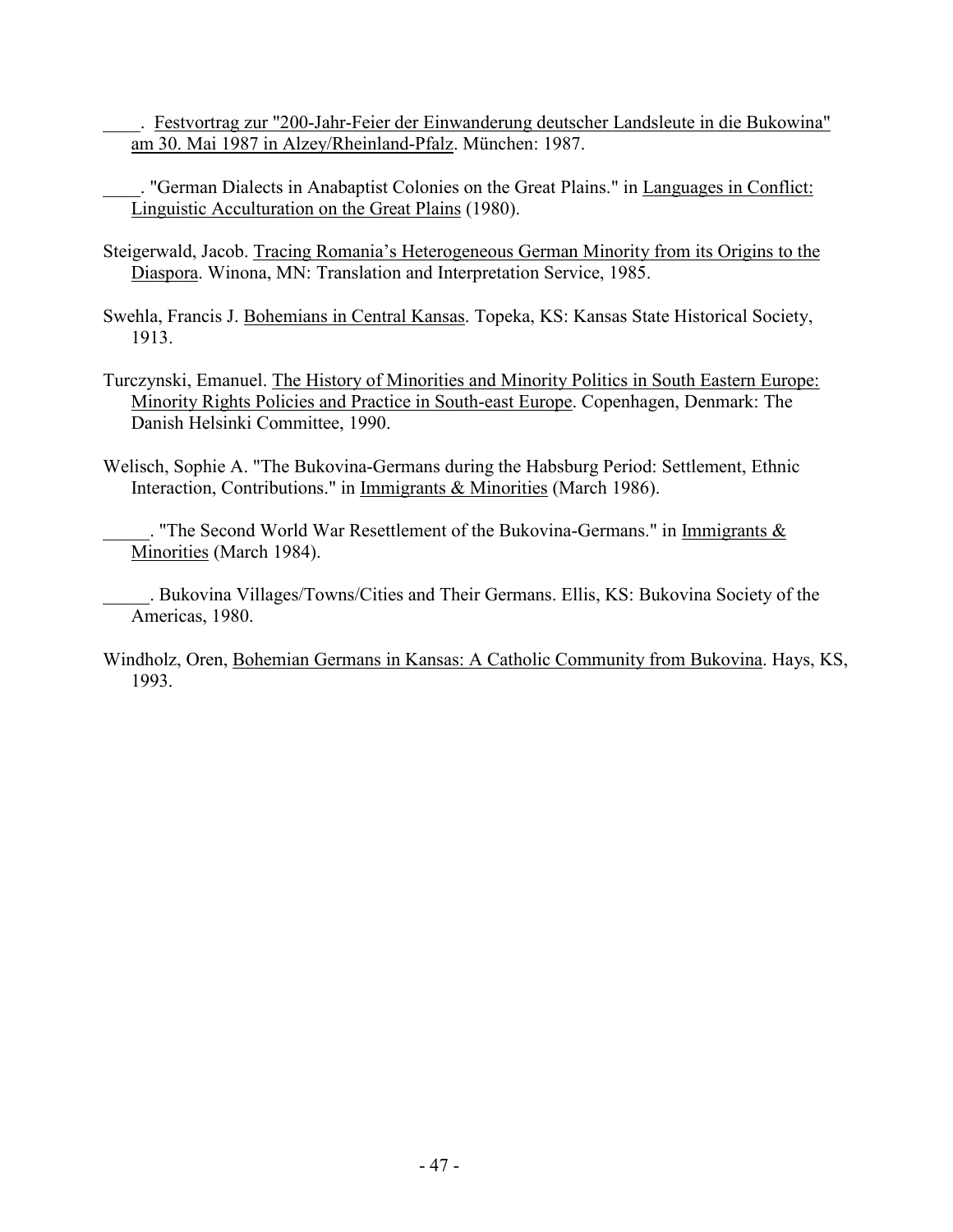## **VI. BUKOVINA GERMANS, CZECHS AND BOHEMIANS**

### **C. Miscellaneous**

"100 Years Poiana Micului."

Along North Shore of the Twelve Mile. Stonehenge, SK: Stonehenge-Lakenheath Women's Institute, 1981.

Bollig, Oneita J. Christ Lutheran Church, Ellis, Kansas. Ellis, KS: Christ Lutheran Church, 1985.

Celestino, Aryton Goncalves. "Die Bukowiner von Rio Negro und Mafra in Brasilien."

Christ Lutheran Church: Ellis, Kansas. Ellis, KS: Christ Lutheran Church, 1990.

Kotzian, Ruth Maria. The Emigration of Bucovina-Germans to the United States of America (1880-1914). Augsburg: 1993.

Liggett, Jay R. The Cultural Retention of Bohemians and Germans in Ellsworth County, Kansas. 1978.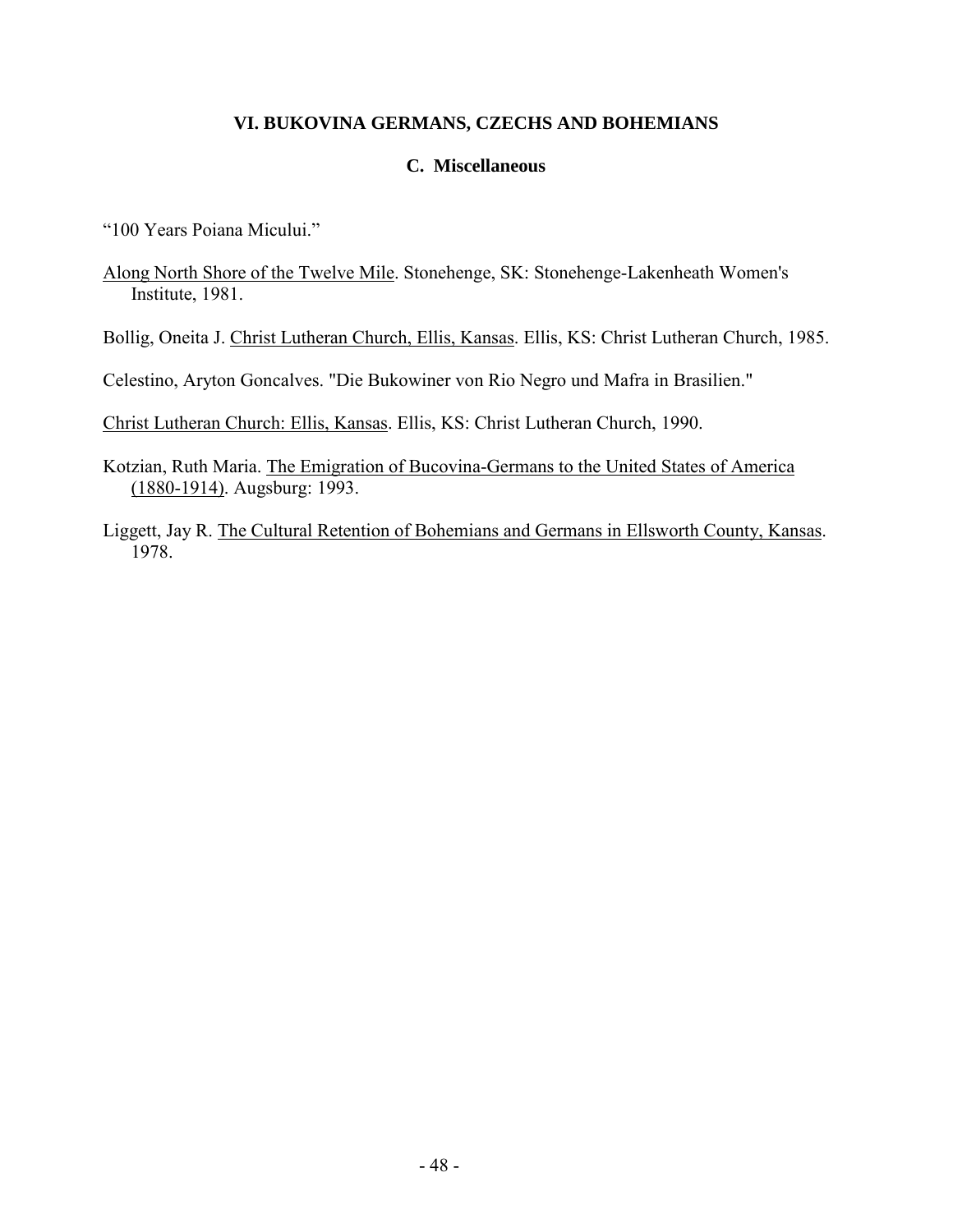# **VII. PHOTOGRAPH COLLECTION**

 The photograph collection consists of an assortment of 5" by 7" black and white photographic reproductions of villages, buildings, churches, and of people and their various activities. Whenever possible the dates and the owner of the original picture are identified and a brief description of the specific activity is provided. Each picture is kept in an acid-free envelope which is filed and catalogued. The catalogue includes subject headings for all identified people, places, and activities.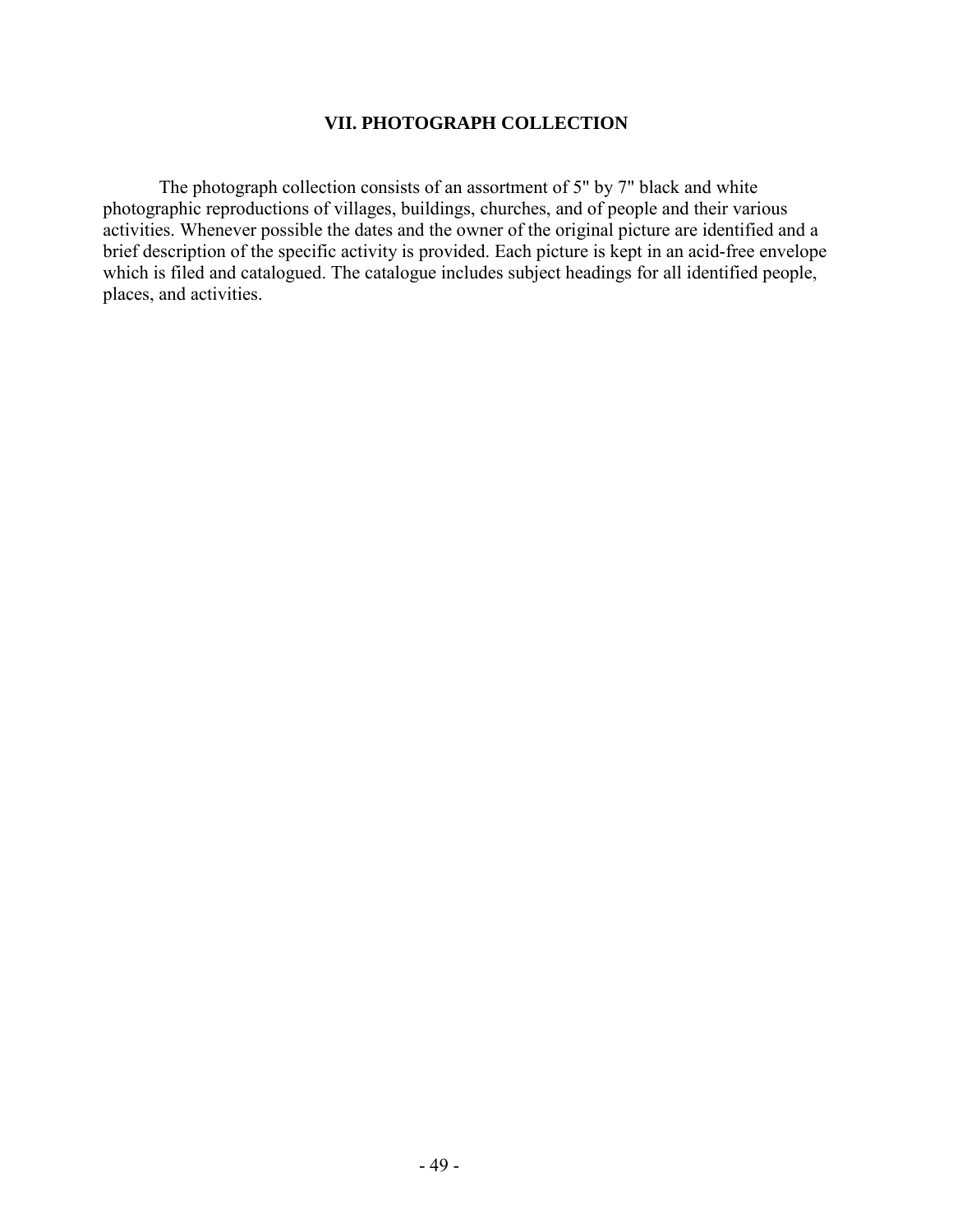## **VIII. OBITUARY COLLECTION**

 The obituary collection is an alphabetical file which consists of 5" by 8" index cards containing memorial cards and/or newspaper articles. Whenever possible, all pertinent information has been included on a single card. The file is dominated with entries from Ellis County, Kansas and the surrounding areas and features persons of both Volga German and Bukovina German descent.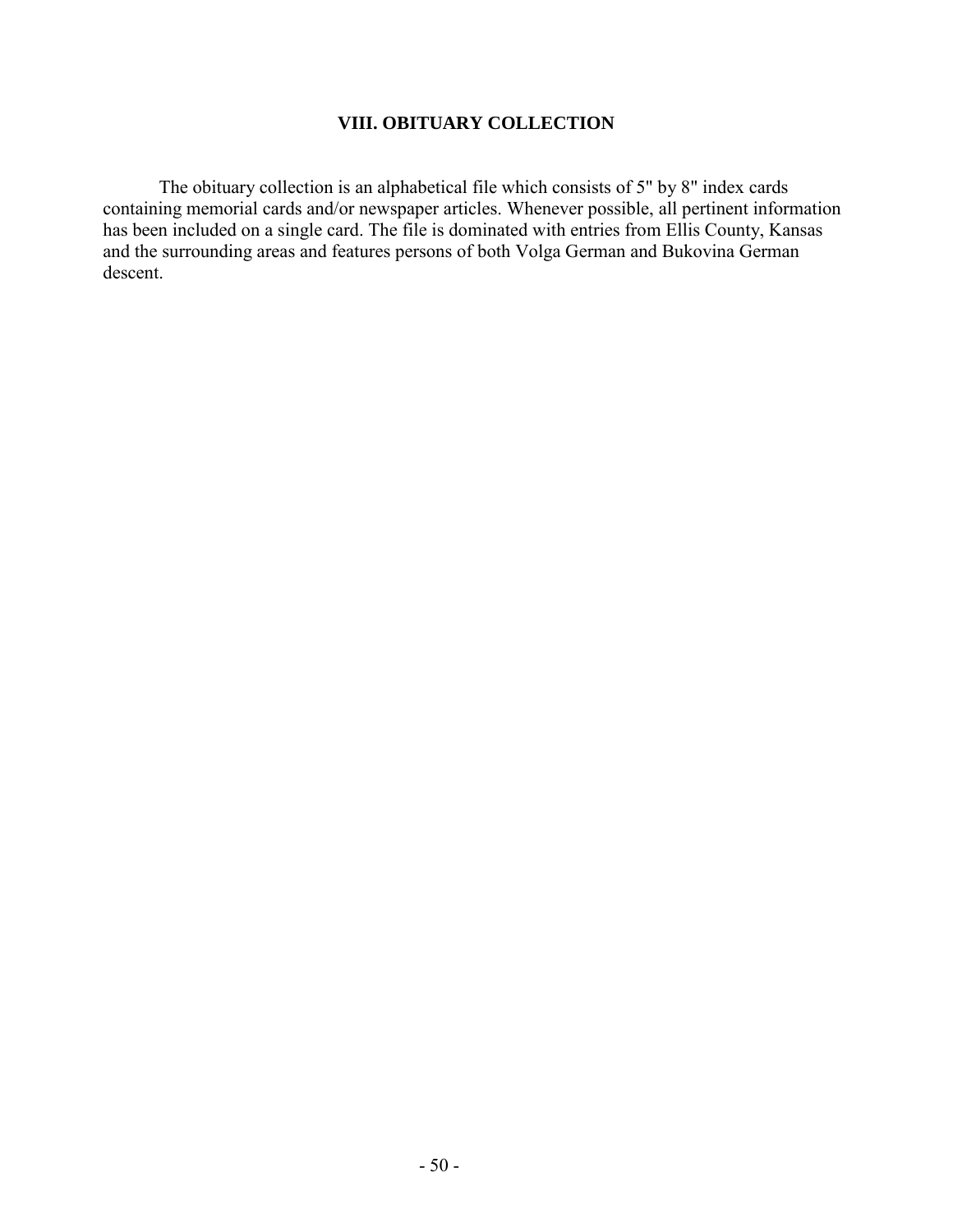#### **IX. GENEALOGY COLLECTION**

- Axman, M. Claudine M. Sr. A.S.C. Memoirs of the Joseph Axman Family. 1969.
- Boxler, Horst. Familie Boxler von Marienthal.
- Braun, Elmer. My Heritage. Victoria, KS: 1965.
- Braun, Jerald John. Riedel: The Descendants of Adam and Anna Maria (Brungardt) Riedel and John Riedel. Hays, KS: Riedel Publications, 1992.
- Burkey, Blaine E. "Schoolmaster" Schmidt and His "Family Album". Hays, KS: Thomas More Prep/Marian, 1986.
- Clark, Esther Keller. Schoenthaler's 1893-1993. 1993.
- Descendants of Johannes von Riedel and Anna Richmeier.
- Descendants Reunion of Phillip and Katherina Wolf: Hays and Schoenchen, Kansas, May 24, 1992. 1992.
- Dinkel, Marvin. Andreas and Katharina (Kuhn) Dinkel Genealogy. Topeka, KS: Marvin Dinkel, 1996.
- Doctor, Marjorie E. Last of His Generation: Descendants of Alexander Doctor and Catherine Powrie Doctor of Scotland and Scotch Plains, Kansas. 1987.
- Doherty, Eileen. Unsere Familie: Einst und Jetzt = Our Family Then and Now: The Story of Anton Kinderknecht and Anna Gerber. Denver, CO: 1993.
- Engel, Raphael and Catherine Younger. Two Pioneers in America: Joseph Engel and Catherine Younger. Hays, KS: 1985.
- Englehorn, Alfred J. The Loepp and Ortmann Families: The Descendants of Peter Loepp 1814- 1890 and Ferdinand Ortmann. 1970.

Fürstenthal Church Records. Salt Lake City, UT: Genealogical Society, 1991. (microfilm)

Geier, Anthony. Geier-Bach Family. 1990.

Geist, William M. and Anna Marie Geist. Weber Genealogy. 1980.

Gleim, Linda. 75 Years Together: Andrew & Agatha Brown. Brighton, CO: 1990.

Goetz, Charles. Goetz's 1763-1992. 1992.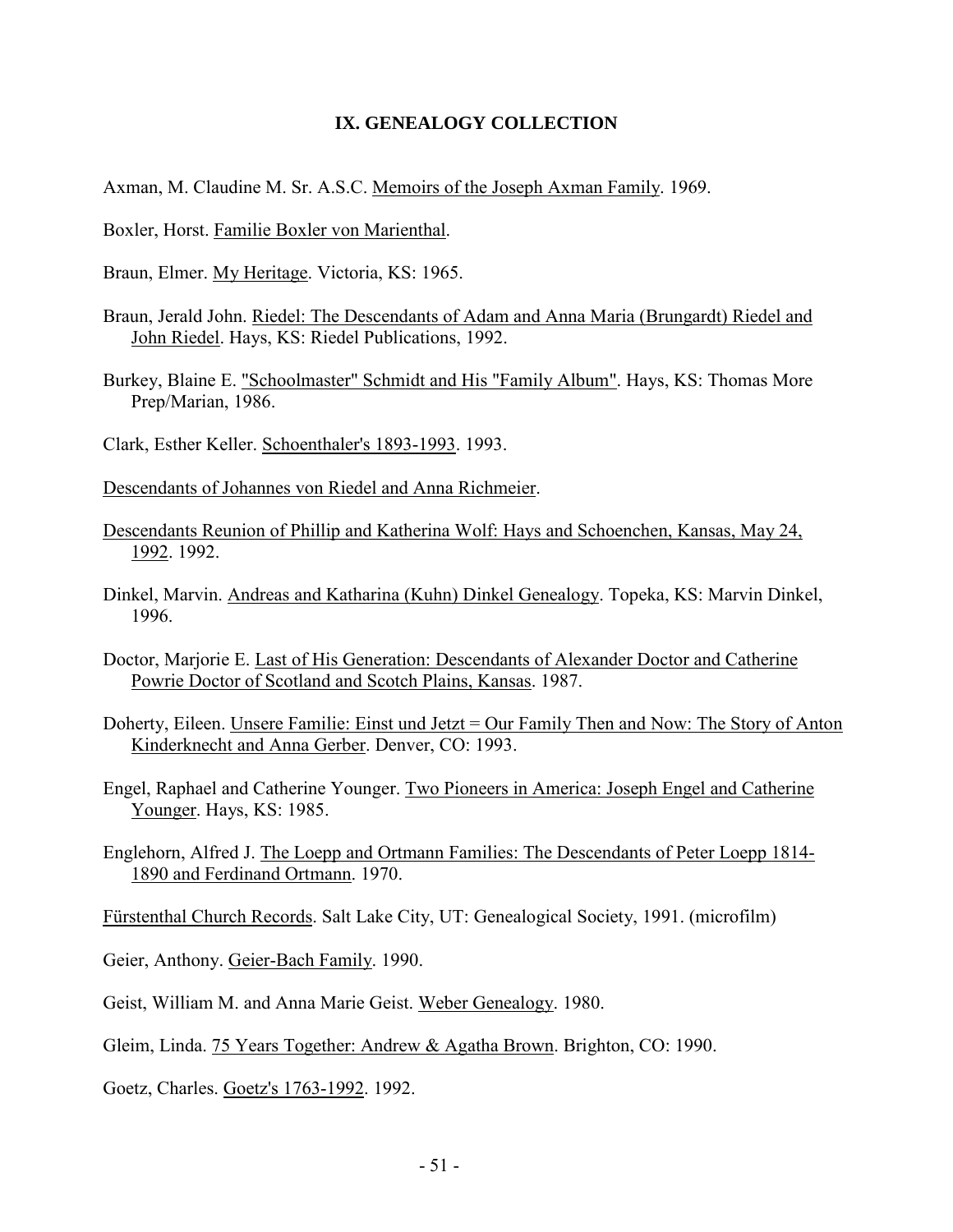Goetz, Eileen Rathbun. Goetz: Volga Germans. Hays, KS: 1996.

Gottschalk, Timothy. Gottschalks: Aus Remsede. Hays, KS: 1977.

\_\_\_\_\_\_. Peter and Anna Stöklein. Hays, KS.

Haas, Rose M. Dechant: Genealogy.

Hall, Helen (Linenberger). Brungardt Genealogy. Hutchinson, KS: Kwik Print, 1968.

\_\_\_\_\_\_. Fifty Years 1931-1981. Hutchinson, KS: Hutchline, Inc., 1981.

\_\_\_\_\_\_. Fr. Herbert Linenberger, C. PP. S. 1909-1978. Hutchinson, KS: Hutch-Line, Inc., 1978.

\_\_\_\_\_\_. Goetz Genealogy. Hutchinson, KS: Lith-o-Crafters, 1963.

. Know Your Ancestors How?. Hutchinson, KS: Hutchline, Inc., 1977.

. Strecker Genealogy. North Newton, KS: Mennonite Press, 1966.

- \_\_\_\_\_\_. These are Our Religious, a Genealogy. Hutchinson, KS: 1959.
- Hanson, Margery Frances Day. Receipt for an Inheritance: or, The Making of the Family: The Story of My Maternal Grandparents Jacob William Fleenor and Mary Susannah Hope, a Century of Their Ancestors, a Century of Their Descendants. Burlington, VT: R. Farnsworth, 1974.

Harms, Wilmer A. Our Heritage Through the Reformation, Menno Simons, the Migrations, and the Genealogy of Gerhard Theissen. Halstead, KS: W.A. Harms, 1984.

Heritage '85: Lake of the Rivers, R.M. No. 72. Regina, SK: Focus Pub., 1985.

Heritage '85: Town of Assiniboia. Regina, SK: Focus Pub., 1985.

Hess, George Henry. Descendants of Josef Mentlik and Allied Families: The First One Hundred Years in America, 1866-1966. Topeka, KS: 1966.

The Honas Family Genealogy. 1992.

Issinghoff, Martha Stremel. The History and Genealogy of the Descendants of Anton and Christine Schaefer Stremel: The Stremel Family in Russia and America. Spearville, KS: Spearville News, 1988.

Knoll, Anna. Peter A. Knoll, His Ancestors, and Descendants: A Volga-German-American Heritage, 1763-1983. Washington, DC: 1983.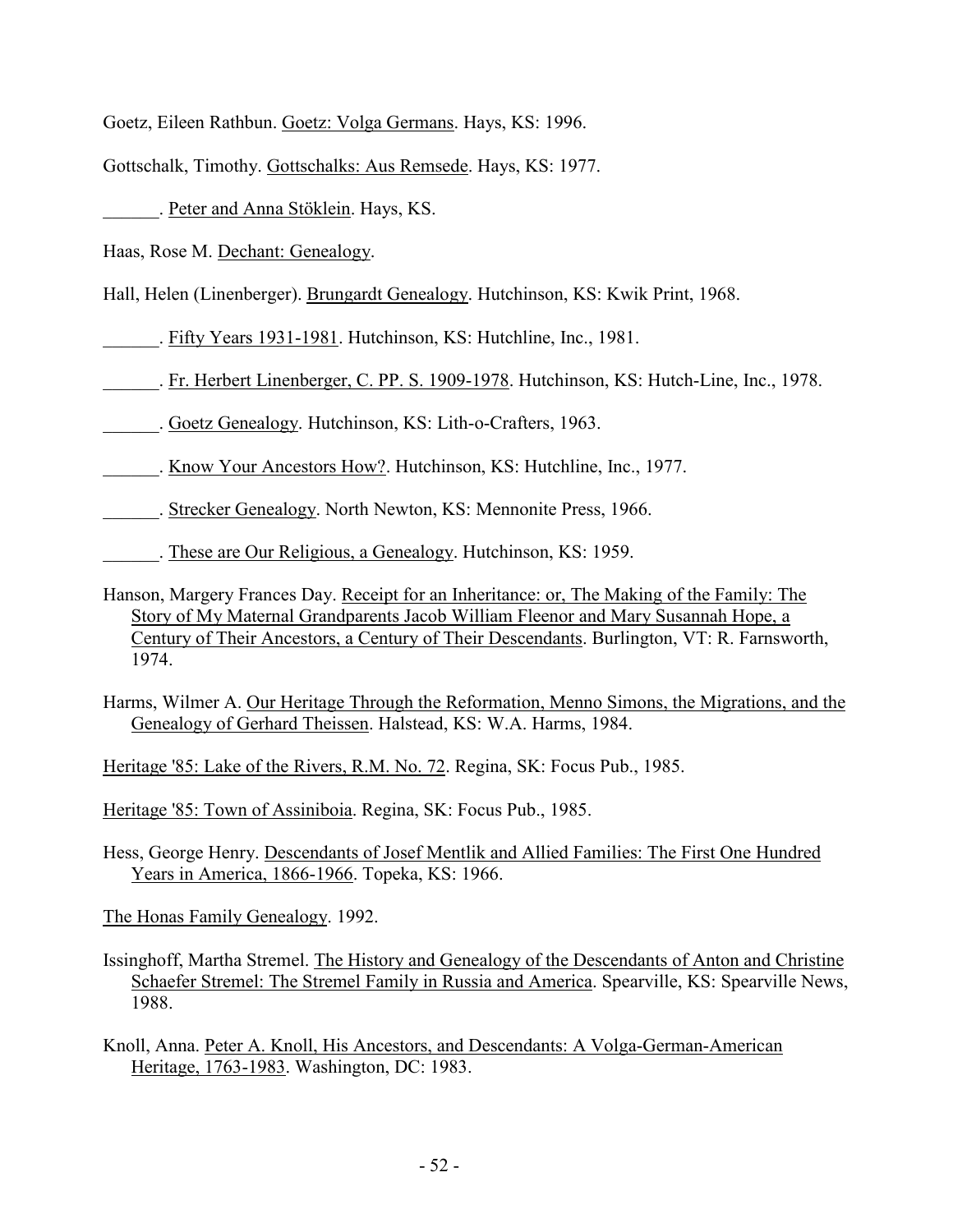\_\_\_\_\_\_. The Volga Germans in Ellis County, Kansas, 1876-1976. Washington, DC: Knoll, 1975.

Komlofske, Alvin. The Heritage of the Boxler Family. 1984.

- Langley, Eileen E. Genealogy of the Niernberger Family and Related Families, Schumacher, Seib, Dreiling. E. E. Langley, 1986.
- Korbe, Sister M. Reinolda, A.S.C. Memories: A Study of the Genealogy of Michael Korbe and Katharina Gabel and Related Families. 1994.
- Leiker, Edward S. Pfannenstiels: From Obermunjor, Russland, 1876 to Munjor, Kansas, 1985. 1985.
- Leiker, Henry S. Our Henry, 1917-1977.
- Leiker, Victor C. The Leikers in America. V. Leiker, 1984.
- \_\_\_\_\_\_. The Leikers in America Part II. V. Leiker, 1984.

Little, Francis Thomas. <u><School Register></u>. 1822.

Lock, Ethel. The Dietz Family: Book 2. Ulysses, KS: Ethel Lock, 1992.

The Lulu Bice Boone Genealogy Collection. (Four boxes)

Lupastin, Eilleen F. P. Lupastean Family from Bucovina: A Monograph of one of Canada's People, the Romanians: A Readable Story of Early Canada and of one Group of its People. Regina, SK: Eilleen F.P. Lupastin, 1983.

Mai, Brent Alan. Deines Dynasty. Sharon Springs, KS: B. A. Mai, 1982.

\_\_\_\_\_\_. The Dietz Family: Past and Present, a Cumulative Index. B. A. Mai, 1990.

\_\_\_\_\_\_. Swedish Pioneers on the Western Kansas Prairie: The Sandstedt, Stenholm, Johnson, Lindquist, Peterson, Lundberg, and Glad Families, 1550-1993. Kingwood, TX: Dynasty Publishing, 1993.

Miller, Esther Heinze. Family History of Johann Friederich Heinze and Jacob Weber and Their Descendants. Independence, KS: Tribune Printing Co., 1970.

Mitchell, Karen Bonds. Footprints in the Sands of Time. Commerce City, CO: 1978.

Nulton, Genevieve Jack. The Story of My Life and My Ancestors.

Opat, Donna Burough. The Opat Family in Kansas: With Polish and Czechoslovakian Origins. Lindsborg, KS: D. B. Opat, 1981.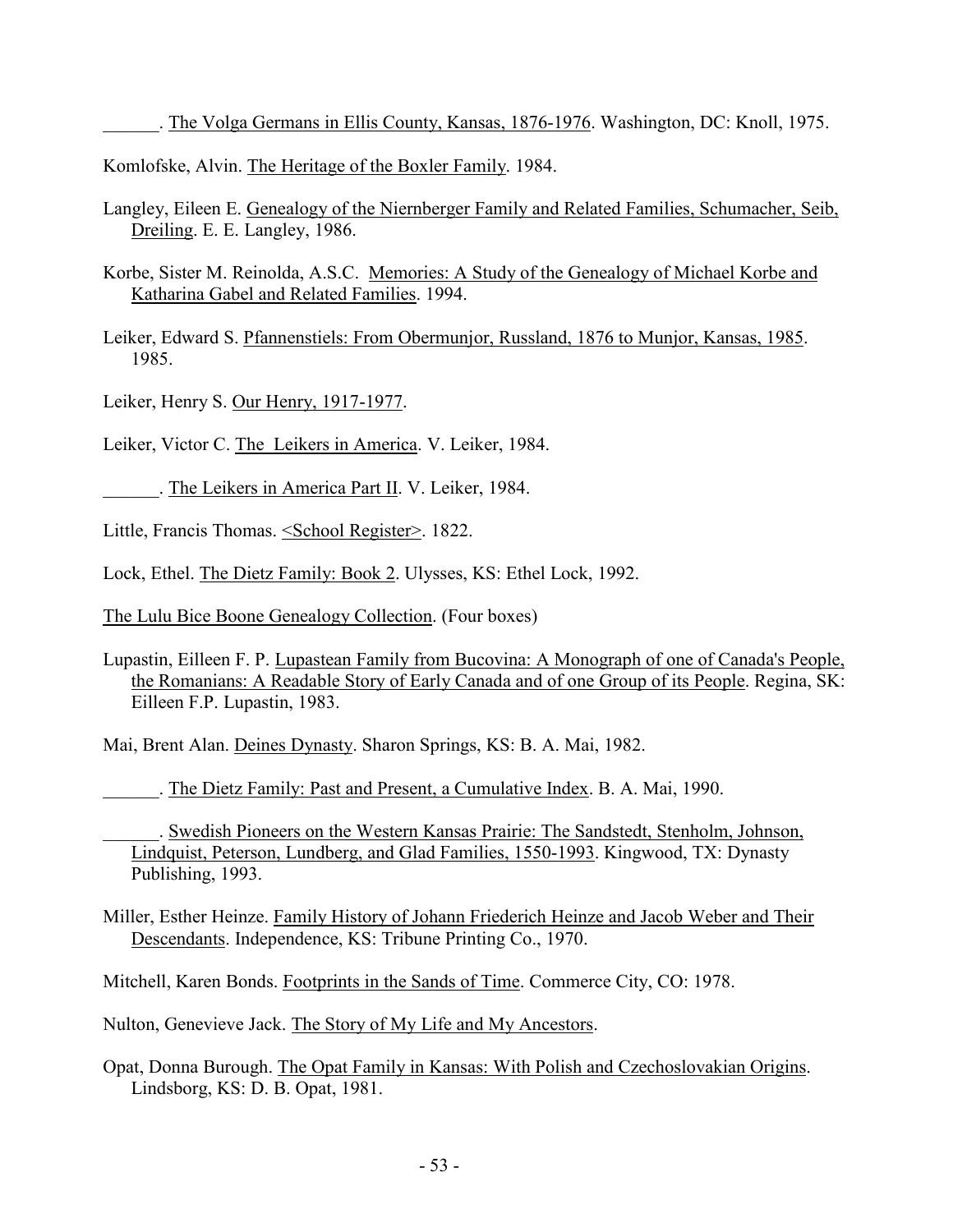<Passenger Lists for the SS Ohio and the SS Leipzig.>

Pechanec, Frank. Frank Pechanec Diary. Timken, KS. (English translation available).

Pfannenstiel, Bruce L. The Family of Andreas Korbe and Eva Boxler. Parker, CO: Stone Post Technical Services, 1993.

Pfeifer, Albert J. Pfeifer Heritage. Hays, KS: 1994.

Rich, Myrel James. The Franz and Anna Wasinger Family. 1980.

Richmeier, Katie Leiker. The Family Tree of Leiker and Boos. 1971.

. The Family Tree of Leiker & Pfannenstiel. 1971.

\_\_\_\_\_\_. The Family Tree of Unrein & Dreher. 1971.

Riedel, Viola. Brungardt. Hays, KS: The Print Shop, 1985.

Rohleder Reunion: June 10, 1990. 1990.

Scheck, Florian. The Dinkels: A Genealogy. 1982.

Schwartz, Warren E. In the Far Country: A Portrait of Three Generations. Lincoln, NE: American Historical Society of Germans from Russia, 1984.

Stegman, Margaret (Schulte). Stegman Family History. Spearville, KS: Spearville News, 1980.

\_\_\_\_\_\_. Urban 1877-1985. Spearville, KS: Spearville News. 1985.

Taylor, Ethel Marie Johnson. Those Hardy Nordics, the Johnsons. 1977.

Toepfer, Amy and Agnes C. Dreiling. The Linenberger Genealogy. Carthagena, OH: The Messenger Press, 1955.

Toepfer, Amy Brungardt. Weigel Genealogy. Hutchinson, KS: Hutchline, Inc., 1975.

Tomanek, Hazel Marie Orten. Memoirs of Hazel Marie (Orten) Tomanek. 1974.

Ubert, Gary. Uberts in America and Germany. Topeka, KS: 1994.

VonLintel, Amelia. Three Wings in the Coat of Arms.

Wasinger, Anton D. History from 1760 to 1938 of Joe Wasinger, G. Peter Wasinger, Anton Wasinger Sr., Anton D. Wasinger.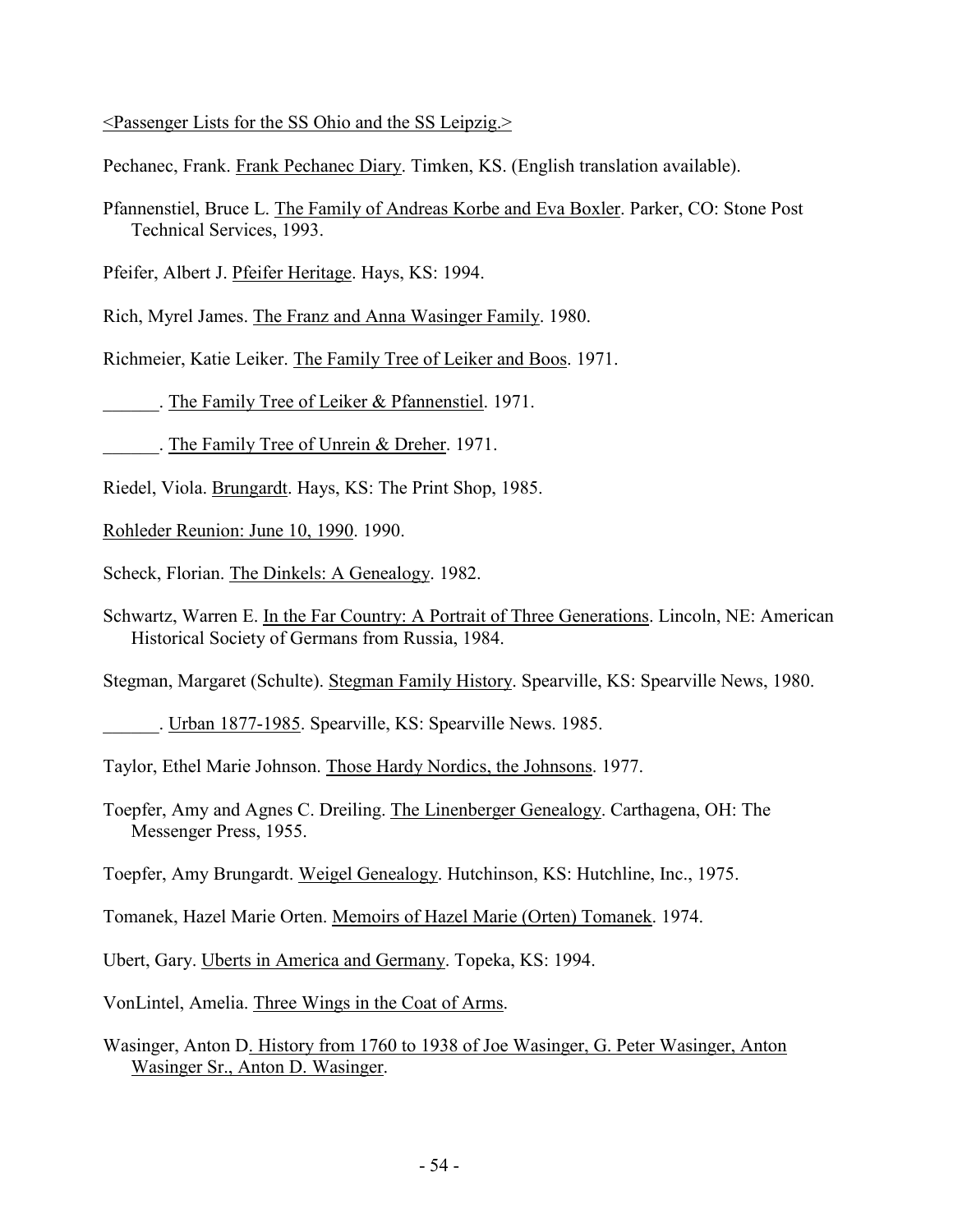Wasinger, Consolata (Sister). A Family History. 1958.

Weigel, Lawrence A. 100 Genealogy Charts. Charts. Hays, KS: 199?

- Werth, Alvin V., Rev. Genealogy of Friedrich and Lucy Werth, Co-Founders of Schoenchen, Kansas. Hays, KS: Print Shop, 1992.
- Wiesner, Fred L. Genealogy of Jacob Wiesner Descendants. 1978.
- Wild, Josef. Fürstenthal: Eine Deutsch-Böhmische Gemeinde in der Bukowina. München: Landsmannschaft der Buchenlanddeutschen, 1981.
- Windholz, Frank J. Aloys and Mary (Dinkel) Kreutzer Descendants. 1986.

. The Johannes and Barbara Windholz Family. Victoria, KS: 1983.

The Youngers: A Family Tree. 1985.

- Windholz, Oren. The Erberts: A German Catholic Family in Austria: From Bohemia through Bukovina, to America. Hays, KS: 1991.
- Younger, Marvin J. The Johannas Younger Family Tree. Denver, CO: S. Snow, 1993.

Zimmerman, Gary J. German Immigrants: Lists of Passengers Bound from Bremen to New York, with Places of Origin. Baltimore: Genealogical Publishing Co., 1985.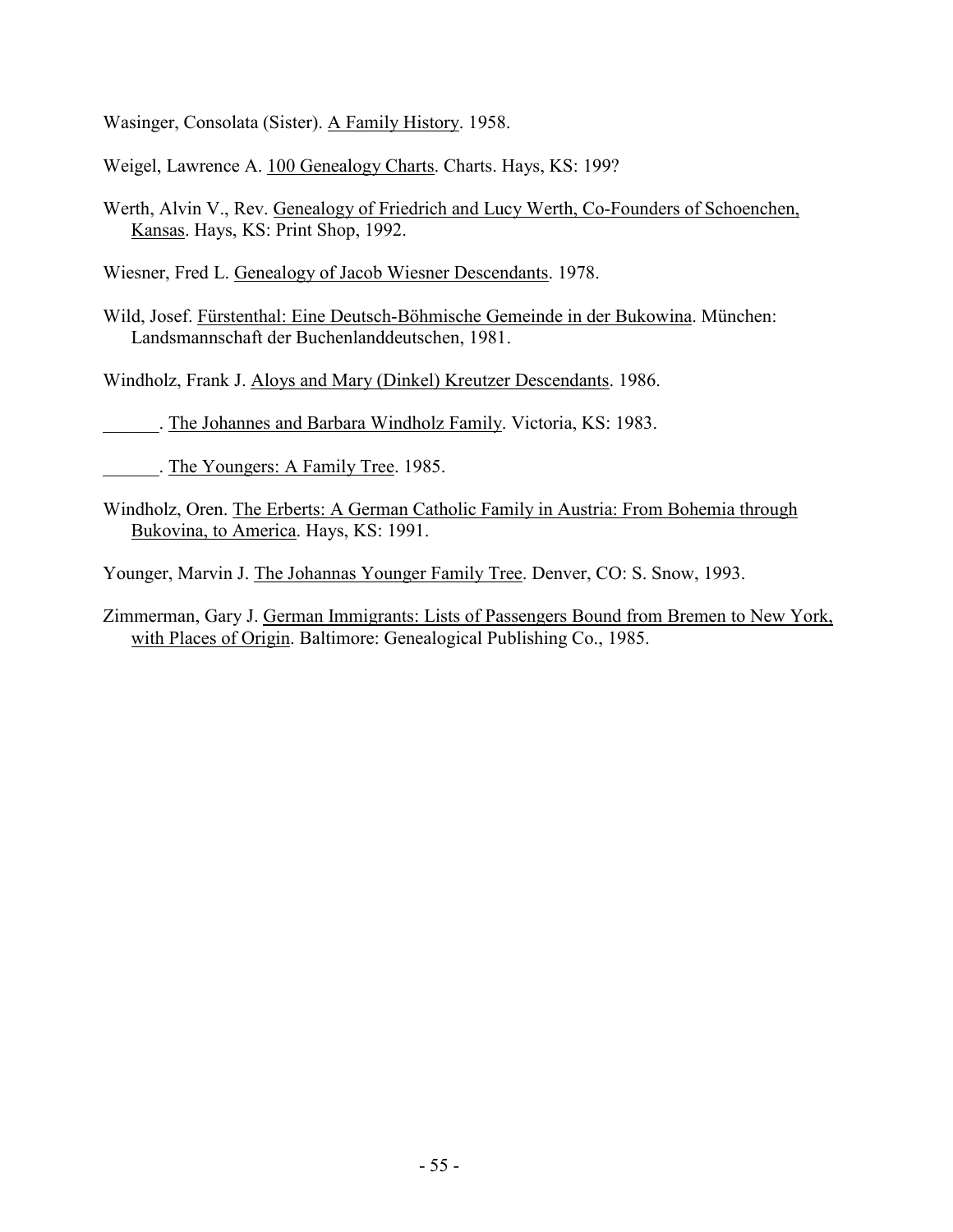### **X. MISCELLANEOUS**

#### **A. Fiction**

- Baumblatt, Luitpold. Der Kaufherr und seine Söhne: Eine Erzählung für die Jugend und Erwachsene. Regensburg: O. Manz, 1877.
- Die Beatushöhle: Eine Erzählung für Alt und Jung. Reutlingen: Ensslin und Laiblin.
- Claus, W. In der Wüste: Eine Geschichte von der Kirche unter dem Kreuz von der Verfasserin der "Spanischen Brüder". Switzerland: Carl Hirsch.
- Conscience, Hendrik. Eine Seemannsfamilie. Regensburg: Georg Joseph Manz, 1877.
- Ganghofer, Ludwig. Der Klosterjäger: Roman aus dem XIV. Jahrhundert. Stuttgart: A. Bonz, 1917.
- Goebel, Gottlieb von and Alexander Hunger. Fest und treu, oder, der Kirgisen-Michel und die schön Ammie aus Pfannenstiel. Saratow: Selbstverlag der Verfasser, 1914. (English translation available, 1973)
- Goodspeed, Bernice I. Mexican Tales: A Compilation of Mexican Stories and Legends. Taxco, Mexico: American Book & Print, 1955.
- Hlubucek, Theodore B. Nedelni Obed Ceske Rodiny: Czech Family Sunday Dinner: A Play in One Act. Cedar Rapids, Iowa: Czech Ethnic Heritage Studies, 1974.
- Jäckel, Karin. Das grosse Weihnachtsbuch. Biindlach: Loewes Verlag, 1992.
- Kaiser, Michael Marie. Songs for a Journey: A Selection of Poetry. Brownsville, TX: Springman-King Co., 1980.
- Lindsay, Mela Meisner. Shukar Balan--The White Lamb: The Story of Evaliz. Lincoln, NE: American Historical Society of Germans from Russia, 1976.
- Steinlein, A. Bunte Blüthen. La Crosse, WI: J. Ulrich, Jr., 1884.
- Sykes, Hope Williams. Second Hoeing. Lincoln: University of Nebraska Press, 1982.
- Tonger, P. J. Aus der Jugendzeit: Sprüche und Gedichte. Köln: P. J. Tonger.
- Werner, Elsa Jane. Geschichten fürs Kinderzimmer. Hamburg: Neuer Tessloff Verlag, 1968.
- Wills, Ludi, ed. Fr. W. Webers Spruchschatz: Aus dessen Werken gesammelt, geordnet und herausgegeben. Paderborn: Ferdinand Schöningh.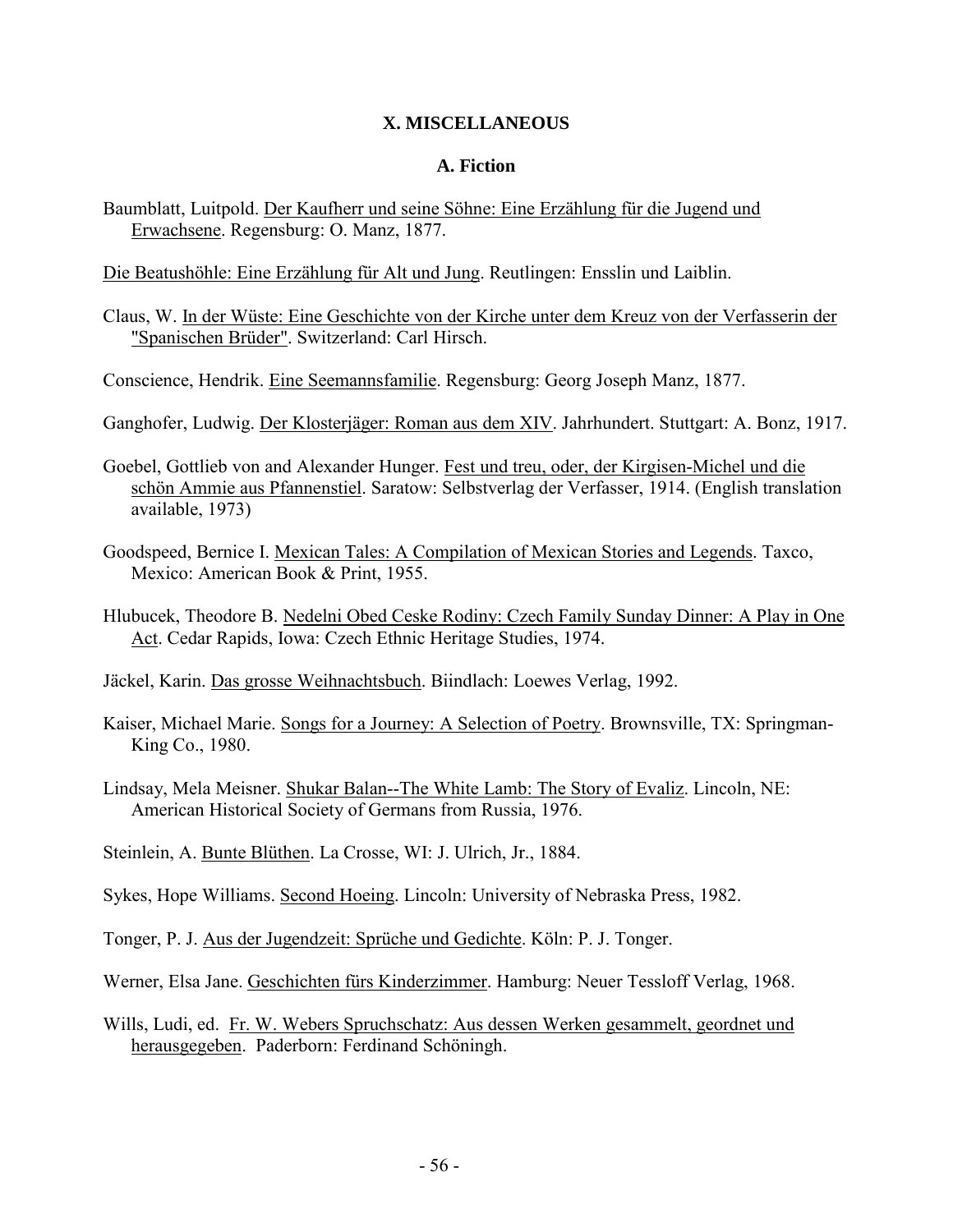# **X. MISCELLANEOUS**

### **B. Cookbooks**

Brungardt, Sam, ed. Sei unser Gast--Be our guest. Bloomington, MN: Members of the North Star Chapter of the American Historical Society of Germans from Russia, 1996.

Cooke, Maud C. Die Tafel und die Küche. 1890.

The Czech Book: Recipes and Traditions. Iowa City, IA: Penfield Press, 1981.

Davidis, Henriette. Praktisches Kochbuch für die Deutschen in Amerika. Milwaukee: G. Brumder's Verlag, 1879.

Das Essen unsrer Leute. Hays, KS: Volga-German Society, 1976.

Kirlin, Katherine S. and Thomas M. Kirlin. Smithsonian Folklife Cookbook. Washington, DC: Smithsonian Institution Press, 1991.

Küche Kochen. Lincoln, NE: American Historical Society of Germans from Russia, 1973, 1990.

- Martin, Pat. Czechoslovak Wit and Wisdom with Great Kolache Recipes from St. Ludmila Parish. Iowa City, IA: Penfield Press, 1984.
- McDonald, Julie Jensen. Delectably Danish: Recipes and Reflections. Iowa City, IA: Penfield Press, 1982.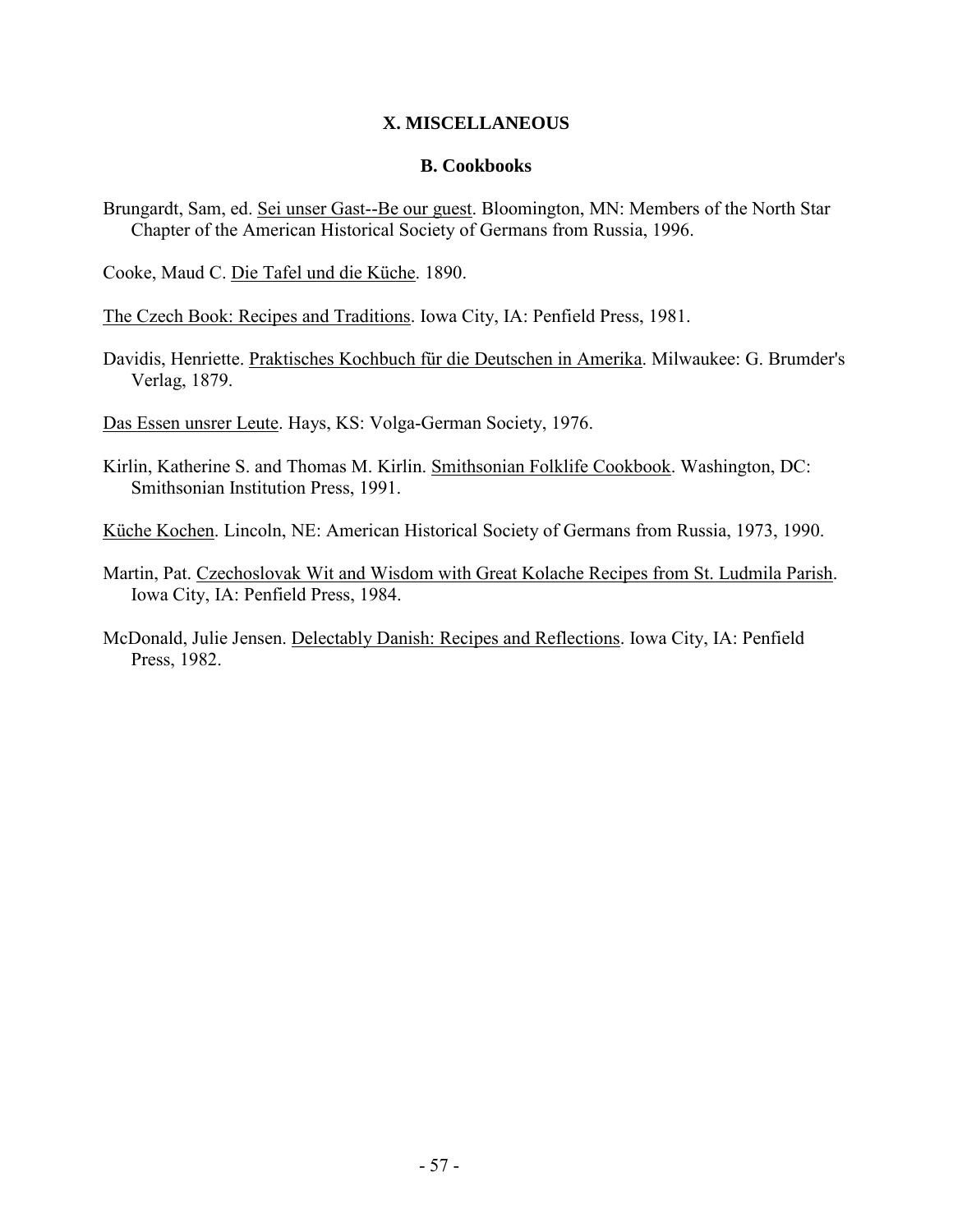# **APPENDIX I**

# **THE HEIMATBÜCHER DER DEUTSCHEN AUS RUSSLAND**

The Heimatbücher is a multi-volume collection of essays, articles and first-hand accounts. These diverse and intriguing literary works cover the entire range of the German experience in Russia. A detailed table of contents accompanies the collection.

# **Heimatbuch der Ostumsiedler 1954**

-Arbeitsgeneinschaft--Hilfskomitee--Heimatortskartei

-Landbesitz und Bevoelkerungszahl der Russlanddeutschen im Wolga und Schwarzmeergebiet

-Kalendarium

-Das bäeuerliche Russlanddeutschtum

-Die deutschen Kolonien auf der Halbinsel Krim

-Die mennonitische Ostwanderung nach dem Schwarzmeergebiet

-Sarepta, Wolgagebiet

-Das Wolhyniendeutschtum

-Ausreise schwäbischer Familien zum fernen Osten (Kaukasus)

-Gründung von Helenendorf und "Konkordia soll sein Name sein."

-Kurzgefasste Darstellung der Kolonistenpresse in Russland

-Die Dorfanlagen und Hausformen in den deutschen Siedlungen

-Etwas über die Namengebung der deutschen Kolonien in Südrussland

-Auf der Suche nach der Urheimat

-Nach 112 Jahren wieder in der Pfälzer Heimat

-Unsere Geschichte, unser Schicksal

-Die evang.-luth. Kirche Russland im Umbruch, 1914-1924

-Unsere Heimatkirche in der Bewährung

-Sonntag in den deutschen Kolonien in Russland

-Geschichtliches von den deutschen Zentralschulen in Russland

-Ernte und Dreschzeit bei den Schwarzmeerdeutschen

-Fahrten nach Odessa

-Gemeinnützige Einrichtungen in den dt. Kolonien im Schwarzmeergebiet

-Der Baschtan

-Draussen "Uf die Steppe" (Wolgagebiet)

-Ein ethnographisches Konzert

-Weihnachten in den hessischen Dörfern an der Wolga

-Weihnachtslied

-Weihnachten im Schwarzmeergebiet

-Kirchweihfest in den kath. Dörfern an der Wolga

-Dr Sonntagmarged

-Die Vorderstube

-Wie es einem beim Grussausrichten gehen kann

-Wiegenland Reutlingen

-Der Doktor von Minsk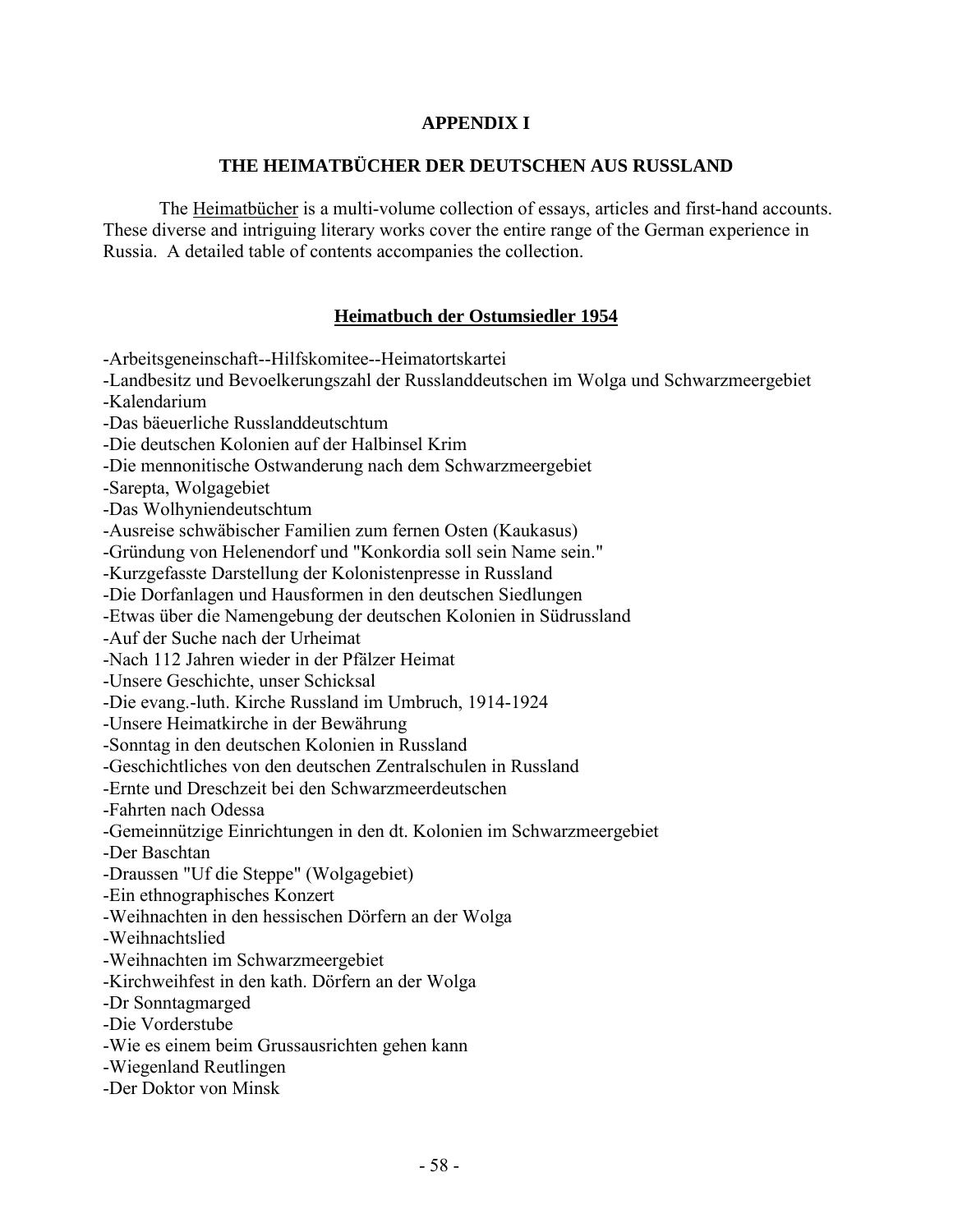-Wie Derk Penner ein nüchterner Mann wurde

-Alter Humor aus den Beresaner Kolonien

-Der Tschali kennt den Acker

-Frieder will Korresppondent werden

-Wie die Ansiedler von wilden Tieren bedroht wurden

-Erinnerungen an die Heimat

-Der Musikus und Spitzmauls Samehl

-Humor aus dem Wolgagebiet, Schwarzmeergebiet, und aus Württemberg

-Verzeichnis der über das Russlanddeutschtum erschienenen Buecher

-Kartenausschnitte

-Kolonienverzeichnis in den ehemaligen Gouvernements

-Wichtige Ereignisse im Leben der deutschen Kolonisten in Russland

-Zeitrechnung

-Masse und Gewichte

-Volk auf dem Weg

# **Heimatbuch der Ostumsiedler 1955**

-Die einzelnen deutschen Siedlungsgebiete in Russland

-Die deutschen Siedlungen des Belowescher Kirchspiels im Gouv. Tschernigow

-Die deutschen Siedlungen im Gebiet Kujbyschew (Samara)

-Das städtische Deutschtum in Russland

-Das erste Geschichtswerk der Wolgadeutschen

-Allmähliche Entwicklung der Kolonisten

-Volk auf dem Weg

-Das Schul- und Bildungswesen in der UdSSR

-Die deutsche rote Kuh

-Der Weinbau der deutschen Kolonisten in der Krim

-Dorfplan von Alexanderhilf bei Odessa

-Schwäbisches Vetternetz um die halbe Welt

-Isch denn koi Böblinger do?

-Mir send Schwobn

-Das Verhältnis der Wolgakolonisten zur Natur

-Schickt mir etwas für meinen Verdauungsapparat

-Pfeifenrauchen und Tabakschnupfen

-Fluchen und Schwören

-Orts-und Flurnamen im Wolgagebiet

-Der Mäher an der Wolga

-Winzigkeiten aus dem wolgadeutschen Idyll zu Grossvaters Zeiten

-Bilder und Gestalten aus meiner Heimat:

-Der Kirschbaum

-Eine unsterbliche Blamage

-Sprichwörter

-Kurzerzählungen

-Rätsel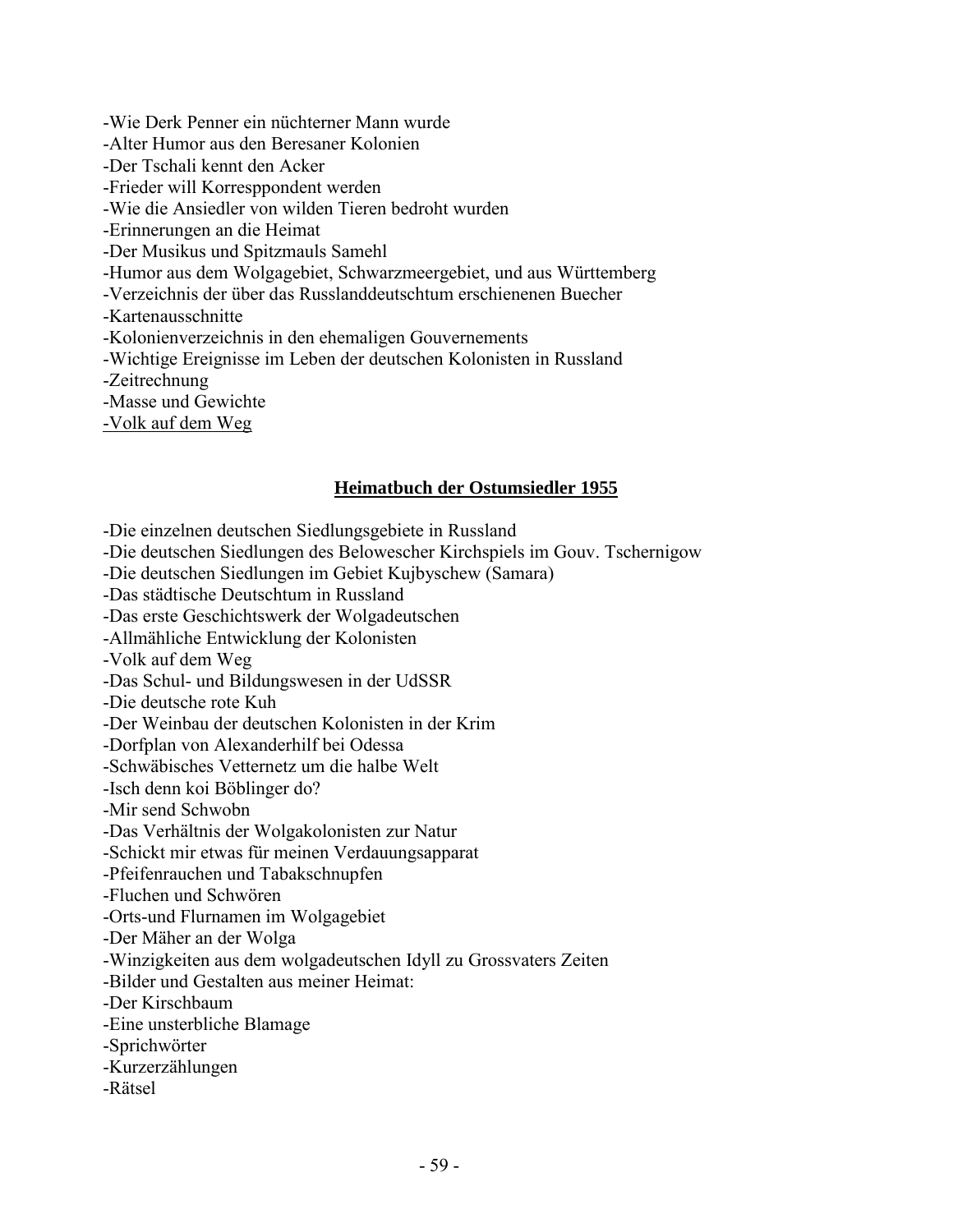-Der Baschtandieb

-Die Bevölkerung des Gebiets der Wolgadeutschen in 158 Jahren

-Die Namen der deutschen Kolonien an der Wolga

-Verzeichnis der deutschen Kolonien an der Wolga

#### **Heimatbuch 1956**

-Gründung der deutschen Siedlungen im Gebiet Odessa und die Herkunft der Einwanderer (Mit Bildern, Plänen und Karten) -Odessa und die deutschen Kolonisten -Hoffnungstal -Auszug aus den Lebenserinnerungen von Th. Hummel -Schwere Zeit -Pastor Daniel Steinwand -Pastor Paul Christian Guntbert Baumann -Theodor Hummel--Der Vater der Kaukasusdeutschen -Landbesitz der deutschen Kolonisten im Gouvernement Cherson -Die deutschen Bauern im Schwarzmeergebiet und ihre kolonisatorischen Leistungen -Das deutsche Kolinistenpferd -Der deutsche Kaufmann in Russland -Aus der Geschichte der Diözese Tiraspol -Verwaltungsbehörden der deutschen Ansiedler in Russland und die Organisation der evang.-luth. Kirche im Schwarzmeergebiet, sowie die Pfarraemter im Gebiet Odessa -Sonntag in den deutschen Kolonien in Russland -Die Taubstummenanstalt in Worms -Volksmedizin und Volksglaube bei den Schwarzmeerdeutschen -Feiertage bei uns daheim -Sitten und Gebräuche bei den Familienfesten der Wolhyniendeutschen -Wie die Wolgadeutschen Hochzeit feierten -Unser Leben in Belowesch im Rahmen seiner Feste um 1900 -Vom Aufbewahren und Verdienen des Geldes -Prozesssucht und Prozesswesen -Hexen-Erzählungen -Die Entlassung -Bilder und Gestalten aus meiner Heimat: Nebel über der Steppe--Der alte Sawall--Der Wunderleshahn -Der falsche Groschen -Die Wolgasteppe -Der vermeintliche Erzbischof -Der Sibirische Goldgräber -Sjuda,-tuda! -Des isch e Toiflslicht. Der Aprikosenwächter -Kurzgeschichten von R. Boehler -Gedichte von E. Hieb, K. Knäer u.a. -Der rote Kaspar und Gedichte von E. Hieb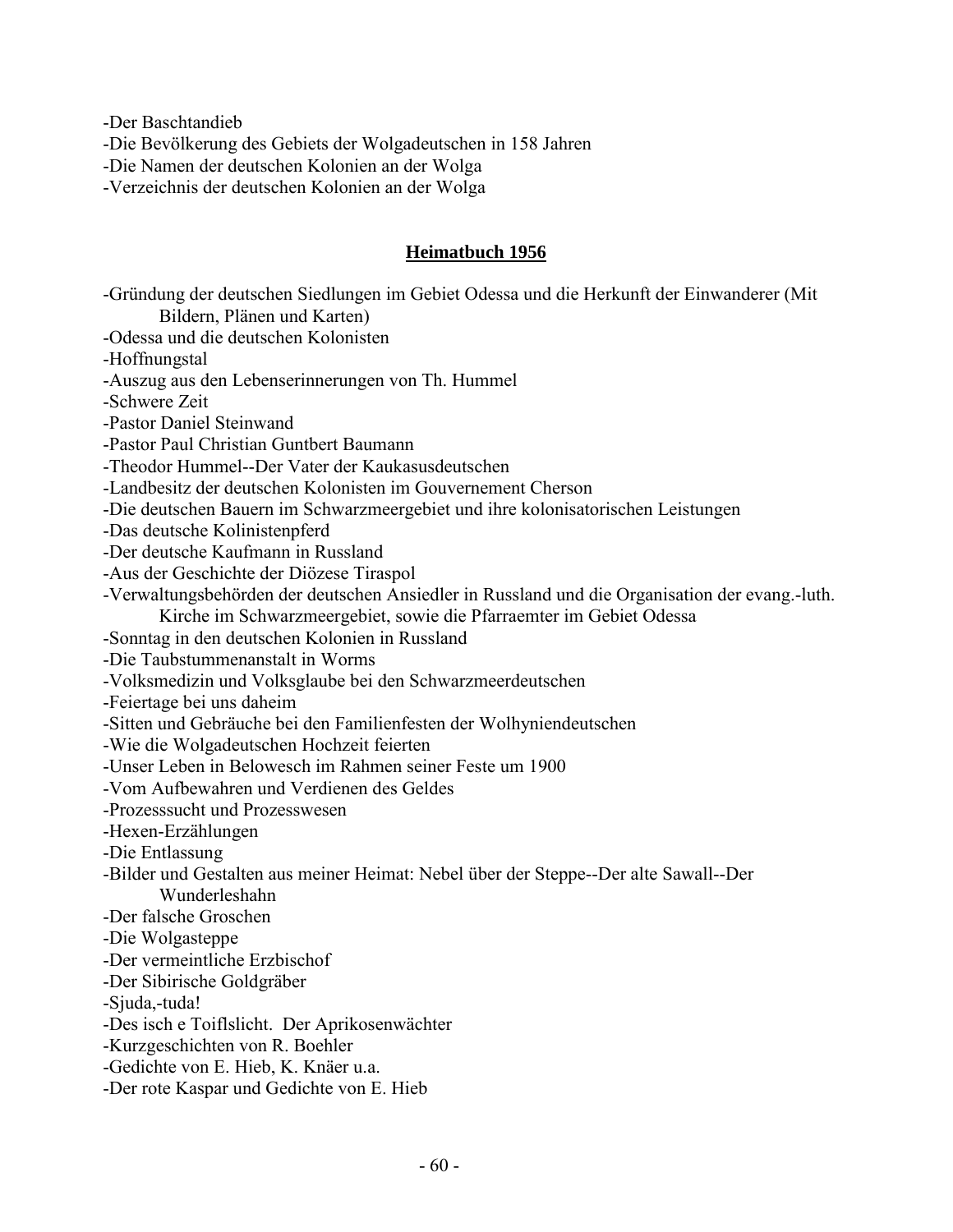-Matthes, bett, ich schlepp d'r Stjepa

-Meister Jakob

-Das Brot vom Füchslein

-Der Grossvater und sein Enkel

-Wegen einem Hahn

-Einige Speiserezepte

-Verzeichnis der deutschen Siedlungen im Gebiet Odessa

-Kalendarium

# **Heimatbuch 1957**

-Die deutschen Siedlungen im Gebiet Saporoshje und die Herkunft der Einwohner, mit Verzeichnissen und einer Karte -Dei evang.-luth. Gemeinde Kaisertal -Die Planer Kolonien -Die Schwaben-Kolonien bei Berdjansk -Züge aus der Kulturgeschichte der russland-mennonitischen Kolonisten -Die deutschen Siedlungen im Gebeit Chortitza -Das Kirchspiel Friedenfeld und die Entstehung und Einweihung der St. Peter-Paul-Kirche -Die Prischiber Kolonien -Ascania-Nova -Die Familie Falz-Fein -Wie wir Steppenkinder den Krim Krieg erlebten -Gehörtes und Erlebtes (aus dem Wolgagebiet) -Das Deutschtum in Russland nach der Volkszählung 1926 -Unsere Landsluete unter dem Sowjetregime und in der sowjetischen Verbannung -Die Grossliebenthaler Mädchenschule -Die Eugenfelder Ackerbauschule -Eine Zentralschullehrerkonferenz -Verzeichnis der Pfarrer im Gebiet Saporoshje -Professor Dr. Karl Lindemann -Meine 30 jährige Tätigkeit im Dienste der deutschen Kolonisten in Russland (Pastor Stach) -Gymnasiallehrer J. Prinz -Johannes Kludt, ein Gebietsschreiber -Die wirtschaftliche Bedeutung des Schafes -Anteil des pfälzischen Volkstums bei den Kolonisten des Beresaner Gebietes -Aus dem Leben mit unseren Haustieren in Wolhynien -Die Auswanderung des Christian Schrott v. H. Harder -Bilder und Gestalten aus meiner Heimat von R. Zeiler -Erzählungen und Gedichte von Edgar Hieb -Ein Besuch von A. Baumann -Drei Erzählungen von V. Müller -Schwäbische "Majowka" in der Krim -Aschai, aschai, Achmed -Zwei Erzählungen und ein Gedicht von Chr. Merdian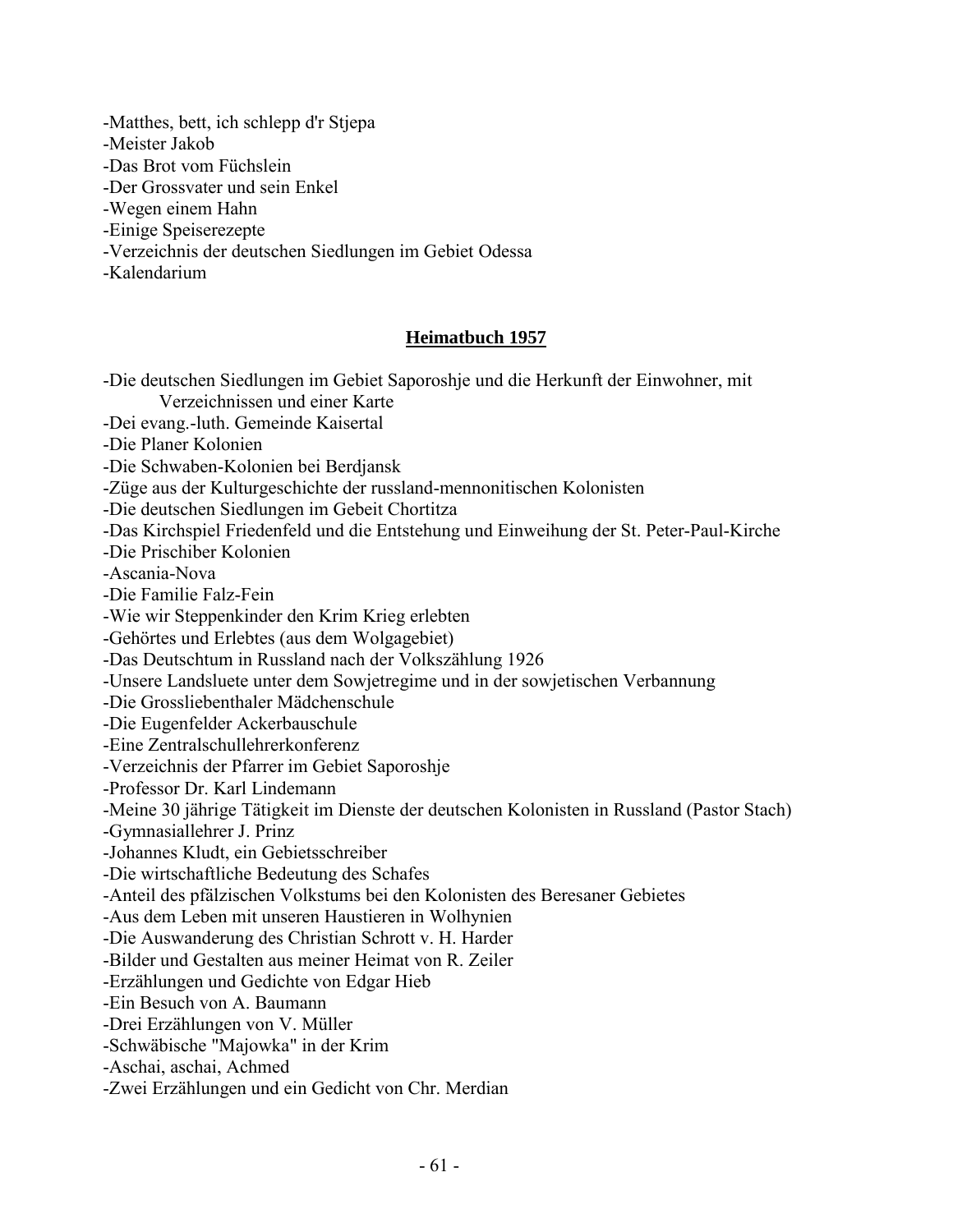-Ja, des is e mohl so

-Volkskunde v. K. Knauer

-Verzeichnis der deutschen Siedlungen im Gebiet Saporoshje

### **Heimatbuch 1958**

-Die Tragödie der deutschen Volksgruppe in Russland

- -Die deutschen Siedlungen des Kronau-Orloffer Gebietes
- -Kolonistenzug (Gedicht)
- -Geschichte der einsamen deutschen Bauernkolonie Riebendorf in Zentralrussland.
- -Statistisch-historische Beschreibung der Kolonien im schwedischen Gebiet betreffs ihres 100 jährigen Bestehens
- -Der Wunderdoktor Josef Weber und andere Persönlichkeiten in den Schwedenkolonien
- -Über die Gründung und Entwicklung einiger Kolonien (Mühlhausendorf, Schlangendorf, Klosterdorf, Alt-Danzig, Josefsdorf-Fischerdorf)
- -Kurzgefasste Geschichten der Kolonien: Alexandrowka, Grünfeld, Eittingerfeld, Eigengrund, Wilhelmstal
- -Die russlanddeutsche Bevölkerungsbewegung in der Kriegs- und Nachkriegszeit

-Bilder aus der Geschichte einer Kirche unter dem Kreuz

- -Eine Schulbewegung in unseren Kolonien
- -Wie es zur Gründung des Eugenfelder Kirchspiels kam
- -Pastor Johannes Erbes, gest. 1932
- -Lebensbild von Karl Wilhelm
- -Aus meinen Russlandserinnerungen (L. Reichert)
- -Staatsrat Kontenius
- -Die Entwicklung des Ackerbaues in den deutschen Siedlungen Russlands
- -Bilder und Gestalten aus meiner alten Heimat--Die Entrechteten--Martin, der Gemeindehirt
- -Die gerettete Glocke
- -Der Vater
- -Der Diebstahl
- -Hinters Licht geführt
- -Das "Gespenst im Weinkeller"
- -Der Dniepr
- -Volkskunde: Schwaebische Nahrung--Schwäbische Charaktereigenschaften

-Verzeichnis der deutschen Siedlungen in den Gebieten Dniepropetrowsk, Nikolajew

# **Heimatbuch 1959**

-Die heutigen Wohngebiete und berufliche Aufgliederung der Deutschen in der Sowjetunion

-Das Deutschtum in Sibirien und Mittelasien

-Die deutschen Siedlungen bei Ostheim-Thälmanowo, Kr. Stalino

-Die deutschen Siedlungen in den Gebieten Memrik und New-York

-Die Wolhyniendeutschen--Ihr Werk und ihr Schichsal

-Aus der Blütezeit unserer Kolonien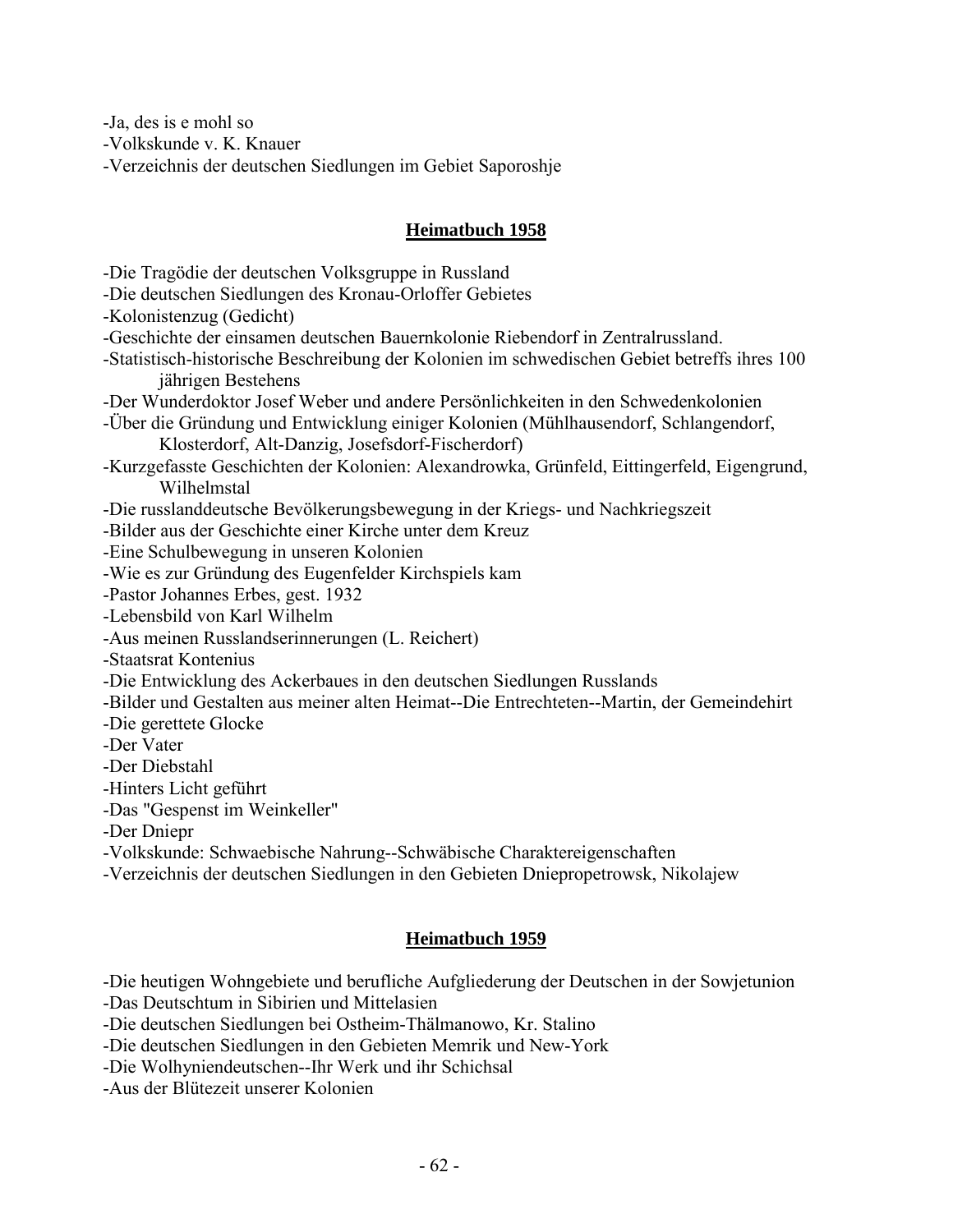-Die deutsche Siedlung Alt-Rotowka, Geb. Rostow

-Agjar-Djiren (Achtjahr)

-Taurida

-Gründung und Entwicklung des Dorfes Friedensburg, Geb. Saporoshje

-Das Kirschspiel Ostheim, Dongebiet

-Das Kirchspiel Rynowka, Dongebiet

-Erlebnisse und Geschichten aus der "Grünfelder-Volksdeutschen-Mittelschule"

-Die Gründung der "Deutschen Schule zu Michailowskoje" (1915-1918)

-Verzeichnis der evangelischen Pfarrer des 2. Propstbezirkes (Geb. Stalino und Rostow)

-Pastor Samuel Keller

-Heinrich Lhotzky

-Bilder und Gestalten aus meiner alten Heimat--Kuesterlehrer Julius Eberhardt--Gewitter

-Der deutsche Brunnen

-Wie dr Hannesvetter ämol in dr Stadt hat billich nächtliche welle, und wie er fär ä Hundle drei Ruwl bezahlt hat

-Des "Gerechten" Gebet--Eine heitere Begebenheit aus der alten Heimat

-Eine "Irrfahrt" der Russlanddeutschen

-Der letzte Strahl

-Verzeichnis der deutschen Siedlungen im Gebiet Rostow

-Verzeichnis der deutschen Siedlungen im Gebiet Woroschilowgrad

-Verziechnis der deutschen Siedlungen im Gebiet Stalino

-Verzeichnis der deutschen Siedlungen im Gebiet Charkow

-Das Schrifttum ueber das Deutschtum in Russland

# **Heimatbuch 1960**

-Ausschnitte über die Ansiedlung, sowie die wirtschaftliche und kulturelle Entwicklung und der Untergang der deutschen Siedlungen in der Krim (Th. Eisenbraun)

-Plan von Samau und Bilder

-Die deutschen Kolonien in der Krim (A. M....r)

-Nach 24 Jahren in der alten Heimat (G. Braun)

-Schönbrunn (E.K.)

-16. Februar 1918, ein Gedicht (E. Braun)

-Alt-Montal, Gebiet Saporoshje (A. Mueller)

-Erinnerungen an die Verschleppung 1930 (E. Sch.)

-Bilder (Fotos) aus dem heutigen Leben in der Sowjetunion

-Familien und Urheimatforschung (K. Stumpp)

-Der Deutschunterricht für deutsche Kinder in der Sowjetunion (H. Roemmich)

-Unsere Lehrer (J. Foell)

-Verzeichnis der evangelischen Pastoren in Südrussland in der Zeit von 1789-1910 (K. Stumpp/Th. Meyer)

-Die evang.-protestantische Bewegung in Russland (A. M....r)

-Verzeichnis der evang.-luth Pfarrer in der Krim (Stumpp)

-Prof Unruh, Benj. Heinrich (J. Schleuning)

-Pastor Riffel, Jakob (J. Schleuning)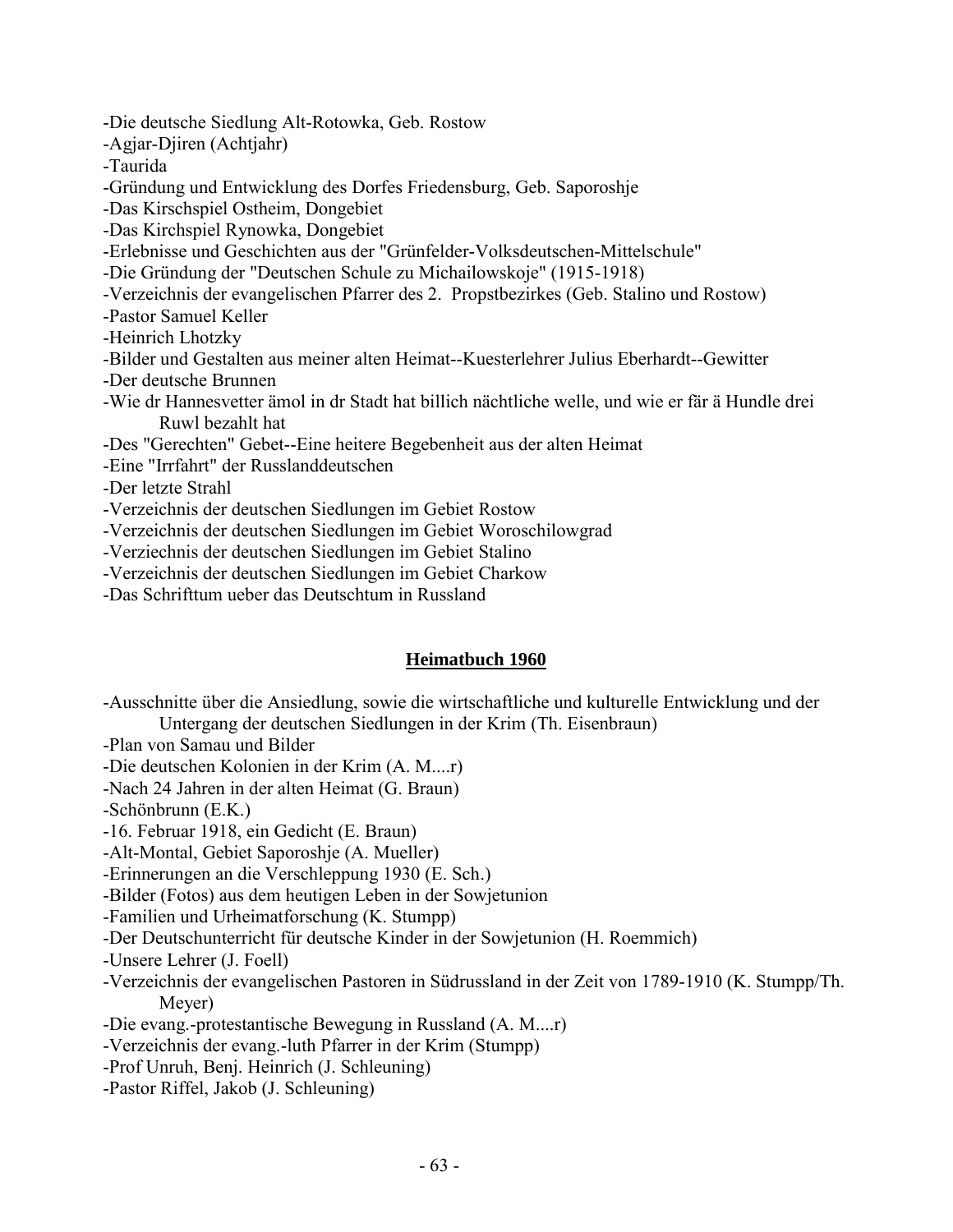-Cornies, Johann (A. Prinz) -Propst Bienemann, Herbert und Julius (Th. Meyer) -Höhn, Johann (R.W.) -Dr. Haas, Friedrich (J. Stach) -Ein Familienname--Schicksalsname (Nomen est omen), (Dorf) -Auf der Brautschau (R. Zeiler) -Auszug aus einem Brief des Pastors Kyber vom Jahr 1839 -Das Verhältnis der Wolgakolonisten zur Natur (P. Sinner) -Zar Alexander I und der "fromme" Kolonist -Gedichte von G. Rath und E. Hieb -Verzeichnis der ins Wolgagebiet (1763-1769) und das Gebiet Samara (1859-1865) Ausgewanderten mit einer Karte und Vorwort (K. Stumpp)

-Verzeichnis der deutschen Doerfer in der Krim (K. Stumpp)

# **Heimatbuch 1961**

-Die schwäbischen Siedlungen im Südkaukasus (J.V.)

-Ankunft in Helenendorf (E.H.)

-Reisebericht nach Grusien 1816 (M.F. Schrenk)

-Gründung von Katharinenfeld; Überfall auf Katharinenfeld (F.M. Schrenk)

-Kolonist Johannes Meyer erzählt auf seiner goldenen Hochzeit seine Lebensgeschichte

-Einige statistische Daten über das Deutschtum im Süd-Kaukasus (K. Stumpp)

-Georgsfeld im Süd Kaukasus (E.L.)

-Eine Fahrt zum Fusse das Ararat (J. Schleuning)

-Über das Deutschtum im Süd-Kaukasus: Persönliche Erinnerungen

-Die deutschen Kolonien im Nordkaukasus (A.M.)

-Die deutschen Kolonien Neudorf und Gnadenburg bei Suchum im Südwestkaukasus (B. Adler)

-Die deutsche Siedlung Darras im Nordkaukasus (K. Stumpp)

-Der Kinderraub in der Kolonie Karras im Nordkaukasus

-Eigenheim im Nordkaukasus (Mit Dorfplan), (E.G.)

-Pilenkofeld im Nordkaukasus (Mit Dorfplan), (M.)

-Martinsfeld (R.Z.)

-Die evang.-luth. Gemeinden im Terekgebiet (R.Z.)

-Einige Angaben über die deutschen Dörfer im Nordkaukasus (R.Z.)

-Alexanderdorf im Nordkaukasus (Mit Dorfplan), (J. Rothermel)

-Begegnungen mit Sowjetdeutschen (A.H.)

-Die Kolchosen in der UdSSR von 1918-1939 (A. Prinz)

-Die evang.-luth. Kirche in Russland unter der Sowjetherrschaft (H. Roemmich)

-Kulturelle Entwicklung der deutschen Siedlungen in Transkaukasien

-Der Kirchbau in Elisabethtal (Fr. Schrenk)

-Die "Kaukasische Post" (Aug. Fischer)

-Verzeichnis der Pastoren im Süd-und Nord-Kaukasus (M. und K. Stumpp)

-Lied der Deutschen im Kaukasus (O. Kloss)

-Universitätsprofessor D. Eduard Steinwand zum Gedächtnis (J. Föll)

-Hermann Pack (J. Schleuning)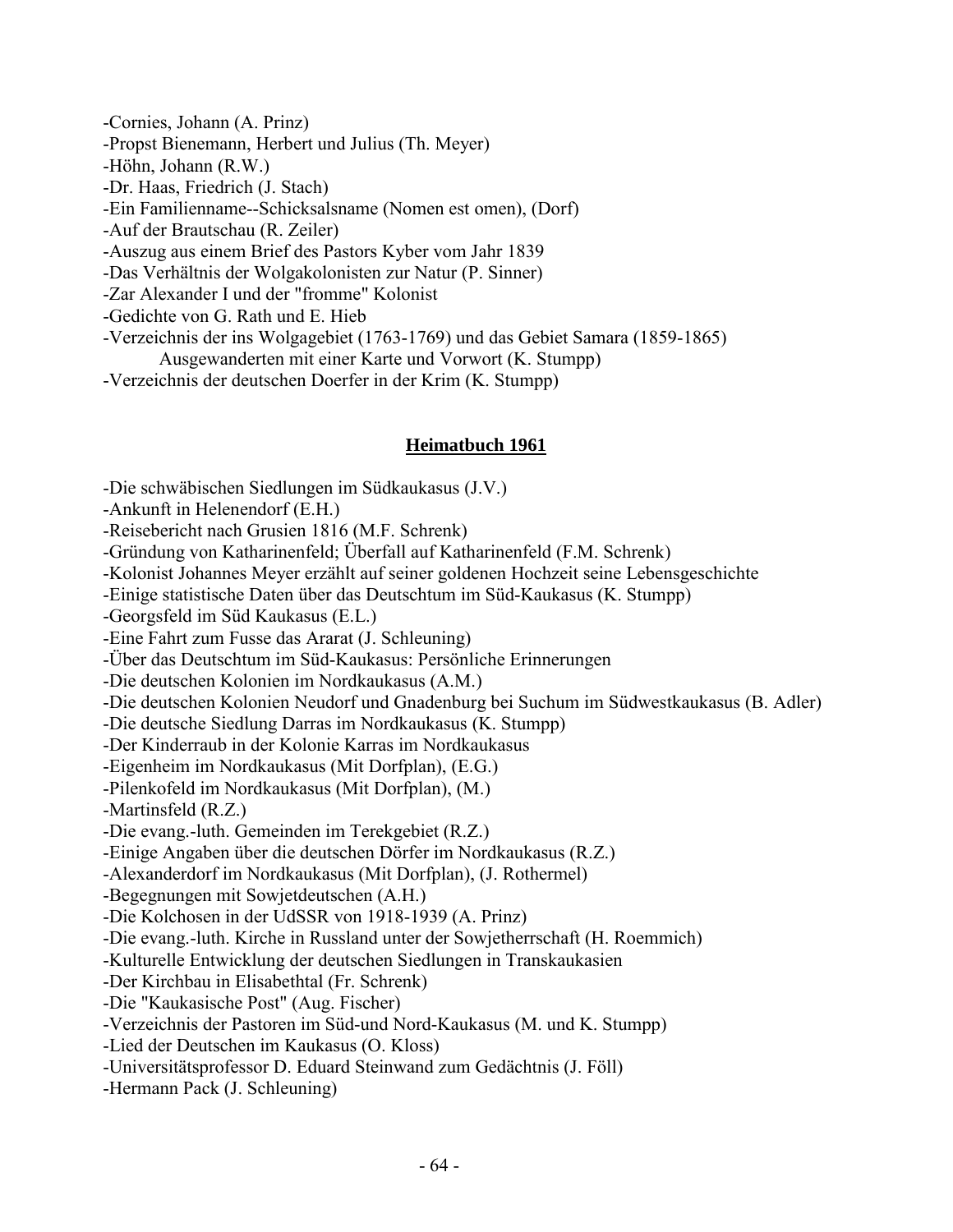-Bischof Dr. Markus Glaser (W. Kampe)

- -Pastor von Engelhardt (Th. Hummel)
- -Die "Kerb" bei den Wolgadeutschen (A. Stahf)
- -Einige Redensarten bei den Wolgadeutschen (J. Rothermel)
- -Der vertauschte Bräutigam (R. Zeiler)
- -Ein Kirchgang im Wolgadorf--Kindheitserinnerungen (Edgar Stahf)
- -Wenn die Störche ziehn und wenn sie wiederkommen (H. Strohm)
- -Wie Tante Katharina und's Rickebäsl zum ersten Mal in ihrem Leben auf der Eisenbahn fuhren (H. Bachmann)
- -Gedichte von Edgar Hieb
- -Gedichte von Prof. Georg Rath
- -Verzeichnis der deutschen Siedlungen im Süd-und Nord-Kaukasus (Mit einer Karte), (K. Stumpp)
- -Die deutsche Auswanderung nach Russland (1763-1862), (K. Stumpp)
	- 1. Auswanderungsgründe
	- 2. Übersichtskarte über die Länder (Staaten) aus denen Auswanderungen stattfanden und Übersichtskarte über die deutschen Siedlungsgebiete in Russland
	- 3. Geburtsbrief und Reisebeschreibung
	- 4. Erläuterung zur Auswanderunsgliste, zu den beigegebenen Karten und zahlenmässige Ergebnisse
	- 5. Verzeichnis der Orte in den einzelnen Teilen Deutschlands, aus denen in den Jahren 1804-42 Auswanderungen stattgefunden haben mit angabe der Familienzahl
	- 6. Verzeichnis der Auswanderer aus Deutschland nach Südrussland, einschliesslich Süd-Kaukasus und Bessarabien (Mit 2 Karten)

# **Heimatbuch 1962**

-Die deutschen Siedlungen in den Gouv. Petersburg (Leningrad) und Nowgorod (K. Stumpp) -Deutscher Friedhof in Strelna (Dr. Köpf)

- -Wie Liegt so weit, was mein einst war: Erinnerungen aus Wolhynien (Fr. Rink)
- -Wie es den Deutschen in Polnisch-Wolhynien zwischen den beiden Weltkriegen erging (1918- 1939) (A. Kleindienst)
- -Die Verschleppung und Verbannung der Wolhyniendeutschen während des ersten Welkrieges (A.M.)
- -Die deutsche Bauernsiedlung Heimtal in Estland, 1911-1939, (G. Plath)
- -Die Gemeinde Karlsruhe (Ph. Landeis)
- -Neudorf, Kr. Odessa
- -Versuch einer Darstellung der Gründe für die russlanddeutsche Auswanderung aus Hessen (W. Appel)
- -Wie Jagodnaja Poljana gegründet wurde (W. Würz)
- -Einige Ausschnitte aus dem Leben unserer Volksgruppe (J. Föll)
- -Die wirtschaftlichen Leistungen der Wolgadeutschen von 1776 bis zur Bolschewisierung (E. Stahf)
- -Die Gebwerbeunternehmungen im Gebiet der Wolgadeutschen (S. Kappes)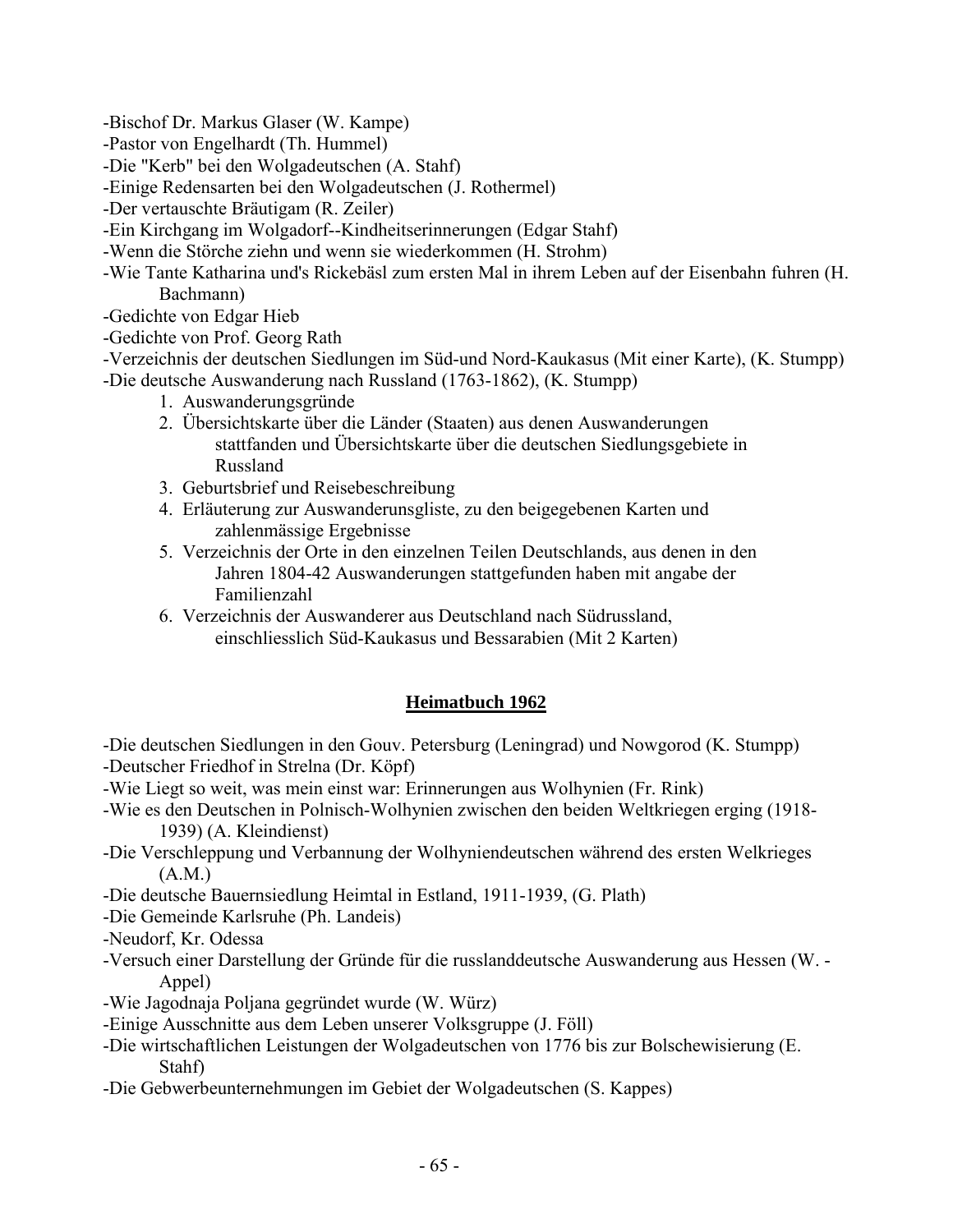-Die Deutsch-Russische Schule Berlin 1920-1945 (E. Stahf) -Der Kirchenbau in Eugenfeld (J. Föll) -Der Kirchenschullehrer am Schwarzen Meer (K. Götz) -Durch tiefe Wasser: Lebensbild von Pastor Karl A. Hanson (Ilse Meyer) -Propst Johannes Alber (Anna Schrenk) -Pfarrer Paul Friedrich von Kulberg (J. Schleuning) -Zum Motiv der Umwertung von Kulturgütern: Ponten, Löbsack u.a. (J.W. Dyck) -Wees Lowis ihre Flickerdecke. Aus der ungedruckten Schrift -Dorfgeschichten, Erlebtes und Erschautes aus den Kolonien an der Wolga (Emy v. Liphart) -Weihnachten und andere Feste in Wolhynien (P. Peltz) -Der "Russendieb" (K. Götz) -Die Bartolomäusnacht in Moskau (R. Zeiler) -Der Spreuweg (E. Hieb) -Sitten und Gebräuche der Heimat -Heirat und Hochzeit in den alten Kolonien -Zwoi Jägergschichtla (H. Bachmann) -Gedichte (G. Rath und E. Hieb) -Zwei Lieder aus dem Wolgagebiet -Verzeichnis der deutschen Siedlungen in Wolhynien

-Die deutsche Auswanderung nach Russland 1763-1862. (Part II, continued from 1961 edition), (K. Stumpp)

## **Heimatbuch 1963**

-Das Russlanddeutschtum in Übersee: USA, Kanada, Süd-Amerika (K. Stumpp)

-Die Russlanddeutschen in den Vereinigten Staaten von Nordamerika (G. Rath)

-Die Russlanddeutschen in Mexiko (W. Schmiedehaus)

-In dem russlanddeutschen Bauernland in Dakota (K. Götz)

-Auf Wanderwegen russlanddeutscher Mennoniten in Amerika (K. Götz)

-Auswanderung aus dem Bundesgebiet und Westberlin nach den überseeischen Staaten (1945- 1959), (A. M....r)

-Pioniergeschichten (erschienen in "Ashley Tribüne")

-Russlanddeutsche in Britisch Columbien (H. Goertz)

-Wolhyniendeutsche im Westen Kanadas (E. Duesterhoeft)

-Russlanddeutsche Mennoniten finden in Paraguay eine neue Heimat (W. Regehr)

-Bei deutschen Siedlern in Argentinien (Maria Kahle)

-Gnadenfeld-Einst und Jetzt (J.A. Neufeld)

-Der Kirchenbau in den deutschen Siedlungen Russlands im 18. und 19. Jahrhundert (J. Schnurr)

-Verzeichnis der von E.F. Walker & Co. in Ludwigsburg in den deutschen Kirchengemeinden Russlands erbauten Orgelwerke

-Zwei alte Aktenstücke (H. Petri)

-Was aus ihm wurde (Emy V. Liphart)

-Der Auswanderer (R. Zeiler)

-Lebensweg eines Russlanddeutschen (Frieda Schlau)

-Um die Urheimat der Wolgadeutschen Argentiniens (Thomas Kopp)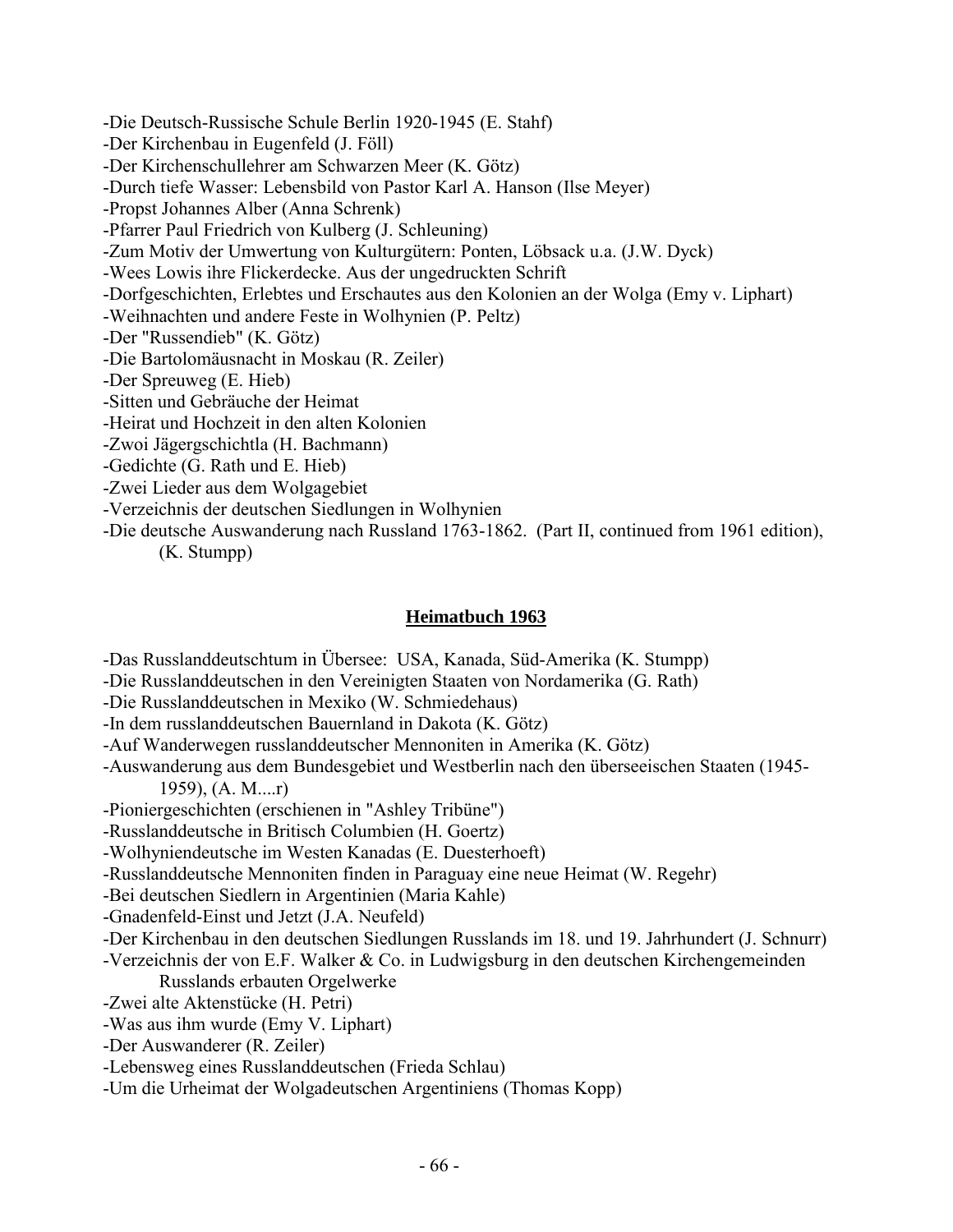-Zwei Kurzgeschichten (R. Böhler)

-Die deutsche Auswanderung nach Russland 1763-1862 (Part III, continued from 1962 ed.), (K. Stumpp)

## **Heimatbuch 1964**

-Das Russlanddeutschtum in Nord-(Sibirien) und Mittelasien (Im Talastal bei Dshambul; Ak-Metschetj bei Chiwa; Im Amurgebiet) (K. Stumpp) -Die deutschen Siedlungen im Raum Alt-Samara, Neu Samara, Ufa/Dawlekanowo, Orenburg, Aktjubinsk, und Arkadak (K. Stumpp) -Als Zivilinternierter bei deutschen Siedlern im Turkaigebiet -Ergebnisse über die Gesamterhebung des Deutschtums in der Sowjetunion (K. Stumpp) -Die deutsche Siedlung Bessabotowka im Donezgebiet (W. Hörmann) -Die deutsche Gemeinde Hoffnungsfeld (W. Bellon) -Die deutsche Gemeinde Alexanderhilf, Kr. Odessa (J. Bauer) -Die Wolgadeutsche Republik (M. Hagin) -Erläuterungen zu den beigelegten Karten, I-V (K. Stumpp) -Das Deutschtum in der Sowjetunion nach der Volkszählung 1959 (K. Stumpp) -Tafeln über Landbesitz, Zahl der deutschen Siedlungen und Bevölkerung (K. Stumpp) -Bilder aus der Neuzeit -Verzeichnis der deutschen Gemeinden in Nord-und Mittelasien (K. Stumpp) -Deutschunterricht für deutsche Kinder in der Sowjetunion (H. Römmich) -Die kirchlichen Verhältnisse in Sibirien bis 1914 -Verzeichnis der Pastoren die nach 1910 in Südrussland tätig waren (K. Stumpp) -Professor Immanuel Koch (H. Römmich) -Pastor Ferdinand Hörschelmann (J. Föll) -Im Schneesturm (G. Fast) -Gedichte (Hieb u. Sinner) -Ein seltsamer Traum (Nimmerruh) -Der junge Riese (A. Cammann) -D'Juchttaler wellet sich elektrofiziere (H. Bachmann) -Allerhand (E. v. Liphart) -Talas (J. Weininger) -'s hot gholfe (F. Bolger) -Die deutsche Auswanderung nach Russland 1763-1862 (Part IV, continued from 1963 ed.), (K. Stumpp)

# **Heimatbuch 1965**

-Die gegenwärtige Lage der deutschen Volksgruppen in den neuen Siedlungsgebieten: Die heutige Rechtslage der Volksdeutschen in der Sowjetunion (H. Roemmich) Heutige Wohngebiete und Wohnverhältnisse der Deutschen in der Sowjetunion (K.

Stumpp)

Der muttersprachliche Unterricht für deutsche Kinder in der Sowjetunion (H. Roemmich)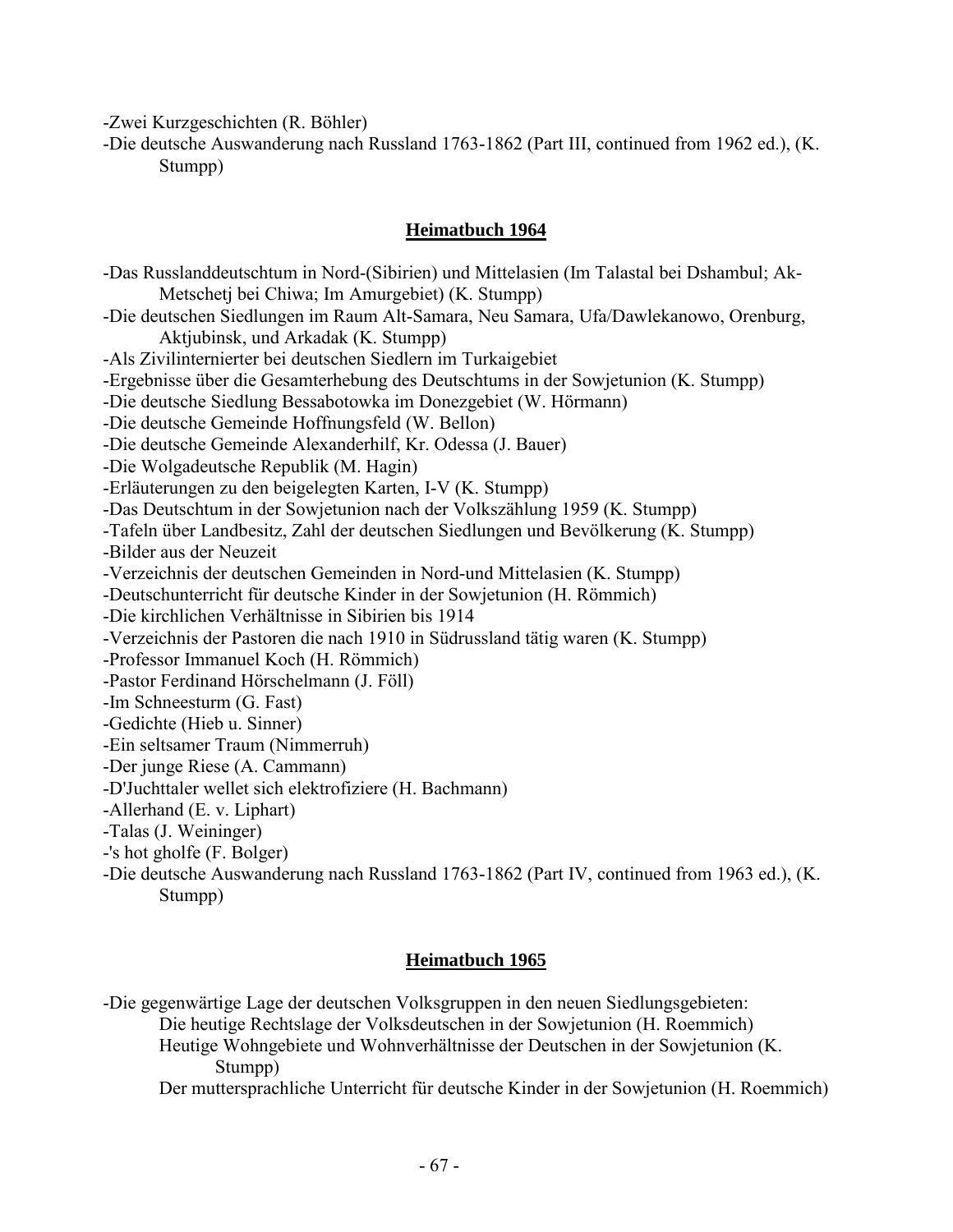Zeugen des Glaubens unter den Mächten des Unglaubens (H. Roemmich) Die Familie bei den Russlanddeutschen (A. Kärcher) Die Deutschen in der Sowjetunion uschen nach neuen Lebensformen (H. Roemmich) Die russlanddeutsche Dichtung von den Anfängen der Siedlung bis 1936 (Wilhelm Schneider) Das geistige Russland vor und nach 1917 im Spiegel der russischen Lyrik unter Berücksichtigung der russlanddeutschen Dichtung heute (Robert Günther) "Nach der Heimat möcht ich wieder." Sibirien. Einer der neuen Lebensräume der Russlanddeutschen (Dr. Mittagin) Der mittelasiatische Raum (J. Schnurr) Deutsche an der russisch chinesischen Grenze (Dr. Hans Thierbach) Einiges ueber die materiellen Verhältnisse der Sowjetbuerger (J. Schnurr) -Heimat in der Steppe (A. Cammann) -Das deutsche Theater in Odessa -Eine Geschichte zu dem Sprichwort Nomma emmar fleissich sei, no fliegt des Geld zom Fenschter rei (H.H.) -'S stempelt! 'S brennt!

- -Wie man in Alexanderhilf, Kreis Odessa Feuer löschte (J. Bauer)
- -Der Krim Jakob (R. Zeiler)
- -Das Schrifttum ueber das Deutschtum in Russland (Ergänzungen), (K. Stumpp)

# **Heimatbuch 1966**

- -Folgenschwere Auswirkungen der russ. politischen Entwicklung auf das Deutschtum in Russland (m. Karte), (K. Stumpp)
- -Schicksal einer russlanddeutschen Familie (K. St. u. L. B.)

-Askania-Nova

-Die schweren Schicksalsjahre 1941-46 für einen Grossteil der Russlanddeutschen (K. Stumpp)

- -Die Aussiedlung der Krimdeutschen 1941 (G. Braun)
- -Die Aussiedlung der Wolgadeutschen (G.B.)
- -Die Aussiedlung der Deutschen aus dem Südkaukasus (Frauk)
- -Die Aussiedlung der Deutschen aus Leningrad (E.E.)
- -Unser Treck im Herbst und Winter 1943/44 (E.E.)
- -Die Umsiedlung aus der Gemeinde Alexanderhilf, Kreis Odessa nach dem Warthegau 1944 (J. Bauer)
- -Auszug eines Briefes von Gertrud Braun vom 4. April 1944 aus Turnu-Severin, Rumänien (G. Braun)
- -Das Schicksal der Bewohner von "Hoffnungsau"
- -Die Vertreibung der deutschen Kolonisten aus Wolhynien 1915/1916 (Fr. Rink)
- -Das Schicksal der Verbannten in Russland
- -Halbstadt einst--und jetzt (J. Kerner)
- -Dehler--Eine wolgadeutsche Siedlung (M. Hagin)
- -Die deutschen Siedlungen im Talastal, Kirgisien (J.P.)
- -Des jungen Lehrers Johann Jakob Bezner Auswanderung nach Russland (E. Bezner)
- -Aus dem Lebens und Leidensweg des Russlanddeutschen Emil E...nn (E.E...nn)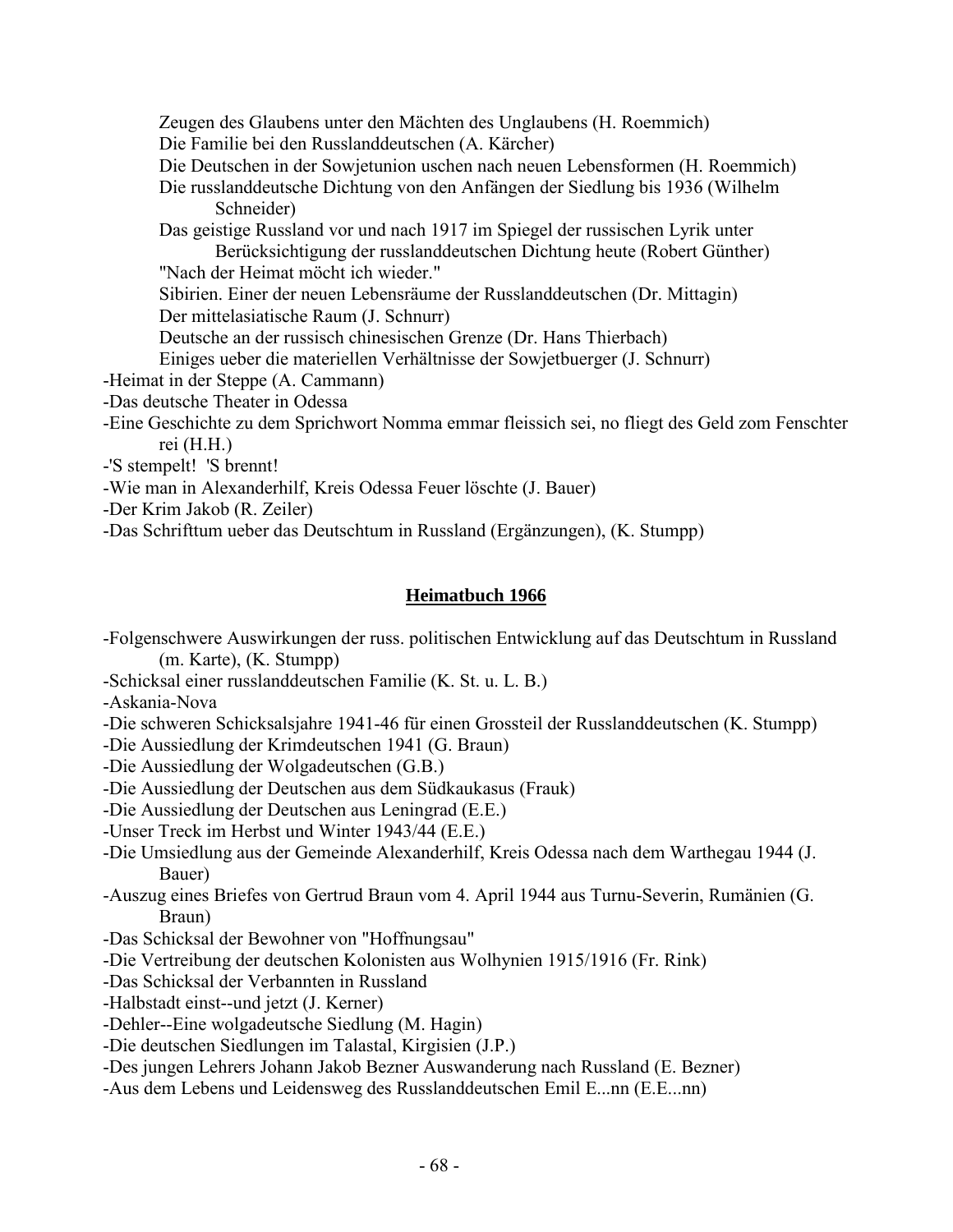-Auf Märchensuche bei Russlanddeutschen (A. Commann)

-Die Lieder der Russlandeutschen (L. Klohs)

-30 Lieder, berbeitet von L. Klohs

# **Heimatbuch 1967-1968**

-Siedlung, Hof und Haus der Russlanddeutschen, eine geographisch-volkskundliche Betrachtung (J. Schnurr)

-Der Ursprung des ukrainischen Stundismus (H. Roemmich)

-Beitrag zur wirtschaftlichen und kulturellen Leistung der Wolgadeutschen (Dr. M. Hagin)

-Die elsässische Auswanderung nach Russland (Prof. I.S. Height)

-Formbildende Kreäfte zur mennonitischen Auswanderung aus Russland (1921-1927), Prof. J. B. Toews)

-Elisabethtal (Dr. K. Stumpp)

-Die grosse wolgadeutsche Kolonie Balzer (C. Schwabauer)

-Ein Kulturwerk in der Krim

-Georg Leopold König--der Zuckerkönig--1821 bis 1903 (A. Prinz)

-Direktor Albert Mauch zum hundertsten Geburtstag (Richard Baumgärtner)

-Die Rubel und Kopeken des Dr. Hindenburg. Hohes Lied eines Deutschen in der Ferne

-Die Versorgung der Deutschen in der Sowjetunion mit Schrifttum in ihrer Muttersprache (E. Weinheim)

-Der Wolgadeutsche im Spiegel seines Brauchtums (Edward Seib)

-Die Erstbesteigung des Ararat, des heiligen Noah-Berges (Harry Anderson)

-Wie der Schneidermichel zu seinem Namen kam (E. Heib)

-Die Hochzeit brachte es an den Tag (R. Zeiler)

-Bildnachtrag zu "Ursprung des ukrainischen Stundismus"

# **Heimatbuch 1969-1972**

# Part I

-Die Kirchen, die Geistiichen und das religiöse Leben der Russlanddeutschen Katholiken auf dem Boden der Tiraspoler Diözese

1. Streiflichter aus der Geschichte der Tiraspoler Diozese (Joseph Schnurr)

2. Die religiosen Verhaltnisse in der Südukraine (Transnistrien), (Nikolaus Pieger)

3. Die Pfarreien und ihre Kirchen, nach Dekanaten zusammengestellt (Joseph Schnurr)

 4. Verzeichnis der Priester, die auf dem Boden der Tiraspoler Diozese wirkten (Joseph Schnurr)

# Part II

-Beitrage zur Geschichte der protestantischen Kirchen in Russland

-Die evangelisch lutherische Kirche in Russland in Vergangenheit und Gegenwart (Heinrich Roemmich)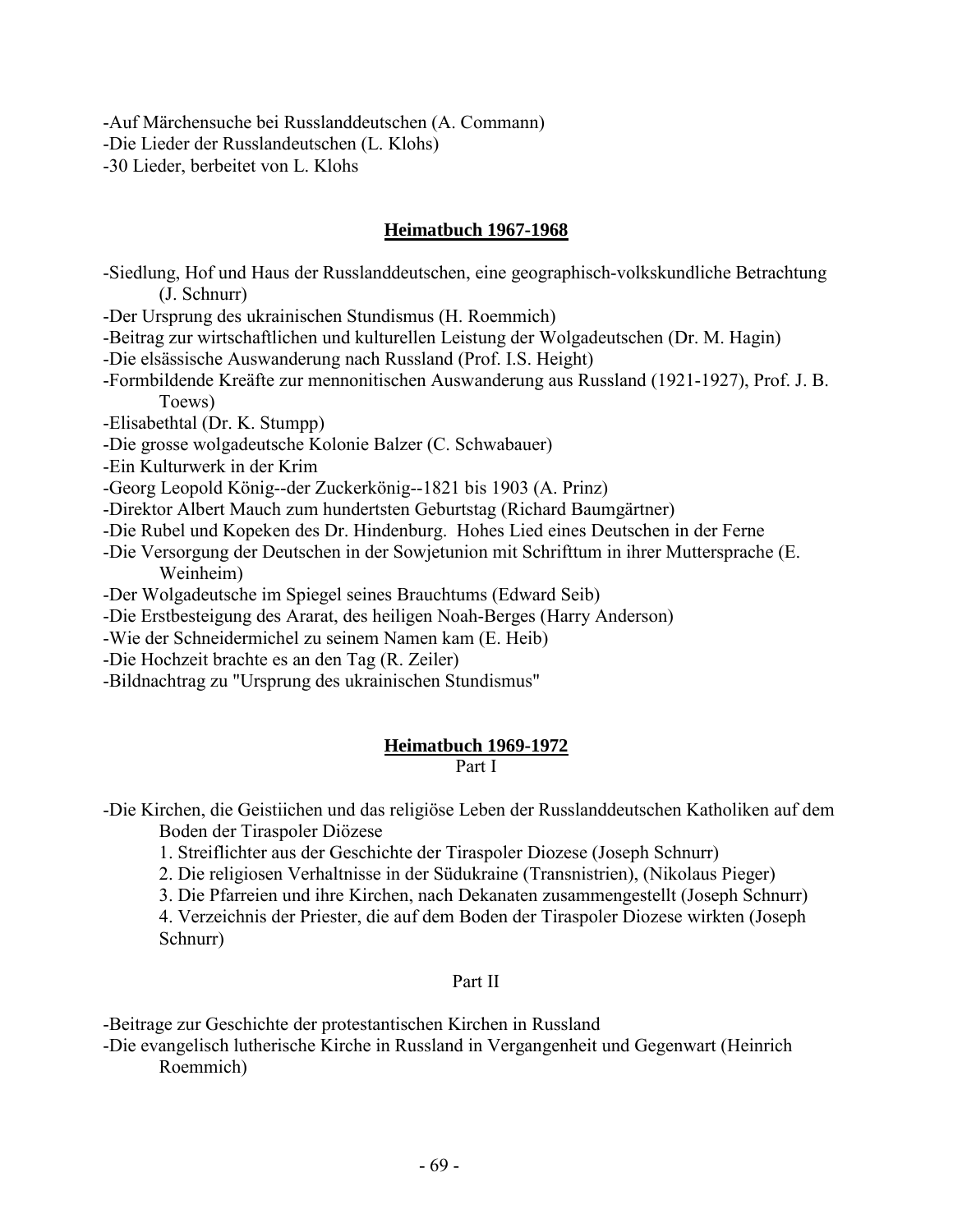Verzeichnis der evang. Pastoren in den deutschen und gemischten-vor allem in den Städten—Kirchspielen in Russland bezw. der Sowjetunion, ohne Baltikum und Polen (Karl Stumpp)

Liste I: Alphabetisches Verzeichnis der Pastoren

Liste II: Verzeichnis der Kirchspiele

 Kirchspiele im Moskauer Konsistorialbezirk Verzeichnis der Pastoren in der reform. Kirche Absolventen des Predigerseminars in Leningrad Alphabetisches Verzeichnis der Kirchspiele

-Ev.-luth. Kirchspiele Dunajewzy und Kamenez-Podolsk (Leo Torinus)

-Mittelpunkte russlanddeutscher Diakonissenarbeit (Irmgard Stoldt)

-Das kirchliche Leben an der Wolga (Karl Cramer)

-Die Entwicklung der mennonitischen Kirche in Russland (John B. Toews)

-Die Gemeinde Gnadenburg im Nordkaukasus (Gottlob Bieri)

-Anfang und Ende der Kolonie Sarepta (Werner Jäckh)

-Die Universitätsgetneinde in Dorpat und ihre Kirche (Harry Anderson)

-Das protestantische Gotteshaus, ein Bildbericht (Joseph Schnurr)

# **Heimatbuch 1973-1981**

-Pfarrer Roemmich

-Dr. Stumpp

-Zum Gedenken

- -Die Deutschen in der Sowjetunion beim Ausbruch des Zweiten Weltkrieges (Dr. Benjamin Pinkus)
- -Die Deportation aus Friedenheim, Kanton Lysanderhöh/Wolga (P.W.)
- -Die Deportation aus Kleinliebental/Ukraine (J.H.)
- -Aus dem Leben einer russlanddeutschen Frau
- -Die Deportation aus Hebron, Kirchspiel Hochheim/Krim (Hilda R.)
- -Die Deportation aus der Krim (Thomas Neufeld)
- -Die Deportation aus Bangert, Kanton Kukkus/Wolga (J.H.)
- -Die Deportation aus Katharinenfeld/Südkaukasus (Alpha Rho)
- -Die "Repatriiemng" aus der sowjetischen Besatzungszone Deutschlands (I. Sch.)
- -Siedlung Nr. 4 (Katharina Illenseer)
- -Abschied an der Wolga (Reinhold Keil)
- -Die Hungersnot in den wolgadeutschen Kolonien von 1920 bis 1924 und die Hilfsleistungen der wolgadeutschen Vereinigungen und anderer Organisationen in Deutschland und Amerika (Matthias Hagin)
- -Die Brücke zur Herkunft (Peter J. Klassen)
- -Besuch in meinem Geburtsort Killmannstal (Johannes Anhalt)
- -Wechselwirkungen zwischen den deutschen Siedlern und ihren Nachbarvölkern in Russland (Georg Leibbrandt)
- -Der Deutsche in der russischen Literatur (Johannes Harder)
- -Die Wolgadeutschen Ökologie einer Volksgruppe (Iris Barbara Graefe)
- -Wolgadeutsche Sprichwörter und Redensarten (R. Keil)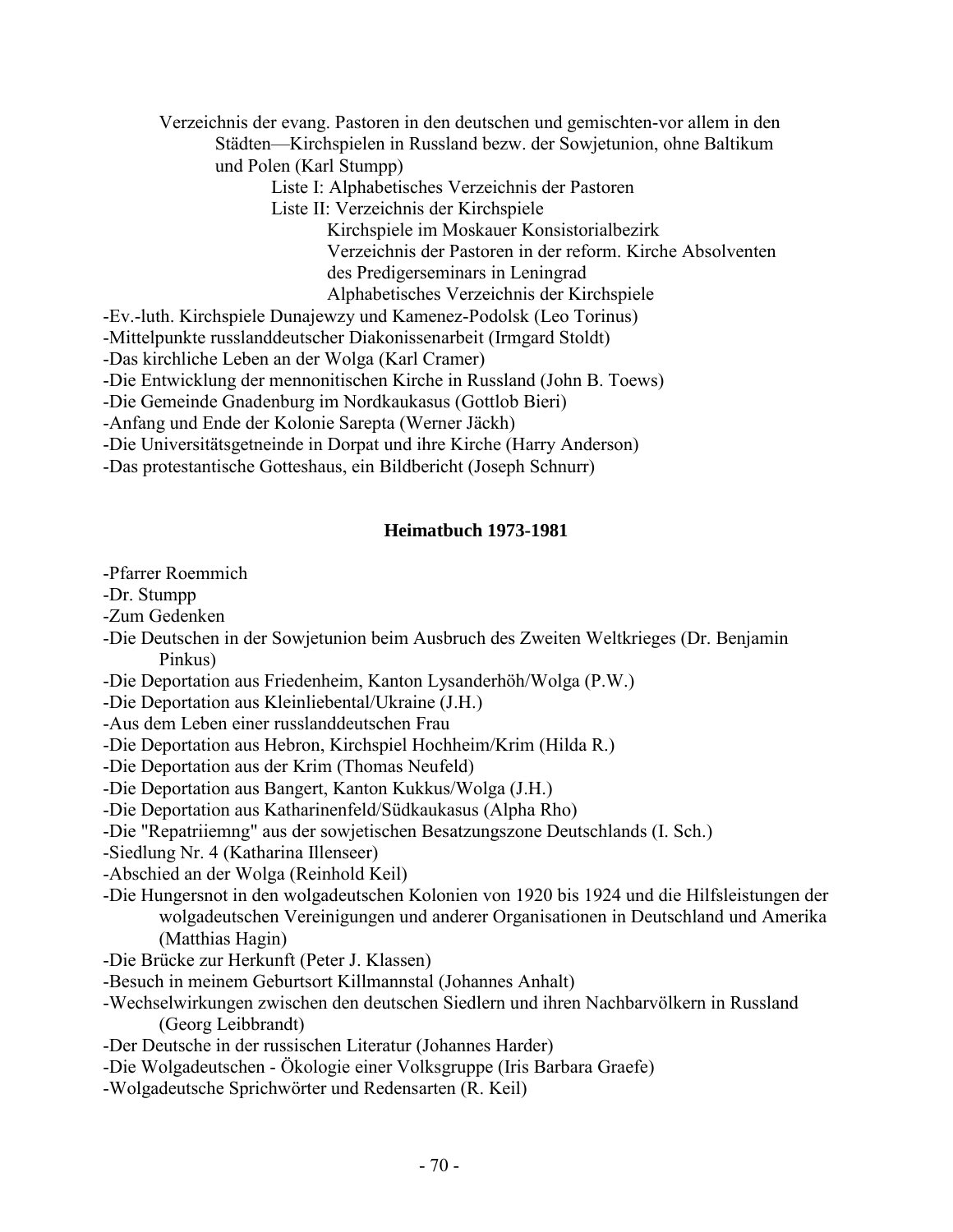-NamhafteWolgadeutsche (Matthias Hagin)

- -Franz X. Zottmann und Michael Glossner Zwei Eichstätter Diözesanen im Dienst der Kirche bei den Russlanddeutschen der Diözese Tiraspol (Mathilde Häberl)
- -Die Landsmannschaft der Deutschen aus Russland e. V.
- -Verzeichnis der bei der Landsmannschaft erhältlichen Bücher und Karten

# **Heimatbuch 1982-1984**

-Besinnliches (Fr. Chr. Oetinger)

-Vorwon (Reinhold Keil)

-Zum Geleit (Franz Usselmann)

-Edict vom 27. Mai 1766 (Chur-Pfältzische Regierung)

-Büdingen und Fauerbach bei Friedberg als Werbeplätze der Russlandauswanderung von 1766 (Dr. Klaus Peter Decker)

-Ein Wort zum Lied vom Küister Deis (Reinhold Keil)

-Das Lied vom Küster Deis (David Kufeld)

-Literatur der Wolgadeutschen. Versuch einer Analyse. (Reinhold Keil)

-Literarische Porträts (Reinhold Keil)

-Gedichte und Prosa (Reinhold Keil)

- -Petrowka. Eine vergessene Kolonie der Kaukasusdeutschen im Armenischen Hochland (Wilhelm Feurstein)
- -Das Schicksal der Auswandererfamilie Rink im Osten und ihre Heimkehr in den Westen (Friedrich Rink)

-Die Kolonistenfamilie Zerr aus Franzfeld und die elsassischen Ahnen (Prof. Dr. Jean Schweitzer) -Deutsche Dörfer an der Wolga. Ruckblick (Reinhold Keil)

-Erinnerungen an ein deutsches Krankenhaus auf der Krim (Irmgard Stoldt)

-Fragen des Luthertums in der Sowjetunion (Prof. Dr. Wilhelm Kahle)

-Über das Volkslied der Wolgadeutschen (Reinhold Keil)

-Sprichwörter, Redensarten, Reime (Reinhold Keil)

-Der Weissdornstrauch (R. Kn.)

-Das Brudergrab in der Taiga (D. D.)

-Auf den Spuren der Mennoniten in Paraquay (Theodor Finke)

-Bündner Pfarrer bei den Deutschen in Russland (Dr. Karl Zbinden)

-Die Deutschen in Russland im Spiegel des neueren Schrifttums (Dr. Gerd Stricker)

-Übersicht über die bisherigen Publikationen des Herausgebers

# **Heimatbuch 1985-1989**

-Gertrud Braun

-Mutter, sag' mir. (Irene Melchert)

-Grusswort (Lothar Spath)

-Pfarrer Heinrich Roemmich - In dankbarem Gedenken an den Mitbegründer und längjahrigen Sprecher unserer Landsmannschaft (Josef Schnurr)

-Johann Cornies (1789-1848) - Deutsches Bauerngenie am Schwarzen Meer (Prof. Georg K. Epp)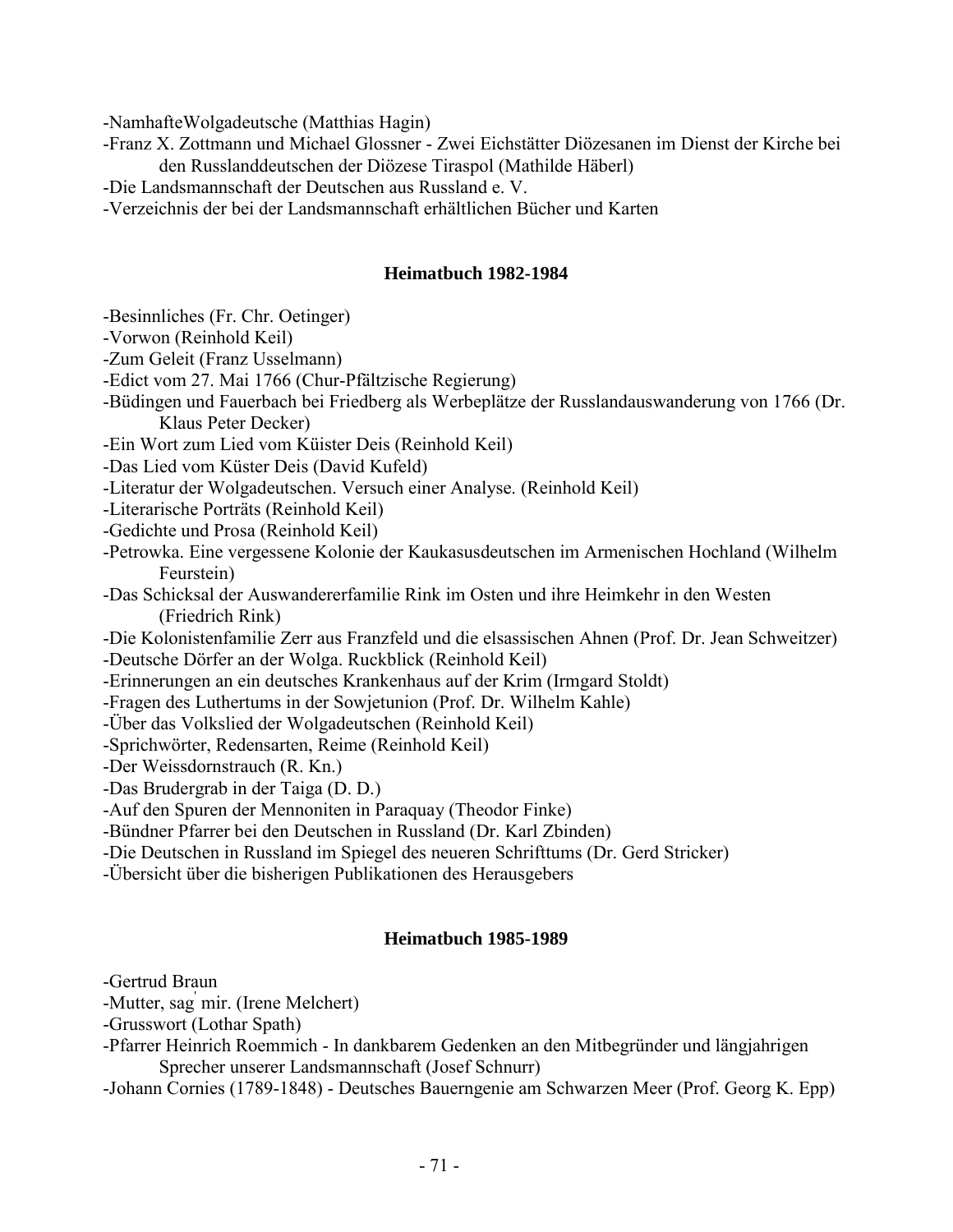-Peter Sinner - Eine Würdigung (Reinhold Keil) -Nach Gorbatschows Wende zur Kirche - Wie weit geht die neue Religionsfreiheit in der UdSSR? (Dr. Gerd Stricker) -Ein ungleicher Kampf um den Erhalt der Muttersprache (Reinhold Keil) -Peinliche Fragen und Antworten vor meiner Ausreise 1987 (Hans Nickel) -Friedliche deutsche Kolonisation im Osten (Dr. Matthias Hagin) -Die Tragödie eines Auswanderungsversuches (Dr. W. Quiring) -Aus den Erinnerungen eines Flüchtlings vor Moskau (H. Martins) -Chortitza (Dr. Gerhard Hildebrand) -Vom Schwarzen Meer bis nach Deutschland (Maria Schumm) -Berestowo - Erinnerungen (Eugenic Gellert) -Die Dorfgeschichte von Rosenheim (Johann Philipps) -Aus der Geschichte von Blumenfeld im Gebiet Odessa (Adolf Rissling) -Die deutsche Siedlung am Kuban (Eduard Radtke) -Orts- und Flurnamen der Deutschen in Russland (Reinhold Keil) -Russlanddeutsche in Brasilien (Friedrich Hass und Peter Pauls jr.) -Sitten und Bräuche der Deutschen in Russland (Maria Schumm) -Ostern (Marie Schindler) -Neujahrsspruch (Marie Schindler) -Aus: Wolga, Wiege unserer Hoffnung (Woldemar Herdt) -Meister Jakob (Irene Melchert) -Ostwind, Sonennblumen, Unterwegs (Irene Melchert) -Andreas - Sohn der Sonne (Herta Vogel) -Die erste Schwalbe (Reinhold Frank) -Das zerstörte Erinnerungsbild (Reinhold Frank) -Erntedankfest (Marie Schindler) -Aldi Lieb' roscht nit, oddar? (Maria Schumm) -Verzeichnis von Siedlungen oder Dörfern, über die in den Heimatbüchern 1954-1989 Artikel, Fotos oder Dorfpläne veröffentlicht wurden (Susanne Isaak) -Verzeichnis von Beiträgen in den Heimatbüchern 1954-1989, gegliedert nach Sach – und Siedlungsgebieten (Susanne Isaak)

- -Autorenverzeichnis der Heimatbücher 1954-1989 (Susanne Isaak)
- -Verzeichnis der bei der Landsmannschaft erhaltlichen Bücher und Karten

# **Heimatbuch 1990-1991**

-Der Mensch Matthias Hagin und sein Lebenswerk für die Russlanddeutschen (Mathias Trausch)

-Vom Leben und Streben des Professors Franz Schiller (W. Herdt und Fr. Bolger)

-Mein 33. Literarisches Porträt-Woldemar Herdt (Reinhold Keil)

-Revolutinär und "Volksfeind"-Alexander Moor (A. Fitz/ W. Sidorkin)

-Das Dauenhauer Erbe (Helene Schmitz)

-Akademiker, Bettler, Lagerarbeiter (Heinrich Klassen)

-Loyalität-Ein Beitrag zur politischen Haltung der Deutschen im Russischen Reich und der Sowjetunion (Wilhelm Kahle)

-An der Hungerfront zwischen Don und Kuban 1933 (Leonhard Flessa)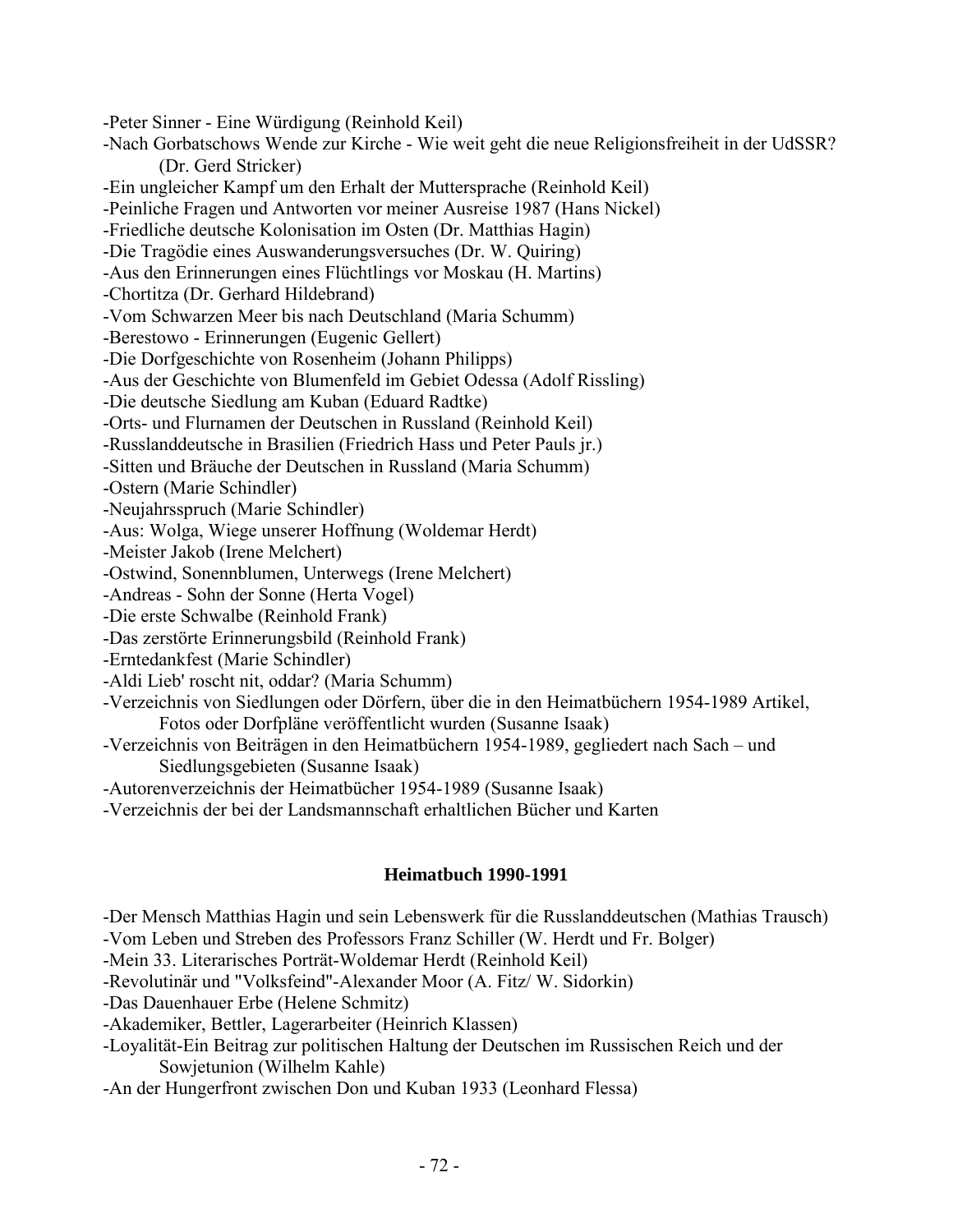-Erinnerung an mein "besten Jahre" unter Stalin und Hitler (Johann Epp)

- -Vom Dnjepr an den Mississippi (Wilhelm Hann)
- -Die Auswanderung aus dem Kreis Calw nach Russland von 1800 bis 1850 (Georg Bodamer)
- -Die Kolonien des Schwarzmeergebietes im Spannungsfeld der nationalstaatlichen Politik 1864-- 1914. (Dietmar Neutatz)
- -Zwischen Arbeitsfront und Vertreibung auf ewig (Emil Biedlingmeier)
- -15 Jahre in der Fremde (Herbert Winkler)
- -Mem Heimatdorf Huck (Adam Kindsvater)
- -Sie sahen ihre Heimat Georgsfeld nie wieder (Eugen Hurr)
- -Leb wohl, mein Helenendorf! (Waltraut Fotteler-Bechtold)
- -Aubakirs Stammhalter (Reinhold Frank)
- -Zur Bildung und Identität der Deutschen in der UdSSR der Letzten Jahre am Beispiel Kirgystan (Otto Hertel)
- -Meine deutschen Kollegen in Grossweide 1937-1941 (I.P. Machlik)
- -Aus dem Tagebuch eines deutschen Studenten in der UdSSR von 1919/30 (Artur Reiche)
- -Als Lausbub und Waise unter Hammer und Sichel (Peter Zilkowski)
- -Auf den Spuren der Väter in Deutschland and Russland (Gudrum Pauls)
- -Volkskunde in Sitten und Brauchtum (Reinhold Keil)
- -Über die Bedeutung des Volksgesanges-Stand der russlanddeutschen Volksliederforschung (Mathias Trausch)
- -Der Einfluss der Religion auf das russlanddeutsche Lied (Klaus Boll)
- -Über den Einfluss russischer und ukrainischer Lieder auf das Lied der Russlanddeutschenn (Klaus Boll)
- -Masken (Maria Schindler)
- -Dorfgeschichten aus der alten Zeit (Edmund Imherr)
- -Antikriegsgedichte (Arno Pracht)
- -Kindersegen-Mut der Schwachen (Nelly Wacker)
- -Mein Vaterhaus (Friedrich Schiller)
- -Lob dem Licht (David Löwen)
- -Deutsche der vierten und fünften Generation kehren mit ihren Kindern und Enkeln heim (Rente Laszlo)
- -Der Wunsch russlanddeutscher Aussiedler nach einem Eigenheim (Klaus Boll)
- -Eine wolgadeutsche Frau und ihr Vater erzahlen aus ihrem Leben (Gertrud Wieck)
- -Brüderliche Hilfe in den Ruinen Kiels nach 1945 (Hans Rempel)
- -Aus dem Tagebuch von P.M. Dostojewski (Irmgardt Stoldt, Ubersetzung)
- -Namensliste der 1937/38 in Odessa erschossenen Deutschen

# **Heimatbuch 1992-1994**

- -Der Abschied (Karin D. Magendanz)
- -Ich bin eine Europäerin (Agnes Giesbrecht)
- -Meine ersten neuen Freunde (Agnes Giesbrecht)
- -Sprachlos (Agnes Giesbrecht)
- -Wie der Entschluss auszuwandem heranreifte (Ida Bender)
- -Endstation Friedland 1946 (Maria Rode)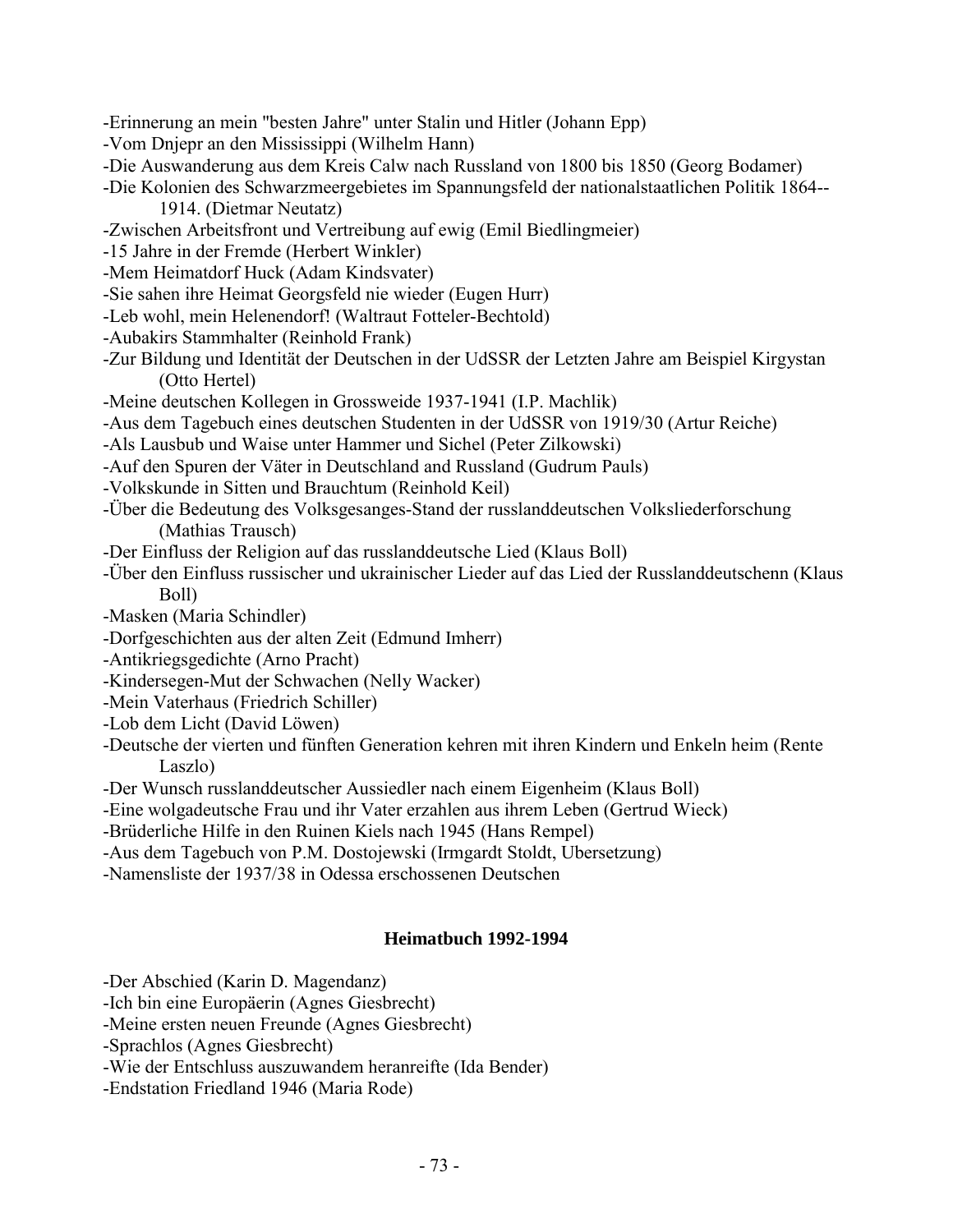-Wir kamen in die DDR (Maria Görzen) -Kein Zuhause (Heinrich Klassen) -Und Haller trat in sein Geburtshaus ein (Arnold Reber) -Eine Diözese vom Ural bis Sachalin (Johannes Hermanns) -Lutherische Gemeinden in der ehemaligen Sowjetunion wachsen zusammen (Johannes Hermanns) -Ein denkwürdiger Tag (Pastor Siegfried Springer) -Geschichte und Gegenwart der deutschen Rayons im Altai (Johann Schellenberg) -Der Weg der Kaukasus-Schwaben (Jakob Hummel) -Die Krimer Deutschen (Artur Hörmann) -Deutsche Architekten im Dienste Peters des Grossen (Heinrich Heidebrecht) -Omsk - Deutsche im Dienste der Zaren in der Taiga (Johann Reger) -61 russlanddeutsche Namen (Johann Kampen) -Eugen Bachmann† -Bahndorf (Orlowo) klagt an (Prof. Dr. Heinrich Klassen) -Der Weg deutscher Trudarmejzen in Korkino/Ural (Wilhelm Zitzer) -Ich hatte acht Onkel (Jakob Wedel) -Verhöre (Michael Stössel) -Von der Schulbank bis zur Todeszelle (Alexander Schmal) -Mein Grossvater (Egon Krohmer) -Abschied (Alexander Bier) -Tödliche Arbeitsfront Solikamsk ab 1941 (Jakob Welterlich) -Die letzten Jahre von Hoffhungsburg (Jakob Rogler) -Abschied von Pordenau, Molosch (Maria Görzen) -In meine Heimat kam ich wieder (Gustav Riesen) -...und das Leben geht weiter (Dietrich Rempel) -Unser Weg vom Schwarzen Meer über den Warthegau an die Petschora (Maria Malsam) -Ein Stück Europa in Dakota (W. S. Harwood) -Deutsche Hochzeiten in Wolhynien, am Schwarzen Meer, an der Wolga (Robert Korn) -Die seltsamen Bauern von Odessa (Helene Schmitz) -Madame Federmeier (Helene Schmitz) -Gerhard Sawatzky (1901-1944) (Ingmar Brantsch) -Viktor Klein - ein Sohn seines Volkes (Woldemar Spaar) -Gedichte und Prosa (Hermann Arnhold) -Ungläubig sah ich mich um (Victor Aul) -Rosenheim, du schöner Ort (Heinrich Pauli) -Schneesturm in der Kosakensteppe (Gottlob Bieri) -Schneesturm und Liebe (Alexander Bier) -Die Diebin (Heinrich Petkau) -Der Schmerz u.a. Gedichte (Lore Reimer) -Selz, mein Heimatort (Lore Reimer) -Mein Mutterlaut (Woldemar Herdt) -Beim Wechsel der Winde (Wendelin Mangold) -Verbannt, verdammt, vergessen (Reinhold Frank) -Heimatliche Weiten (Heinrich Epp) -Barfiiss im Wolgadelta (Otto Volker)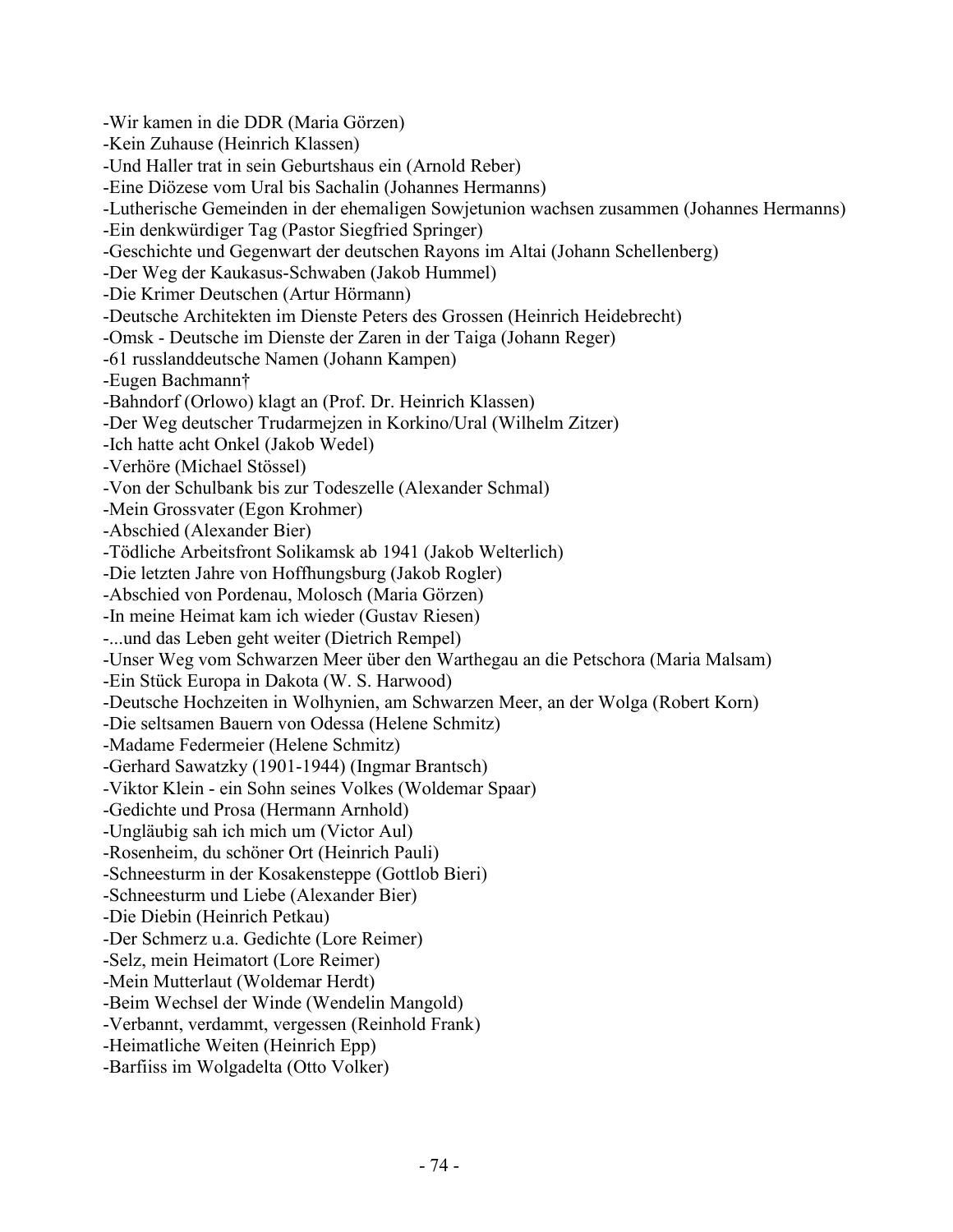-Was ich als Schuler aus Deutschland 1928 in Selz bei Odessa sah, dachte und erlebte (Arthur Reiche)

-Wie ich mit einer Medaille ausgezeichnet wurde (Ida Bender)

-Kompott oder Kascha? (Andrej Klassen)

-Der Hahn und die Internationale (Reinhold Reis)

-Jagerlatein, Unmoralisches und Makabres (Viktor Harsch)

-Das Wunderklavier (Arnold Reber)

# **Heimatbuch 1995-1996**

-An Deutschland (Reinhold Frank) -Wie war das damals mit Deutschland? (Nelly Das) -Die Auswanderer (Ferdinand Freiligrath) -Die Auswanderung aus Nordbaden nach Russland (J. Hässler) -Völkchen aus Baden (Rafael Hoffart) -Das Erbe der Katharina II. (Johann Kampen) -Familiärer Draht zu Peter I. (Peter Reimer) -Mühlberg (Prof. W. R. Durow-Wasenmüller) -Urahne, Grossmutter und Omas Kinder (Alexander Bier) -Kurzer Jubel nach der Februarrevolution 1917 (Johann Kampen) -Meine Mutter und ihre "Kulakenkinder" (Maria Schumm) -So etwa sah es 1932-1935... bei Odessa aus (Artur Reiche) -Der Tod eines Lehrers (Arnold Reber) -Miene letzten 99 Verhöre (Valentin Mack) -Zehn Jahre in Straflagern des NKWD (Alexander Schmal) -Trudarmija (Ernst Strohmaier) -Als "Armist" in den Lagern Timscher (Friedrich Loresch) -UNIVLag (Werner Kurz) -Meine Lagerjahre vor dem 2. Weltkreig (Ernst Ricker) -Die versuchte Massenausreise aus der UdSSR 1929 (I. P. Belkowetz) -Heimatlos und vogelfrei (A.J. Muntaniol) -Ukraine, Ulm, Ural, usw. (Roman Knauss) -Schade um Waldemar (Alma Fichtner) -Ein Dorf in Wolhynien (Leonhard Kremring) -Tage nach dem 18. August 1941 und Was Renate mir erzählte (Emilia Preger) -Tante Emma und ihre Erben (Ida Prieb) -Stationen der Heimkehr (Jakob Welterlich) -Süsse Stutenmilch (Abram Warkentin) -Süsses Brot an der Wolga (Otto Völker) -Trostlose Kindheit (Maria Gorzen) -Sauerampfer (Ilona Walger) -Versöhnung (Heinrich Petkau) -Klopfet an, so wird euch aufgetan (Michael Stössel) -Assan (Heinrich Kampf) -Das Deutschtum in Kasachstan (Kornelia Kubik)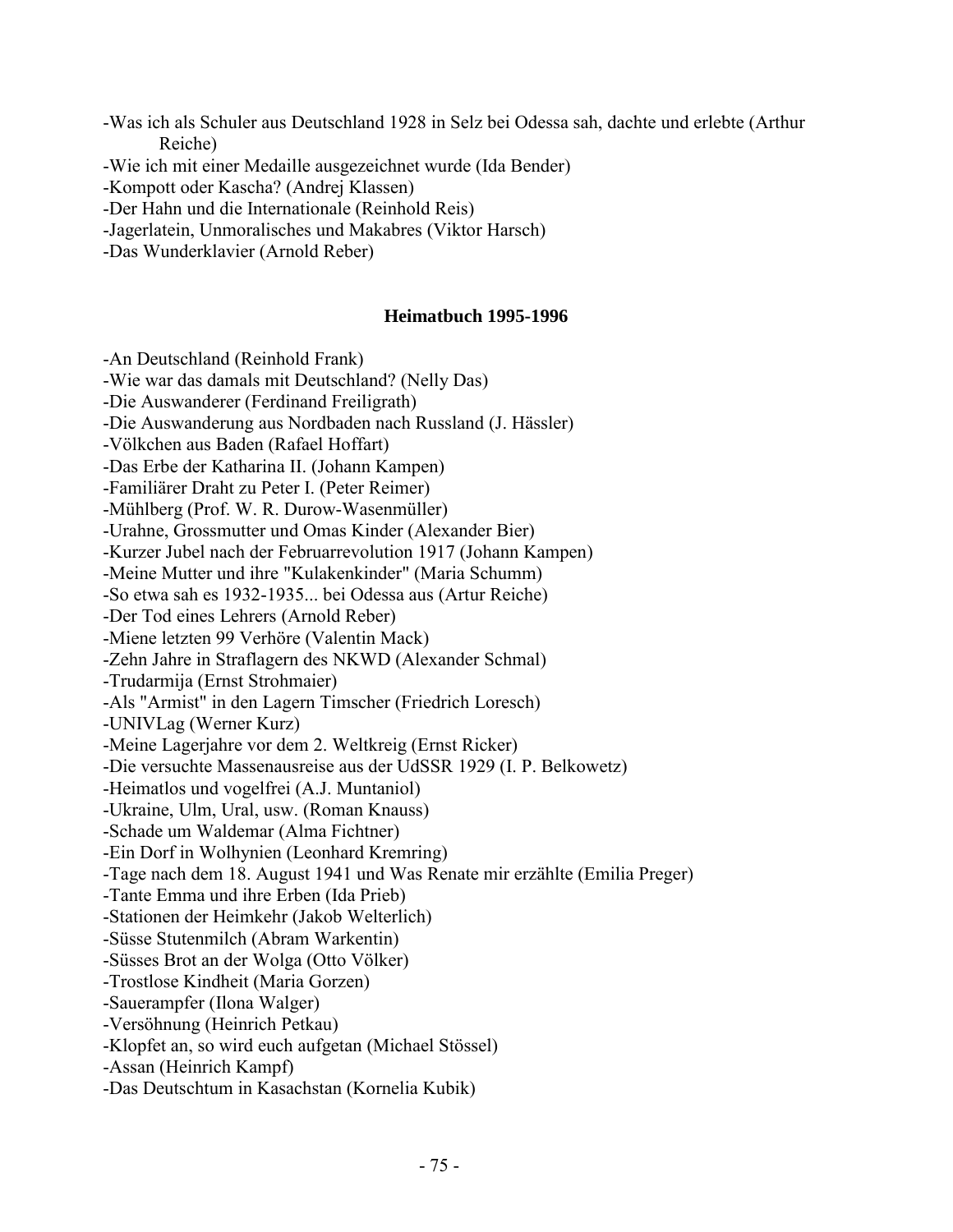-Sprichwörter (Maria Schumm und Amalie Bassner)

-Aus unseren Märchen (Maria Malsam)

-Minigedichte (Nelly Wacker)

-Bleib jung (Meta Pfau)

-Gedichte (Eduard Stössel)

-Der Kommumsmus und Stiel ohne Griff (Jakob Hummel)

-Zum 200. Geburtstag von Odessa (Helene Schmitz)

-Die ersten deutschen Kolonien an der Wolga (J. Plewe)

-Die wolgadeutsche Kolonie Remmler (Albert Mohr)

-Von den deutschen Kolonien an der Wolga (FAZ 1909)

-Die deutschen "Kolonien" am Don (Jelena Tschesnok)

-Meines Vaters Akte (Reinhold Zielke)

-Russlanddeutsche im Heiligen Land (Th. Fast)

-Wolgadeutsche in Argentinien (Amando Gassman)

-Rybalskoje (Fischerdorf) trauert

-Repressionen (Memorial Odessa)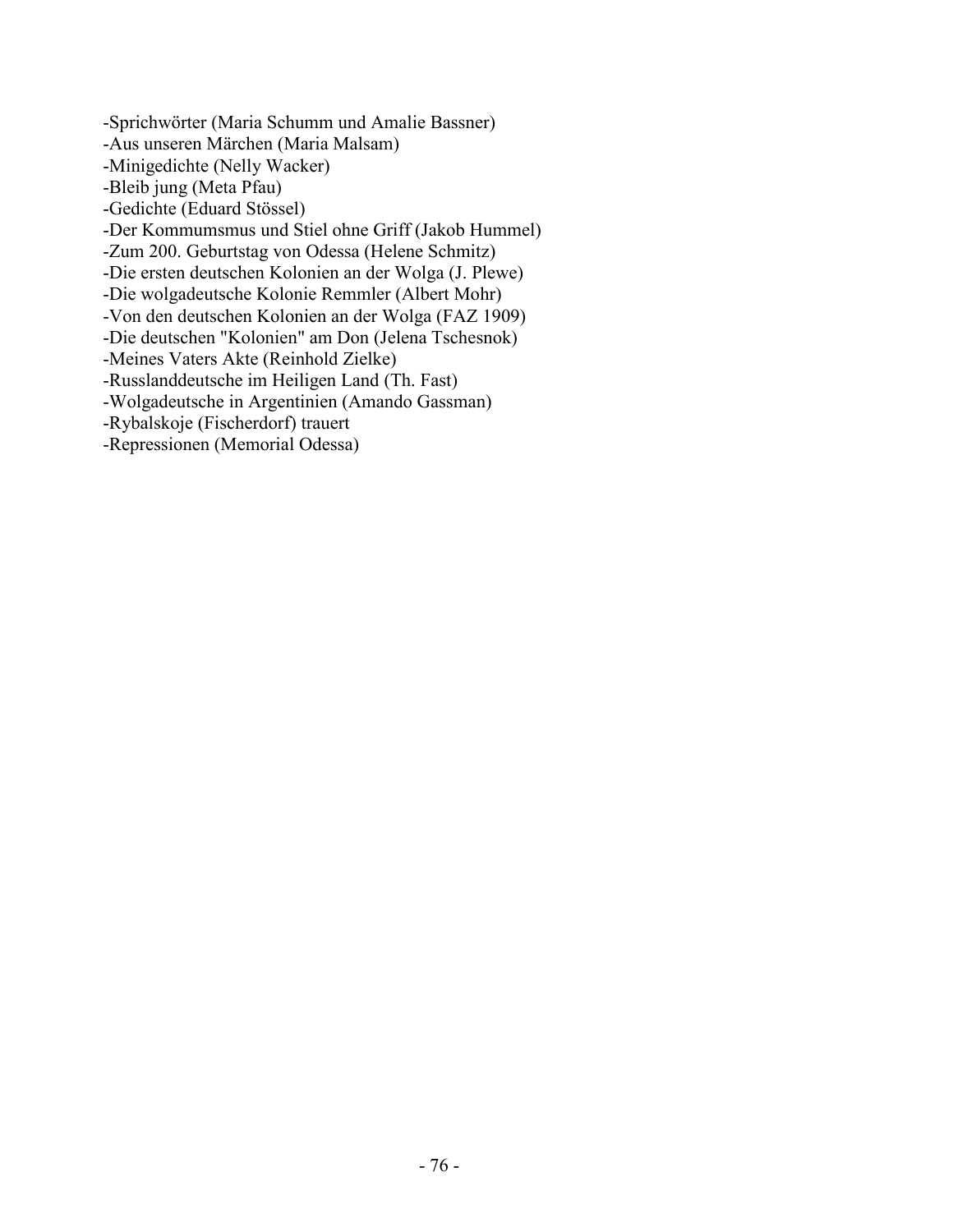## **APPENDIX II**

#### **LAWRENCE WEIGEL, ESSAYS**

The "Lawrence Weigel Essays" are a collection of writings that were published in various periodicals and newspapers over a number of years. The Weigel Essays cover a broad spectrum of German and Volga-German topics.

> Table of Contents Folder I, Part I

The Colonists (2) Early Life in Russia Herzog in Russia **Industries** Kamenka Katharinenstadt on the Volga (2) The Manifesto (2) Obermounjour on the Volga The Colony Pfeifer in Russia Schoenchen on the Volga Villages in Which Our Forefathers Lived Family Histories Reviews Die dt. Kolonien an der Wolga. Map Anton Kaeberlein 100 Years Ago Passenger Lists 1876 Passenger Lists The "Gellert" The"Suevia" How Catherine Was Built Liebenthal Pfeifer Sister Villages

Folder I, Part II

The Bissing Family Peter Bollig Balthasar Brungardt—Pioneer (2) Barbara (Linenberger) Brungardt-Pioneer Anton A. Dreiling-Pioneer Pioneers Catherine (Rohleder) Dreiling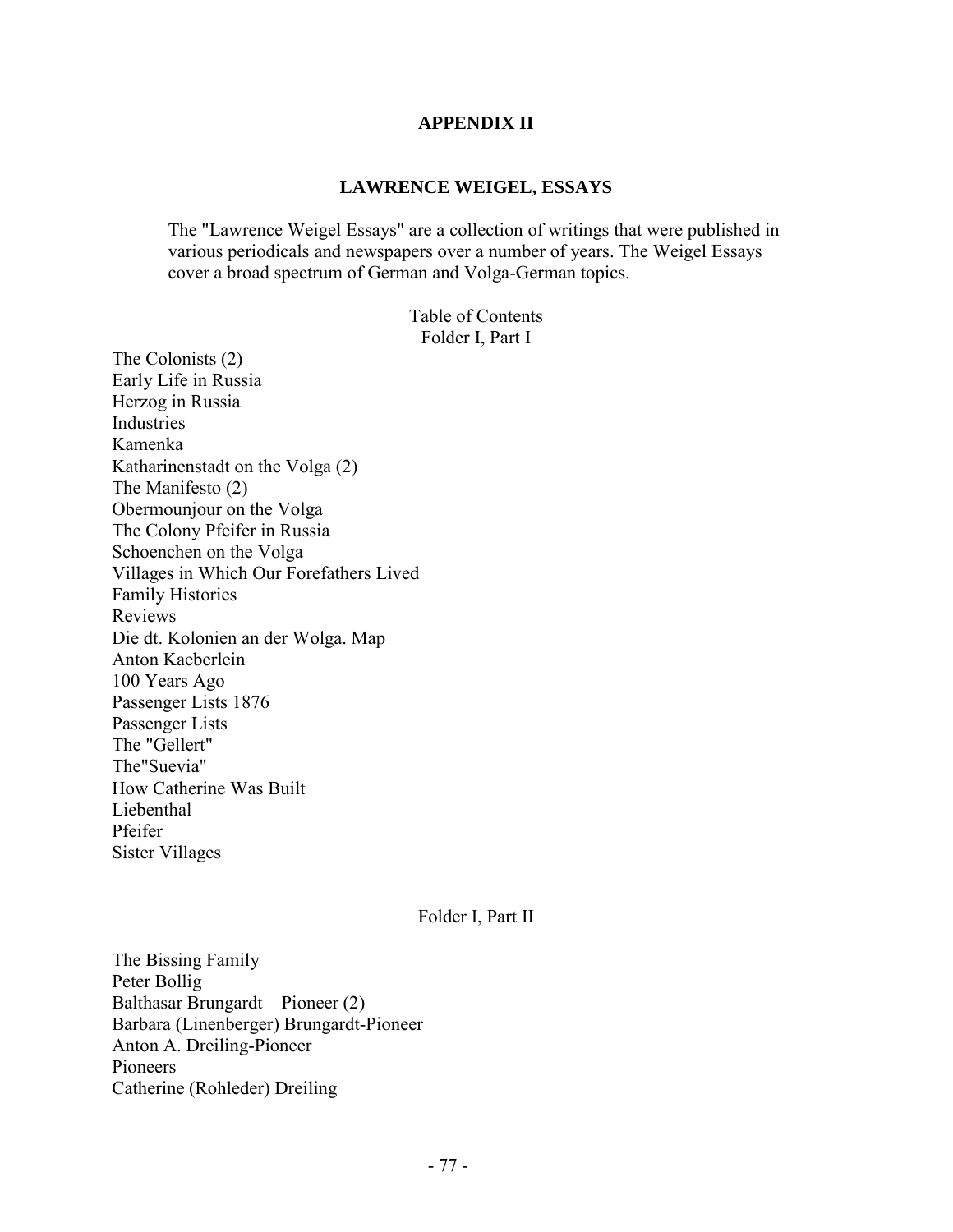Portrait of John Henry (Hannes Heinrich) Ebel by Fr. Alvin F. Werth Peter Leiker, Sr.-Explorer Athanasius Karlin Athanasius Karlin Diary (5) Herman J. Linenberger—Pioneer Joseph M. Linenberger—Pioneer Margaret Schamne Linenberger—Pioneer Mr. Jacob Meier—Pioneer The Jacob Meier Mill Mermis Pioneer Family Margaret Rupp-Pioneer Woman (2) Johann Jacob Staab—Pioneer Anna Marie Staab—Pioneer Businessman Joseph M. Schaefer-Pioneer Peter Stoecklein—Scout, Explorer Jacob Schmidt-Pioneer Anton Wasinger, Sr.—Explorer Weber Pioneers Weigel Genealogy Seventy Cents for a Lifetime of Freedom by Mela Meisner Lindsay Pioneer Stories from the Volga by Emma Schwabenland Haynes Pioneer Stories (7) The German Russian Heritage

#### Folder II, Part I

"Ach Schaetzchen was hab' ich erfahren" "Brautdusch" "Der alte Schnapsen Baltzer" "Die Abreis von Riga" "Die Gedanken sind frei" "Drei Wochen nach Ostern" "Einst lebt ich wohl" "Frau Nachtigall" "Herz, Mein Herz" "Ein Auswanderungslied" The Origins and Types of Folk Songs Sung by the Colonists "In Russland koennt man auch noch leben" "Heinrich schlief "Seid lustig und munter" "Der goldene Rosenkranz" "Stolz Heinrich wollt freien geh'n" Stories of the Colonists as Told in Song AHSGR Convention 1976 "Madam—Madam"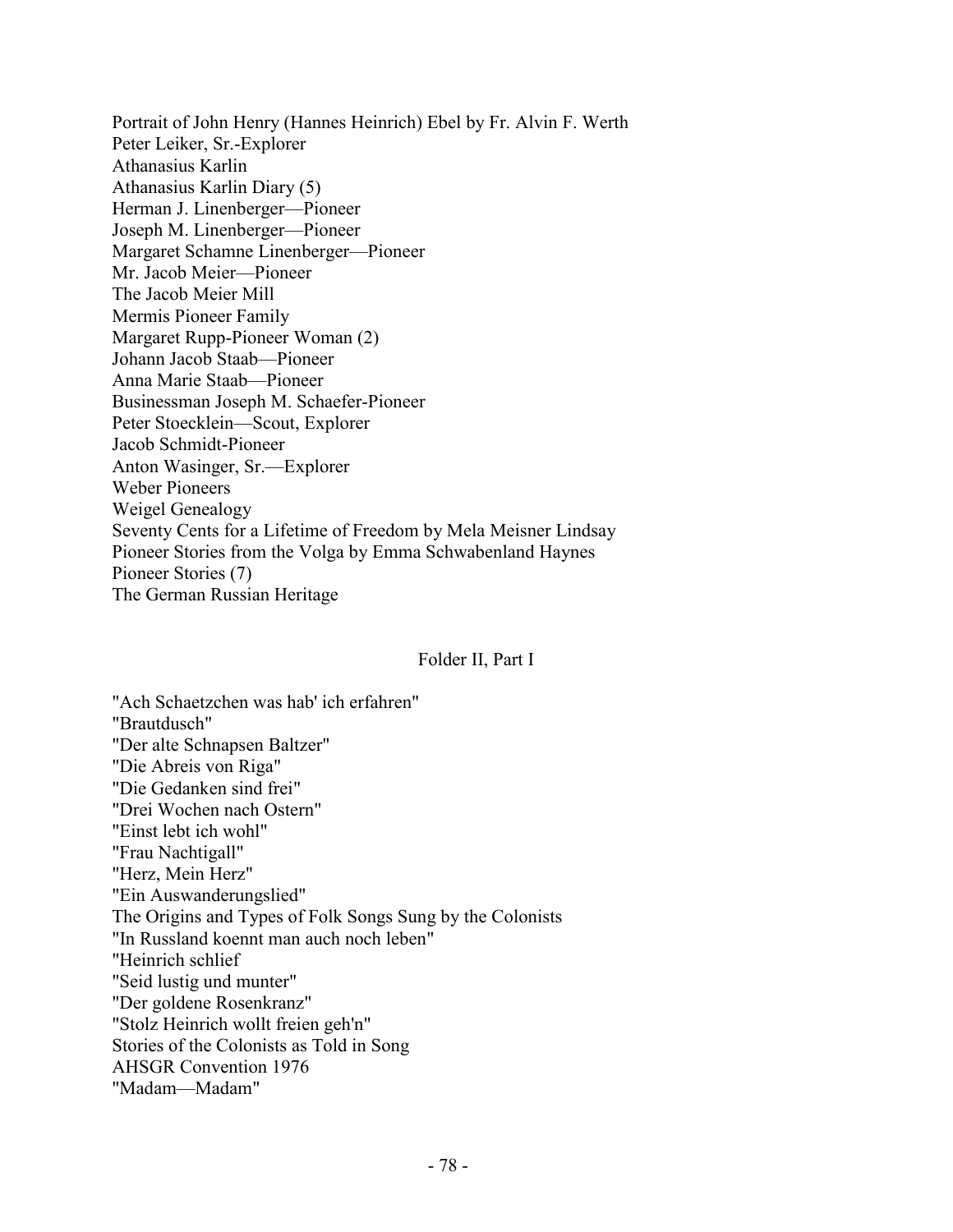The Tradition of Folksongs "Wie schoen ist das laendliche Leben" "Und habe wieder gesungen und alles werd' wieder gut" "Nur allein will ich nicht leben auf der Welt" "Nicht weiter sollst du dich erstrecken" "Vollendet hienieden" "Die Jerich Halzen hat Fett gestohlen" The History of the Germans from Russia Expressed in Their Songs (9) The Bands Hochzeit Band The Loretto Band Musician and Inventor The Musicians

## Folder II, Part II

The Cathedral of the Plains St. Fidelis Church Churches in the Volga Region, Miscellaneous The Altar Boys The Christian Mother Society of Munjor, Kansas (2) German Sermons The Vow Religious Life in the Settlements Origins of Religious Life in Herzog The Capuchins (2) Der Christbaum Der Belznicklos Das Christkind A Christmas Message The Christmas Season and its Customs (2) The Christmas Song Weihnachten The Season of Christmas Wanderstage New Years (3) The Wedding A Double Wedding (2) Christmas Songs (3)

Folder II, Part III

Frank P. Rupp, Folklorist A Horse and Buggy Tale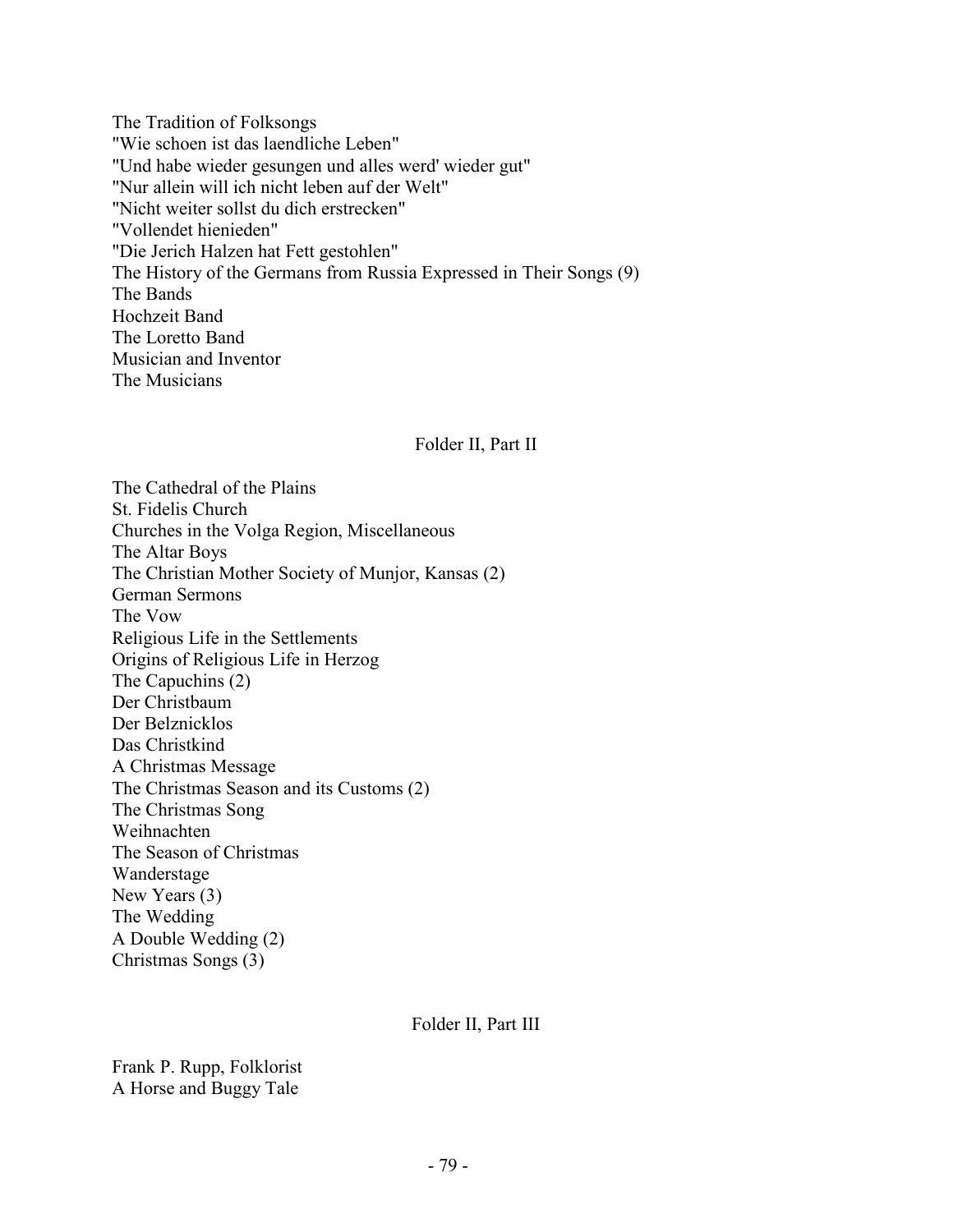Nicknames (4) Proverbs (3) Folk Humor (2) Folk Humor, Dialect (2) A Telephone Story Eine Erzaehlung aus Herzog Aens Vun Fetga Seina Language Folk Doctors (3) Dorthea Beilman, Pioneer Folk Doctor Anna Maria (Dreiling) Riedel, Folk Doctor; Jacob and Anna (Beilman) Schuetz Folk Medicine

## Folder III, Part I

Jubilee Festival Lawrence Weigel Cheered for Talk on Volga German Songs Lawrence Weigel, Folklorist; Seventh International Convention of AHSGR Kansas Northeast Chapter AHSGR AHSGR Early Newspaper The Winter of 1912 (2) The Tragedy of Winter Volga German Kinship Terms Did you know that... A Story of Faith and Courage (Anna and Peter Rack) (3) 100th Anniversary Commemorative Services The Czar's Germans Those Who Died for Their Country Old Pictures The Volga German Centennial Parade—Al Riedel Old Customs (2) William Baier Volga German Traditions, general Alex Weltz—Lawman (3) Baking and Ovens (2) The Art of Butchering and Preparing Meats Famous Meat Recipes Germans from Russia in South America (2) The Railroad (4) Life in the Volga German Colonies from 1921-1941 by Dr. Mathias Hagin (8) Wheat Harvest (2)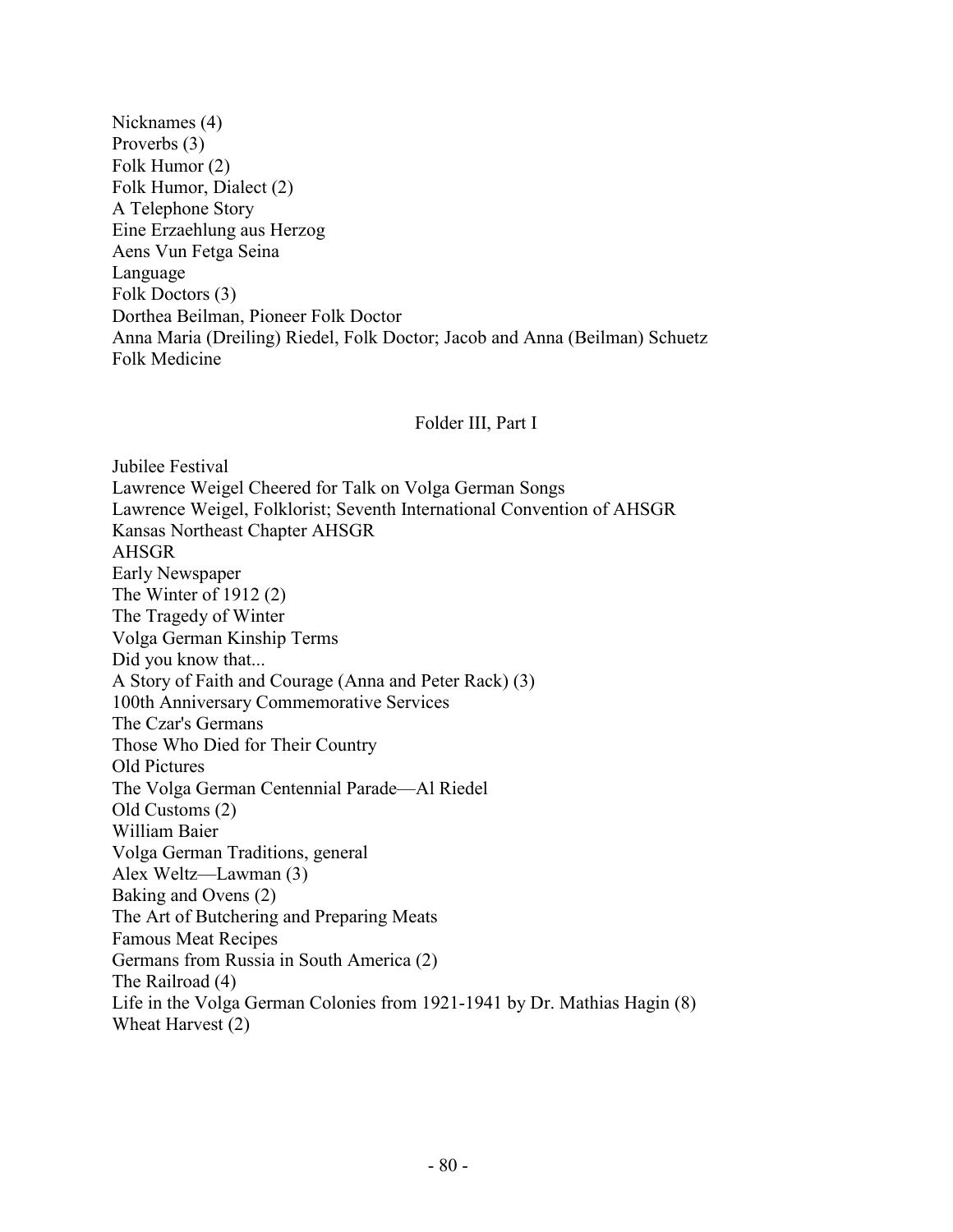# **APPENDIX III**

## **The Capuchin-Franciscan Friars Collection of Volga German Studies**

This collection was assembled by Fr. Blaine Burkey, O.F.M.Cap. during his 32 year tenure (1965-1997) in Ellis County. The collection also contains materials assembled earlier by other Capuchins in Ellis County, including Fathers Francis S. Laing, John Mary Lenhart, Edwin Dorzweiler, Raphael Engel and Alvin Werth.

Included in the collection are over seventy family genealogical studies, files on various individual Volga Germans, and histories of the Kansas Volga German villages as well as a number of historical monographs on the Germans in Russia. Ship records of a number of vessels from the period 1875-1878, among them records of the "Ohio," the "Gellert," the "Frisia," the "Herder" and the "Bahia" as well as a variety of census records and documents relating to immigration and naturalization complement the materials on groups, families, and individuals.

The collection, housed in two filing cabinets, also contains fourteen large binders of Fr. Blaine's personal manuscript notes on county immigrant families (filed by villages) and on significant individuals of German descent, among them priests, brothers, sisters, physicians, attorneys, elected officials and military personnel killed in action.

Among other items in the collection are folders documenting celebrations in the Volga German communities, assorted baptismal, marriage and death records, copies of the writings of Lawrence Weigel between 1973 and 1984 on Volga German traditions as well as an assortment of newspaper clippings.

Use of the items in the Capuchin-Franciscan Friars Collection of Volga German Studies is subject to conditions specified by the donor.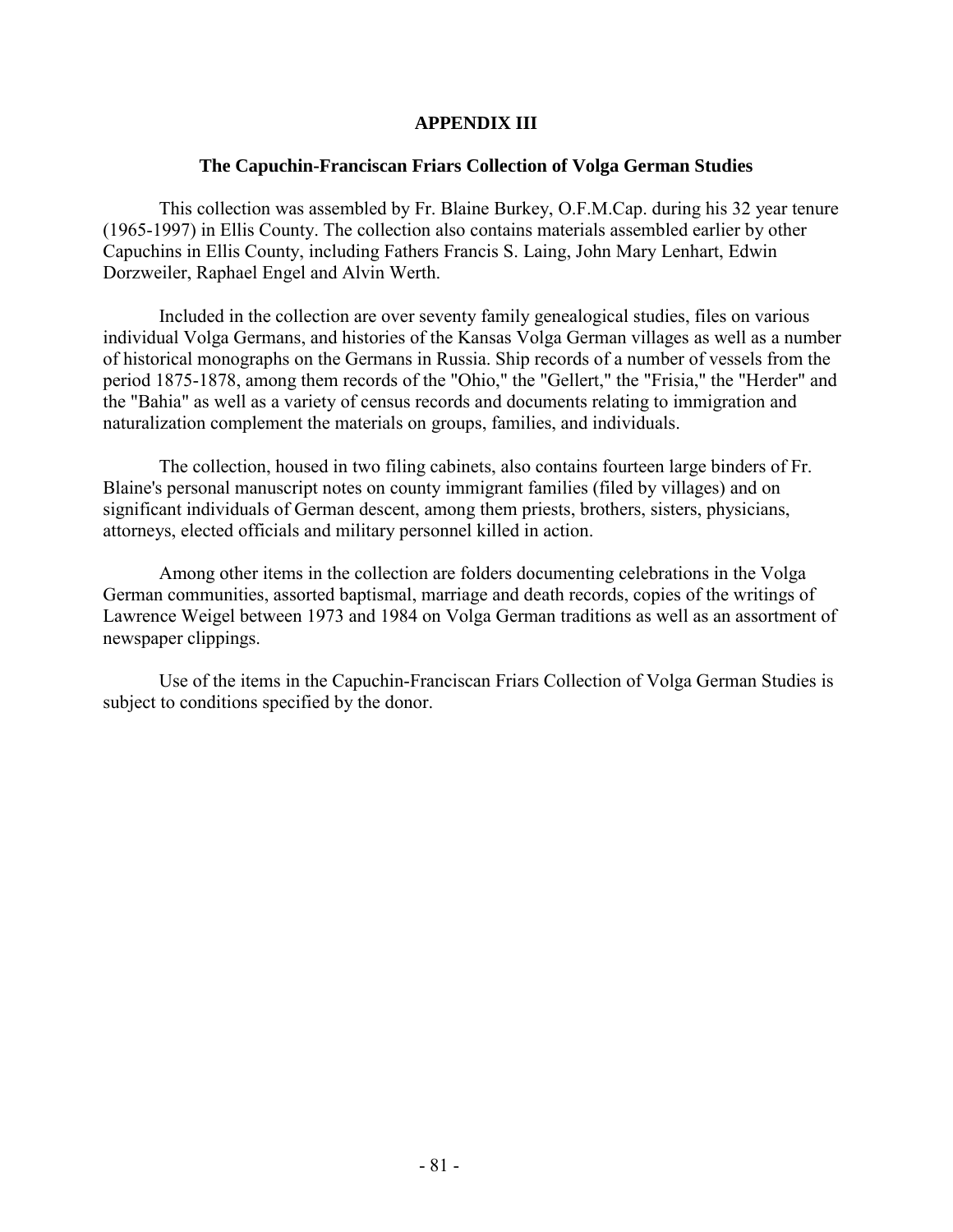# **Introduction to Addendum "A Guide to the Collections" 2007-2013**

The Center for Ethnic Studies continues to advance its mission of providing materials relating to the ethnic heritage of this area by accepting donations and by purchasing materials with monies received from gifts. The bibliography that follows is of items that have been added to the Center since the publication of this guide in 1997.

The Volga German Society of Ellis and Rush Counties and the Bukovina Society of the Americas have helped to maintain the Center with their donations. Forsyth Library thanks Francis Schippers and Oren Windholz, respectively, for their efforts in bringing new items to the Center.

After Lawrence Weigel passed away in 2005, his family designated memorial funds to go towards the Center for Ethnic Studies. Seventy items were purchased from those funds and have been placed in the Center. Thank you to the Weigel family for the opportunity to add to the collection which their father so graciously supported.

Having had both Dr. Helmut Schmeller and Dr. James Forsythe as my professors while working on my bachelor's degree in history from Fort Hays State University, it has been an honor to work on this edition of "A Guide to the Collections". Their vision of the Center for Ethnic Studies has continued through the years, and it is my hope that it will continue for many more.

Patty Nicholas Special Collections/University Archivist Forsyth Library February 5, 2007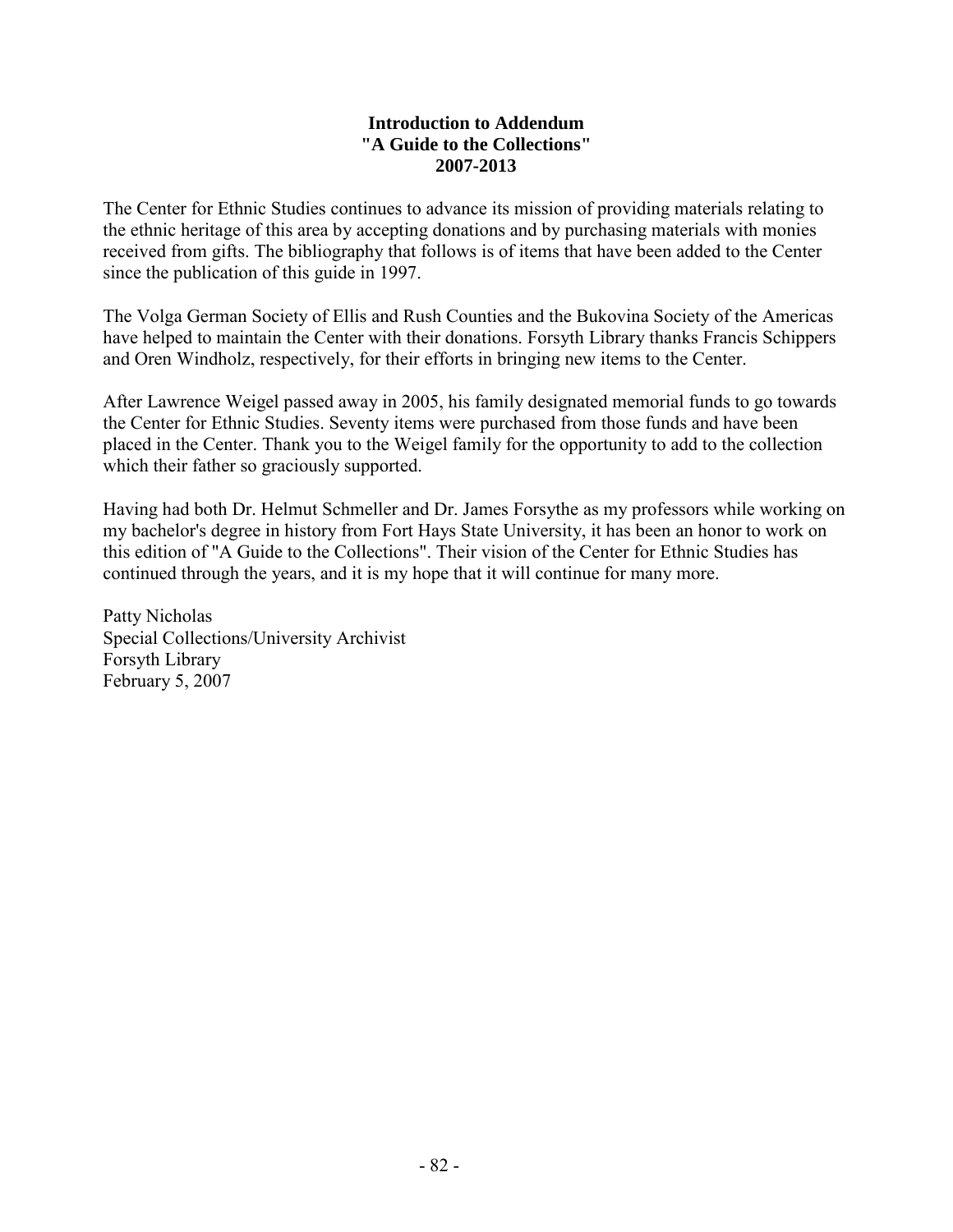## **Addendum—"A Guide to the Collections" 2007**

- 50 Jahre Südostdeutsches Kulturwerk Südostdeutsche Vierteljahresblätter, 1951-2001. München: Verlag Südostdeutsches Kulturwerk, 2001.
- 125<sup>th</sup> Jubilee Celebration: Unsere Leute Our People, July 21-27, 2001, a Volga-German Homecoming. S.l.: KMA Productions, Inc., 2001. {Video}
- 1798 Census of the German Colonies Along the Volga: Economy, Population, and Agriculture. Lincoln, NE: American Historical Society of Germans from Russia, c1999.
- Andree, Richard. Andrees Allgemeiner Handatlas in 91 Haupt- und 86 Nebenkarten, nebst vollstèandigem alphabetischem Namenverzeichnis. Bielefeld und Leipzig, Velhagen & Klasing, 1893.
- Auweiler, Rev. Edwin J., O.F.M. The "Chronica Fratris Jordani A Giano". Washington, D.C., 1917.
- Baier, William M. History of St. Boniface Parish Vincent, Kansas. [S.l.: s.n.], 1997, 1968.

Bauer, Kenneth C. Spread Your Lasso Wider, Cousin, It's A Big Herd. Xlibris Corporation, 2004.

Baxter, Angus. In Search of Your German Roots: A Complete Guide to Tracing Your Ancestors in the Germanic Areas of Europe. Baltimore, MD: Genealogical Pub. Co., c2001.

Bayerisch Schwaben: scheones Land zwischen Ries and Bodensee. Konstanz: Stadler, 1990.

- Billinger, Wayne and Family. Merry Christmas from the Heartland. CD-ROM. Hays, KS: Advantage Studio, 2002.
- Bornemann, Irma, Paula Tiefenthaler and Rudolf Wagner, eds. Czernowitz: Eine Stadt im Wandel der Zeit mit besonderer Berücksichtigung ihres deutschen kulturellen Lebens*.* Munich/Stuttgart: Verlag "Der Südostdeutsche," 1988.
- Brown, John Michael. Descendents of Andreas Braun. 1999.
- Brucker, Johanna. Auf Herbergssuche. Augsburg: Landsmannschaft der Buchenlanddeutschen.
- Bukovina Society of the Americas, 1988-1996: Clippings from the Ellis County Star, the Ellis Review, the Hays Daily News, and Kansas Country Living. S.l: s.n., 1988-1996.
- Christ Lutheran Church: Ellis County, Kansas. Compiled by Oneita J. Bollig. Ellis, KS: Christ Lutheran Church, 1989.

Czernowitz und die Bukowina 1890-1910 Album. Austria, 2001.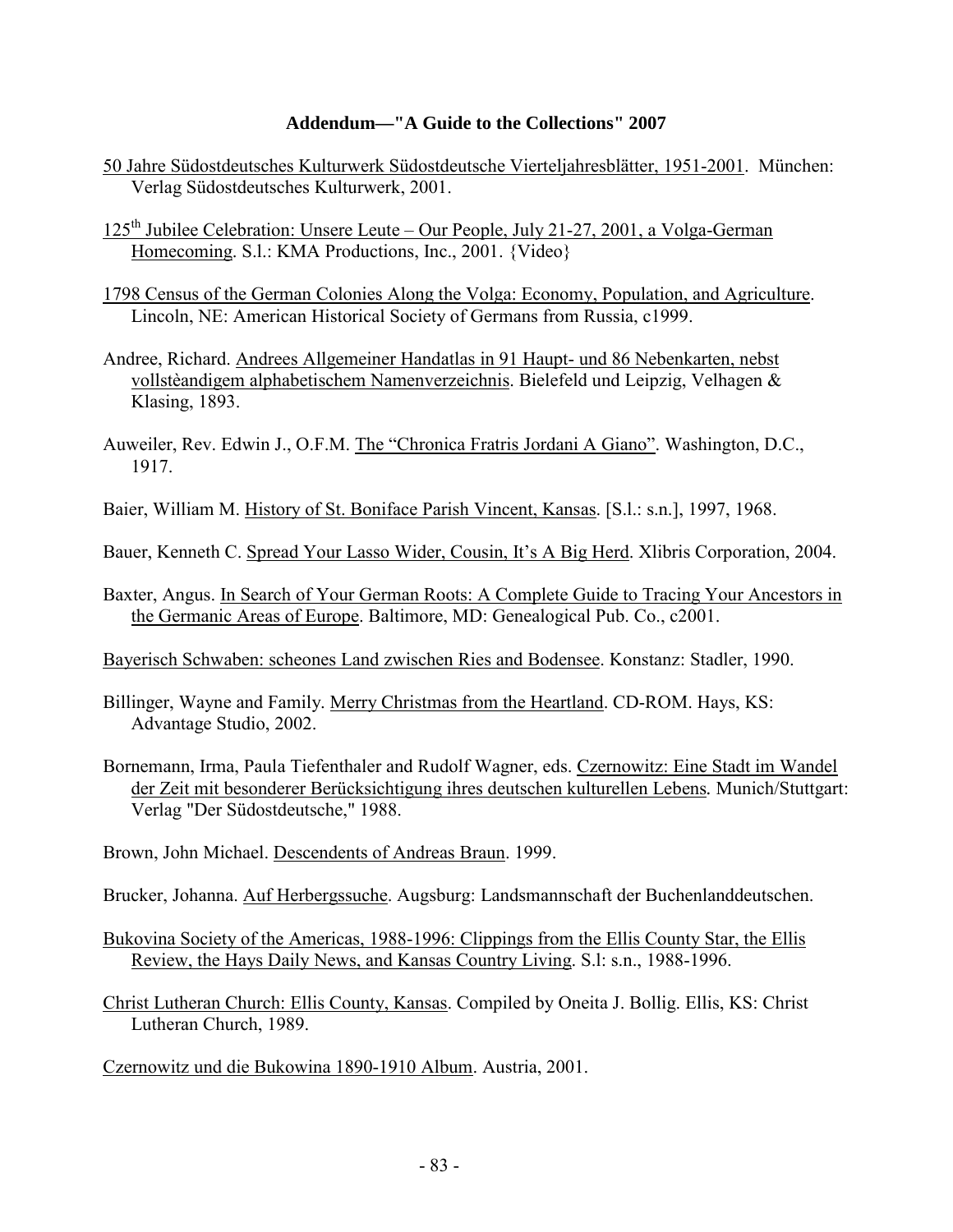- Däs, Nelly. Cookbook for Germans from Russia. Fargo, ND: Germans from Russia Heritage Collection, North Dakota State University Libraries, 2003.
- Description of the Saratov Colony of Beauregard (1798). Lincoln, NE: American Historical Society of Germans from Russia, 1996.
- Description of the Saratov Colony of Gnilushka also known as Pfeifer (1798). Lincoln, NE: American Historical Society of Germans from Russia, 1995.
- Description of the Saratov Colony of Katharinenstadt also known as Baronsk (1798). Lincoln, NE: American Historical Society of Germans from Russia, 1995.
- Description of the Saratov Colony of Krutoyarovka also known as Graf (1798). Lincoln, NE: American Historical Society of Germans from Russia, 1995.
- Description of the Saratov Colony of Ober-Monjou (1798). Lincoln, NE: American Historical Society of Germans from Russia, 1995.
- Description of the Saratov Colony of Pamyatnaya also known as Rothammel (1798). Lincoln, NE: American Historical Society of Germans from Russia, 1996.
- Description of the Saratov Colony of Paninskaya (Schonchen) 1798. Lincoln, NE: American Historical Society of Germans from Russia, 1995.
- Description of the Saratov Colony of Rossoshi (Franzosen) 1798. Lincoln, NE: American Historical Society of Germans from Russia, 1995.
- Description of the Saratov Colony of Solothurn/Wittmann 1798. Lincoln, NE: American Historical Society of Germans from Russia, 1995.
- Description of the Saratov Colony of Tonkoshurovka also known as Marienthal (1798). Lincoln, NE: American Historical Society of Germans from Russia, 1995.
- Description of the Saratov Colony of Zug (Gattung) 1798. Lincoln, NE: American Historical Society of Germans from Russia, 1995.
- "Deutsch-Bèohmische Mundart":Letzte Kostproben Einer Schon Bald Ausgestorbenen Sprache. Oberding: Reimo-Verl, [2007].
- Deutsche Kirchen an der Wolga 1994. Calendar. Saratov, Russia: Stenmark-Verlag, 1994.
- Drescher, Steve. Extracts of Church Records for the Appelhans and Allied Families: St. Lambertus Church, Bechtheim, Rheinhessen, Germany, 1676-1779. High Point, NC: Steve Drescher, 2002.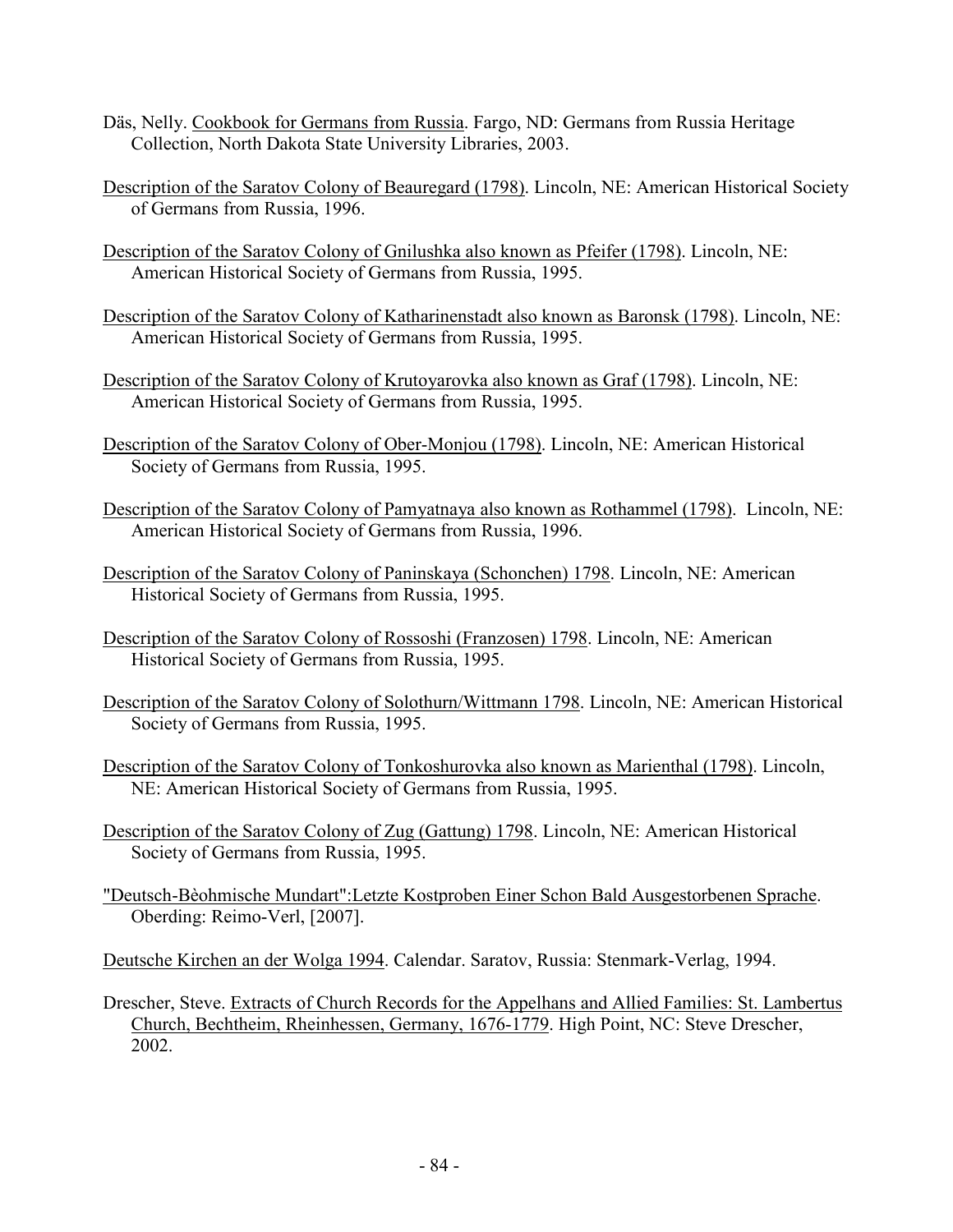- Dupanloup, Right Rev. Dr. The Convention of the  $15<sup>th</sup>$  September, and the Encyclic of the  $8<sup>th</sup>$ December. Cincinnati, OH: Catholic Telegraph Print, 1865.
- Erbert, Sister Dorissa. History of St. Mary's Parish: Ellis, Kansas. Hays, KS: Fort Hays Genealogical Society, 1973.
- Emmeram, Kansas plot map. Map. S.l: s.n., n.d.
- Familien und Seelen-Verzeichnis der Katholischen Pfarrei: Holy Cross Church, Pfeifer, Kansas, 1906-1956. Pfeifer, KS: 1906.
- Freeman, Robert. Index to Place Names Found In *From Catherine to Khrushchev* by Adam Giesinger. [Santa Monica, CA]: R. & M. Freeman, 1986.
- Geier File: Trip to South America Letters from South America. Various pagings. S.l.: s.n., n.d.
- Gemeindelexikon der Bukowina: bearbeitet auf Grund der Ergebnisse der Volkszählung vom 31. December 1900. Austria: Statistische Zentralkommission, 1907. {Photocopy}
- German-Bohemian Heritage Society. German-Bohemian Immigrant Monument. Northfield, MN: St. Olaf College Press, 1992.
- Germans from Russia: Children of the Steppe, Children of the Prairie; Prairie Crosses, Prairie Voices; Iron Crosses of the Great Plains. DVD. [Fargo, ND]: Prairie Public Broadcasting, c2004.
- Germans from Russia Heritage Collection. Eighteenth and Nineteenth Century Primary German Villages of the Volga Region; Volga German Colonies, 1761-1941; Old Samara Volga German Colonies, 1859-1860. Map. Fargo, ND: Germans from Russia Heritage Collection, North Dakota State University Libraries, c2003.
- Goetz, Eileen Rathbun. Goetz Volga Germans: Remembering Family Members. Hays, KS: 1996.
- Gone Without a Trace: German-Russian Women in Exile. Lincoln, NE: American Historical Society of Germans from Russia, c2001.
- Gruebele, Edith R. Grosshans. Favorite Recipes of a Lifetime. Fargo, ND: Germans from Russia Heritage Collections, North Dakota State University Libraries, [2001].
- Gueldner, R. M. H. (Rose Marie H.). German Food & Folkways: Heirloom Memories from Europe, South Russia & the Great Plains. Fargo, ND: Germans from Russia Heritage Collections, North Dakota State University Libraries, 2002.
- Hampel, Johannes. Von Trappau bis Czernowitz: Vermachtnisse eines Mitteleuropaers im 20. Jahrhundert. Festschrift zum 70. Augsburg: Bukowina-Institut, 1995.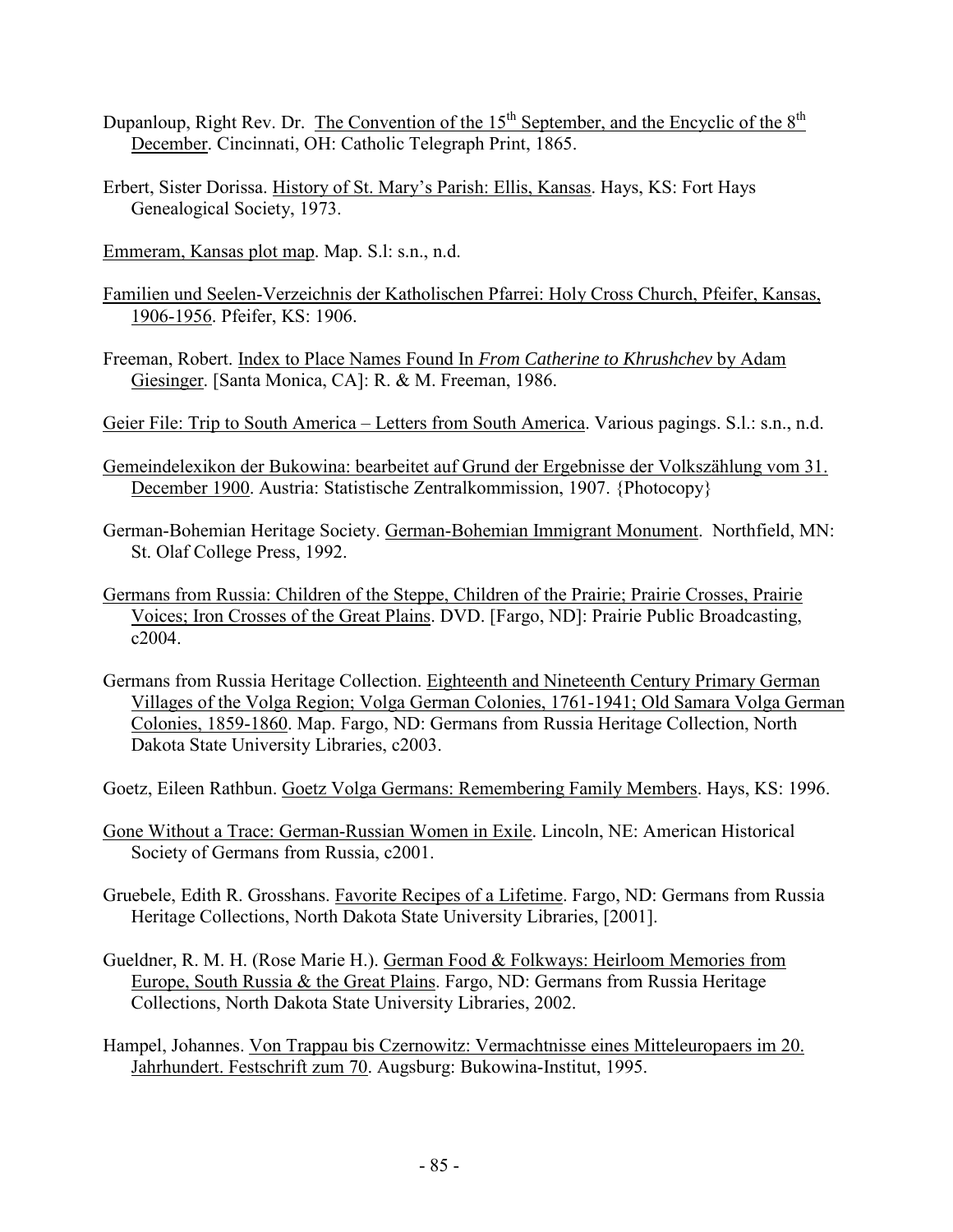- Haas, Julian. Exodus to a Land of Promise: History, Memories, and Genealogy of the Michael Katharina Schreiner Haas Family. Hays, KS: NW Xerographics, 200?.
- Haas, Margery Haselhorst. Here Are Those "Haselhorsts": A Family History. [Hoxie, KS]: M.H. Haas, c1996.
- Heiden, Markus. Mein Versprechen: Die Maria-Wald-Kapelle, Julbach/Bayern*.* Julbach: Markus Heiden, 2001.
- Herrman, Eva-Marie. We Ate the Salt of Russia: Stories of People Forgotten at Home. Leipzig: Satz und Druck, 1994.
- Hildebrandt, Georg. Why Are You Still Alive?: A German in the Gulag. Fargo, ND: Germans from Russia Heritage Collection, North Dakota State University Libraries, 2001.
- Hilgarth, Anne-Marie. Anika. Ilfracombe: Stockwell, 1980.
- Holy Cross Parish Family Register of Pfeifer, Ellis County, Kansas. Compiled by Rosemary Wiesner Larson. 1995.
- Hoobler, Dorothy and Thomas Hoobler. We Are Americans: Voices of the Immigrant Experience. New York, NY: Scholastic, Inc., 2003.
- Iszler, Donna Eberle. Connecting Generations: Fond Recollections of German-Russian Heritage, Traditional Family Recipes and Reminiscent Stories from Five Generations of Cooking with Mom. Fargo, ND: North Dakota State University, 2005.

Jacobs, Frank. Argentine Census of Volga German Colonies. S.l.: s.n., 2006.

- Jordan, Inge. Die Auswanderung aus dem Künischen Böhmerwald. Morsak Verlag Grafenau, 1995.
- Knoll, Anna. John F. Brungardt and Anna Marie Vonfeldt, Their Ancestors and Descendants. Washington, D.C.: Anna Knoll, 1978.
- Landschaft, die mich erfand: Eine Reise durch Vergangenheit und Gegenwart der multi-ethnischen Kulturlandschaft Bukowina. Bonn: DJO, Deutsche Jugend in Europa Bundesvrband, 1993.
- Larson, Rosemary Wiesner. Pfeifer (Gnilushka) Saratov Province, Russia 1834 Census, 8<sup>th</sup> Revision, 22 December 1834. Mendota Heights, MN: Rosemary Wiesner Larson, 2005.
	- \_\_\_\_\_\_. Pfeifer (Gnilushka), Saratov Province, Russia: [a Census of the Village] 1834 Census, 8th Revision, 22 December 1834. Mendota Heights, Minn.: R. W. Lawson, [2007?].
- Liebel, Helen Pauline Grit. Enlightened Bureaucracy Versus Enlightened Despotism in Baden, 1750-1792. Philadelphia, PA: American Philosophical Society, 1965.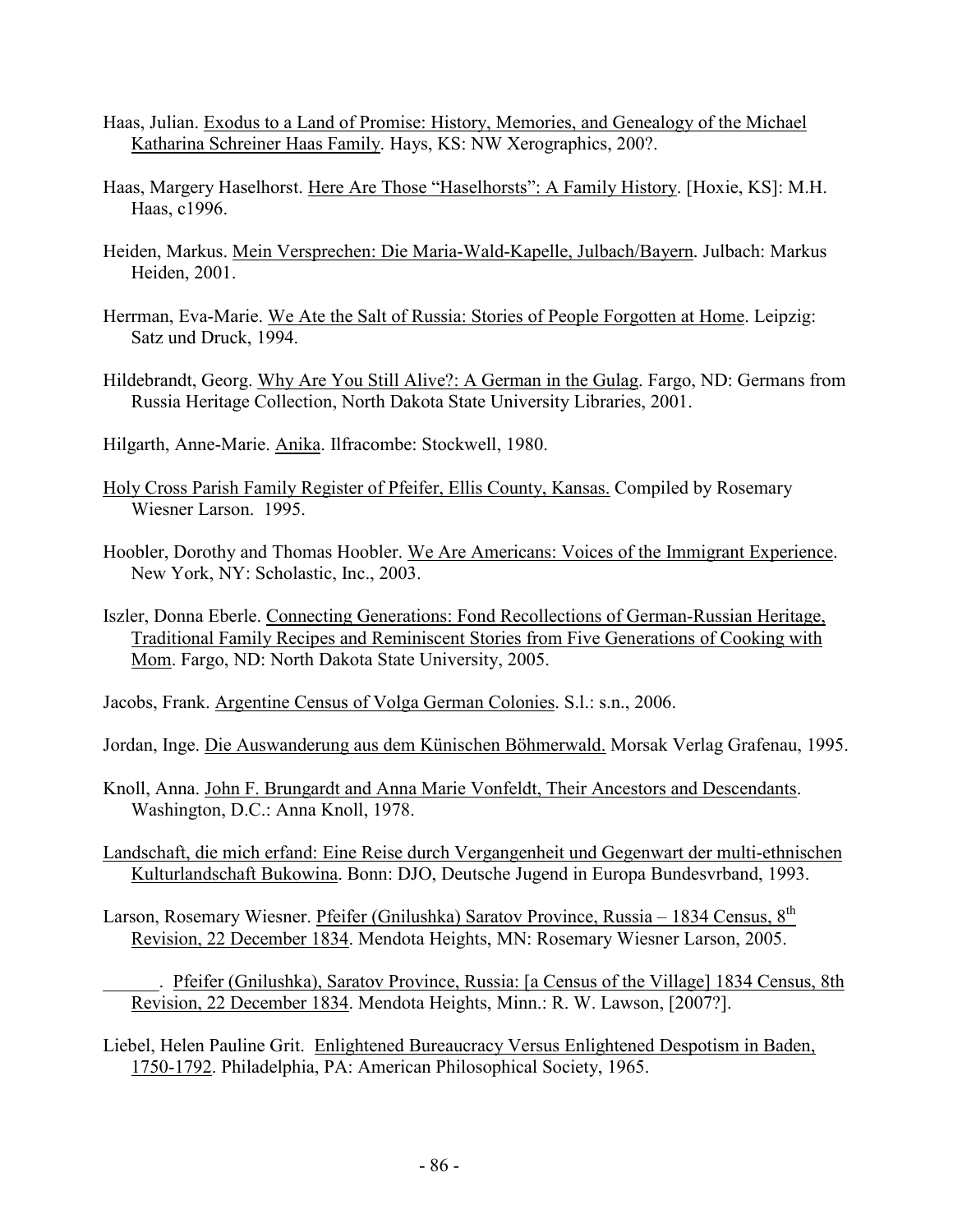- Leiker, Anthony James and Anthony DeWayne Leiker. Descendents of Johann George Leicker & Other Leikers. Lubbock, TX, 1998.
- Leiker, Anthony J. Louis, Russia (Ostrogovka): A Census of the Village in 1834, 17 January 1835. [Hays, KS: K.D. Rupp], 2002.

. Louis, Russia (Ostrogovka): A Census of the Village in 1850, 30 July 1850. [Hays, KS: K.D. Rupp], 2002.

. Mariental, Russia, Russian Name: Tonkoshurovka: A Census of the Village in 1834, 17 December 1834. Lubbock, TX: A.J. Leiker, c2001.

\_\_\_\_\_\_. Mariental, Russia (Tonkoshurovka): The List of First Settlers Established 16 June 1766, Census Date 1767. [Lubbock, TX: Anthony J. Leiker], 2003.

\_\_\_\_\_\_. Revision List (Census) of the Colony Herzog, Russia, Russian Name: Susly: A Census of the Village in 1834, 12 December 1834. Lubbock, TX: A.J. Leiker, 2001.

\_\_\_\_\_\_. Rohleder, Russia, (Raskaty): The List of First Settlers Established 14 June 1766, Census Date 1767. [Lubbock, TX: A.J. Leiker], 2002.

\_\_\_\_\_\_. Rohleder, Russia, Russian Name: Raskaty: A Census of the Village in 1834, 7 December 1834. [Lubbock, TX: A.J. Leiker, c2001].

Leiker, James. A Changing Village: A History of Antonino, Kansas. Hays, KS: Northwestern Printers, 2005.

Leiker, Tony J. Braun Family Genealogy. [Hays, KS: K. D. Rupp, 2007].

. Karlin Family: the Descendants of Johann Adolph Peter Kartlein (Karlin) 1725-[2000]. [Hays, KS: K. D. Rupp, 2008].

\_\_\_\_\_\_. The Schumacher Family Genealogy. Hays, Kan.: K. D. Rupp, 2007.

Lell, Emmanuel. Pfeifer, Russia: Those Who Remained Behind, 1876-1996. Compiled by Frank Jacobs.

Lindsey, Mela Meisner. The Story of Johann: The Boy Who Longed to Come to Amerika [sic]. Lincoln, NE: American Historical Society of Germans from Russia, c1988.

Luksch, Josef. Gefild Unter den Schwarzen Bergen: Schicksal e. Böhmerwaldgemeinde. Aalen/Württemberg: Gemeinde Aussergefild, 1975.

Mai, Brent Alan. Transport of the Volga Germans from Oranienbaum to Colonies on the Volga 1766-1767. Lincoln, NE: American Historical Society of Germans from Russia, 1998.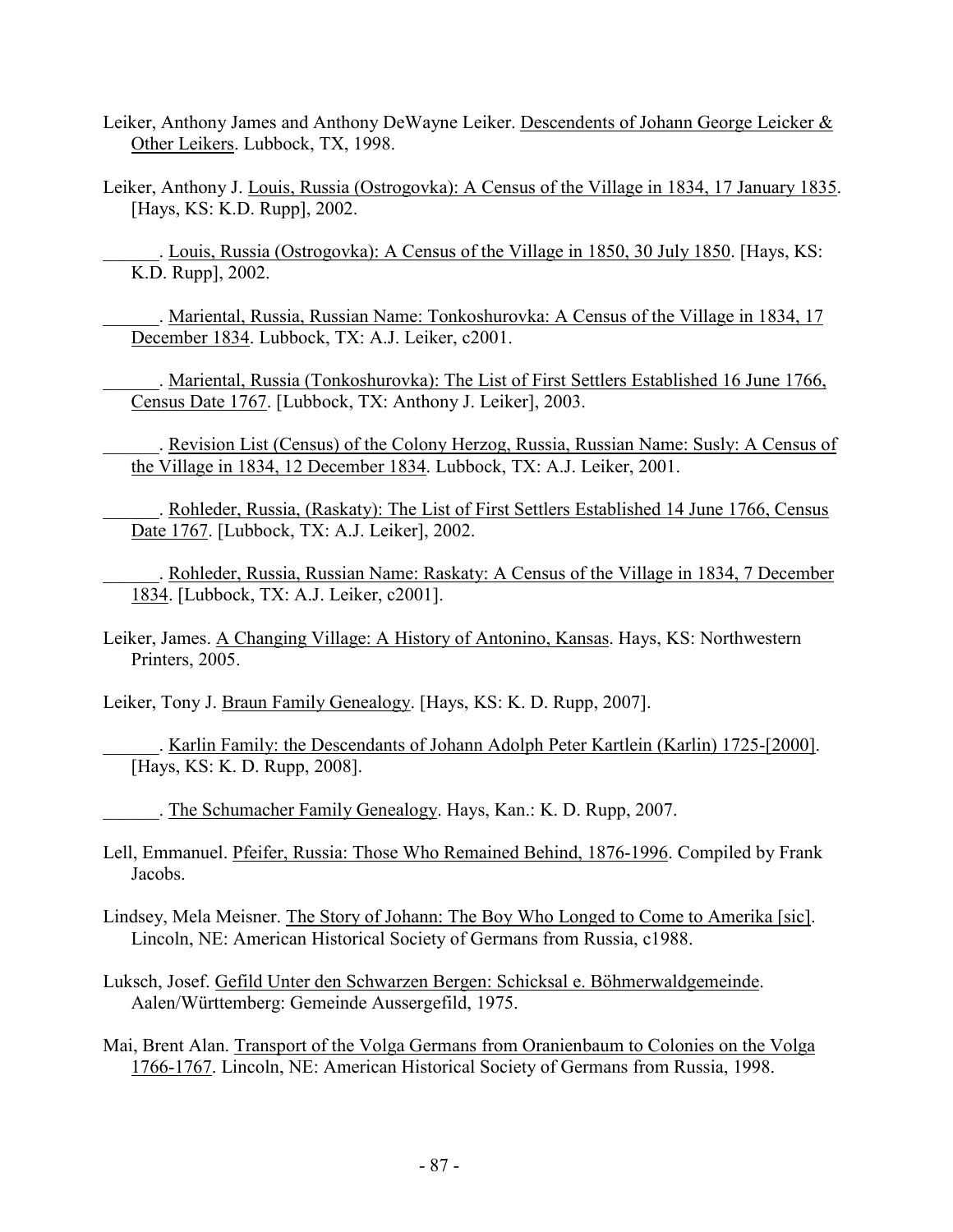- Marzolf, Arnold H. Let's Talk German-Russian with Ernschtina un Hanswurscht. Bismarck, ND: Published under the auspices of the Germans from Russia Heritage Society, [2004, c1991].
- Massier, Paul F. Paul and Dorothy Massier's Tour of Bukovina and Other Regions of Romania, August 2003. Las Vegas, NV: Paul F. Massier, 2004.
- Mayer, Herbert. Lebenslinie und Lebenskraft der Deutschen Stammsiedlungen im Buchenland (Bukowina). Leipzig, S. Hirzel, 1940. {Photocopy}
- McGinnis, Sean. The Founding Families of Catharine, Kansas 1875-1910. Sean McGinnis, 1997.

. The Founding Families of Catharine, Kansas 1600-1875: The Edition of Additions and Corrections, 2000. Nomade Press, 2000.

Meter, Ken and Robert Paulson. Border People: the Bèohmisch (German-Bohemians) in America. Minneapolis: Crossroads Resource Center, 1993.

- Menestrina, Mitzi Tanda. A Bukowina German Girl in World War II. Wichita, KS: Larry Menestrina, 1998.
- Migration from the Russian Empire: Lists of Passengers Arriving at the Port of New York. Baltimore: Genealogical Pub. Co., c1995-<c1998>.
- Mirwald, Siegfried. Die Geschichte von Bayrischen, Deutsch-Bohmischen Buchenlandern. Augsburg: Landesmannschaft der Buchenlanddeutschen (Bukowina), 1992.
- Mittelmann, Herman. Illustrierter Fuhrer Durch die Bukowina. Wien: Mandelbaum Verlag. 2001, 1907.
- Moore, Janel Werth. Franz and Anna Tell the Story of Volga Germans. Hays, KS: Volga German Society of Ellis-Rush Counties, n.d.
- Nase Rodina: Our Family Mewsletter of the Czechoslovak Genealogical Society International. St. Paul, MN: The Society, 1992-
- Nuss, Calvin E. Memories—Humor of a Second Generation Volga American: A Tribute to Two Second Generation Volga Americans: Johnny Hopp, George Sauer. S.l., s.n., 1990?
- Our Journey of Faith: St. Boniface Parish Vincent, Kansas, 1907-2007. [s.l.: s.n.], 2007.
- Pastoral Letter of the Catholic Episcopate of the United States on the Religious Situation in Mexico. Committee of the American Episcopate, 1926.
- Pfannenstiel, Celeste. The Missionary Servant: The Autobiography. S.l., s.n., 1999.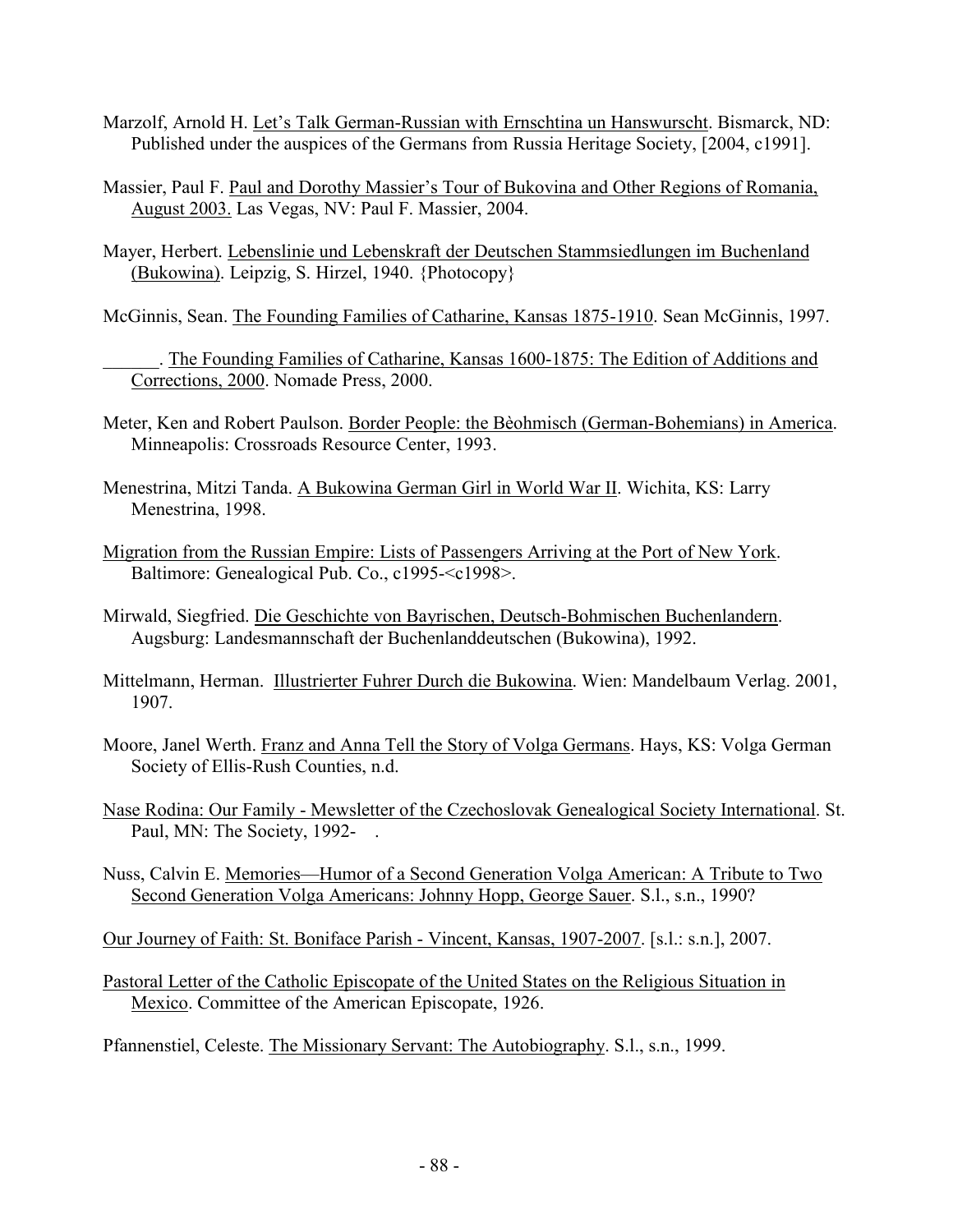Pfannenstiel, Jake and Lois Pfannenstiel. Leiker: Obermunjou, Russia and Munjor, Kansas, 1920- 1998. Tyler, TX: Jake and Lois Pfannenstiel, <1998>.

. Pfannenstiel: Obermunjou, Russia and Munjor, Kansas, 1732-2001. Tyler, TX: Jake and Lois Pfannenstiel,  $2<sup>nd</sup>$  Printing, July 2001.

Pflug, Waldemar. 1850 Census of Boisroux (Boaro) in the Nikolaevsk District of the Saratov Province in Russia: Dated 15 July 1850. [Hays, Kansas: self], 2008.

\_\_\_\_\_\_. 1850 Census of Kaneau (Kano) in the Nikolaevsk District of the Saratov Province in Russia: Dated 5 July 1850. Bayreuth, Germany: [S.n.], 2009.

\_\_\_\_\_\_. 1850 Census of Lilienfeld in the Novouzensk District of the Samara Province in Russia: Dated 7 July 1850. [Hays, Kan.: self, 2008].

\_\_\_\_\_\_. 1850 Census of Neu-Boisroux (Neu-Boaro) in the Nikolaevsk District of the Saratov Province in Russia: Dated 7 July 1850. Bayreuth, Germany: [S.n.], 2009.

\_\_\_\_\_\_. 1850 Census of Philippsfeld in the Nikolaevsk District of the Saratov Province in Russia: Dated 4 July 1850. [Hays, Kansas: self], 2009.

\_\_\_\_\_\_. 1857 Census of Boisroux in the Nikolaevsk District of the Samara Province in Russia: Dated 16 October 1857. [Hays, Kansas: self], 2008.

\_\_\_\_\_\_. 1857 Census of Lilienfeld in the Novouzensk District of the Samara Province in Russia: Dated 1 November 1857. [Hays, Kan.: self, 2008].

\_\_\_\_\_\_. 1857 Census of Ernestinendorf (Beckerdorf) in the Nikolaevsk District of the Samara Province in Russia: Dated 7 November 1857. Hays, KS: Waldemar Pflug, 2009.

\_\_\_\_\_\_. 1857 Census of Kaneau (Kano) in the Nikolaevsk District of the Samara Province in Russia: Dated 31 October 1857. Bayreuth, Germany: [S.n.], 2009.

\_\_\_\_\_\_. 1857 Census of Neu-Boisroux (Neu-Boaro) in the Novouzensk District of the Samara Province in Russia: Dated 27 October 1857. Bayreuth, Germany: [S.n.], 2009.

. 1857 Census of Philippsfeld in the Nikolaevsk District of the Samara Province in Russia: Dated 22 October 1857. Bayreuth, Germany: [S.n.], 2009.

\_\_\_\_\_\_. 1857 Census of Resanovka (Nab) in the Nikolaevsk District of the Samara Province in Russia: Dated 09 November 1857. [Hays, Kan.: self, 2008].

\_\_\_\_\_\_. 1857 Census of Rosental in the Nikolaevsk District of the Samara Province in Russia: Dated 12 November 1857. [Hays, Kan.: self, 2008].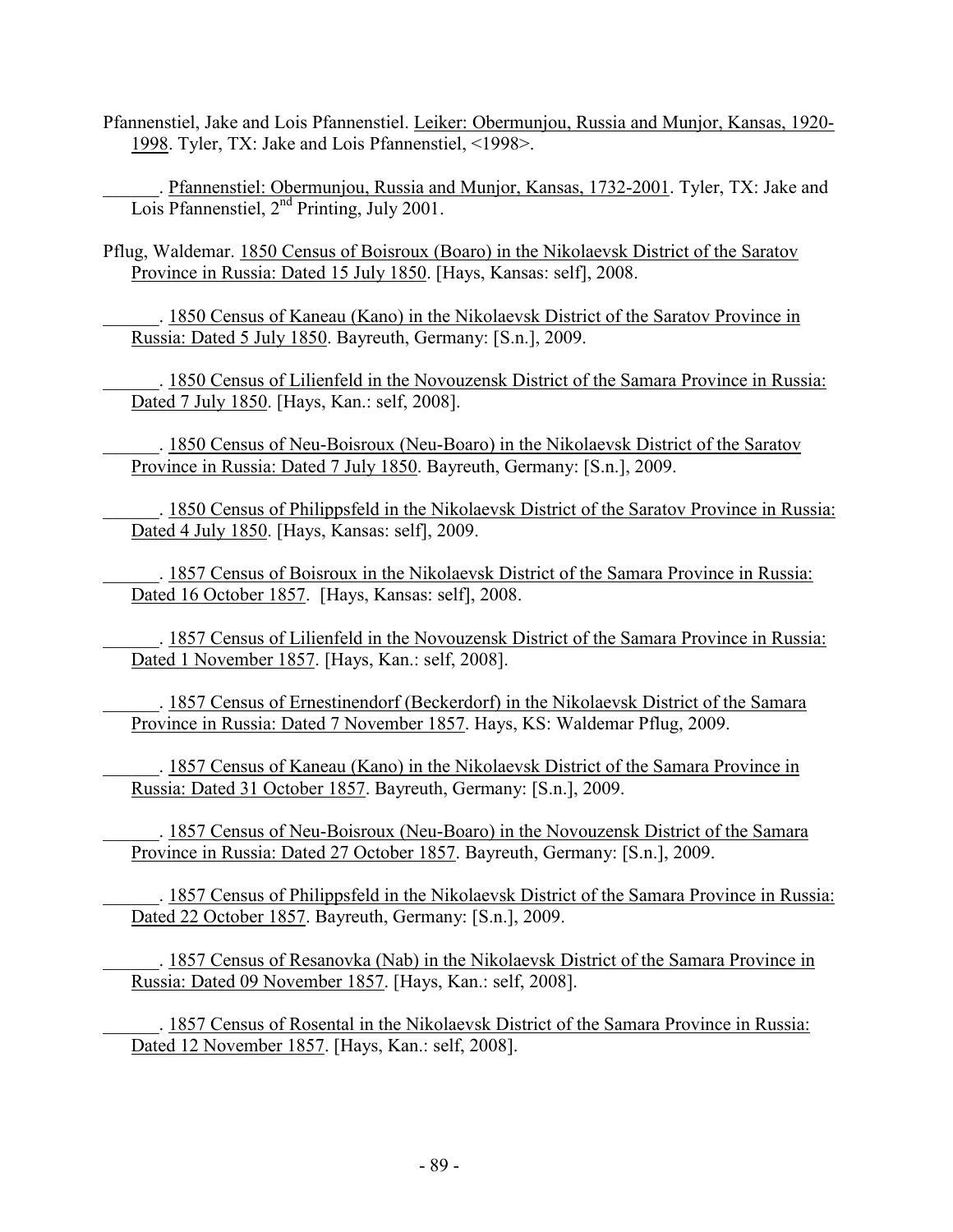\_\_\_\_\_\_. 1857 Census of Zurich in the Nikolaevsk District of the Samara Province in Russia: Dated 19 November 1857. Bayreuth, Germany: [S.n.], 2009.

\_\_\_\_\_\_. 1865 Additional Census of Lilienfeld in the Novouzensk District of the Samara Province in Russia. [Hays, Kan.: self, 2008].

\_\_\_\_\_\_.1865 Additional Census of Neu-Boisroux (Neu-Boaro) in the Novouzensk District of the Samara Province in Russia. Bayreuth, Germany: [S.n.], 2009.

- Philipps, John. The Germans by the Black Sea between the Bug and Dniester Rivers. Fargo, ND: Germans from Russia Heritage Collections, North Dakota State University Libraries, 2000.
- Pipkin, Norma. A Tribute to the Volga-Germans: The Immigrant Woman, Ann Eva Spitter Rupp, 1828-1902. CD-ROM. [Hays, KS: S.l., 2005?]
- Pleve, Igor. Einwanderung in das Wolgagebiet 1764-1767. Göttingen: Der Göttinger Arbeitskreis, 1999-.
	- . The German Colonies on the Volga: The Second Half of the Eighteenth Century. Lincoln, NE: American Historical Society of Germans from Russia, c2001.
- Prairie Crosses, Prairie Voices: Iron Crosses of the Great Plains. VHS. [Fargo, ND]: Prairie Public Broadcasting, c2002.
- Prairie Public Broadcasting. Germans from Russia Heritage Collection. Germans from Russia Cultural Preservation Foundation. A Soulful Sound: Music of the Germans from Russia. DVD. [Fargo, N.D.]: Prairie Public Broadcasting, c2005.
- Reflections: Ellis County, Kansas 1867-1998: A Pictorial History of People, Places and Events. Hays, KS: Hays Daily News, 1998.
- Register die Gemeinde von Liebental (Lubonironvka), Russia: A Genealogy of the Village. Compiled by Anthony J. Leiker. Lubbock, TX: Anthony J. Leiker, 2000.
- Register die Gemeinde von Mariental, Russia [Tonkoshurovka]: A Genealogy of the Village. Compiled by Anthony J. Leiker. Lubbock, TX: Anthony J. Leiker, 2000.
- Register die Gemeinde von St. John the Baptist Catholic Church Hyacinth, KS: A Genealogy of the Parish. Compiled by Kevin D. Rupp. Hays, KS: Kevin Rupp, 2000.
- Registrum Baptismorum: 1896-1928, Holy Cross Church, Pfeifer, Kansas. Pfeifer, KS: 1898.
- Registrum Defunctorum: July 1906-January 1982, Holy Cross Church, Pfeifer, Kans. Pfeifer, KS: 1906.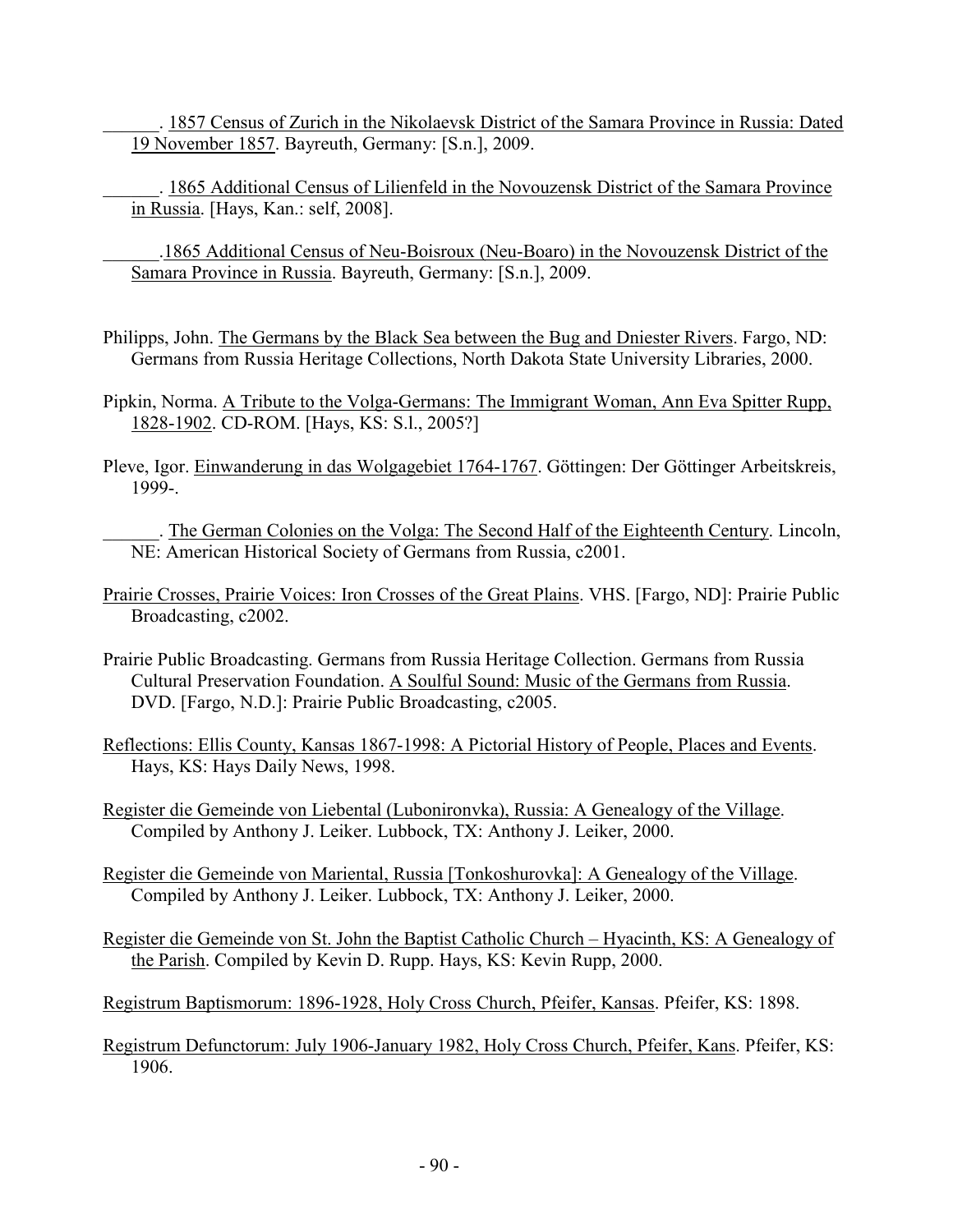Riedel, Josephine P. (Meier). Life's Golden Dream Comes True: The Life and History of Ferdinand and Mary (Miller) Meier and Their Descendants. Hays, KS: Northwestern Printers, 2005.

Rein, Kurt and Waldemar Rademacher. Heimatbuch Fratautz/Bukowina. Munich: 2005.

Rostoş, Ioana. Czernowitzer Morgenblatt: Eine Monografie. Suceava: Editura Universitéaøtii Suceava, 2008.

Rupp, Kevin D. Beauregard, Russia (Bujerak): A Census of the Village in 1850, 12 July 1850. Hays, KS: K.D. Rupp, 2002.

. Dehler (Beresowka), Russia: A Census of a Colony, July 1, 1850. Hays, KS: K.D. Rupp, 2005.

\_\_\_\_\_\_. Friedental, Russia: A Census of a Village, July 30, 1850. Hays, KS: K.D. Rupp, c2005.

\_\_\_\_\_\_. Graf, Russia (Krutoyarovka): A Census of the Village. Hays, KS: Kevin D. Rupp, 19--. (2 volumes representing the years 1834 & 1850)

\_\_\_\_\_\_. Juncker/Yunker/Younger Family Genealogy: the Descendants of Johann Nikolaus Juncker. Hays, Kan.: K. D. Rupp, 2008.

\_\_\_\_\_\_. Katharienstadt (Marks), Russia: A Census of the Village in 1850 Taken July 25, 1850. Hays, KS: Kevin D. Rupp, 2007.

. Katharinenstadt (Marks), Russia. A Census of the Village in 1857. [Taken-October 30], 1857. Hays, KS: Kevin Rupp, 2008.

\_\_\_\_\_\_. Katharienstadt (Marks), Russia: A Census of the Village in 1873 Taken January 1, 1873. Hays, KS: Kevin Rupp, 2004.

\_\_\_\_\_\_. Kuhn Genealogy: The Descendants of Johann Heinrich Kuhn. Hays, Kan.: K. D. Rupp, 2008.

\_\_\_\_\_\_. Liebenthal, Russia (Lubonironvka): A Census of the Village in 1861, July 10, 1861 (based on the 1857 census). [Hays, KS: K.D. Rupp], [2003].

\_\_\_\_\_\_. Mariental, Russia (Tonkoshurovka): A Census of the Village in 1850, July 30, 1850. [Hays, KS: Kevin Rupp], c2002.

. Neu-Obermunjou, Russia (Novokrivovka): A Census of the Village in 1862. [Hays, KS: K. Rupp, c2002].

. Obermunjou, Russia (Kriwowskoje): A Census of the Village in 1850, 8 July 1850. Hays, KS: K.D. Rupp, c2002.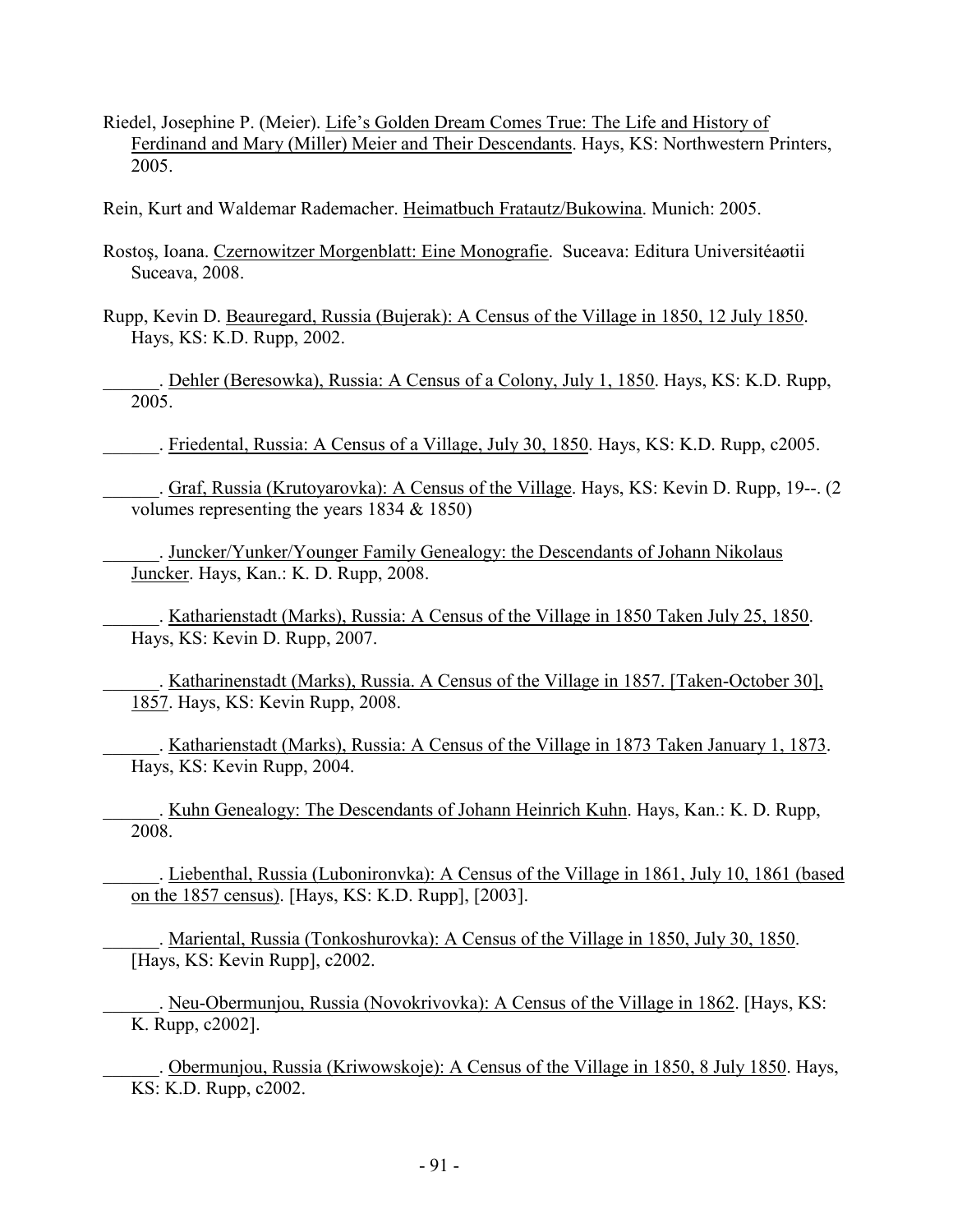. Obermunjou (Kriwowskoje), Russia: A Census of a Colony, October 22, 1857. Hays, KS: Kevin Rupp, 2005.

\_\_\_\_\_\_. Our Lady of Help Christians, Antonino, Kansas: A Genealogy of the Parish. Hays, KS: K.D. Rupp, 2003.

\_\_\_\_\_\_. Pfeifer Genealogy: The Descendants of Johannes Pfeifer, 1739-[2000]. Hays, Kan.: K. D. Rupp, 2008.

\_\_\_\_\_\_. Pfeifer, Russia (Gnilushka): A Census of the Village in 1857, 15 December 1857. Hays, KS: Kevin D. Rupp, 2003.

. Register Die Gemeinde von St. Severin Catholic Church, Severin, Kansas, 1916-1982: A History & Genealogy of the Parish. Hays, KS: K.D. Rupp, 2001.

Revision List (Census) of the Colony Herzog, Russia (Susly): A Census of the Village in 1850, July 30, 1850. [Hays, KS: Kevin D. Rupp], 2002.

. Rohleder, Russia (Raskaty): A Census of the Village in 1850, 28 July 1850. [Hays, KS: K.D. Rupp, c2002].

\_\_\_\_\_\_. Schmidtberger Family Genealogy: The Descendants of Johann Georg and Elisabeta (Reichmeier) Schmidtberger. Hays, KS: K. D. Rupp, 2012.

. Schoenchen (Paninskaja) Russia: A Census of a Colony October 29, 1857. Hays, KS: Kevin D. Rupp, 2005.

The List of First Settlers from the Colony of Graf, Russia Also Known as (Krutoyarovka): Established 10 June 1766, Census Date 1767. [Hays, KS: K.D. Rupp], 2002.

. The List of First Settlers from the Colony of Louis, Russia Also Known as (Ostrogovka): Established 4 June 1766, Census Date 1767. [Hays, KS: K.D. Rupp], 2002.

\_\_\_\_\_\_. Wittman (Solothurn) Russia: A Census of a Colony October 30, 1857. Hays, KS: K.D. Rupp, 2005.

\_\_\_\_\_\_. Zug, Russia (Gattung): A Census of a Colony October 26, 1857. Hays, KS: Kevin D. Rupp, 2006.

Rupp, Kevin D. and Tony J. Leiker. The Dreiling Genealogy: The Descendants of Franz Dreiling, 1736-[2001]. Hays, KS: K. D. Rupp, 2009.

Rupp, Kevin D. and Anthony J. Leiker. The Geist Family Genealogy: The Descendants of Michael Geist, 1714-[2000]. Hays, KS: K. D. Rupp, 2009.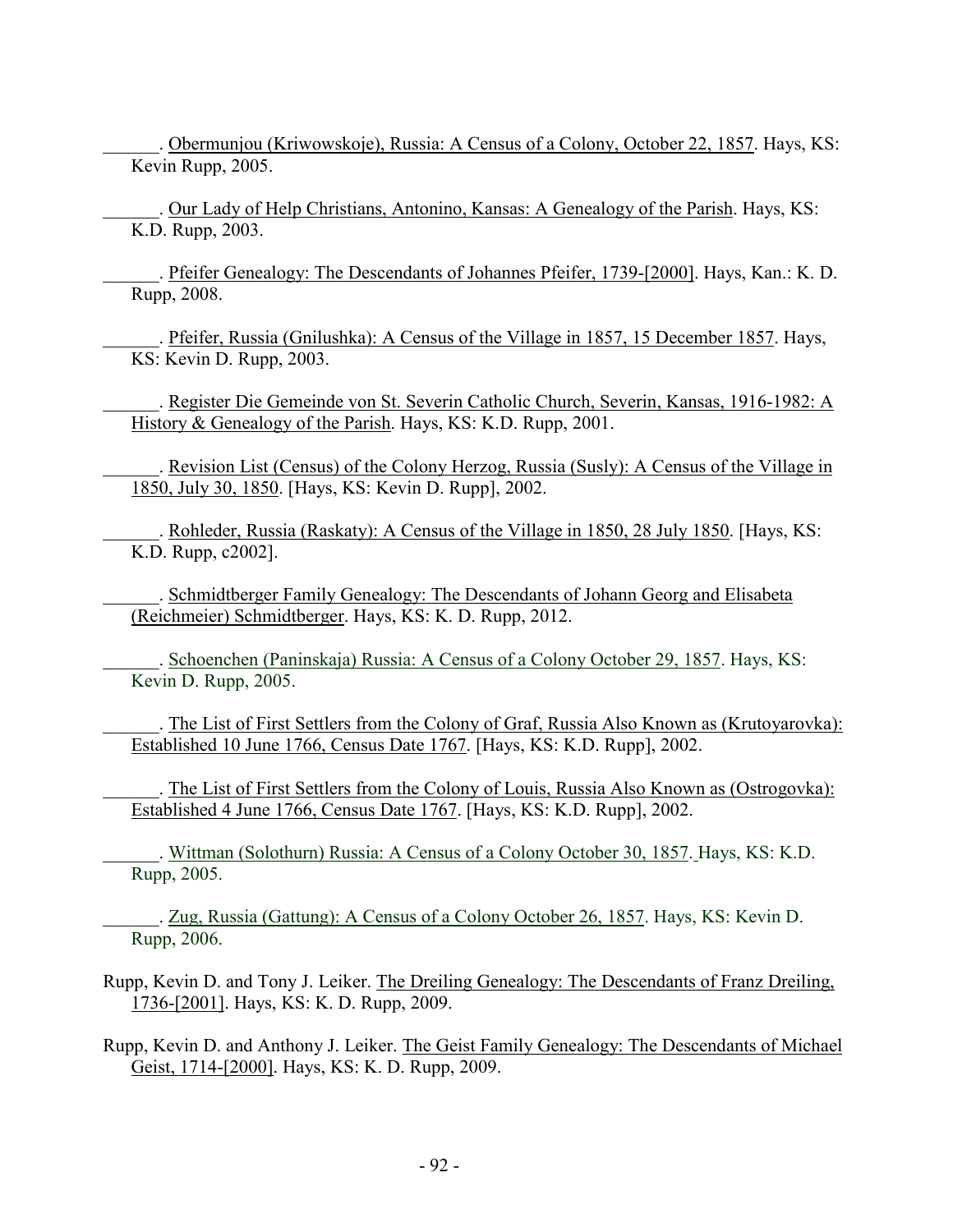- Rupps in Ellis County, Kansas: The Descendants of Anton & Elisabeta (Kalas) Rupp, 1747-2000. Complied by Kevin D. Rupp. Hays, KS: Kevin Dale Rupp, 2000.
- Russians to America, 1850-1896 Passenger and Immigration Lists. CD-ROM. [Novato, CA]: Genealogy.com, c2001.
- Sauve, Louise H. Discovering Our Links to Europe: An International Genealogical Conference: Syllabus. Regina, Sask.: Saskatchewan Genealogical Society, 2002.
- Schieder, Theodor. The Fate of the Germans in Rumania; A Selection and Translation from Dokumentation der Vertreibung der Deutschen aus Ost-Mitteleuropa, Band III. Bonn, Federal Ministry for Expellees, Refugees, and War Victims [1961]. {Photocopy}
- Schleuning, Johannes. Die Stummen Reden. Martin Luther-Verlag, 1954.
- Schmahl, Frederick W. From Bukovina to Canada and America: Autobiography of Frederick W. Schmahl. 1997.
- Schnell, Wayne. Following Mariana. Lincoln, NE: American Historical Society of Germans from Russia, c2000.
- Schwerdt, Héctor Maier and Julio César Melchior. Ancient Traditions of the Germans of the Volga Habits and Customs (An Argentine Perspective). Argentina: 2004.
- Shortridge, James R. Peopling the Plains: Who Settled Where in Frontier Kansas. Lawrence, KS: University Press of Kansas, 1995.
- Sinner, Samuel D. The Open Wound: The Genocide of German Ethnic Minorities in Russia and the Soviet Union, 1915-1949 and Beyond. Fargo, ND: Germans from Russia Heritage Collection, North Dakota State University Libraries, 2000.
	- . Twelve German Tales from Russia: Twelve Tales of Fantasy and the Supernatural. Fargo, ND: Germans from Russia Heritage Collection, North Dakota State University Libraries, 2003.
- Sixth National Congress of the Third Order of St. Francis. Edited by Fr. Philip Marquard, O.F.M. Chicago, IL: Office of the National Secretary, 1947.
- Sixty-Fifth Jubilee, 1878-1943: Parish of the Immaculate Heart of Mary, Windthorst, Kansas. Spearville, KS: Spearville News, 1943.
- Sluga, Daniel. The Way They Were: a Pictorial Remembrance of the St. Peter, Kansas Farm Family of Peter A. Knoll and Rose Von Feld. [S.l.: Daniel and Carol Sluga, 2008].
- Smith, Joseph S. Our Padre: The Inspiring Life and Stories of Fr. Kilian Dreiling, C.PP.S. WWII Army Chaplain. Indianapolis, IN: Printing Partners, 2004.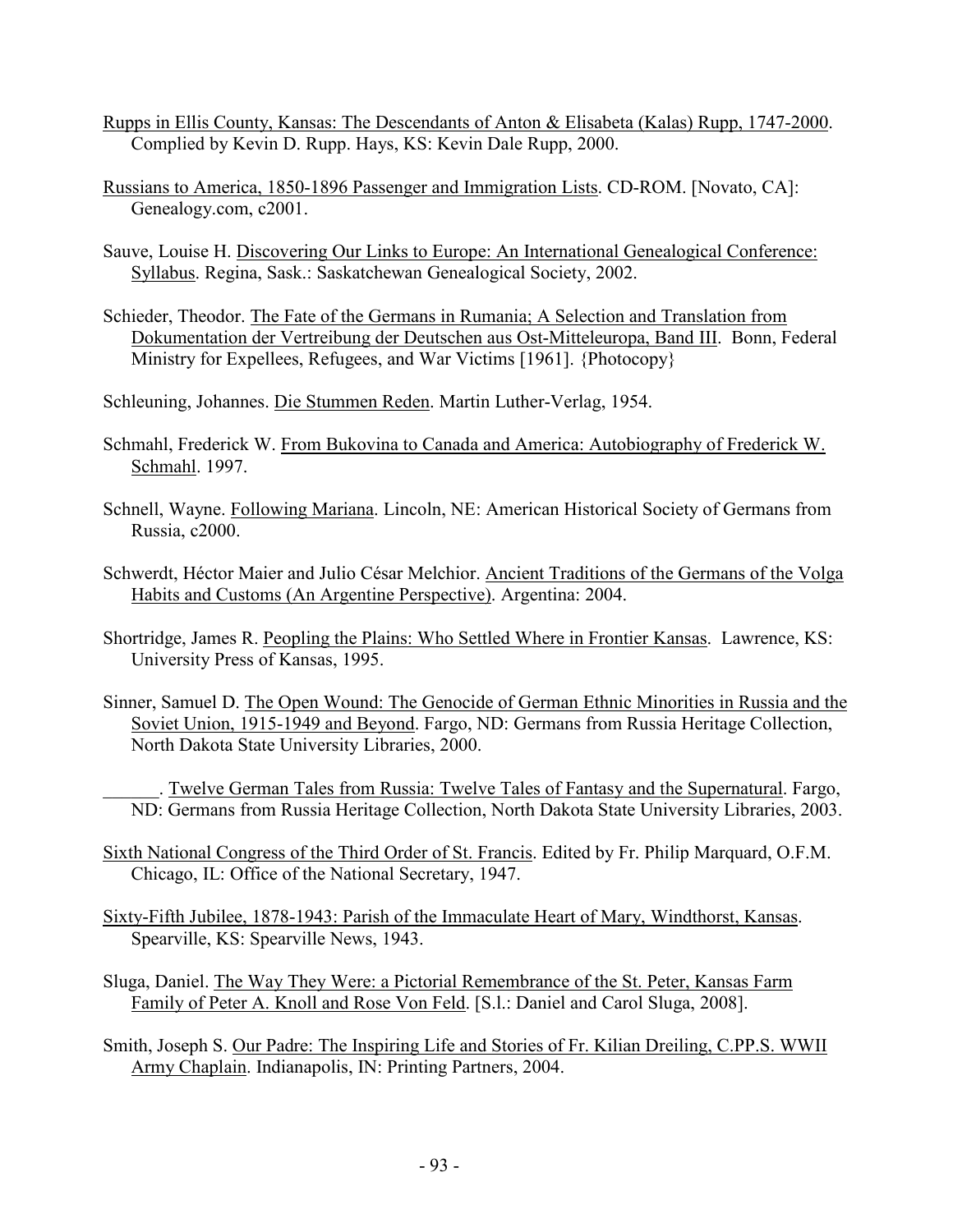- St. Catherine Church, Catherine, Kansas; St. Severin Church, Severin, Kansas: A Genealogy Collection of Parishioners. 1998.
- St. Catherine Parishioners. A Book of Favorite Recipes. Leawood, KS: Circulation Service, Inc., 1992.
- St. Catherine's Parish, Catherine (Katharinenstadt), Kansas, 1876-2001, 125 Years. Hays, KS: Northwestern Printers, 2001.

St. Joseph Church, 2001 Centennial: Membership Directory. Hays, KS: [Olan Mills], 2001.

- Staab, Roland J. An Updated List of Burials at St. Catherine Cemetery, Catherine, Kansas, Ellis County. Hays, KS, 1992 (Includes updates through February 1998)
- Steigerwald, Jacob. Tracing Romania's Heterogeneous German Minority from its Origins to the Diaspora. Winona, MN: Winona State University Press, 1985.
- Stephani, Claus. The Maiden of the Forest: Legends, Tales and Local History of Bukovina. Ellis, KS: The Bukovina Society of the Americas, 2008.
- Stevenson, Ralph L., Jr. Anderson, A Grave Search: Unmarked for Sixty Years. Albuquerque, NM: Sirius League Publications, 2005.
- Stumpp, Karl. The Emigration from Germany to Russia in the Years 1763 to 1862. Lincoln, NE: American Historical Society of Germans from Russia, [2001].
- Stumpp Map Index. Lincoln, NE: American Historical Society of Germans from Russia, 2000.
- Sunflower Chapter, Hays, Kansas Progress Report 1979-1985. Compiled by Lawrence Weigel. Hays, KS: 1985.
- The Heimat Abroad: The Boundaries of Germanness. Ann Arbor, MI: University of Michigan Press, c2005.
- Unsere Leute: The Volga Germans of West Central Kansas. Edited by William D. Keel, James L. Forsythe, Francis Schippers and Helmet J. Schmeller. Lawrence, KS: Max Kade Center for German-American Studies, University of Kansas, 2004.
- Volga German Music by Lawrence Weigel, Ig Sauer, Eddie Rome & Alfred Ruder. CD-ROM. Originally produced and copyrighted 1976. Hays, KS: Advantage Studio, 2006.
- Volga German Society. Unser Leute Unsere Kirche: Our People Our Churches. Hays, KS: Volga German Society, 2001. {Calendar}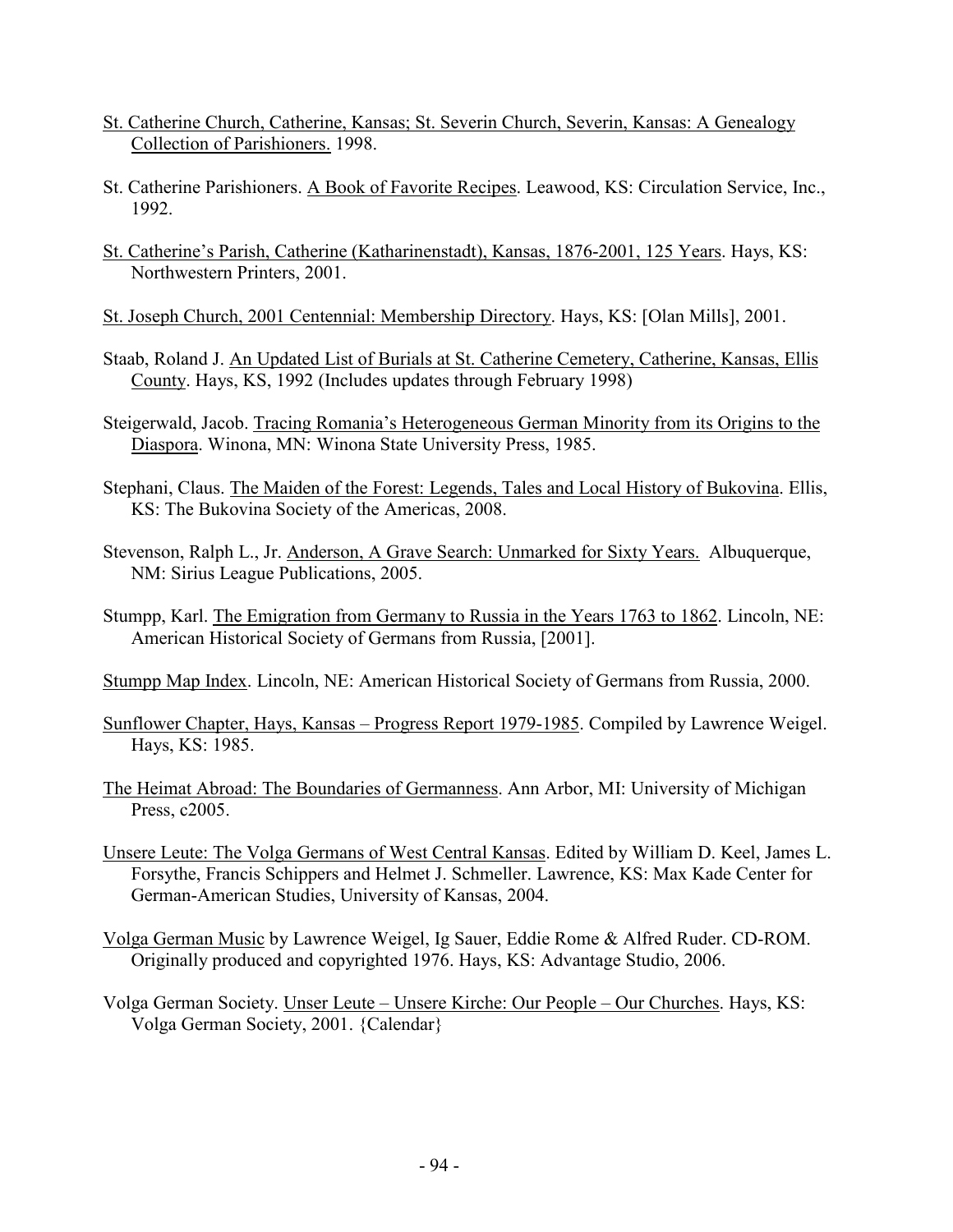- Vossler, Ron. Lost Shawls and Pig Spleens: Folklore, Anecdotes, and Humor from the Oral Traditions of the Germans from Russia in the Dakotas. Fargo, ND: Germans from Russia Heritage Collection, North Dakota State University Libraries, 2002.
- Vossler, Ron. Not Until the Combine is Paid and Other Jokes: From the Oral Traditions of Germans from Russia in the Dakotas. Fargo, ND: Germans from Russia Heritage Collection, North Dakota State University Libraries, 2001.

Weidenweber, Sigrid, 1941-. Catherine. Portland, OR: Center for Volga German Studies, 2008.

\_\_\_\_\_\_. From Gulag to Freedom: the Indomitable Spirit of the Volga Germans. Portland, OR: Center for Volga German Studies, 2009.

\_\_\_\_\_\_. The Volga Germans. Portland, OR: Center for Volga German Studies, 2008.

- Weigel, Larry. Opa's One-Man German Band. CD-ROM. Manhattan, KS: Crystal Clear Audio and Video, Inc., 2006.
- Weigel, Larry. Our Family Tree. CD-ROM. Manhattan, KS: Crystal Clear Audio and Video, Inc., 2004.

Weigel, Lawrence A. 200 Genealogy Charts. Chart. Hays, KS: 1998.

- Welisch, Sophie A. *Drang nach Osten:* The Germans in Bukovina. MA thesis, Fairleigh Dickenson University, 1961.
- Welisch, Susanne (Sophie). "Was steckt in einem Namen? Namen und Gebräuche der Namensgebung unter den Bukowina-Deutschen" in Analele Stiintifice ale Universității "Al. I. Cuza" din Iaşi (Serie Nouă) Lingvistică XLVIII (2002): 137-145.
- Wells, Nancy M. Charley and Addie: a Colorado History of Charles William Wells and His Wife, Anna Adeline Johnson Wells. Denver, Colo.: Nancy M Wells 2007.

Werner, Elsa Jane. Geschichten furs Kinderzimmer. Hamburg: Neuer Tessloff-Verlag, 1968.

- Werth, Orlinda A. Life Eternal: St. Anthony Parish, Schoenchen, Kansas, Record of Deaths and Burials, 1884-2001. Schoenchen, KS: St. Anthony Parish, 2001- .
- Williams, Hattie Plum. A Social Study of the Russian German. Lincoln, NE: American Historical Society of Germans from Russia, 1984, c1916.
- Windholz, Oren. Johannes and Magdalena (Pfeifer) Windholz Family. Hays, KS: Windholz Reunion Committee, 2000.

\_\_\_\_\_\_. Volga German Customs and Traditions 1763-1976. CD-ROM. Manhattan, KS: Crystal Clear Audio and Video, Inc., 2005